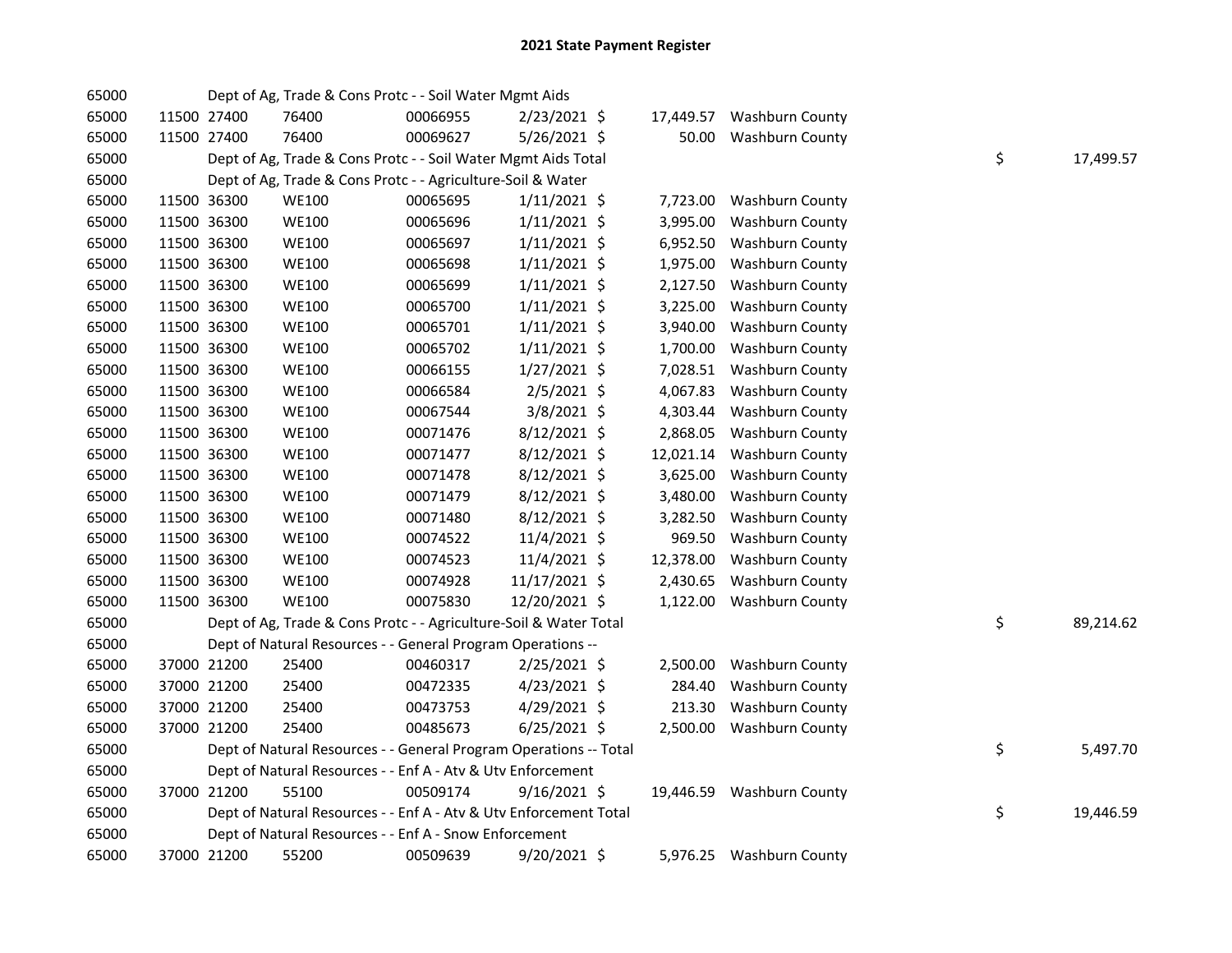| 65000 |             |             | Dept of Natural Resources - - Enf A - Snow Enforcement Total       |          |                |           |                           | \$ | 5,976.25   |
|-------|-------------|-------------|--------------------------------------------------------------------|----------|----------------|-----------|---------------------------|----|------------|
| 65000 |             |             | Dept of Natural Resources - - Wildlife Damage Claims & Abat        |          |                |           |                           |    |            |
| 65000 |             | 37000 21200 | 55300                                                              | 00461353 | $2/4/2021$ \$  |           | 5,586.80 Washburn County  |    |            |
| 65000 |             | 37000 21200 | 55300                                                              | 00479305 | $5/7/2021$ \$  | 8,387.16  | <b>Washburn County</b>    |    |            |
| 65000 | 37000 21200 |             | 55300                                                              | 00501305 | 8/19/2021 \$   |           | 6,704.56 Washburn County  |    |            |
| 65000 | 37000 21200 |             | 55300                                                              | 00517730 | 11/12/2021 \$  |           | 6,636.82 Washburn County  |    |            |
| 65000 |             |             | Dept of Natural Resources - - Wildlife Damage Claims & Abat Total  |          |                |           |                           | \$ | 27,315.34  |
| 65000 |             |             | Dept of Natural Resources - - Ra- Fish, WI & Forestry              |          |                |           |                           |    |            |
| 65000 |             | 37000 21200 | 56400                                                              | 00469789 | 3/25/2021 \$   |           | 7,015.43 Washburn County  |    |            |
| 65000 |             |             | Dept of Natural Resources - - Ra- Fish, WI & Forestry Total        |          |                |           |                           | \$ | 7,015.43   |
| 65000 |             |             | Dept of Natural Resources - - Resaids - Forest CropInd & Mfl       |          |                |           |                           |    |            |
| 65000 | 37000 21200 |             | 56600                                                              | 00509490 | $9/17/2021$ \$ |           | 26,949.55 Washburn County |    |            |
| 65000 |             |             | Dept of Natural Resources - - Resaids - Forest Croplnd & Mfl Total |          |                |           |                           | \$ | 26,949.55  |
| 65000 |             |             | Dept of Natural Resources - - Resaids - County Forest Loans        |          |                |           |                           |    |            |
| 65000 |             | 37000 21200 | 56700                                                              | 00458582 | $1/26/2021$ \$ |           | 74,737.18 Washburn County |    |            |
| 65000 |             |             | Dept of Natural Resources - - Resaids - County Forest Loans Total  |          |                |           |                           | \$ | 74,737.18  |
| 65000 |             |             | Dept of Natural Resources - - Ra- Suppl Snow Trail Aids            |          |                |           |                           |    |            |
| 65000 |             | 37000 21200 | 56900                                                              | 00458390 | $1/22/2021$ \$ |           | 23,250.38 Washburn County |    |            |
| 65000 |             |             | Dept of Natural Resources - - Ra- Suppl Snow Trail Aids Total      |          |                |           |                           | \$ | 23,250.38  |
| 65000 |             |             | Dept of Natural Resources - - Resaids - Cnty Forst & Admin         |          |                |           |                           |    |            |
| 65000 |             | 37000 21200 | 57200                                                              | 00462969 | $2/18/2021$ \$ |           | 64,616.15 Washburn County |    |            |
| 65000 |             |             | Dept of Natural Resources - - Resaids - Cnty Forst & Admin Total   |          |                |           |                           | \$ | 64,616.15  |
| 65000 |             |             | Dept of Natural Resources - - Ra- Cnty Snow Trail & Area Aid       |          |                |           |                           |    |            |
| 65000 |             | 37000 21200 | 57400                                                              | 00514689 | 10/15/2021 \$  |           | 36,645.00 Washburn County |    |            |
| 65000 |             |             | Dept of Natural Resources - - Ra- Cnty Snow Trail & Area Aid Total |          |                |           |                           | \$ | 36,645.00  |
| 65000 |             |             | Dept of Natural Resources - - Ra- Atv Prj Aids, Gas Tax Pymt       |          |                |           |                           |    |            |
| 65000 |             | 37000 21200 | 57600                                                              | 00465981 | $3/5/2021$ \$  |           | 6,990.00 Washburn County  |    |            |
| 65000 |             | 37000 21200 | 57600                                                              | 00465983 | $3/5/2021$ \$  | 2,602.45  | <b>Washburn County</b>    |    |            |
| 65000 |             | 37000 21200 | 57600                                                              | 00465985 | $3/5/2021$ \$  | 41,740.00 | <b>Washburn County</b>    |    |            |
| 65000 | 37000 21200 |             | 57600                                                              | 00514685 | 10/15/2021 \$  | 9,615.00  | <b>Washburn County</b>    |    |            |
| 65000 | 37000 21200 |             | 57600                                                              | 00514687 | 10/15/2021 \$  | 2,257.98  | <b>Washburn County</b>    |    |            |
| 65000 | 37000 21200 |             | 57600                                                              | 00517755 | 11/9/2021 \$   |           | 47,560.00 Washburn County |    |            |
| 65000 |             |             | Dept of Natural Resources - - Ra- Atv Prj Aids, Gas Tax Pymt Total |          |                |           |                           | \$ | 110,765.43 |
| 65000 |             |             | Dept of Natural Resources - - Resaids - Pymt In Lieu Tax Fed       |          |                |           |                           |    |            |
| 65000 |             | 37000 21200 | 58400                                                              | 00510774 | 9/28/2021 \$   |           | 12,562.00 Washburn County |    |            |
| 65000 |             |             | Dept of Natural Resources - - Resaids - Pymt In Lieu Tax Fed Total |          |                |           |                           | \$ | 12,562.00  |
| 65000 |             |             | Dept of Natural Resources - - Ea - Invasive Aqu & Lake Mon         |          |                |           |                           |    |            |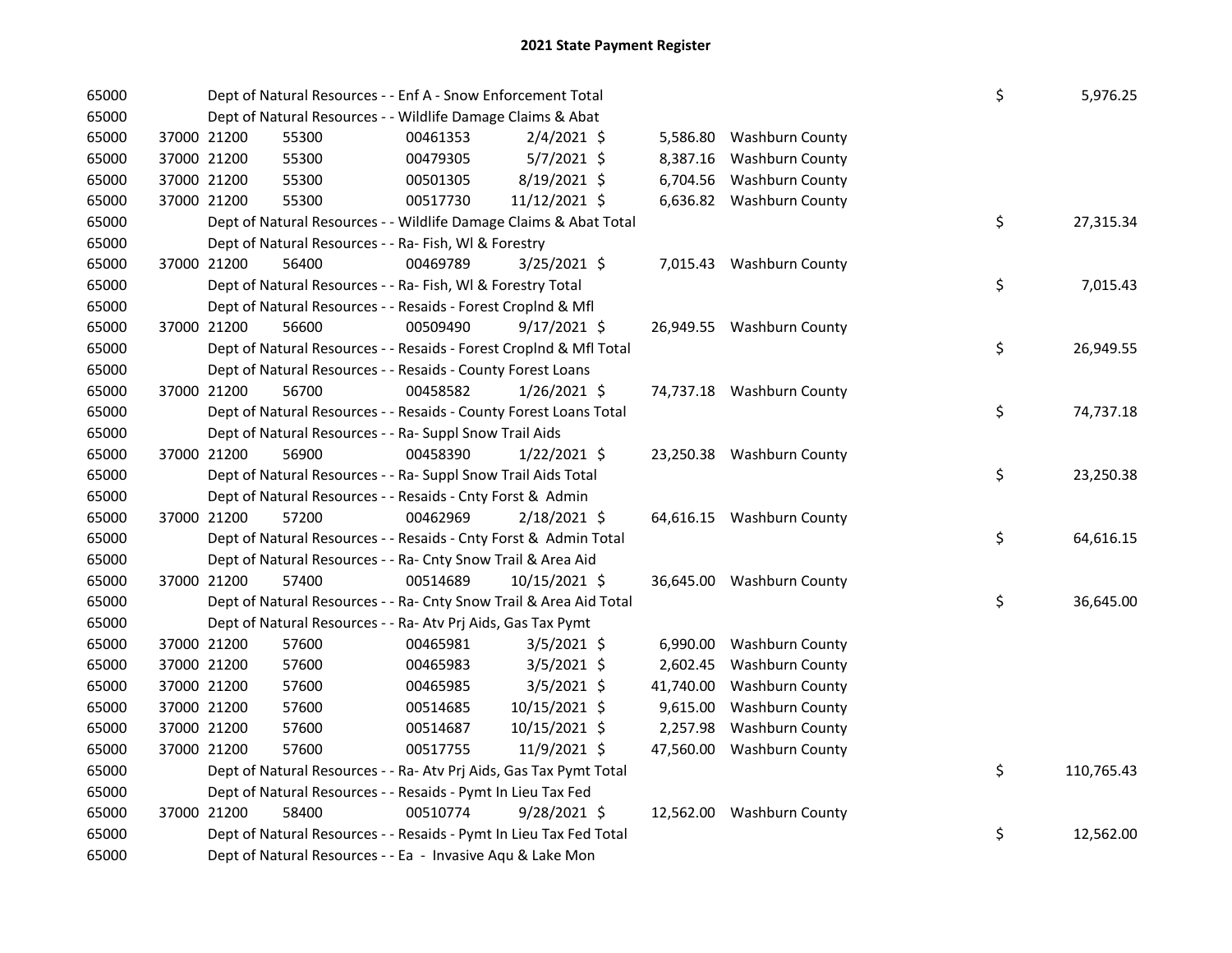| 65000 | 37000 21200 | 67800                                                              | 00464242 | 2/17/2021 \$   |            | 18,466.21 Washburn County  |                    |
|-------|-------------|--------------------------------------------------------------------|----------|----------------|------------|----------------------------|--------------------|
| 65000 |             | Dept of Natural Resources - - Ea - Invasive Aqu & Lake Mon Total   |          |                |            |                            | \$<br>18,466.21    |
| 65000 |             | Dept of Natural Resources - - Fin Asst For Responsible Units       |          |                |            |                            |                    |
| 65000 | 37000 27400 | 67000                                                              | 00483473 | $5/21/2021$ \$ |            | 79,250.58 Washburn County  |                    |
| 65000 |             | Dept of Natural Resources - - Fin Asst For Responsible Units Total |          |                |            |                            | \$<br>79,250.58    |
| 65000 |             | Dept of Natural Resources - - Recycling Consolidation Grants       |          |                |            |                            |                    |
| 65000 | 37000 27400 | 67300                                                              | 00483473 | $5/21/2021$ \$ |            | 4,112.42 Washburn County   |                    |
| 65000 |             | Dept of Natural Resources - - Recycling Consolidation Grants Total |          |                |            |                            | \$<br>4,112.42     |
| 65000 |             | WI Dept of Transportation - - Eldly&Disa Co/Aid Sf                 |          |                |            |                            |                    |
| 65000 | 39500 21100 | 16800                                                              | 00674440 | $4/6/2021$ \$  |            | 79,889.00 Washburn County  |                    |
| 65000 |             | WI Dept of Transportation - - Eldly&Disa Co/Aid Sf Total           |          |                |            |                            | \$<br>79,889.00    |
| 65000 |             | WI Dept of Transportation - - County Forest Aids                   |          |                |            |                            |                    |
| 65000 | 39500 21100 | 17000                                                              | 00658092 | 3/9/2021 \$    |            | 33,623.59 Washburn County  |                    |
| 65000 |             | WI Dept of Transportation - - County Forest Aids Total             |          |                |            |                            | \$<br>33,623.59    |
| 65000 |             | WI Dept of Transportation - - Trans Aids To Co.-Sf                 |          |                |            |                            |                    |
| 65000 | 39500 21100 | 19000                                                              | 00631664 | 1/4/2021 \$    |            | 347,406.67 Washburn County |                    |
| 65000 | 39500 21100 | 19000                                                              | 00710759 | 7/6/2021 \$    | 694,813.34 | Washburn County            |                    |
| 65000 | 39500 21100 | 19000                                                              | 00751318 | 10/4/2021 \$   |            | 347,406.69 Washburn County |                    |
| 65000 |             | WI Dept of Transportation - - Trans Aids To Co.-Sf Total           |          |                |            |                            | \$<br>1,389,626.70 |
| 65000 |             | WI Dept of Transportation - - Loc Trns Facl Implfd                 |          |                |            |                            |                    |
| 65000 | 39500 21100 | 27600                                                              | 00778688 | 11/30/2021 \$  |            | 287,975.00 Washburn County |                    |
| 65000 |             | WI Dept of Transportation - - Loc Trns Facl Implfd Total           |          |                |            |                            | \$<br>287,975.00   |
| 65000 |             | WI Dept of Transportation - - Loc Rd Imp Prg St Fd                 |          |                |            |                            |                    |
| 65000 | 39500 21100 | 27800                                                              | 00712757 | $6/23/2021$ \$ |            | 8,433.63 Washburn County   |                    |
| 65000 | 39500 21100 | 27800                                                              | 00777778 | 12/1/2021 \$   |            | 4,261.35 Washburn County   |                    |
| 65000 |             | WI Dept of Transportation - - Loc Rd Imp Prg St Fd Total           |          |                |            |                            | \$<br>12,694.98    |
| 65000 |             | WI Dept of Transportation - - St Hwy Rehab, Sf                     |          |                |            |                            |                    |
| 65000 | 39500 21100 | 36300                                                              | 00654316 | 2/17/2021 \$   | 11.00      | Washburn County            |                    |
| 65000 | 39500 21100 | 36300                                                              | 00654318 | 2/17/2021 \$   | 3.00       | Washburn County            |                    |
| 65000 | 39500 21100 | 36300                                                              | 00662328 | 3/5/2021 \$    | 11.00      | Washburn County            |                    |
| 65000 | 39500 21100 | 36300                                                              | 00689611 | $5/5/2021$ \$  | 25.00      | Washburn County            |                    |
| 65000 | 39500 21100 | 36300                                                              | 00733927 | 8/12/2021 \$   | 14.00      | Washburn County            |                    |
| 65000 | 39500 21100 | 36300                                                              | 00733928 | $8/12/2021$ \$ | 18.00      | <b>Washburn County</b>     |                    |
| 65000 | 39500 21100 | 36300                                                              | 00733929 | $8/12/2021$ \$ | 9.00       | Washburn County            |                    |
| 65000 | 39500 21100 | 36300                                                              | 00736473 | $8/19/2021$ \$ | 98,271.03  | <b>Washburn County</b>     |                    |
| 65000 | 39500 21100 | 36300                                                              | 00736500 | 8/19/2021 \$   | 7,221.12   | <b>Washburn County</b>     |                    |
| 65000 |             | WI Dept of Transportation - - St Hwy Rehab, Sf Total               |          |                |            |                            | \$<br>105,583.15   |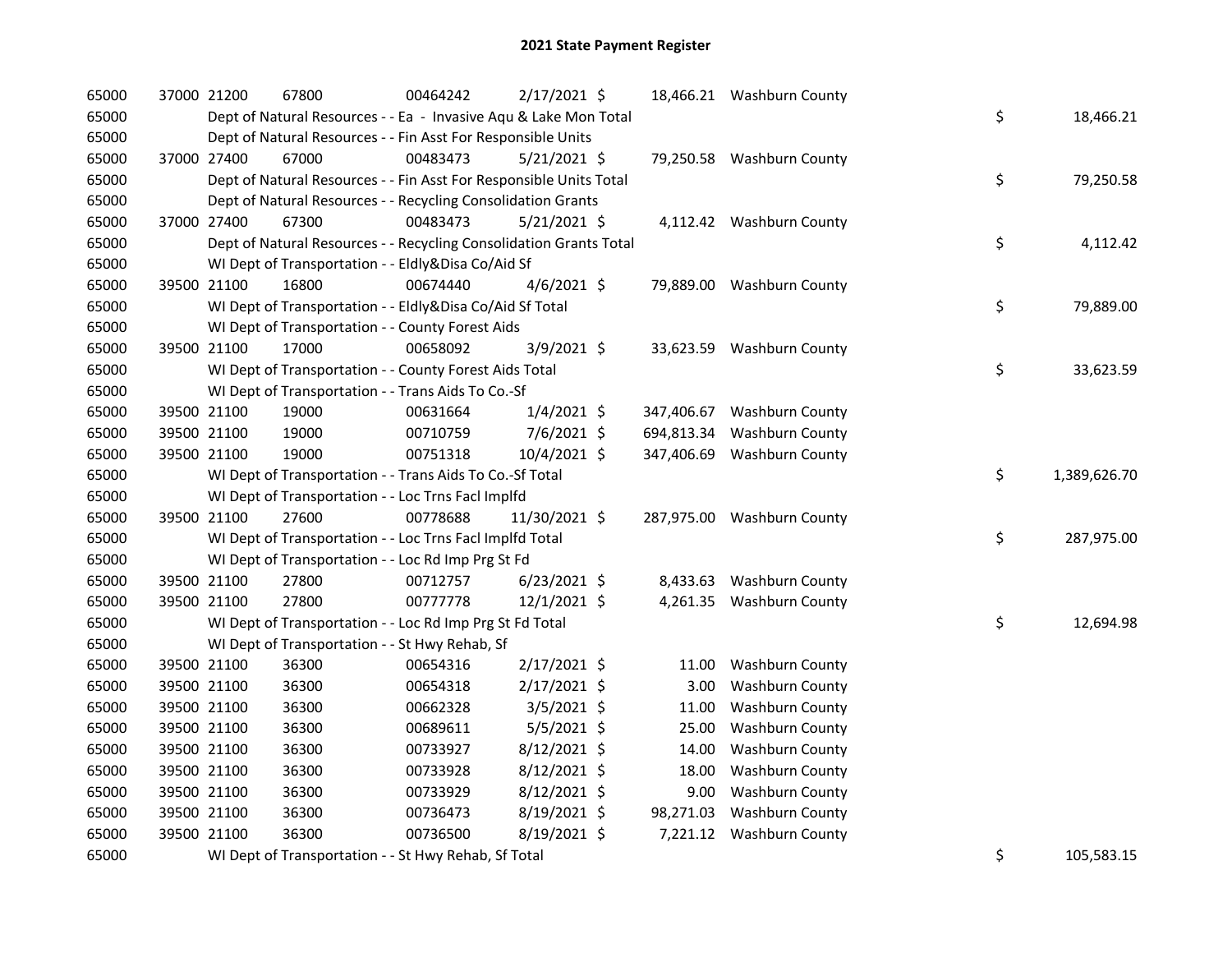| 65000 |             | WI Dept of Transportation - - Hwy Mgmt & Opers Sf       |          |                |            |                             |    |          |
|-------|-------------|---------------------------------------------------------|----------|----------------|------------|-----------------------------|----|----------|
| 65000 | 39500 21100 | 36500                                                   | 00736500 | 8/19/2021 \$   | 2,783.43   | Washburn County             |    |          |
| 65000 | 39500 21100 | 36500                                                   | 00736504 | 8/19/2021 \$   | 399.32     | <b>Washburn County</b>      |    |          |
| 65000 | 39500 21100 | 36500                                                   | 00736513 | 8/19/2021 \$   | 189.00     | Washburn County             |    |          |
| 65000 | 39500 21100 | 36500                                                   | 00778586 | 11/29/2021 \$  | 229.50     | Washburn County             |    |          |
| 65000 |             | WI Dept of Transportation - - Hwy Mgmt & Opers Sf Total |          |                |            |                             | \$ | 3,601.25 |
| 65000 |             | WI Dept of Transportation - - Routine Maint Sf          |          |                |            |                             |    |          |
| 65000 | 39500 21100 | 36800                                                   | 00638319 | $1/12/2021$ \$ | 10,121.82  | <b>Washburn County</b>      |    |          |
| 65000 | 39500 21100 | 36800                                                   | 00638997 | 1/12/2021 \$   |            | (10,121.82) Washburn County |    |          |
| 65000 | 39500 21100 | 36800                                                   | 00640378 | 1/14/2021 \$   | 926.57     | <b>Washburn County</b>      |    |          |
| 65000 | 39500 21100 | 36800                                                   | 00641616 | $1/19/2021$ \$ | 138,811.58 | Washburn County             |    |          |
| 65000 | 39500 21100 | 36800                                                   | 00641617 | 1/19/2021 \$   | 36,440.25  | Washburn County             |    |          |
| 65000 | 39500 21100 | 36800                                                   | 00641618 | 1/19/2021 \$   | 3,234.12   | <b>Washburn County</b>      |    |          |
| 65000 | 39500 21100 | 36800                                                   | 00641619 | $1/19/2021$ \$ | 16,715.56  | Washburn County             |    |          |
| 65000 | 39500 21100 | 36800                                                   | 00643642 | 1/22/2021 \$   | 390.79     | <b>Washburn County</b>      |    |          |
| 65000 | 39500 21100 | 36800                                                   | 00647593 | $2/2/2021$ \$  | 30,659.00  | Washburn County             |    |          |
| 65000 | 39500 21100 | 36800                                                   | 00650207 | $2/5/2021$ \$  | 180,699.05 | Washburn County             |    |          |
| 65000 | 39500 21100 | 36800                                                   | 00661325 | 3/4/2021 \$    | 154,957.40 | Washburn County             |    |          |
| 65000 | 39500 21100 | 36800                                                   | 00662327 | 3/15/2021 \$   | 496.16     | Washburn County             |    |          |
| 65000 | 39500 21100 | 36800                                                   | 00685740 | 4/29/2021 \$   | 643.51     | Washburn County             |    |          |
| 65000 | 39500 21100 | 36800                                                   | 00686423 | 4/30/2021 \$   | 114,010.32 | <b>Washburn County</b>      |    |          |
| 65000 | 39500 21100 | 36800                                                   | 00687130 | 4/30/2021 \$   | 41.04      | Washburn County             |    |          |
| 65000 | 39500 21100 | 36800                                                   | 00689728 | 5/7/2021 \$    | 643.51     | <b>Washburn County</b>      |    |          |
| 65000 | 39500 21100 | 36800                                                   | 00694968 | 5/19/2021 \$   | 83,873.63  | Washburn County             |    |          |
| 65000 | 39500 21100 | 36800                                                   | 00705493 | $6/11/2021$ \$ | 1,195.54   | Washburn County             |    |          |
| 65000 | 39500 21100 | 36800                                                   | 00706246 | $6/15/2021$ \$ | 66,974.37  | Washburn County             |    |          |
| 65000 | 39500 21100 | 36800                                                   | 00715372 | 7/1/2021 \$    | 152,385.89 | <b>Washburn County</b>      |    |          |
| 65000 | 39500 21100 | 36800                                                   | 00721057 | 7/15/2021 \$   | 130,600.35 | <b>Washburn County</b>      |    |          |
| 65000 | 39500 21100 | 36800                                                   | 00723685 | 7/22/2021 \$   | 101,228.72 | <b>Washburn County</b>      |    |          |
| 65000 | 39500 21100 | 36800                                                   | 00729469 | $8/4/2021$ \$  | 12,580.62  | Washburn County             |    |          |
| 65000 | 39500 21100 | 36800                                                   | 00735432 | 8/31/2021 \$   | 90,668.33  | Washburn County             |    |          |
| 65000 | 39500 21100 | 36800                                                   | 00735955 | 9/8/2021 \$    | 22,683.17  | <b>Washburn County</b>      |    |          |
| 65000 | 39500 21100 | 36800                                                   | 00735958 | 8/19/2021 \$   | 28,363.84  | <b>Washburn County</b>      |    |          |
| 65000 | 39500 21100 | 36800                                                   | 00736500 | 8/19/2021 \$   | 181.64     | Washburn County             |    |          |
| 65000 | 39500 21100 | 36800                                                   | 00744484 | 9/9/2021 \$    | 99,568.85  | Washburn County             |    |          |
| 65000 | 39500 21100 | 36800                                                   | 00746612 | $9/15/2021$ \$ | 62,239.26  | Washburn County             |    |          |
| 65000 | 39500 21100 | 36800                                                   | 00746996 | $9/15/2021$ \$ | 190,398.60 | <b>Washburn County</b>      |    |          |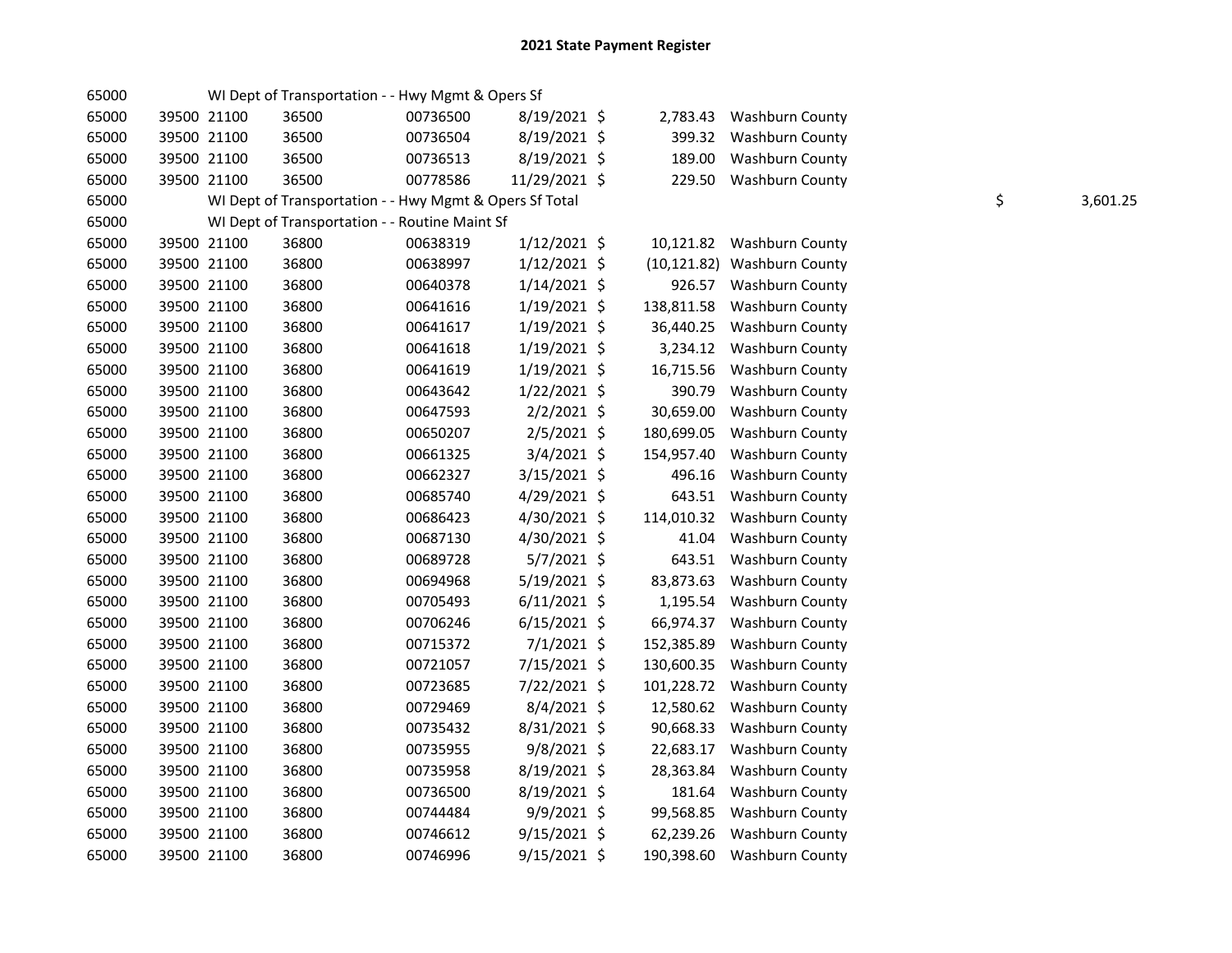| 65000 |             | 39500 21100 | 36800                                                              | 00750440 | 9/23/2021 \$   |           | 551.58 Washburn County    |    |              |
|-------|-------------|-------------|--------------------------------------------------------------------|----------|----------------|-----------|---------------------------|----|--------------|
| 65000 |             | 39500 21100 | 36800                                                              | 00754617 | $9/28/2021$ \$ | 51,184.10 | <b>Washburn County</b>    |    |              |
| 65000 |             | 39500 21100 | 36800                                                              | 00759596 | 10/8/2021 \$   | 43,340.61 | <b>Washburn County</b>    |    |              |
| 65000 |             | 39500 21100 | 36800                                                              | 00770747 | 11/5/2021 \$   | 68,632.56 | <b>Washburn County</b>    |    |              |
| 65000 |             | 39500 21100 | 36800                                                              | 00770748 | 11/5/2021 \$   | 31,306.22 | <b>Washburn County</b>    |    |              |
| 65000 |             | 39500 21100 | 36800                                                              | 00776947 | 11/23/2021 \$  | 19,003.81 | Washburn County           |    |              |
| 65000 |             | 39500 21100 | 36800                                                              | 00781638 | 12/7/2021 \$   | 630.26    | Washburn County           |    |              |
| 65000 |             | 39500 21100 | 36800                                                              | 00781639 | 12/7/2021 \$   | 492.39    | Washburn County           |    |              |
| 65000 |             | 39500 21100 | 36800                                                              | 00781640 | 12/7/2021 \$   | 1,685.95  | <b>Washburn County</b>    |    |              |
| 65000 |             | 39500 21100 | 36800                                                              | 00781641 | 12/7/2021 \$   |           | 118.17 Washburn County    |    |              |
| 65000 |             |             | WI Dept of Transportation - - Routine Maint Sf Total               |          |                |           |                           | \$ | 1,938,557.32 |
| 65000 |             |             | WI Dept of Transportation - - Routine Maint Ff                     |          |                |           |                           |    |              |
| 65000 |             | 39500 21100 | 38000                                                              | 00729469 | 8/4/2021 \$    |           | 50,322.48 Washburn County |    |              |
| 65000 |             |             | WI Dept of Transportation - - Routine Maint Ff Total               |          |                |           |                           | \$ | 50,322.48    |
| 65000 |             |             | Department of Corrections - - Corrections Contracts And Agre       |          |                |           |                           |    |              |
| 65000 |             | 41000 10000 | 11400                                                              | 00402140 | 1/4/2021 \$    | 3,499.28  | <b>Washburn County</b>    |    |              |
| 65000 |             | 41000 10000 | 11400                                                              | 00403939 | $1/14/2021$ \$ | 2,624.46  | Washburn County           |    |              |
| 65000 |             | 41000 10000 | 11400                                                              | 00412239 | 2/25/2021 \$   | 2,367.16  | Washburn County           |    |              |
| 65000 |             | 41000 10000 | 11400                                                              | 00412283 | 2/26/2021 \$   | 308.76    | Washburn County           |    |              |
| 65000 |             | 41000 10000 | 11400                                                              | 00413805 | 3/8/2021 \$    | 617.52    | <b>Washburn County</b>    |    |              |
| 65000 |             | 41000 10000 | 11400                                                              | 00413807 | $3/8/2021$ \$  | 2,881.76  | <b>Washburn County</b>    |    |              |
| 65000 |             | 41000 10000 | 11400                                                              | 00417001 | 3/19/2021 \$   | 823.36    | <b>Washburn County</b>    |    |              |
| 65000 |             | 41000 10000 | 11400                                                              | 00417009 | 3/19/2021 \$   | 3,139.06  | Washburn County           |    |              |
| 65000 |             | 41000 10000 | 11400                                                              | 00421031 | $4/14/2021$ \$ | 2,212.78  | <b>Washburn County</b>    |    |              |
| 65000 |             | 41000 10000 | 11400                                                              | 00422428 | $4/22/2021$ \$ | 1,749.64  | Washburn County           |    |              |
| 65000 |             | 41000 10000 | 11400                                                              | 00427642 | $5/21/2021$ \$ | 1,646.72  | Washburn County           |    |              |
| 65000 |             | 41000 10000 | 11400                                                              | 00430248 | $6/7/2021$ \$  | 1,595.26  | <b>Washburn County</b>    |    |              |
| 65000 |             | 41000 10000 | 11400                                                              | 00433078 | $6/17/2021$ \$ | 3,344.90  | <b>Washburn County</b>    |    |              |
| 65000 |             | 41000 10000 | 11400                                                              | 00435384 | $6/29/2021$ \$ | 1,595.26  | Washburn County           |    |              |
| 65000 | 41000 10000 |             | 11400                                                              | 00439071 | 7/14/2021 \$   | 1,955.48  | <b>Washburn County</b>    |    |              |
| 65000 | 41000 10000 |             | 11400                                                              | 00444163 | $8/16/2021$ \$ | 720.44    | <b>Washburn County</b>    |    |              |
| 65000 | 41000 10000 |             | 11400                                                              | 00448132 | $9/1/2021$ \$  | 1,955.48  | <b>Washburn County</b>    |    |              |
| 65000 |             | 41000 10000 | 11400                                                              | 00451984 | $9/22/2021$ \$ | 1,595.26  | <b>Washburn County</b>    |    |              |
| 65000 |             | 41000 10000 | 11400                                                              | 00459500 | 10/29/2021 \$  |           | 3,447.82 Washburn County  |    |              |
| 65000 | 41000 10000 |             | 11400                                                              | 00461149 | 11/9/2021 \$   | 4,168.26  | <b>Washburn County</b>    |    |              |
| 65000 |             | 41000 10000 | 11400                                                              | 00468323 | 12/17/2021 \$  |           | 1,132.12 Washburn County  |    |              |
| 65000 |             |             | Department of Corrections - - Corrections Contracts And Agre Total |          |                |           |                           | \$ | 43,380.78    |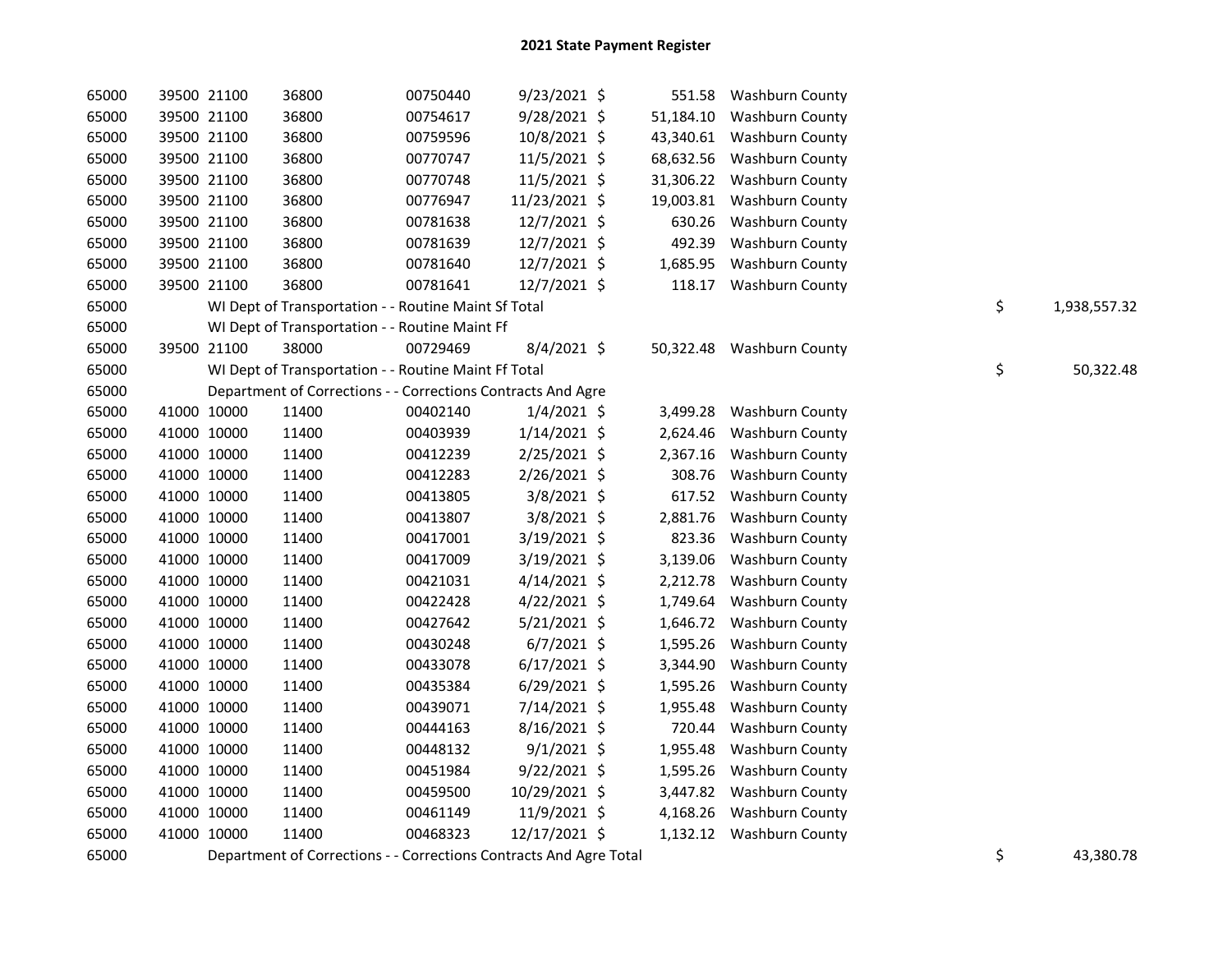| 65000 |             |             |                                                                        |          |                |            | Department of Corrections - - Reimbursing Counties For Probation, Extended Supervision And Parole Holds       |                    |
|-------|-------------|-------------|------------------------------------------------------------------------|----------|----------------|------------|---------------------------------------------------------------------------------------------------------------|--------------------|
| 65000 |             | 41000 10000 | 11600                                                                  | 00459600 | 10/29/2021 \$  |            | 5,160.00 Washburn County                                                                                      |                    |
| 65000 |             |             |                                                                        |          |                |            | Department of Corrections - - Reimbursing Counties For Probation, Extended Supervision And Parole Holds Total | \$<br>5,160.00     |
| 65000 |             |             | Department of Health Services - - State/Federal Aids                   |          |                |            |                                                                                                               |                    |
| 65000 | 43500 10000 |             | 00000                                                                  | 92106    | $1/4/2021$ \$  |            | 136,428.00 Washburn County                                                                                    |                    |
| 65000 | 43500 10000 |             | 00000                                                                  | 92107    | $2/1/2021$ \$  | 99,664.00  | Washburn County                                                                                               |                    |
| 65000 | 43500 10000 |             | 00000                                                                  | 92108    | $3/1/2021$ \$  | 88,229.00  | Washburn County                                                                                               |                    |
| 65000 | 43500 10000 |             | 00000                                                                  | 92109    | $4/1/2021$ \$  | 42,213.00  | <b>Washburn County</b>                                                                                        |                    |
| 65000 | 43500 10000 |             | 00000                                                                  | 92110    | 5/3/2021 \$    | 60,914.00  | Washburn County                                                                                               |                    |
| 65000 | 43500 10000 |             | 00000                                                                  | 92111    | $6/1/2021$ \$  | 128,539.00 | <b>Washburn County</b>                                                                                        |                    |
| 65000 | 43500 10000 |             | 00000                                                                  | 92112    | $6/16/2021$ \$ | 758.00     | Washburn County                                                                                               |                    |
| 65000 | 43500 10000 |             | 00000                                                                  | 92200    | 7/1/2021 \$    | 93,088.00  | Washburn County                                                                                               |                    |
| 65000 | 43500 10000 |             | 00000                                                                  | 92201    | 8/2/2021 \$    | 88,315.00  | <b>Washburn County</b>                                                                                        |                    |
| 65000 | 43500 10000 |             | 00000                                                                  | 92202    | $9/1/2021$ \$  | 113,351.00 | Washburn County                                                                                               |                    |
| 65000 | 43500 10000 |             | 00000                                                                  | 92204    | 10/1/2021 \$   | 89,643.00  | Washburn County                                                                                               |                    |
| 65000 | 43500 10000 |             | 00000                                                                  | 92206    | $11/1/2021$ \$ | 156,042.00 | Washburn County                                                                                               |                    |
| 65000 | 43500 10000 |             | 00000                                                                  | 92207    | $12/1/2021$ \$ | 95,023.00  | <b>Washburn County</b>                                                                                        |                    |
| 65000 |             |             | Department of Health Services - - State/Federal Aids Total             |          |                |            |                                                                                                               | \$<br>1,192,207.00 |
| 65000 |             |             | Department of Health Services - - Federal Wic Operations               |          |                |            |                                                                                                               |                    |
| 65000 |             | 43500 10000 | 14800                                                                  | 00398994 | $1/8/2021$ \$  | 105.00     | Washburn County                                                                                               |                    |
| 65000 | 43500 10000 |             | 14800                                                                  | 00419587 | $4/23/2021$ \$ | 8.75       | Washburn County                                                                                               |                    |
| 65000 | 43500 10000 |             | 14800                                                                  | 00429814 | $6/4/2021$ \$  | 26.25      | <b>Washburn County</b>                                                                                        |                    |
| 65000 | 43500 10000 |             | 14800                                                                  | 00436590 | 7/22/2021 \$   | 43.75      | Washburn County                                                                                               |                    |
| 65000 | 43500 10000 |             | 14800                                                                  | 00466929 | 12/10/2021 \$  |            | 35.00 Washburn County                                                                                         |                    |
| 65000 |             |             | Department of Health Services - - Federal Wic Operations Total         |          |                |            |                                                                                                               | \$<br>218.75       |
| 65000 |             |             | Department of Health Services - - General Program Operations           |          |                |            |                                                                                                               |                    |
| 65000 |             | 43500 10000 | 40100                                                                  | 00402594 | $1/12/2021$ \$ |            | 1.50 Washburn County                                                                                          |                    |
| 65000 |             | 43500 10000 | 40100                                                                  | 00432766 | $6/15/2021$ \$ | 1.50       | Washburn County                                                                                               |                    |
| 65000 | 43500 10000 |             | 40100                                                                  | 00455400 | 10/13/2021 \$  |            | 1.50 Washburn County                                                                                          |                    |
| 65000 |             |             | Department of Health Services - - General Program Operations Total     |          |                |            |                                                                                                               | \$<br>4.50         |
| 65000 |             |             | Department of Health Services - - Medical Assistance State Admin       |          |                |            |                                                                                                               |                    |
| 65000 | 43500 10000 |             | 44000                                                                  | 00402594 | $1/12/2021$ \$ |            | 1.50 Washburn County                                                                                          |                    |
| 65000 |             | 43500 10000 | 44000                                                                  | 00432766 | $6/15/2021$ \$ | 1.50       | Washburn County                                                                                               |                    |
| 65000 | 43500 10000 |             | 44000                                                                  | 00455400 | 10/13/2021 \$  |            | 1.50 Washburn County                                                                                          |                    |
| 65000 |             |             | Department of Health Services - - Medical Assistance State Admin Total |          |                |            |                                                                                                               | \$<br>4.50         |
| 65000 |             |             | Dept of Children and Families - - Fees For Administrative Servic       |          |                |            |                                                                                                               |                    |
| 65000 |             | 43700 10000 | 23100                                                                  | 00080602 | 2/16/2021 \$   |            | 20.00 Washburn County                                                                                         |                    |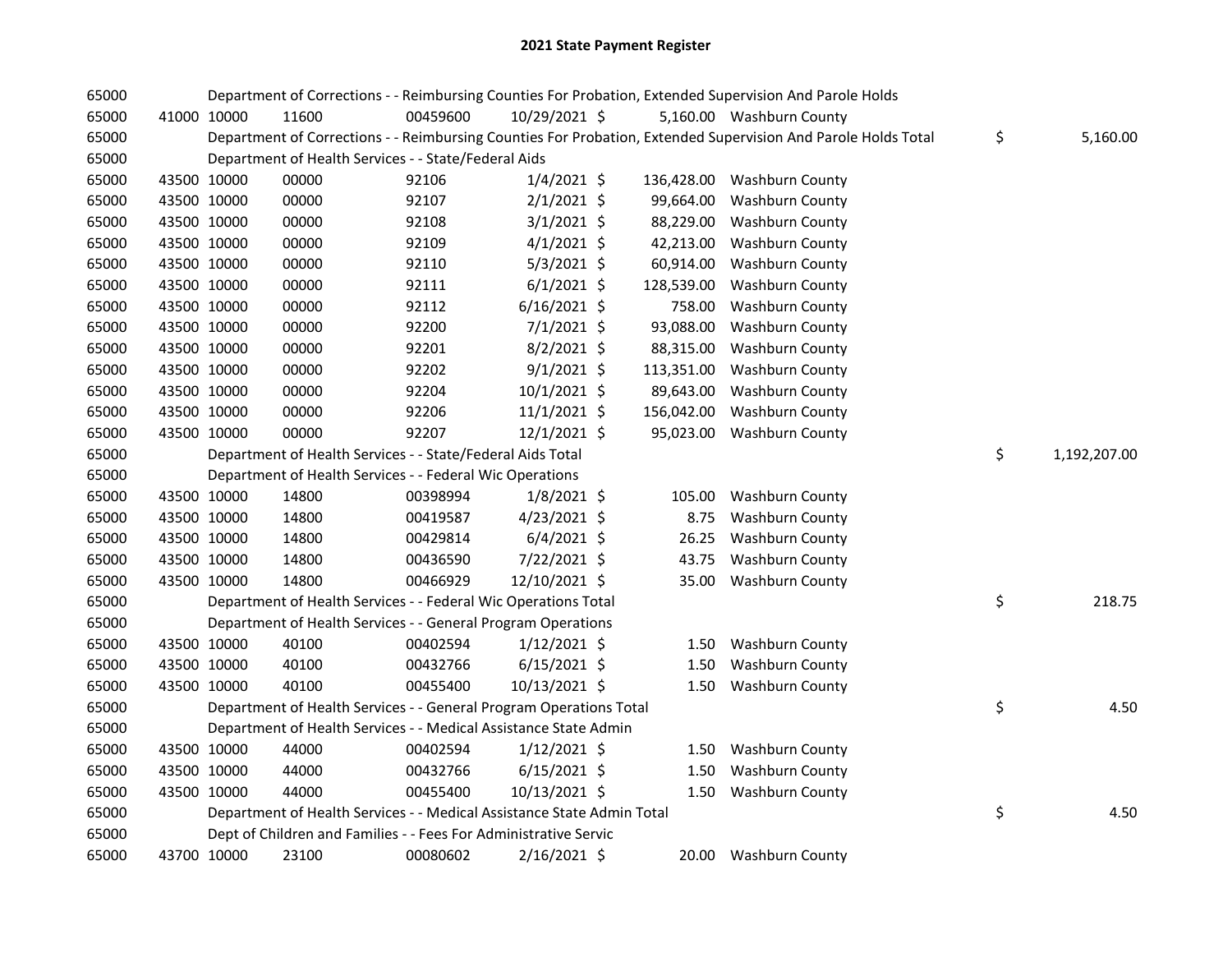| 65000 | 43700 10000 |             | 23100                                                                  | 00083460 | 4/20/2021 \$   | 25.00      | <b>Washburn County</b>    |    |       |
|-------|-------------|-------------|------------------------------------------------------------------------|----------|----------------|------------|---------------------------|----|-------|
| 65000 | 43700 10000 |             | 23100                                                                  | 00087343 | 7/23/2021 \$   | 25.00      | <b>Washburn County</b>    |    |       |
| 65000 | 43700 10000 |             | 23100                                                                  | 00090958 | 11/2/2021 \$   | 25.00      | Washburn County           |    |       |
| 65000 |             |             | Dept of Children and Families - - Fees For Administrative Servic Total |          |                |            |                           | \$ | 95.00 |
| 65000 |             |             | Dept of Children and Families - - General Aids                         |          |                |            |                           |    |       |
| 65000 | 43700 10000 |             | 99000                                                                  | 00079038 | $1/5/2021$ \$  | 9,903.69   | Washburn County           |    |       |
| 65000 | 43700 10000 |             | 99000                                                                  | 00079807 | 1/29/2021 \$   | 46,732.34  | <b>Washburn County</b>    |    |       |
| 65000 | 43700 10000 |             | 99000                                                                  | 00079808 | 1/29/2021 \$   | 5,357.42   | <b>Washburn County</b>    |    |       |
| 65000 | 43700 10000 |             | 99000                                                                  | 00079973 | $2/1/2021$ \$  | 0.74       | <b>Washburn County</b>    |    |       |
| 65000 | 43700 10000 |             | 99000                                                                  | 00080194 | $2/5/2021$ \$  | 12,179.73  | Washburn County           |    |       |
| 65000 | 43700 10000 |             | 99000                                                                  | 00080307 | $2/5/2021$ \$  | 0.74       | Washburn County           |    |       |
| 65000 | 43700 10000 |             | 99000                                                                  | 00080308 | $2/5/2021$ \$  | 3,843.11   | <b>Washburn County</b>    |    |       |
| 65000 | 43700 10000 |             | 99000                                                                  | 00081265 | $3/5/2021$ \$  | 137,788.59 | <b>Washburn County</b>    |    |       |
| 65000 | 43700 10000 |             | 99000                                                                  | 00081348 | $3/5/2021$ \$  | 393.35     | <b>Washburn County</b>    |    |       |
| 65000 | 43700 10000 |             | 99000                                                                  | 00081428 | 3/8/2021 \$    | 2,015.00   | <b>Washburn County</b>    |    |       |
| 65000 | 43700 10000 |             | 99000                                                                  | 00082027 | 3/23/2021 \$   | 10.23      | Washburn County           |    |       |
| 65000 | 43700 10000 |             | 99000                                                                  | 00082588 | $4/5/2021$ \$  | 569.00     | Washburn County           |    |       |
| 65000 | 43700 10000 |             | 99000                                                                  | 00082692 | $4/5/2021$ \$  | 54,341.26  | Washburn County           |    |       |
| 65000 | 43700 10000 |             | 99000                                                                  | 00083926 | 4/30/2021 \$   | 52,618.11  | Washburn County           |    |       |
| 65000 | 43700 10000 |             | 99000                                                                  | 00084064 | $5/3/2021$ \$  | 8,083.67   | <b>Washburn County</b>    |    |       |
| 65000 | 43700 10000 |             | 99000                                                                  | 00084142 | $5/5/2021$ \$  | 30,605.98  | Washburn County           |    |       |
| 65000 | 43700 10000 |             | 99000                                                                  | 00085655 | $6/7/2021$ \$  | 21,539.88  | Washburn County           |    |       |
| 65000 |             | 43700 10000 | 99000                                                                  | 00086586 | 7/1/2021 \$    | 288.00     | Washburn County           |    |       |
| 65000 | 43700 10000 |             | 99000                                                                  | 00086714 | 7/8/2021 \$    | 25,571.60  | <b>Washburn County</b>    |    |       |
| 65000 | 43700 10000 |             | 99000                                                                  | 00087590 | 7/30/2021 \$   | 44,683.42  | <b>Washburn County</b>    |    |       |
| 65000 | 43700 10000 |             | 99000                                                                  | 00087726 | 7/30/2021 \$   | 11,400.00  | <b>Washburn County</b>    |    |       |
| 65000 | 43700 10000 |             | 99000                                                                  | 00087958 | 8/5/2021 \$    | 19,043.05  | Washburn County           |    |       |
| 65000 | 43700 10000 |             | 99000                                                                  | 00087994 | 8/6/2021 \$    | 9,439.19   | Washburn County           |    |       |
| 65000 | 43700 10000 |             | 99000                                                                  | 00088963 | $9/7/2021$ \$  | 408,955.85 | <b>Washburn County</b>    |    |       |
| 65000 | 43700 10000 |             | 99000                                                                  | 00089143 | 9/10/2021 \$   | 12,012.84  | Washburn County           |    |       |
| 65000 | 43700 10000 |             | 99000                                                                  | 00089935 | 10/5/2021 \$   | 22,043.20  | Washburn County           |    |       |
| 65000 | 43700 10000 |             | 99000                                                                  | 00090783 | 10/29/2021 \$  | 45,304.69  | Washburn County           |    |       |
| 65000 | 43700 10000 |             | 99000                                                                  | 00091052 | $11/5/2021$ \$ | 488.10     | <b>Washburn County</b>    |    |       |
| 65000 | 43700 10000 |             | 99000                                                                  | 00091992 | 12/2/2021 \$   | 9,080.57   | Washburn County           |    |       |
| 65000 | 43700 10000 |             | 99000                                                                  | 00092137 | 12/3/2021 \$   | 4,659.00   | <b>Washburn County</b>    |    |       |
| 65000 | 43700 10000 |             | 99000                                                                  | 00092245 | 12/6/2021 \$   |            | 20,196.11 Washburn County |    |       |
|       |             |             |                                                                        |          |                |            |                           |    |       |

65000 Dept of Children and Families - - General Aids Total 1,019,148.46 \$ 1,019,148.46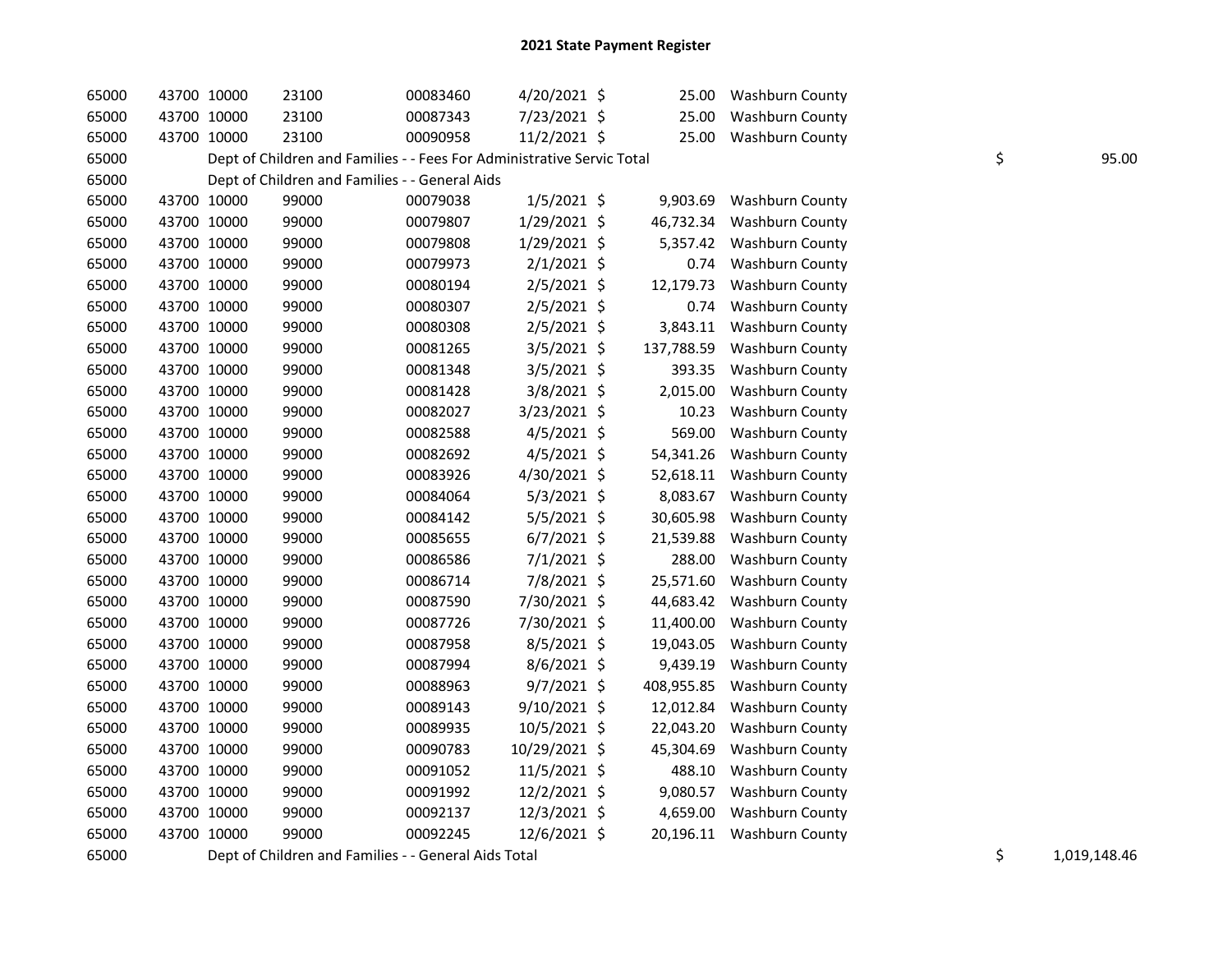| 65000 |             | Dept of Workforce Development - - Auxiliary Services                   |          |                |       |                           |    |           |
|-------|-------------|------------------------------------------------------------------------|----------|----------------|-------|---------------------------|----|-----------|
| 65000 | 44500 10000 | 13000                                                                  | 00310380 | $1/4/2021$ \$  | 20.00 | <b>Washburn County</b>    |    |           |
| 65000 | 44500 10000 | 13000                                                                  | 00317100 | $3/2/2021$ \$  | 20.00 | <b>Washburn County</b>    |    |           |
| 65000 | 44500 10000 | 13000                                                                  | 00320908 | $4/2/2021$ \$  | 20.00 | <b>Washburn County</b>    |    |           |
| 65000 | 44500 10000 | 13000                                                                  | 00324453 | 5/4/2021 \$    | 30.00 | Washburn County           |    |           |
| 65000 | 44500 10000 | 13000                                                                  | 00327646 | $6/2/2021$ \$  | 25.00 | Washburn County           |    |           |
| 65000 | 44500 10000 | 13000                                                                  | 00331430 | $7/2/2021$ \$  | 30.00 | Washburn County           |    |           |
| 65000 | 44500 10000 | 13000                                                                  | 00335328 | $8/3/2021$ \$  | 15.00 | Washburn County           |    |           |
| 65000 | 44500 10000 | 13000                                                                  | 00339122 | $9/2/2021$ \$  | 20.00 | Washburn County           |    |           |
| 65000 | 44500 10000 | 13000                                                                  | 00343109 | 10/4/2021 \$   | 15.00 | Washburn County           |    |           |
| 65000 | 44500 10000 | 13000                                                                  | 00347149 | 11/2/2021 \$   | 20.00 | Washburn County           |    |           |
| 65000 | 44500 10000 | 13000                                                                  | 00350795 | 12/2/2021 \$   | 10.00 | Washburn County           |    |           |
| 65000 |             | Dept of Workforce Development - - Auxiliary Services Total             |          |                |       |                           | \$ | 225.00    |
| 65000 |             | Dept of Workforce Development - - Wc Ops Uninsured Emplyr Admin        |          |                |       |                           |    |           |
| 65000 | 44500 22700 | 17700                                                                  | 00315916 | $2/23/2021$ \$ |       | 5.00 Washburn County      |    |           |
| 65000 | 44500 22700 | 17700                                                                  | 00336243 | 8/13/2021 \$   | 40.00 | Washburn County           |    |           |
| 65000 |             | Dept of Workforce Development - - Wc Ops Uninsured Emplyr Admin Total  |          |                |       |                           | \$ | 45.00     |
| 65000 |             | Department of Justice - - Officer training reimbursement               |          |                |       |                           |    |           |
| 65000 | 45500 10000 | 21400                                                                  | 00106071 | 11/30/2021 \$  |       | 4,640.00 Washburn County  |    |           |
| 65000 |             | Department of Justice - - Officer training reimbursement Total         |          |                |       |                           | \$ | 4,640.00  |
| 65000 |             | Department of Justice - - Crime Laboratories, Dna                      |          |                |       |                           |    |           |
| 65000 | 45500 10000 | 22100                                                                  | 00100385 | 7/14/2021 \$   |       | 240.00 Washburn County    |    |           |
| 65000 |             | Department of Justice - - Crime Laboratories, Dna Total                |          |                |       |                           | \$ | 240.00    |
| 65000 |             | Department of Justice - - Crime Victim Witness Assist                  |          |                |       |                           |    |           |
| 65000 | 45500 10000 | 53200                                                                  | 00095479 | $3/5/2021$ \$  |       | 13,738.69 Washburn County |    |           |
| 65000 | 45500 10000 | 53200                                                                  | 00100573 | 7/15/2021 \$   |       | 19,234.48 Washburn County |    |           |
| 65000 |             | Department of Justice - - Crime Victim Witness Assist Total            |          |                |       |                           | \$ | 32,973.17 |
| 65000 |             | Department of Military Affairs - - Emergency Response Equipment        |          |                |       |                           |    |           |
| 65000 | 46500 10000 | 30800                                                                  | 00089613 | $2/11/2021$ \$ |       | 4,400.70 Washburn County  |    |           |
| 65000 |             | Department of Military Affairs - - Emergency Response Equipment Total  |          |                |       |                           | \$ | 4,400.70  |
| 65000 |             | Department of Military Affairs - - Federal Aid, Local Assistance       |          |                |       |                           |    |           |
| 65000 | 46500 10000 | 34200                                                                  | 00093693 | $5/10/2021$ \$ |       | 6,297.63 Washburn County  |    |           |
| 65000 |             | Department of Military Affairs - - Federal Aid, Local Assistance Total |          |                |       |                           | \$ | 6,297.63  |
| 65000 |             | Department of Veterans Affairs - - County Grants                       |          |                |       |                           |    |           |
| 65000 | 48500 58200 | 26700                                                                  | 00091469 | $3/12/2021$ \$ |       | 8,500.00 Washburn County  |    |           |
| 65000 |             | Department of Veterans Affairs - - County Grants Total                 |          |                |       |                           | \$ | 8,500.00  |
| 65000 |             | Department of Veterans Affairs - - Veterans Transportation Grant       |          |                |       |                           |    |           |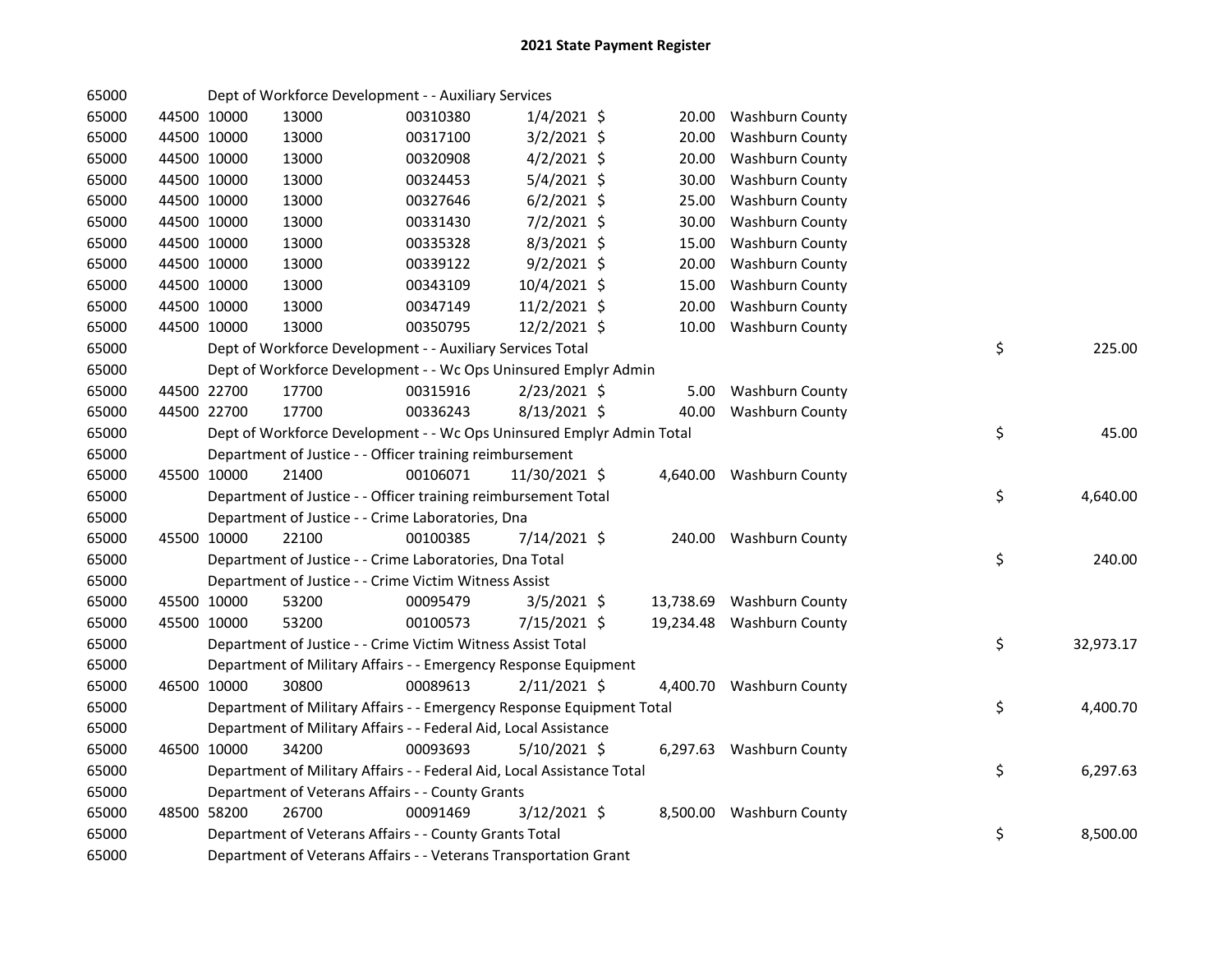| 65000 | 48500 58200 | 28000                                                                                             | 00102995 | 12/3/2021 \$   |           | 5,939.47 Washburn County                                                                                |    |            |
|-------|-------------|---------------------------------------------------------------------------------------------------|----------|----------------|-----------|---------------------------------------------------------------------------------------------------------|----|------------|
| 65000 |             | Department of Veterans Affairs - - Veterans Transportation Grant Total                            | \$       | 5,939.47       |           |                                                                                                         |    |            |
| 65000 |             | Department of Administration - - Federal Aid, Local Assistance                                    |          |                |           |                                                                                                         |    |            |
| 65000 | 50500 10000 | 74300                                                                                             | 00143270 | $4/5/2021$ \$  |           | 956,479.36 Washburn County                                                                              |    |            |
| 65000 |             | Department of Administration - - Federal Aid, Local Assistance Total                              |          |                |           |                                                                                                         | \$ | 956,479.36 |
| 65000 |             | Department of Administration - - Low-Income Assistance Grants                                     |          |                |           |                                                                                                         |    |            |
| 65000 | 50500 23500 | 37100                                                                                             | 00139976 | 1/29/2021 \$   |           | 7,336.41 Washburn County                                                                                |    |            |
| 65000 | 50500 23500 | 37100                                                                                             | 00141644 | $3/2/2021$ \$  | 5,454.81  | Washburn County                                                                                         |    |            |
| 65000 | 50500 23500 | 37100                                                                                             | 00143194 | 3/30/2021 \$   | 5,317.66  | <b>Washburn County</b>                                                                                  |    |            |
| 65000 | 50500 23500 | 37100                                                                                             | 00145249 | $5/7/2021$ \$  | 4,565.79  | <b>Washburn County</b>                                                                                  |    |            |
| 65000 | 50500 23500 | 37100                                                                                             | 00146473 | $6/1/2021$ \$  | 3,432.34  | <b>Washburn County</b>                                                                                  |    |            |
| 65000 | 50500 23500 | 37100                                                                                             | 00147840 | 6/29/2021 \$   | 3,626.63  | Washburn County                                                                                         |    |            |
| 65000 | 50500 23500 | 37100                                                                                             | 00149863 | $8/5/2021$ \$  | 2,803.18  | Washburn County                                                                                         |    |            |
| 65000 | 50500 23500 | 37100                                                                                             | 00151230 | 8/31/2021 \$   | 3,899.99  | Washburn County                                                                                         |    |            |
| 65000 | 50500 23500 | 37100                                                                                             | 00152535 | 9/29/2021 \$   |           | 7,404.58 Washburn County                                                                                |    |            |
| 65000 | 50500 23500 | 37100                                                                                             | 00153955 | 10/29/2021 \$  |           | 3,369.51 Washburn County                                                                                |    |            |
| 65000 | 50500 23500 | 37100                                                                                             | 00155357 | 11/30/2021 \$  |           | 5,464.19 Washburn County                                                                                |    |            |
| 65000 | 50500 23500 | 37100                                                                                             | 00157307 | 12/29/2021 \$  |           | 5,153.01 Washburn County                                                                                |    |            |
| 65000 |             | Department of Administration - - Low-Income Assistance Grants Total                               |          |                |           |                                                                                                         | \$ | 57,828.10  |
| 65000 |             | Department of Administration - - Land Information Program; Loca                                   |          |                |           |                                                                                                         |    |            |
| 65000 | 50500 26900 | 17300                                                                                             | 00133505 | $1/12/2021$ \$ | 20,000.00 | <b>Washburn County</b>                                                                                  |    |            |
| 65000 | 50500 26900 | 17300                                                                                             | 00139226 | 1/29/2021 \$   | 1,000.00  | <b>Washburn County</b>                                                                                  |    |            |
| 65000 | 50500 26900 | 17300                                                                                             | 00139627 | $4/6/2021$ \$  | 59,656.00 | Washburn County                                                                                         |    |            |
| 65000 | 50500 26900 | 17300                                                                                             | 00144741 | 4/27/2021 \$   | 25,000.00 | Washburn County                                                                                         |    |            |
| 65000 | 50500 26900 | 17300                                                                                             | 00156933 | 12/30/2021 \$  |           | 25,000.00 Washburn County                                                                               |    |            |
| 65000 |             | Department of Administration - - Land Information Program; Loca Total                             |          |                |           |                                                                                                         | \$ | 130,656.00 |
| 65000 |             | Public Defender Board - - Transcript, Discovery and Records Provided to the Public Defender Board |          |                |           |                                                                                                         |    |            |
| 65000 | 55000 10000 | 10600                                                                                             | 00275638 | $1/26/2021$ \$ |           | 72.15 Washburn County                                                                                   |    |            |
| 65000 | 55000 10000 | 10600                                                                                             | 00278970 | $2/22/2021$ \$ | 115.00    | <b>Washburn County</b>                                                                                  |    |            |
| 65000 | 55000 10000 | 10600                                                                                             | 00291085 | 5/19/2021 \$   | 1.40      | Washburn County                                                                                         |    |            |
| 65000 | 55000 10000 | 10600                                                                                             | 00299253 | 7/1/2021 \$    | 190.00    | Washburn County                                                                                         |    |            |
| 65000 | 55000 10000 | 10600                                                                                             | 00304535 | $8/13/2021$ \$ |           | 185.00 Washburn County                                                                                  |    |            |
| 65000 |             |                                                                                                   |          |                |           | Public Defender Board - - Transcript, Discovery and Records Provided to the Public Defender Board Total | \$ | 563.55     |
| 65000 |             | Department of Revenue - - GPR Earned                                                              |          |                |           |                                                                                                         |    |            |
| 65000 | 56600 10000 | 100GE                                                                                             | 00202725 | 5/19/2021 \$   | 3.00      | <b>Washburn County</b>                                                                                  |    |            |
| 65000 |             | Department of Revenue - - GPR Earned Total                                                        |          |                |           |                                                                                                         | \$ | 3.00       |
| 65000 |             | Department of Revenue - - Misc Revenue Holding Clearing                                           |          |                |           |                                                                                                         |    |            |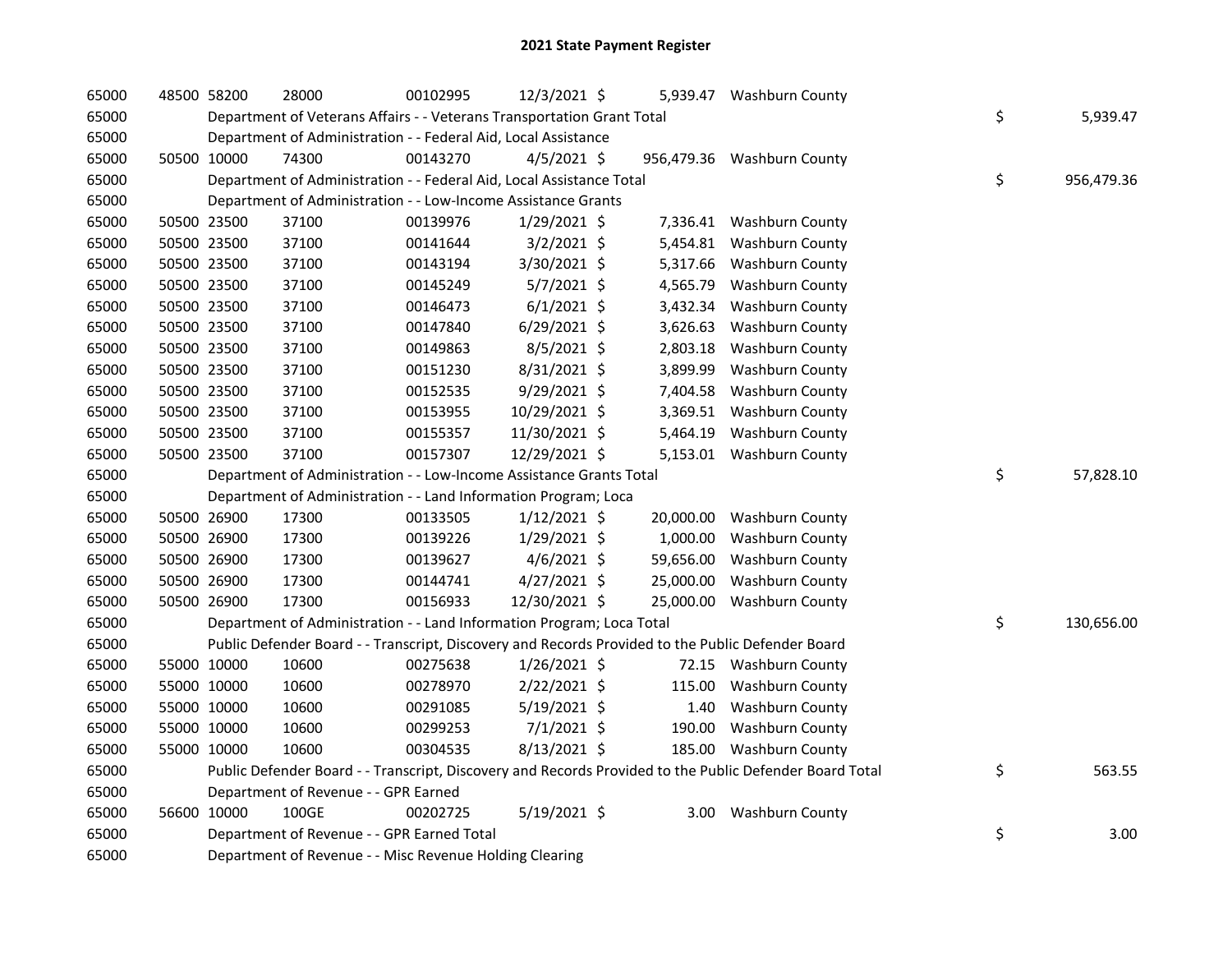| 65000 | 56600 10000 | 99500 | 00189048 | 1/8/2021 \$   | 556.12    | <b>Washburn County</b> |
|-------|-------------|-------|----------|---------------|-----------|------------------------|
| 65000 | 56600 10000 | 99500 | 00189049 | 1/8/2021 \$   | 13,062.53 | Washburn County        |
| 65000 | 56600 10000 | 99500 | 00191117 | 2/5/2021 \$   | 2,172.94  | Washburn County        |
| 65000 | 56600 10000 | 99500 | 00191118 | 2/5/2021 \$   | 15,727.04 | Washburn County        |
| 65000 | 56600 10000 | 99500 | 00191657 | 2/16/2021 \$  | 248.06    | Washburn County        |
| 65000 | 56600 10000 | 99500 | 00192060 | 2/22/2021 \$  | 516.50    | Washburn County        |
| 65000 | 56600 10000 | 99500 | 00192993 | $3/1/2021$ \$ | 46.86     | Washburn County        |
| 65000 | 56600 10000 | 99500 | 00192994 | $3/1/2021$ \$ | 712.00    | Washburn County        |
| 65000 | 56600 10000 | 99500 | 00192995 | 3/1/2021 \$   | 3,345.40  | <b>Washburn County</b> |
| 65000 | 56600 10000 | 99500 | 00192996 | $3/1/2021$ \$ | 9,468.28  | Washburn County        |
| 65000 | 56600 10000 | 99500 | 00192997 | $3/1/2021$ \$ | 1,166.80  | Washburn County        |
| 65000 | 56600 10000 | 99500 | 00193750 | 3/5/2021 \$   | 4,297.97  | Washburn County        |
| 65000 | 56600 10000 | 99500 | 00193751 | 3/5/2021 \$   | 33,242.02 | Washburn County        |
| 65000 | 56600 10000 | 99500 | 00194353 | 3/8/2021 \$   | 722.55    | Washburn County        |
| 65000 | 56600 10000 | 99500 | 00194354 | 3/8/2021 \$   | 1,430.30  | Washburn County        |
| 65000 | 56600 10000 | 99500 | 00194355 | 3/8/2021 \$   | 2,744.94  | Washburn County        |
| 65000 | 56600 10000 | 99500 | 00194356 | 3/8/2021 \$   | 131.00    | Washburn County        |
| 65000 | 56600 10000 | 99500 | 00195216 | 3/15/2021 \$  | 886.00    | Washburn County        |
| 65000 | 56600 10000 | 99500 | 00195217 | 3/15/2021 \$  | 593.00    | Washburn County        |
| 65000 | 56600 10000 | 99500 | 00195218 | 3/15/2021 \$  | 738.30    | Washburn County        |
| 65000 | 56600 10000 | 99500 | 00195219 | 3/15/2021 \$  | 1,691.75  | Washburn County        |
| 65000 | 56600 10000 | 99500 | 00196011 | 3/22/2021 \$  | 255.00    | Washburn County        |
| 65000 | 56600 10000 | 99500 | 00196012 | 3/22/2021 \$  | 1,328.85  | Washburn County        |
| 65000 | 56600 10000 | 99500 | 00196013 | 3/22/2021 \$  | 420.35    | Washburn County        |
| 65000 | 56600 10000 | 99500 | 00196690 | 3/29/2021 \$  | 637.95    | Washburn County        |
| 65000 | 56600 10000 | 99500 | 00197433 | 4/5/2021 \$   | 2,282.20  | Washburn County        |
| 65000 | 56600 10000 | 99500 | 00197434 | 4/5/2021 \$   | 381.00    | Washburn County        |
| 65000 | 56600 10000 | 99500 | 00198035 | 4/7/2021 \$   | 1,222.52  | Washburn County        |
| 65000 | 56600 10000 | 99500 | 00198036 | 4/7/2021 \$   | 34,094.94 | Washburn County        |
| 65000 | 56600 10000 | 99500 | 00198610 | 4/12/2021 \$  | 12.49     | Washburn County        |
| 65000 | 56600 10000 | 99500 | 00198611 | 4/12/2021 \$  | 1,008.70  | Washburn County        |
| 65000 | 56600 10000 | 99500 | 00198612 | 4/12/2021 \$  | 19.00     | Washburn County        |
| 65000 | 56600 10000 | 99500 | 00199358 | 4/20/2021 \$  | 340.00    | Washburn County        |
| 65000 | 56600 10000 | 99500 | 00199359 | 4/20/2021 \$  | 269.76    | Washburn County        |
| 65000 | 56600 10000 | 99500 | 00199360 | 4/20/2021 \$  | 1,709.33  | Washburn County        |
| 65000 | 56600 10000 | 99500 | 00199361 | 4/20/2021 \$  | 121.53    | Washburn County        |
| 65000 | 56600 10000 | 99500 | 00200000 | 4/26/2021 \$  | 1,612.74  | Washburn County        |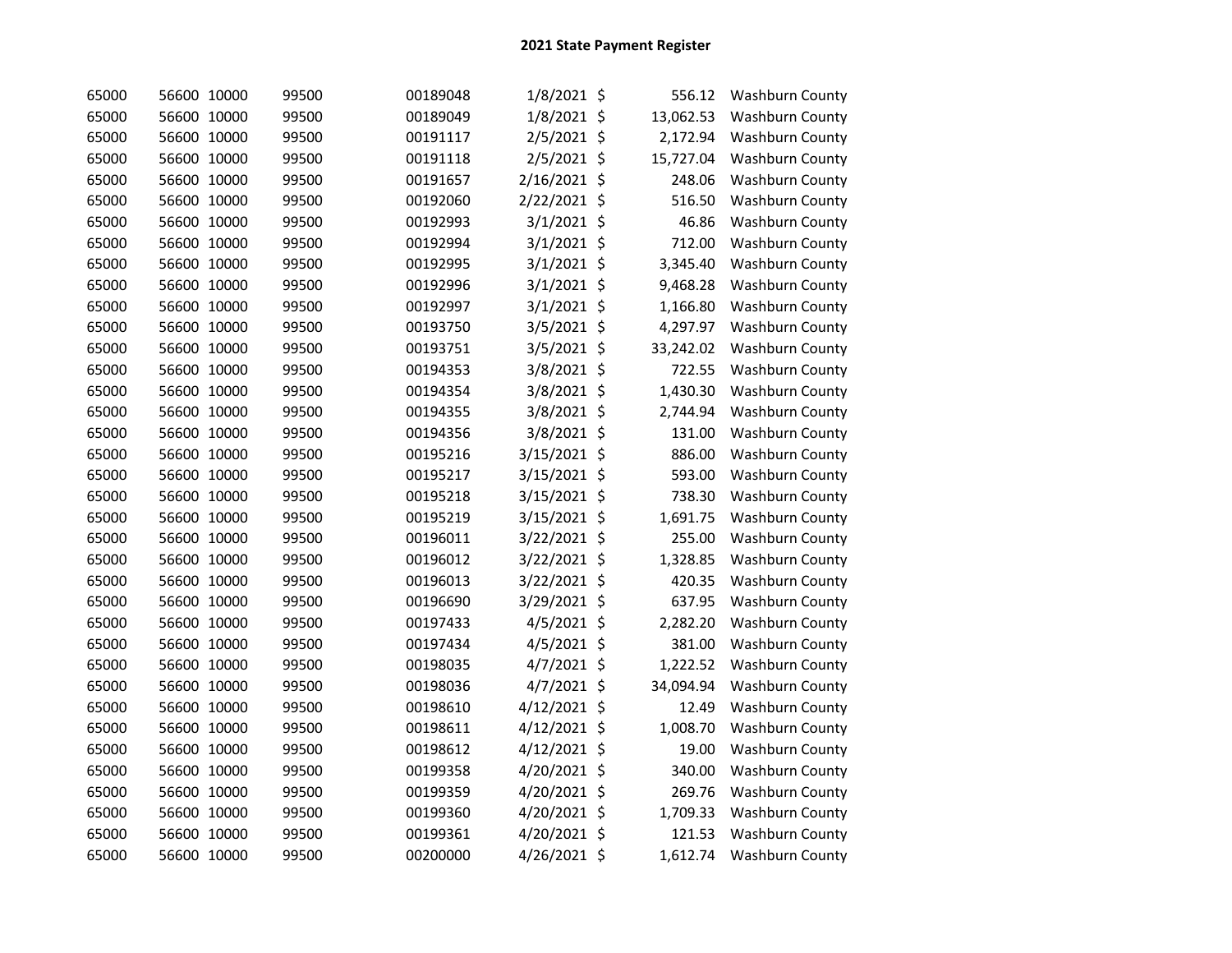| 65000 | 56600 10000 | 99500                                                         | 00201382 | $5/7/2021$ \$  | 1,793.10  | <b>Washburn County</b>    |    |            |
|-------|-------------|---------------------------------------------------------------|----------|----------------|-----------|---------------------------|----|------------|
| 65000 | 56600 10000 | 99500                                                         | 00201383 | 5/7/2021 \$    | 22,480.56 | <b>Washburn County</b>    |    |            |
| 65000 | 56600 10000 | 99500                                                         | 00201763 | 5/10/2021 \$   | 66.59     | <b>Washburn County</b>    |    |            |
| 65000 | 56600 10000 | 99500                                                         | 00202419 | $5/17/2021$ \$ | 1,117.92  | <b>Washburn County</b>    |    |            |
| 65000 | 56600 10000 | 99500                                                         | 00203163 | 5/24/2021 \$   | 20.21     | Washburn County           |    |            |
| 65000 | 56600 10000 | 99500                                                         | 00203164 | 5/24/2021 \$   | 1,372.00  | <b>Washburn County</b>    |    |            |
| 65000 | 56600 10000 | 99500                                                         | 00203165 | $5/24/2021$ \$ | 1,013.12  | Washburn County           |    |            |
| 65000 | 56600 10000 | 99500                                                         | 00203166 | $5/24/2021$ \$ | 489.00    | Washburn County           |    |            |
| 65000 | 56600 10000 | 99500                                                         | 00203841 | $6/1/2021$ \$  | 168.45    | <b>Washburn County</b>    |    |            |
| 65000 | 56600 10000 | 99500                                                         | 00203842 | $6/1/2021$ \$  | 819.00    | <b>Washburn County</b>    |    |            |
| 65000 | 56600 10000 | 99500                                                         | 00203843 | $6/1/2021$ \$  | 33.00     | <b>Washburn County</b>    |    |            |
| 65000 | 56600 10000 | 99500                                                         | 00204610 | $6/7/2021$ \$  | 895.66    | Washburn County           |    |            |
| 65000 | 56600 10000 | 99500                                                         | 00204611 | $6/7/2021$ \$  | 22,731.94 | <b>Washburn County</b>    |    |            |
| 65000 | 56600 10000 | 99500                                                         | 00204853 | $6/7/2021$ \$  | 133.00    | Washburn County           |    |            |
| 65000 | 56600 10000 | 99500                                                         | 00205465 | $6/14/2021$ \$ | 123.50    | <b>Washburn County</b>    |    |            |
| 65000 | 56600 10000 | 99500                                                         | 00205954 | $6/21/2021$ \$ | 50.00     | <b>Washburn County</b>    |    |            |
| 65000 | 56600 10000 | 99500                                                         | 00205955 | $6/21/2021$ \$ | 330.00    | Washburn County           |    |            |
| 65000 | 56600 10000 | 99500                                                         | 00208596 | 7/6/2021 \$    | 586.26    | Washburn County           |    |            |
| 65000 | 56600 10000 | 99500                                                         | 00208597 | 7/6/2021 \$    | 321.60    | Washburn County           |    |            |
| 65000 | 56600 10000 | 99500                                                         | 00209177 | 7/8/2021 \$    | 315.47    | <b>Washburn County</b>    |    |            |
| 65000 | 56600 10000 | 99500                                                         | 00209178 | 7/8/2021 \$    | 19,231.91 | <b>Washburn County</b>    |    |            |
| 65000 | 56600 10000 | 99500                                                         | 00210873 | 7/26/2021 \$   | 160.39    | Washburn County           |    |            |
| 65000 | 56600 10000 | 99500                                                         | 00211916 | 8/6/2021 \$    | 3,055.43  | <b>Washburn County</b>    |    |            |
| 65000 | 56600 10000 | 99500                                                         | 00211917 | $8/6/2021$ \$  | 16,847.60 | Washburn County           |    |            |
| 65000 | 56600 10000 | 99500                                                         | 00214538 | 9/8/2021 \$    | 935.29    | Washburn County           |    |            |
| 65000 | 56600 10000 | 99500                                                         | 00214539 | 9/8/2021 \$    | 12,461.09 | Washburn County           |    |            |
| 65000 | 56600 10000 | 99500                                                         | 00216160 | 10/4/2021 \$   | 279.00    | <b>Washburn County</b>    |    |            |
| 65000 | 56600 10000 | 99500                                                         | 00216787 | 10/7/2021 \$   | 1,320.69  | <b>Washburn County</b>    |    |            |
| 65000 | 56600 10000 | 99500                                                         | 00216788 | 10/7/2021 \$   | 9,781.86  | Washburn County           |    |            |
| 65000 | 56600 10000 | 99500                                                         | 00218164 | 10/25/2021 \$  | 271.59    | <b>Washburn County</b>    |    |            |
| 65000 | 56600 10000 | 99500                                                         | 00219375 | 11/5/2021 \$   | 1,642.42  | <b>Washburn County</b>    |    |            |
| 65000 | 56600 10000 | 99500                                                         | 00219376 | 11/5/2021 \$   | 11,313.03 | <b>Washburn County</b>    |    |            |
| 65000 | 56600 10000 | 99500                                                         | 00221528 | 12/7/2021 \$   |           | 600.32 Washburn County    |    |            |
| 65000 | 56600 10000 | 99500                                                         | 00221529 | 12/7/2021 \$   |           | 15,450.87 Washburn County |    |            |
| 65000 |             | Department of Revenue - - Misc Revenue Holding Clearing Total |          |                |           |                           | \$ | 287,428.59 |
| 65000 |             | Circuit Courts - - Circuit Court Costs                        |          |                |           |                           |    |            |
| 65000 | 62500 10000 | 10500                                                         | 00002142 | $2/1/2021$ \$  | 29,490.00 | Washburn County           |    |            |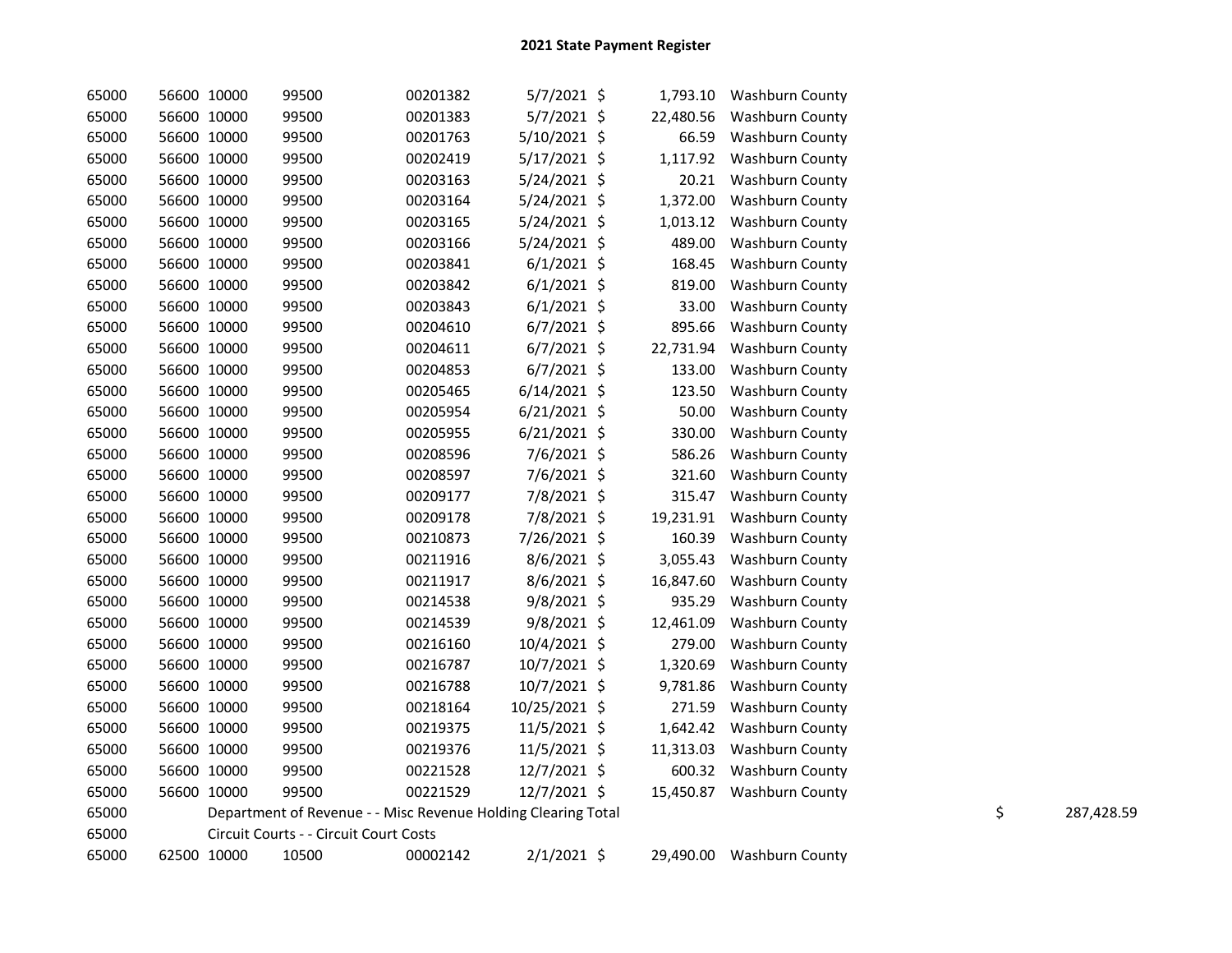| 65000 | 62500 10000 |             | 10500                                                                 | 00002275 | 7/26/2021 \$   |            | 54,570.00 Washburn County    |    |              |
|-------|-------------|-------------|-----------------------------------------------------------------------|----------|----------------|------------|------------------------------|----|--------------|
| 65000 |             |             | Circuit Courts - - Circuit Court Costs Total                          |          |                |            |                              | \$ | 84,060.00    |
| 65000 |             |             | Supreme Court - - Federal Aid                                         |          |                |            |                              |    |              |
| 65000 |             | 68000 10000 | 24100                                                                 | 00011852 | $1/12/2021$ \$ |            | 1,461.60 Washburn County     |    |              |
| 65000 |             | 68000 10000 | 24100                                                                 | 00013657 | 9/17/2021 \$   |            | 164.00 Washburn County       |    |              |
| 65000 |             |             | Supreme Court - - Federal Aid Total                                   |          |                |            |                              | \$ | 1,625.60     |
| 65000 |             |             | Shared Revenue and Tax Relief - - County And Municipal Aid            |          |                |            |                              |    |              |
| 65000 |             | 83500 10000 | 10500                                                                 | 00082445 | 7/26/2021 \$   |            | 16,386.18 Washburn County    |    |              |
| 65000 |             | 83500 10000 | 10500                                                                 | 00089548 | 11/15/2021 \$  |            | 92,855.04 Washburn County    |    |              |
| 65000 |             |             | Shared Revenue and Tax Relief - - County And Municipal Aid Total      |          |                |            |                              | \$ | 109,241.22   |
| 65000 |             |             | Shared Revenue and Tax Relief - - Exempt Computer Aid                 |          |                |            |                              |    |              |
| 65000 |             | 83500 10000 | 10900                                                                 | 00083379 | 7/26/2021 \$   |            | 12,598.90 Washburn County    |    |              |
| 65000 |             |             | Shared Revenue and Tax Relief - - Exempt Computer Aid Total           |          |                |            |                              | \$ | 12,598.90    |
| 65000 |             |             | Shared Revenue and Tax Relief - - Utility Aid                         |          |                |            |                              |    |              |
| 65000 |             | 83500 10000 | 11000                                                                 | 00082445 | 7/26/2021 \$   |            | 4,874.88 Washburn County     |    |              |
| 65000 |             | 83500 10000 | 11000                                                                 | 00089548 | 11/15/2021 \$  |            | 28,119.71 Washburn County    |    |              |
| 65000 |             |             | Shared Revenue and Tax Relief - - Utility Aid Total                   |          |                |            |                              | \$ | 32,994.59    |
| 65000 |             |             | Shared Revenue and Tax Relief - - Personal Property Aid               |          |                |            |                              |    |              |
| 65000 |             | 83500 10000 | 11100                                                                 | 00076565 | $5/3/2021$ \$  |            | 20,069.24 Washburn County    |    |              |
| 65000 |             |             | Shared Revenue and Tax Relief - - Personal Property Aid Total         |          |                |            |                              | \$ | 20,069.24    |
| 65000 |             |             | Shared Revenue and Tax Relief - - School Lvy Tx/First Dollar Cr       |          |                |            |                              |    |              |
| 65000 |             | 83500 10000 | 30200                                                                 | 00082756 | 7/26/2021 \$   |            | 4,006,707.64 Washburn County |    |              |
| 65000 |             | 83500 10000 | 30200                                                                 | 00086151 | 7/26/2021 \$   |            | 825,631.82 Washburn County   |    |              |
| 65000 |             |             | Shared Revenue and Tax Relief - - School Lvy Tx/First Dollar Cr Total |          |                |            |                              | \$ | 4,832,339.46 |
| 65000 |             |             | Shared Revenue and Tax Relief - - County Sales Tax Reptd/Distd        |          |                |            |                              |    |              |
| 65000 |             | 83500 10000 | 43100                                                                 | 00073921 | $1/29/2021$ \$ |            | 122,744.66 Washburn County   |    |              |
| 65000 |             | 83500 10000 | 43100                                                                 | 00074009 | 2/26/2021 \$   | 126,037.04 | Washburn County              |    |              |
| 65000 |             | 83500 10000 | 43100                                                                 | 00074722 | $3/31/2021$ \$ |            | 91,387.39 Washburn County    |    |              |
| 65000 |             | 83500 10000 | 43100                                                                 | 00079165 | $4/30/2021$ \$ |            | 124,831.01 Washburn County   |    |              |
| 65000 |             | 83500 10000 | 43100                                                                 | 00079969 | $5/28/2021$ \$ |            | 138,396.35 Washburn County   |    |              |
| 65000 |             | 83500 10000 | 43100                                                                 | 00080700 | $6/30/2021$ \$ | 189,112.30 | <b>Washburn County</b>       |    |              |
| 65000 |             | 83500 10000 | 43100                                                                 | 00086242 | 7/30/2021 \$   |            | 174,501.08 Washburn County   |    |              |
| 65000 |             | 83500 10000 | 43100                                                                 | 00086805 | 8/31/2021 \$   |            | 177,172.09 Washburn County   |    |              |
| 65000 |             | 83500 10000 | 43100                                                                 | 00087107 | $9/30/2021$ \$ |            | 195,404.49 Washburn County   |    |              |
| 65000 |             | 83500 10000 | 43100                                                                 | 00087796 | 10/29/2021 \$  |            | 164,758.81 Washburn County   |    |              |
| 65000 |             | 83500 10000 | 43100                                                                 | 00089806 | 11/30/2021 \$  |            | 152,994.51 Washburn County   |    |              |
| 65000 | 83500 10000 |             | 43100                                                                 | 00089890 | 12/30/2021 \$  |            | 158,092.12 Washburn County   |    |              |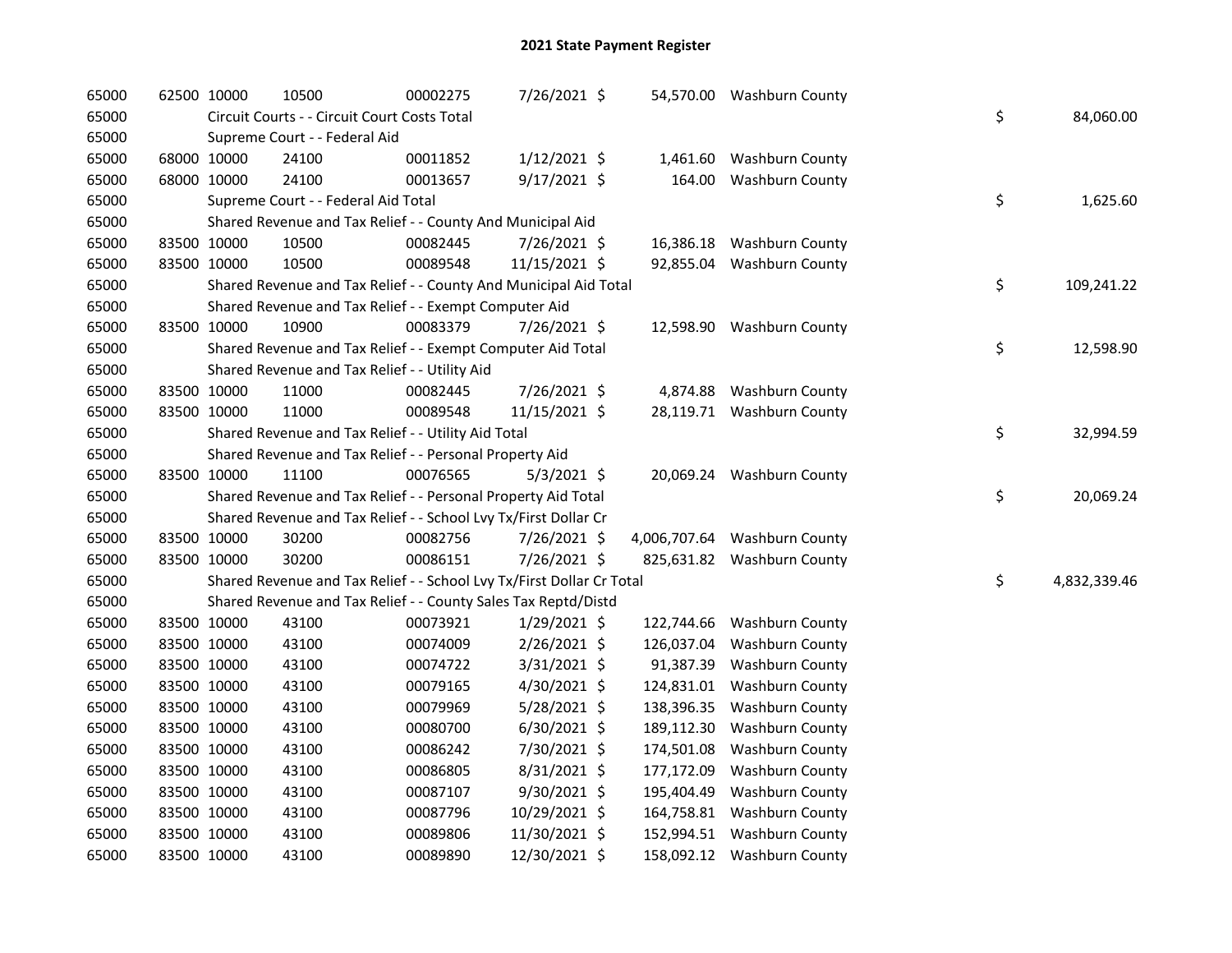| 65000       |  | Shared Revenue and Tax Relief - - County Sales Tax Reptd/Distd Total |                                                                 | 1,815,431.85 |  |  |  |  |               |  |  |  |
|-------------|--|----------------------------------------------------------------------|-----------------------------------------------------------------|--------------|--|--|--|--|---------------|--|--|--|
| 65000       |  | Shared Revenue and Tax Relief - - Lottery & Gaming Credit            |                                                                 |              |  |  |  |  |               |  |  |  |
| 65000       |  | 83500 52100                                                          | 3/22/2021 \$<br>851,627.47 Washburn County<br>36300<br>00074634 |              |  |  |  |  |               |  |  |  |
| 65000       |  | Shared Revenue and Tax Relief - - Lottery & Gaming Credit Total      |                                                                 | 851.627.47   |  |  |  |  |               |  |  |  |
| 65000 Total |  |                                                                      |                                                                 |              |  |  |  |  | 16,041,620.76 |  |  |  |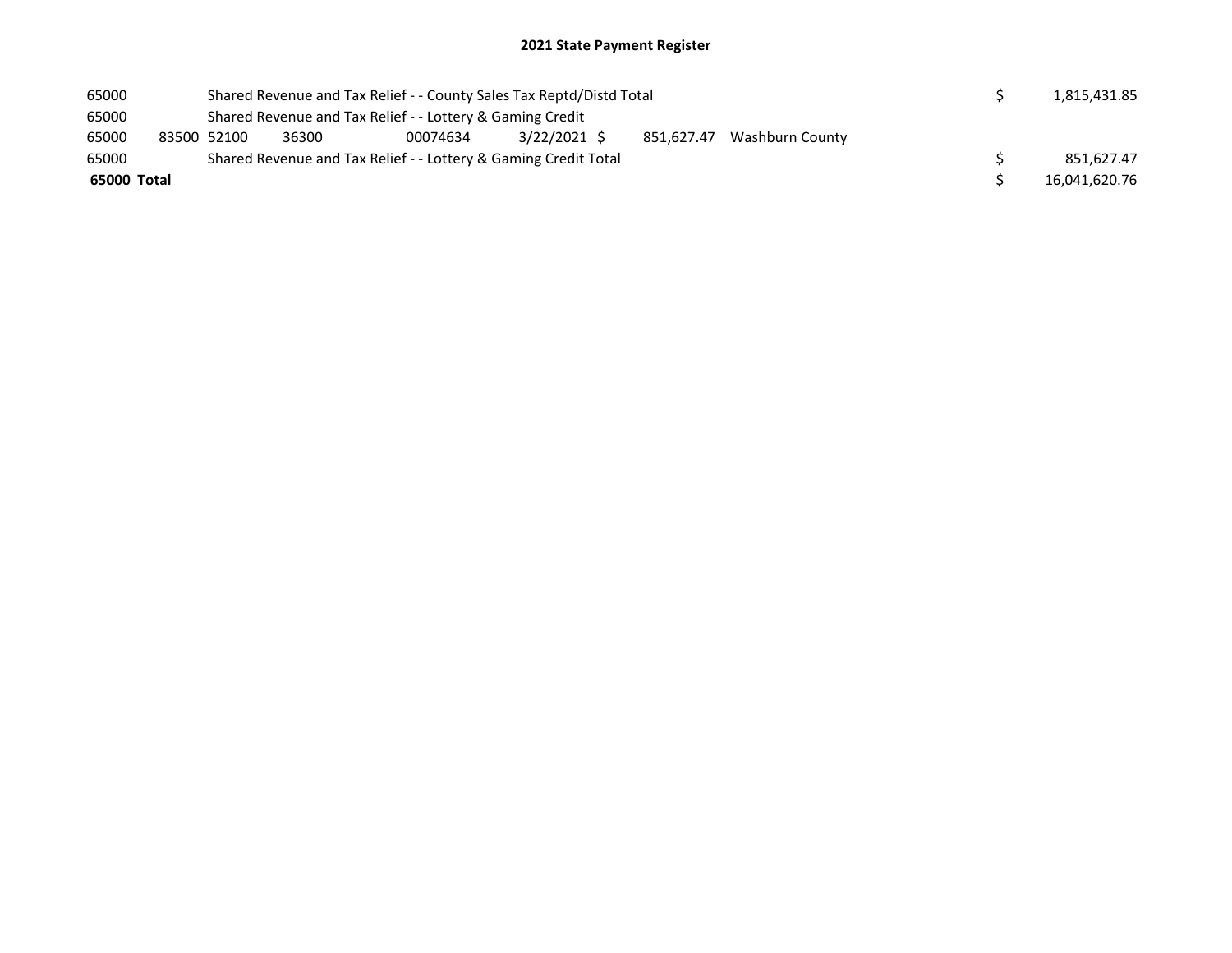| 65002       |             |             | Dept of Safety & Prof Services - - Fire Dues Distribution          |          |                |  |                             |    |            |
|-------------|-------------|-------------|--------------------------------------------------------------------|----------|----------------|--|-----------------------------|----|------------|
| 65002       | 16500 10000 |             | 22500                                                              | 00041868 | 7/16/2021 \$   |  | 1,584.10 Town Of Barronett  |    |            |
| 65002       |             |             | Dept of Safety & Prof Services - - Fire Dues Distribution Total    |          |                |  |                             | \$ | 1,584.10   |
| 65002       |             |             | Dept of Natural Resources - - Resaids - Cnty Forst, Cl & Mfl       |          |                |  |                             |    |            |
| 65002       |             | 37000 21200 | 57100                                                              | 00488527 | $6/14/2021$ \$ |  | 2,054.57 Town Of Barronett  |    |            |
| 65002       |             |             | Dept of Natural Resources - - Resaids - Cnty Forst, CI & Mfl Total |          |                |  |                             | \$ | 2,054.57   |
| 65002       |             |             | Dept of Natural Resources - - Aids In Lieu Of Taxes - Sum S        |          |                |  |                             |    |            |
| 65002       |             | 37000 21200 | 57900                                                              | 00476114 | $4/21/2021$ \$ |  | 2.29 Town Of Barronett      |    |            |
| 65002       |             |             | Dept of Natural Resources - - Aids In Lieu Of Taxes - Sum S Total  |          |                |  |                             | \$ | 2.29       |
| 65002       |             |             | WI Dept of Transportation - - Trns Aids To Mnc.-Sf                 |          |                |  |                             |    |            |
| 65002       |             | 39500 21100 | 19100                                                              | 00633323 | $1/4/2021$ \$  |  | 32,271.84 Town Of Barronett |    |            |
| 65002       |             | 39500 21100 | 19100                                                              | 00668930 | $4/5/2021$ \$  |  | 32,271.84 Town Of Barronett |    |            |
| 65002       |             | 39500 21100 | 19100                                                              | 00712418 | $7/6/2021$ \$  |  | 32,271.84 Town Of Barronett |    |            |
| 65002       |             | 39500 21100 | 19100                                                              | 00752977 | 10/4/2021 \$   |  | 32,271.84 Town Of Barronett |    |            |
| 65002       |             |             | WI Dept of Transportation - - Trns Aids To Mnc.-Sf Total           |          |                |  |                             | \$ | 129,087.36 |
| 65002       |             |             | Department of Revenue - - Gifts And Grants                         |          |                |  |                             |    |            |
| 65002       |             | 56600 10000 | 12100                                                              | 00207715 | $6/25/2021$ \$ |  | 23,079.42 Town Of Barronett |    |            |
| 65002       |             |             | Department of Revenue - - Gifts And Grants Total                   |          |                |  |                             | \$ | 23,079.42  |
| 65002       |             |             | Shared Revenue and Tax Relief - - County And Municipal Aid         |          |                |  |                             |    |            |
| 65002       | 83500 10000 |             | 10500                                                              | 00082422 | 7/26/2021 \$   |  | 4,154.62 Town Of Barronett  |    |            |
| 65002       | 83500 10000 |             | 10500                                                              | 00089525 | 11/15/2021 \$  |  | 23,542.87 Town Of Barronett |    |            |
| 65002       |             |             | Shared Revenue and Tax Relief - - County And Municipal Aid Total   |          |                |  |                             | \$ | 27,697.49  |
| 65002       |             |             | Shared Revenue and Tax Relief - - Exempt Computer Aid              |          |                |  |                             |    |            |
| 65002       | 83500 10000 |             | 10900                                                              | 00084931 | 7/26/2021 \$   |  | 2.08 Town Of Barronett      |    |            |
| 65002       |             |             | Shared Revenue and Tax Relief - - Exempt Computer Aid Total        |          |                |  |                             | \$ | 2.08       |
| 65002       |             |             | Shared Revenue and Tax Relief - - Utility Aid                      |          |                |  |                             |    |            |
| 65002       |             | 83500 10000 | 11000                                                              | 00082422 | 7/26/2021 \$   |  | 243.83 Town Of Barronett    |    |            |
| 65002       |             | 83500 10000 | 11000                                                              | 00089525 | 11/15/2021 \$  |  | 1,459.33 Town Of Barronett  |    |            |
| 65002       |             |             | Shared Revenue and Tax Relief - - Utility Aid Total                |          |                |  |                             | \$ | 1,703.16   |
| 65002       |             |             | Shared Revenue and Tax Relief - - Personal Property Aid            |          |                |  |                             |    |            |
| 65002       | 83500 10000 |             | 11100                                                              | 00078113 | $5/3/2021$ \$  |  | 96.59 Town Of Barronett     |    |            |
| 65002       |             |             | Shared Revenue and Tax Relief - - Personal Property Aid Total      |          |                |  |                             | \$ | 96.59      |
| 65002 Total |             |             |                                                                    |          |                |  |                             | \$ | 185,307.06 |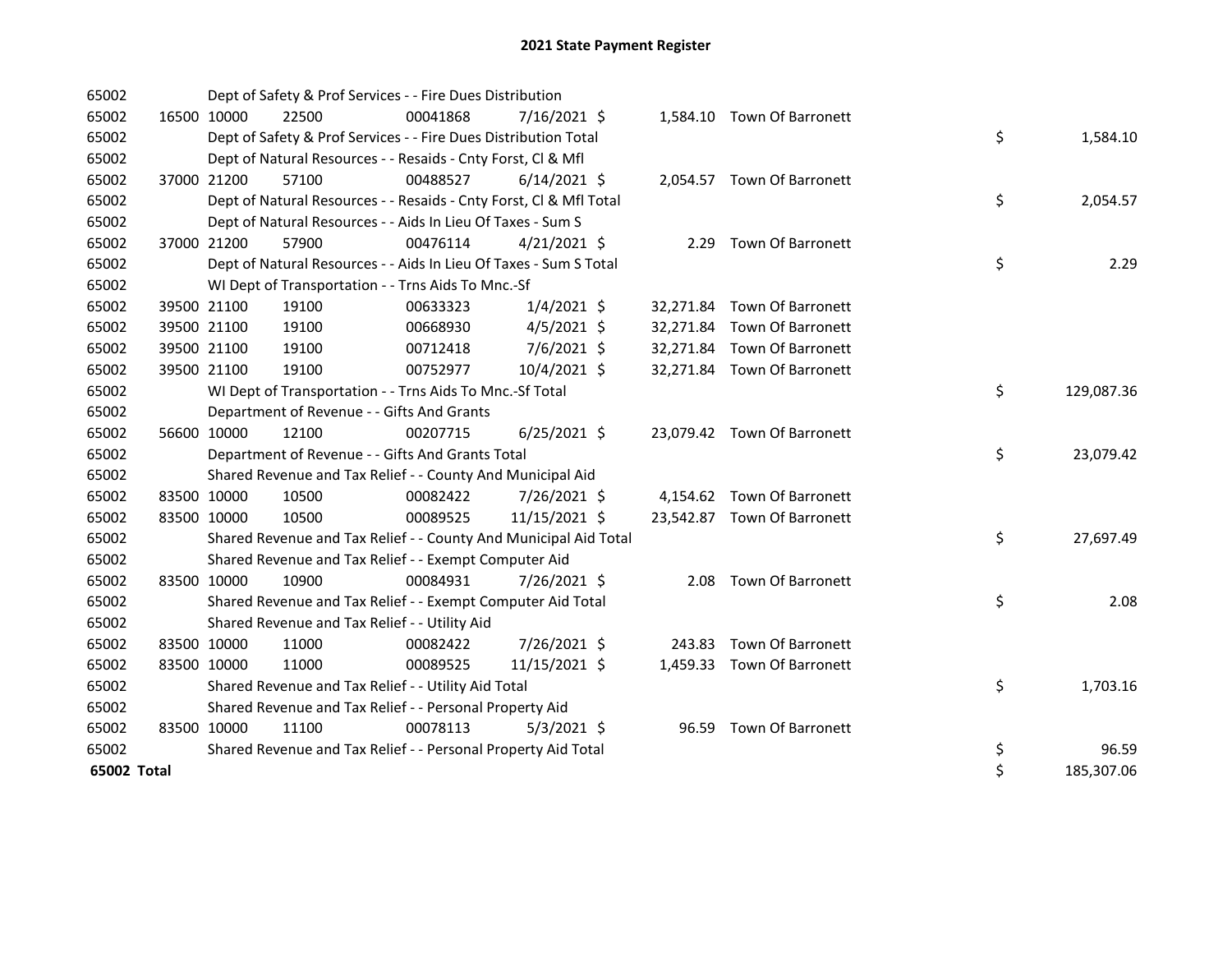| 65004       |             |             | Dept of Safety & Prof Services - - Fire Dues Distribution          |          |                |  |                          |    |            |
|-------------|-------------|-------------|--------------------------------------------------------------------|----------|----------------|--|--------------------------|----|------------|
| 65004       |             | 16500 10000 | 22500                                                              | 00041869 | 7/16/2021 \$   |  | 3,689.87 Town Of Bashaw  |    |            |
| 65004       |             |             | Dept of Safety & Prof Services - - Fire Dues Distribution Total    |          |                |  |                          | \$ | 3,689.87   |
| 65004       |             |             | Dept of Natural Resources - - Aids In Lieu Of Taxes - Gener        |          |                |  |                          |    |            |
| 65004       |             | 37000 10000 | 50300                                                              | 00475644 | $4/21/2021$ \$ |  | 419.22 Town Of Bashaw    |    |            |
| 65004       |             |             | Dept of Natural Resources - - Aids In Lieu Of Taxes - Gener Total  |          |                |  |                          | \$ | 419.22     |
| 65004       |             |             | Dept of Natural Resources - - Resaids - Cnty Forst, Cl & Mfl       |          |                |  |                          |    |            |
| 65004       |             | 37000 21200 | 57100                                                              | 00488528 | $6/14/2021$ \$ |  | 276.83 Town Of Bashaw    |    |            |
| 65004       |             |             | Dept of Natural Resources - - Resaids - Cnty Forst, Cl & Mfl Total |          |                |  |                          | \$ | 276.83     |
| 65004       |             |             | Dept of Natural Resources - - Aids In Lieu Of Taxes - Sum S        |          |                |  |                          |    |            |
| 65004       |             | 37000 21200 | 57900                                                              | 00475642 | $4/21/2021$ \$ |  | 246.56 Town Of Bashaw    |    |            |
| 65004       |             | 37000 21200 | 57900                                                              | 00475643 | $4/21/2021$ \$ |  | 8.28 Town Of Bashaw      |    |            |
| 65004       |             |             | Dept of Natural Resources - - Aids In Lieu Of Taxes - Sum S Total  |          |                |  |                          | \$ | 254.84     |
| 65004       |             |             | WI Dept of Transportation - - Trns Aids To Mnc.-Sf                 |          |                |  |                          |    |            |
| 65004       |             | 39500 21100 | 19100                                                              | 00633324 | $1/4/2021$ \$  |  | 36,410.94 Town Of Bashaw |    |            |
| 65004       |             | 39500 21100 | 19100                                                              | 00668931 | $4/5/2021$ \$  |  | 36,410.94 Town Of Bashaw |    |            |
| 65004       |             | 39500 21100 | 19100                                                              | 00712419 | 7/6/2021 \$    |  | 36,410.94 Town Of Bashaw |    |            |
| 65004       |             | 39500 21100 | 19100                                                              | 00752978 | 10/4/2021 \$   |  | 36,410.94 Town Of Bashaw |    |            |
| 65004       |             |             | WI Dept of Transportation - - Trns Aids To Mnc.-Sf Total           |          |                |  |                          | \$ | 145,643.76 |
| 65004       |             |             | WI Dept of Transportation - - Loc Rd Imp Prg St Fd                 |          |                |  |                          |    |            |
| 65004       |             | 39500 21100 | 27800                                                              | 00730860 | $8/5/2021$ \$  |  | 13,152.44 Town Of Bashaw |    |            |
| 65004       |             |             | WI Dept of Transportation - - Loc Rd Imp Prg St Fd Total           |          |                |  |                          | \$ | 13,152.44  |
| 65004       |             |             | Department of Revenue - - Gifts And Grants                         |          |                |  |                          |    |            |
| 65004       |             | 56600 10000 | 12100                                                              | 00207716 | $6/25/2021$ \$ |  | 48,199.87 Town Of Bashaw |    |            |
| 65004       |             |             | Department of Revenue - - Gifts And Grants Total                   |          |                |  |                          | \$ | 48,199.87  |
| 65004       |             |             | Shared Revenue and Tax Relief - - County And Municipal Aid         |          |                |  |                          |    |            |
| 65004       |             | 83500 10000 | 10500                                                              | 00082423 | 7/26/2021 \$   |  | 4,203.37 Town Of Bashaw  |    |            |
| 65004       | 83500 10000 |             | 10500                                                              | 00089526 | 11/15/2021 \$  |  | 23,819.12 Town Of Bashaw |    |            |
| 65004       |             |             | Shared Revenue and Tax Relief - - County And Municipal Aid Total   |          |                |  |                          | \$ | 28,022.49  |
| 65004       |             |             | Shared Revenue and Tax Relief - - Exempt Computer Aid              |          |                |  |                          |    |            |
| 65004       | 83500 10000 |             | 10900                                                              | 00084932 | 7/26/2021 \$   |  | 2.08 Town Of Bashaw      |    |            |
| 65004       |             |             | Shared Revenue and Tax Relief - - Exempt Computer Aid Total        |          |                |  |                          | \$ | 2.08       |
| 65004       |             |             | Shared Revenue and Tax Relief - - Personal Property Aid            |          |                |  |                          |    |            |
| 65004       | 83500 10000 |             | 11100                                                              | 00078114 | 5/3/2021 \$    |  | 248.08 Town Of Bashaw    |    |            |
| 65004       |             |             | Shared Revenue and Tax Relief - - Personal Property Aid Total      |          |                |  |                          | \$ | 248.08     |
| 65004 Total |             |             |                                                                    |          |                |  |                          | \$ | 239,909.48 |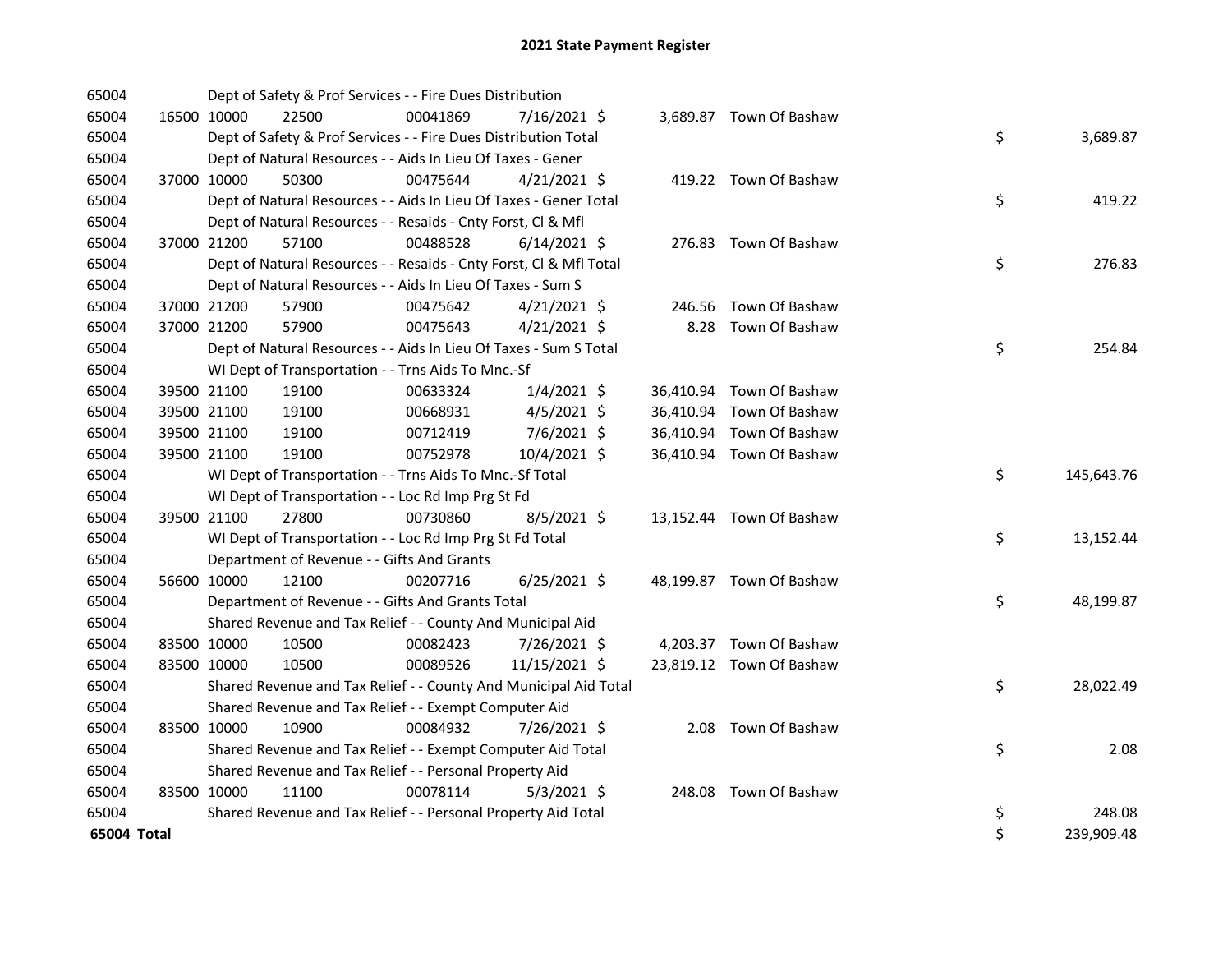| 65006 |             |             | Dept of Safety & Prof Services - - Fire Dues Distribution            |          |                |  |                             |    |            |
|-------|-------------|-------------|----------------------------------------------------------------------|----------|----------------|--|-----------------------------|----|------------|
| 65006 |             | 16500 10000 | 22500                                                                | 00041870 | 7/15/2021 \$   |  | 2,291.49 Town Of Bass Lake  |    |            |
| 65006 |             |             | Dept of Safety & Prof Services - - Fire Dues Distribution Total      |          |                |  |                             | \$ | 2,291.49   |
| 65006 |             |             | Dept of Natural Resources - - Aids In Lieu Of Taxes - Gener          |          |                |  |                             |    |            |
| 65006 |             | 37000 10000 | 50300                                                                | 00459366 | $1/26/2021$ \$ |  | 1,275.99 Town Of Bass Lake  |    |            |
| 65006 |             | 37000 10000 | 50300                                                                | 00475855 | $4/21/2021$ \$ |  | 1,035.78 Town Of Bass Lake  |    |            |
| 65006 |             |             | Dept of Natural Resources - - Aids In Lieu Of Taxes - Gener Total    |          |                |  |                             | \$ | 2,311.77   |
| 65006 |             |             | Dept of Natural Resources - - Resaids - Cnty Forst, Cl & Mfl         |          |                |  |                             |    |            |
| 65006 | 37000 21200 |             | 57100                                                                | 00488529 | $6/14/2021$ \$ |  | 1,534.60 Town Of Bass Lake  |    |            |
| 65006 |             |             | Dept of Natural Resources - - Resaids - Cnty Forst, Cl & Mfl Total   |          |                |  |                             | \$ | 1,534.60   |
| 65006 |             |             | Dept of Natural Resources - - Aids In Lieu Of Taxes - Sum S          |          |                |  |                             |    |            |
| 65006 |             | 37000 21200 | 57900                                                                | 00475854 | $4/21/2021$ \$ |  | 140.80 Town Of Bass Lake    |    |            |
| 65006 |             | 37000 21200 | 57900                                                                | 00475856 | $4/21/2021$ \$ |  | 101.58 Town Of Bass Lake    |    |            |
| 65006 |             |             | Dept of Natural Resources - - Aids In Lieu Of Taxes - Sum S Total    |          |                |  |                             | \$ | 242.38     |
| 65006 |             |             | WI Dept of Transportation - - Trns Aids To Mnc.-Sf                   |          |                |  |                             |    |            |
| 65006 |             | 39500 21100 | 19100                                                                | 00633325 | $1/4/2021$ \$  |  | 29,965.77 Town Of Bass Lake |    |            |
| 65006 |             | 39500 21100 | 19100                                                                | 00668932 | $4/5/2021$ \$  |  | 29,965.77 Town Of Bass Lake |    |            |
| 65006 |             | 39500 21100 | 19100                                                                | 00712420 | $7/6/2021$ \$  |  | 29,965.77 Town Of Bass Lake |    |            |
| 65006 |             | 39500 21100 | 19100                                                                | 00752979 | 10/4/2021 \$   |  | 29,965.77 Town Of Bass Lake |    |            |
| 65006 |             |             | WI Dept of Transportation - - Trns Aids To Mnc.-Sf Total             |          |                |  |                             | \$ | 119,863.08 |
| 65006 |             |             | WI Dept of Transportation - - Loc Rd Imp Prg St Fd                   |          |                |  |                             |    |            |
| 65006 |             | 39500 21100 | 27800                                                                | 00646813 | 1/29/2021 \$   |  | 13,152.43 Town Of Bass Lake |    |            |
| 65006 |             |             | WI Dept of Transportation - - Loc Rd Imp Prg St Fd Total             |          |                |  |                             | \$ | 13,152.43  |
| 65006 |             |             | Department of Administration - - Hv Trans Ln Annual Impact Fee       |          |                |  |                             |    |            |
| 65006 |             | 50500 10000 | 17400                                                                | 00144448 | $5/3/2021$ \$  |  | 26,484.00 Town Of Bass Lake |    |            |
| 65006 |             |             | Department of Administration - - Hv Trans Ln Annual Impact Fee Total |          |                |  |                             | \$ | 26,484.00  |
| 65006 |             |             | Department of Revenue - - Gifts And Grants                           |          |                |  |                             |    |            |
| 65006 |             | 56600 10000 | 12100                                                                | 00207717 | $6/25/2021$ \$ |  | 26,690.48 Town Of Bass Lake |    |            |
| 65006 |             |             | Department of Revenue - - Gifts And Grants Total                     |          |                |  |                             | \$ | 26,690.48  |
| 65006 |             |             | Shared Revenue and Tax Relief - - County And Municipal Aid           |          |                |  |                             |    |            |
| 65006 |             | 83500 10000 | 10500                                                                | 00082424 | 7/26/2021 \$   |  | 1,886.93 Town Of Bass Lake  |    |            |
| 65006 |             | 83500 10000 | 10500                                                                | 00089527 | 11/15/2021 \$  |  | 10,692.59 Town Of Bass Lake |    |            |
| 65006 |             |             | Shared Revenue and Tax Relief - - County And Municipal Aid Total     |          |                |  |                             | \$ | 12,579.52  |
| 65006 |             |             | Shared Revenue and Tax Relief - - Exempt Computer Aid                |          |                |  |                             |    |            |
| 65006 |             | 83500 10000 | 10900                                                                | 00084933 | 7/26/2021 \$   |  | 10.40 Town Of Bass Lake     |    |            |
| 65006 |             |             | Shared Revenue and Tax Relief - - Exempt Computer Aid Total          |          |                |  |                             | \$ | 10.40      |
| 65006 |             |             | Shared Revenue and Tax Relief - - Utility Aid                        |          |                |  |                             |    |            |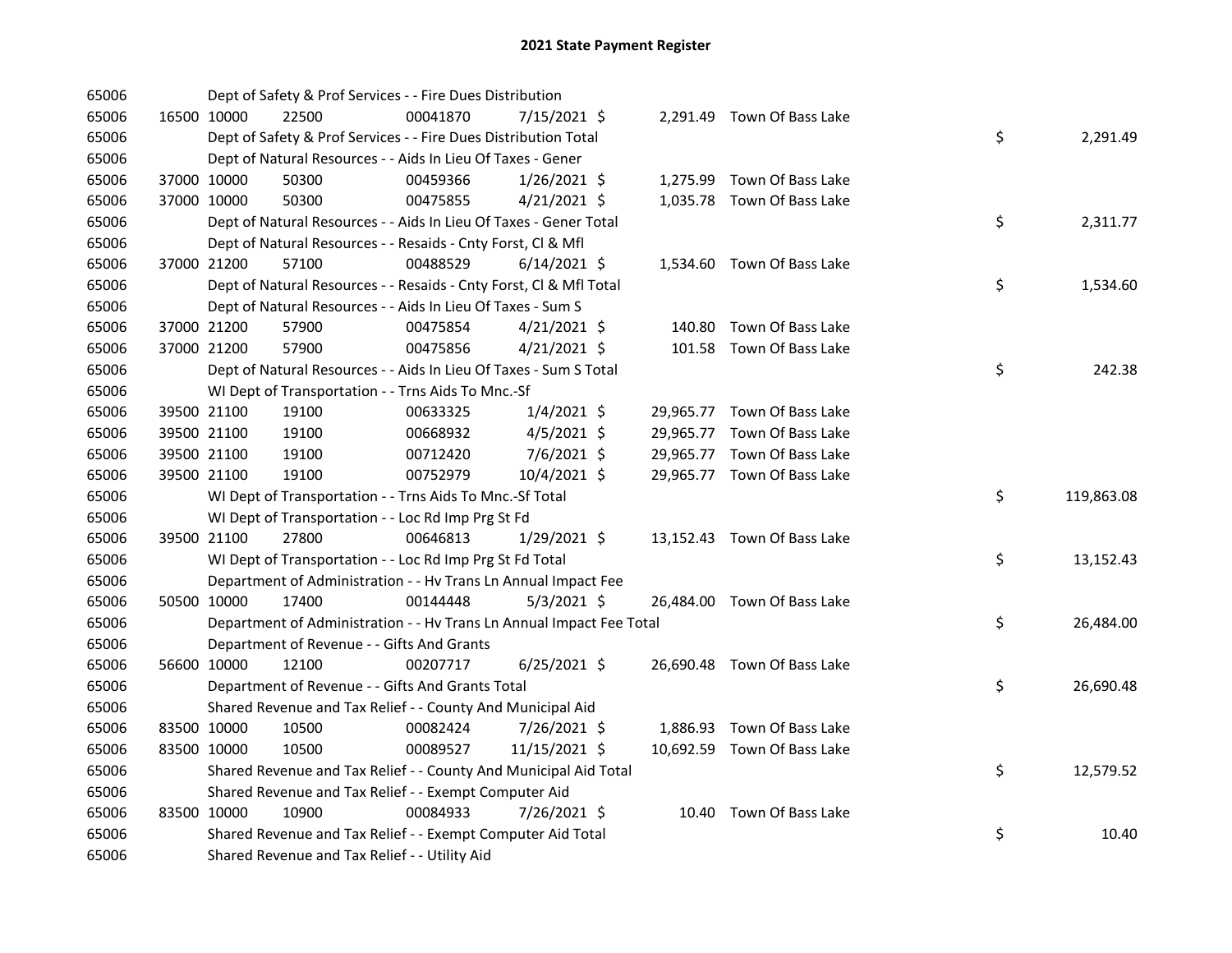| 65006       | 83500 10000 |             | 11000                                                         | 00082424 | 7/26/2021 \$  | 127.87 | Town Of Bass Lake |            |
|-------------|-------------|-------------|---------------------------------------------------------------|----------|---------------|--------|-------------------|------------|
| 65006       |             | 83500 10000 | 11000                                                         | 00089527 | 11/15/2021 \$ | 726.42 | Town Of Bass Lake |            |
| 65006       |             |             | Shared Revenue and Tax Relief - - Utility Aid Total           |          |               |        |                   | 854.29     |
| 65006       |             |             | Shared Revenue and Tax Relief - - Personal Property Aid       |          |               |        |                   |            |
| 65006       | 83500 10000 |             | 11100                                                         | 00078115 | 5/3/2021 \$   | 397.83 | Town Of Bass Lake |            |
| 65006       |             |             | Shared Revenue and Tax Relief - - Personal Property Aid Total |          |               |        |                   | 397.83     |
| 65006 Total |             |             |                                                               |          |               |        |                   | 206,412.27 |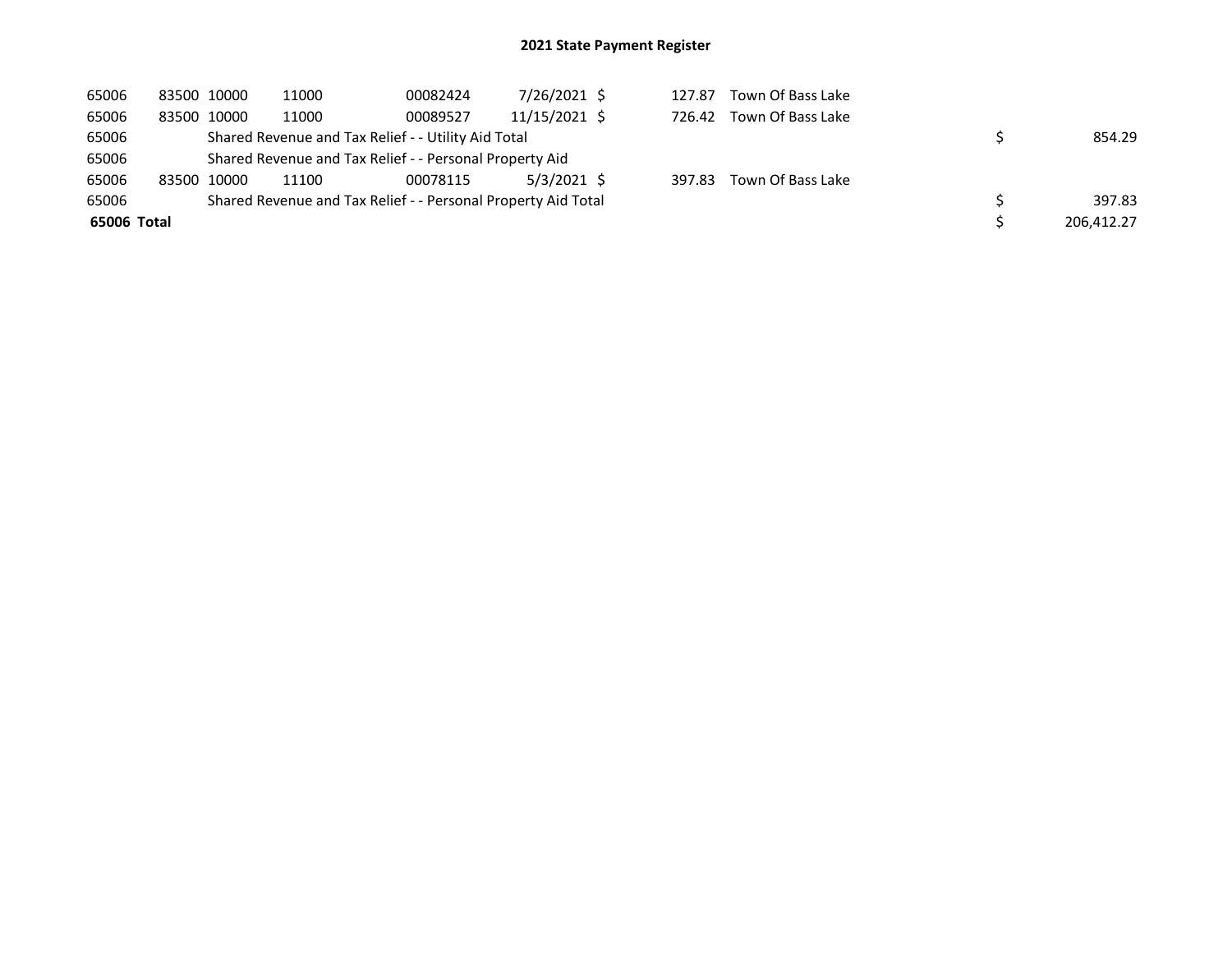| 65008 |             |             | Dept of Safety & Prof Services - - Fire Dues Distribution          |          |                |      |                                 |    |            |
|-------|-------------|-------------|--------------------------------------------------------------------|----------|----------------|------|---------------------------------|----|------------|
| 65008 |             | 16500 10000 | 22500                                                              | 00041871 | 7/16/2021 \$   |      | 2,489.87 Town of Beaver Brook   |    |            |
| 65008 |             |             | Dept of Safety & Prof Services - - Fire Dues Distribution Total    |          |                |      |                                 | \$ | 2,489.87   |
| 65008 |             |             | Dept of Natural Resources - - Aids In Lieu Of Taxes - Gener        |          |                |      |                                 |    |            |
| 65008 |             | 37000 10000 | 50300                                                              | 00459349 | $1/27/2021$ \$ |      | 969.52 Town of Beaver Brook     |    |            |
| 65008 |             | 37000 10000 | 50300                                                              | 00459350 | $1/27/2021$ \$ |      | 27,202.37 Town of Beaver Brook  |    |            |
| 65008 | 37000 10000 |             | 50300                                                              | 00475602 | $4/21/2021$ \$ |      | 140.02 Town of Beaver Brook     |    |            |
| 65008 |             |             | Dept of Natural Resources - - Aids In Lieu Of Taxes - Gener Total  |          |                |      |                                 | \$ | 28,311.91  |
| 65008 |             |             | Dept of Natural Resources - - Seg Earned                           |          |                |      |                                 |    |            |
| 65008 | 37000 21200 |             | 100SE                                                              | 00456072 | $1/12/2021$ \$ |      | 7,787.13 Town of Beaver Brook   |    |            |
| 65008 |             |             | Dept of Natural Resources - - Seg Earned Total                     |          |                |      |                                 | \$ | 7,787.13   |
| 65008 |             |             | Dept of Natural Resources - - Resaids - Cnty Forst, Cl & Mfl       |          |                |      |                                 |    |            |
| 65008 |             | 37000 21200 | 57100                                                              | 00488530 | $6/14/2021$ \$ |      | 1,157.63 Town of Beaver Brook   |    |            |
| 65008 |             |             | Dept of Natural Resources - - Resaids - Cnty Forst, Cl & Mfl Total |          |                |      |                                 | \$ | 1,157.63   |
| 65008 |             |             | Dept of Natural Resources - - Aids In Lieu Of Taxes - Sum S        |          |                |      |                                 |    |            |
| 65008 |             | 37000 21200 | 57900                                                              | 00475600 | $4/21/2021$ \$ | 1.76 | Town of Beaver Brook            |    |            |
| 65008 | 37000 21200 |             | 57900                                                              | 00475601 | $4/21/2021$ \$ |      | 923.07 Town of Beaver Brook     |    |            |
| 65008 |             |             | Dept of Natural Resources - - Aids In Lieu Of Taxes - Sum S Total  |          |                |      |                                 | \$ | 924.83     |
| 65008 |             |             | WI Dept of Transportation - - Trns Aids To Mnc.-Sf                 |          |                |      |                                 |    |            |
| 65008 |             | 39500 21100 | 19100                                                              | 00633326 | $1/4/2021$ \$  |      | 20,695.50 Town of Beaver Brook  |    |            |
| 65008 |             | 39500 21100 | 19100                                                              | 00668933 | $4/5/2021$ \$  |      | 20,695.50 Town of Beaver Brook  |    |            |
| 65008 |             | 39500 21100 | 19100                                                              | 00712421 | 7/6/2021 \$    |      | 20,695.50 Town of Beaver Brook  |    |            |
| 65008 | 39500 21100 |             | 19100                                                              | 00752980 | 10/4/2021 \$   |      | 20,695.50 Town of Beaver Brook  |    |            |
| 65008 |             |             | WI Dept of Transportation - - Trns Aids To Mnc.-Sf Total           |          |                |      |                                 | \$ | 82,782.00  |
| 65008 |             |             | WI Dept of Transportation - - Local Rds, Grants Sf                 |          |                |      |                                 |    |            |
| 65008 |             | 39500 21100 | 27000                                                              | 00792701 | 12/30/2021 \$  |      | 250,439.01 Town of Beaver Brook |    |            |
| 65008 |             |             | WI Dept of Transportation - - Local Rds, Grants Sf Total           |          |                |      |                                 | \$ | 250,439.01 |
| 65008 |             |             | Department of Veterans Affairs - - Gifts And Grants, King          |          |                |      |                                 |    |            |
| 65008 |             | 48500 15200 | 13600                                                              | 00099605 | $9/16/2021$ \$ |      | 2,054.00 Town of Beaver Brook   |    |            |
| 65008 |             |             | Department of Veterans Affairs - - Gifts And Grants, King Total    |          |                |      |                                 | \$ | 2,054.00   |
| 65008 |             |             | Department of Revenue - - Gifts And Grants                         |          |                |      |                                 |    |            |
| 65008 |             | 56600 10000 | 12100                                                              | 00207718 | $6/25/2021$ \$ |      | 37,523.68 Town of Beaver Brook  |    |            |
| 65008 |             |             | Department of Revenue - - Gifts And Grants Total                   |          |                |      |                                 | \$ | 37,523.68  |
| 65008 |             |             | Shared Revenue and Tax Relief - - County And Municipal Aid         |          |                |      |                                 |    |            |
| 65008 | 83500 10000 |             | 10500                                                              | 00082425 | 7/26/2021 \$   |      | 2,751.40 Town of Beaver Brook   |    |            |
| 65008 | 83500 10000 |             | 10500                                                              | 00089528 | 11/15/2021 \$  |      | 15,591.27 Town of Beaver Brook  |    |            |
| 65008 |             |             | Shared Revenue and Tax Relief - - County And Municipal Aid Total   |          |                |      |                                 | \$ | 18,342.67  |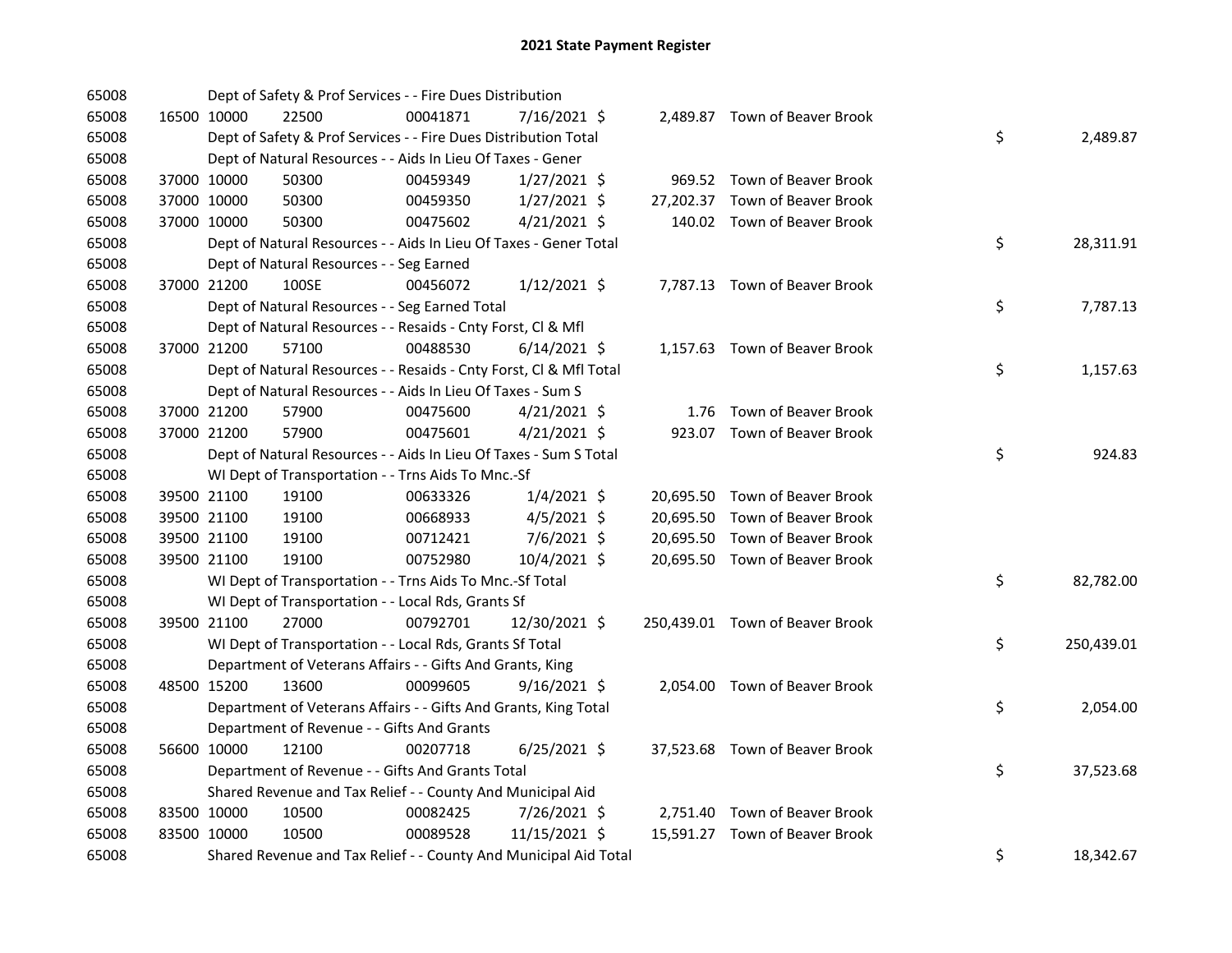| 65008       | Shared Revenue and Tax Relief - - Exempt Computer Aid |       |                                                                     |               |  |          |                             |    |            |  |  |
|-------------|-------------------------------------------------------|-------|---------------------------------------------------------------------|---------------|--|----------|-----------------------------|----|------------|--|--|
| 65008       | 83500 10000                                           | 10900 | 00084934                                                            | 7/26/2021 \$  |  | 178.75   | Town of Beaver Brook        |    |            |  |  |
| 65008       |                                                       |       | Shared Revenue and Tax Relief - - Exempt Computer Aid Total         |               |  |          |                             | \$ | 178.75     |  |  |
| 65008       |                                                       |       | Shared Revenue and Tax Relief - - Utility Aid                       |               |  |          |                             |    |            |  |  |
| 65008       | 83500 10000                                           | 11000 | 00082425                                                            | 7/26/2021 \$  |  | 1.321.61 | <b>Town of Beaver Brook</b> |    |            |  |  |
| 65008       | 83500 10000                                           | 11000 | 00089528                                                            | 11/15/2021 \$ |  | 7.907.56 | <b>Town of Beaver Brook</b> |    |            |  |  |
| 65008       |                                                       |       | Shared Revenue and Tax Relief - - Utility Aid Total                 |               |  |          |                             | \$ | 9,229.17   |  |  |
| 65008       |                                                       |       | Shared Revenue and Tax Relief - - Personal Property Aid             |               |  |          |                             |    |            |  |  |
| 65008       | 83500 10000                                           | 11100 | 00078116                                                            | $5/3/2021$ \$ |  | 362.97   | Town of Beaver Brook        |    |            |  |  |
| 65008       |                                                       |       | Shared Revenue and Tax Relief - - Personal Property Aid Total       |               |  |          |                             | \$ | 362.97     |  |  |
| 65008       |                                                       |       | Shared Revenue and Tax Relief - - Payments For Municipal Svcs       |               |  |          |                             |    |            |  |  |
| 65008       | 83500 10000                                           | 50100 | 00073820                                                            | $2/1/2021$ \$ |  | 1.187.98 | <b>Town of Beaver Brook</b> |    |            |  |  |
| 65008       |                                                       |       | Shared Revenue and Tax Relief - - Payments For Municipal Svcs Total |               |  |          |                             | \$ | 1,187.98   |  |  |
| 65008 Total |                                                       |       |                                                                     |               |  |          |                             | Ś  | 442.771.60 |  |  |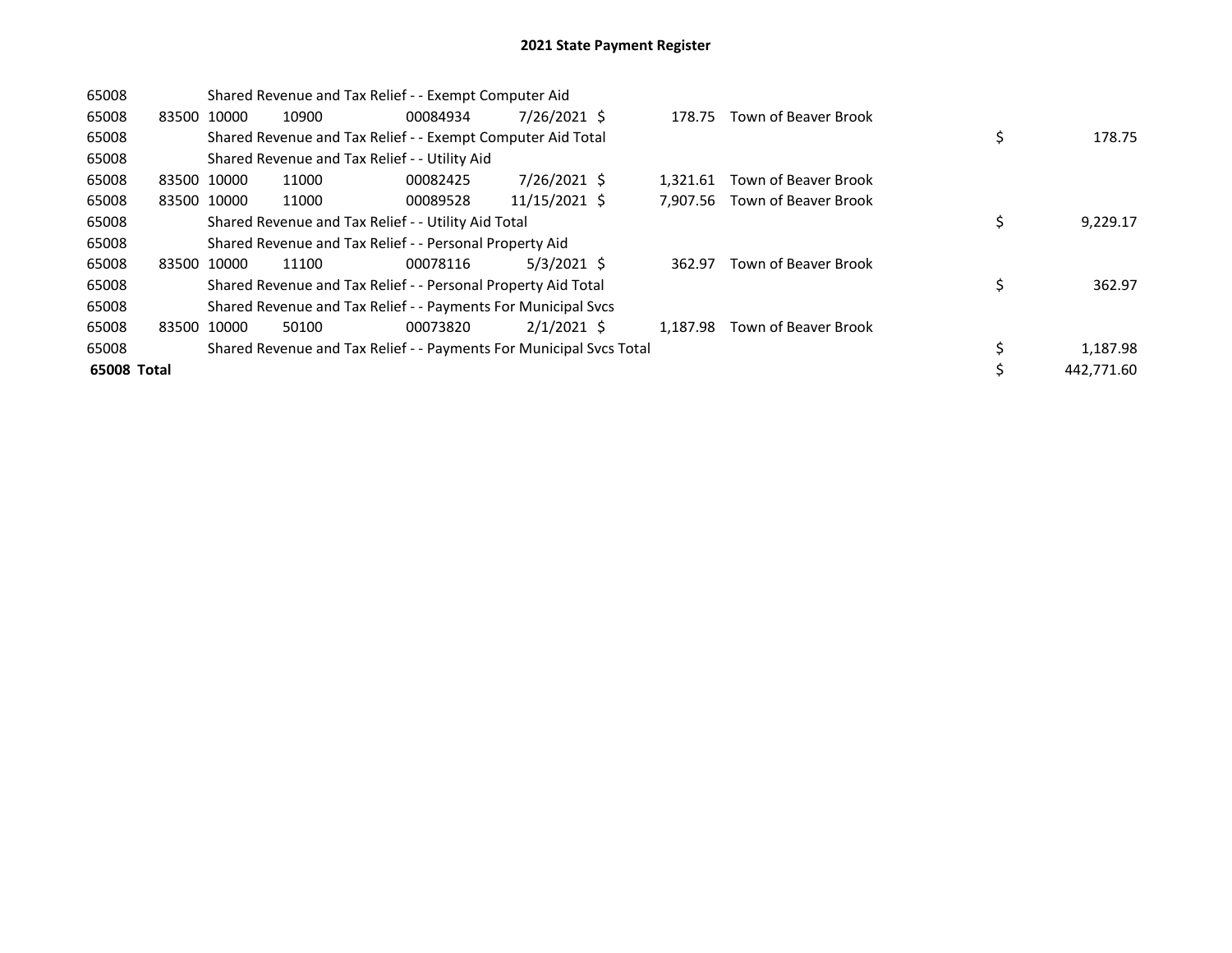| 65010       |             |             | Dept of Safety & Prof Services - - Fire Dues Distribution          |          |                |        |                             |    |            |
|-------------|-------------|-------------|--------------------------------------------------------------------|----------|----------------|--------|-----------------------------|----|------------|
| 65010       | 16500 10000 |             | 22500                                                              | 00041872 | 7/16/2021 \$   |        | 7,028.60 Town Of Birchwood  |    |            |
| 65010       |             |             | Dept of Safety & Prof Services - - Fire Dues Distribution Total    |          |                |        |                             | \$ | 7,028.60   |
| 65010       |             |             | Dept of Natural Resources - - Aids In Lieu Of Taxes - Gener        |          |                |        |                             |    |            |
| 65010       | 37000 10000 |             | 50300                                                              | 00459339 | $1/27/2021$ \$ | 411.94 | Town Of Birchwood           |    |            |
| 65010       | 37000 10000 |             | 50300                                                              | 00475468 | $4/21/2021$ \$ |        | 21.89 Town Of Birchwood     |    |            |
| 65010       |             |             | Dept of Natural Resources - - Aids In Lieu Of Taxes - Gener Total  |          |                |        |                             | \$ | 433.83     |
| 65010       |             |             | Dept of Natural Resources - - Resaids - Cnty Forst, Cl & Mfl       |          |                |        |                             |    |            |
| 65010       | 37000 21200 |             | 57100                                                              | 00488531 | $6/14/2021$ \$ |        | 6,915.72 Town Of Birchwood  |    |            |
| 65010       |             |             | Dept of Natural Resources - - Resaids - Cnty Forst, Cl & Mfl Total |          |                |        |                             | \$ | 6,915.72   |
| 65010       |             |             | Dept of Natural Resources - - Aids In Lieu Of Taxes - Sum S        |          |                |        |                             |    |            |
| 65010       | 37000 21200 |             | 57900                                                              | 00475467 | $4/21/2021$ \$ |        | 47.67 Town Of Birchwood     |    |            |
| 65010       |             |             | Dept of Natural Resources - - Aids In Lieu Of Taxes - Sum S Total  |          |                |        |                             | \$ | 47.67      |
| 65010       |             |             | WI Dept of Transportation - - Trns Aids To Mnc.-Sf                 |          |                |        |                             |    |            |
| 65010       |             | 39500 21100 | 19100                                                              | 00633327 | $1/4/2021$ \$  |        | 35,004.96 Town Of Birchwood |    |            |
| 65010       | 39500 21100 |             | 19100                                                              | 00668934 | $4/5/2021$ \$  |        | 35,004.96 Town Of Birchwood |    |            |
| 65010       | 39500 21100 |             | 19100                                                              | 00712422 | $7/6/2021$ \$  |        | 35,004.96 Town Of Birchwood |    |            |
| 65010       | 39500 21100 |             | 19100                                                              | 00752981 | 10/4/2021 \$   |        | 35,004.96 Town Of Birchwood |    |            |
| 65010       |             |             | WI Dept of Transportation - - Trns Aids To Mnc.-Sf Total           |          |                |        |                             | \$ | 140,019.84 |
| 65010       |             |             | Department of Revenue - - Gifts And Grants                         |          |                |        |                             |    |            |
| 65010       | 56600 10000 |             | 12100                                                              | 00207719 | $6/25/2021$ \$ |        | 25,120.45 Town Of Birchwood |    |            |
| 65010       |             |             | Department of Revenue - - Gifts And Grants Total                   |          |                |        |                             | \$ | 25,120.45  |
| 65010       |             |             | Shared Revenue and Tax Relief - - County And Municipal Aid         |          |                |        |                             |    |            |
| 65010       | 83500 10000 |             | 10500                                                              | 00082426 | 7/26/2021 \$   |        | 1,640.46 Town Of Birchwood  |    |            |
| 65010       | 83500 10000 |             | 10500                                                              | 00089529 | 11/15/2021 \$  |        | 9,295.92 Town Of Birchwood  |    |            |
| 65010       |             |             | Shared Revenue and Tax Relief - - County And Municipal Aid Total   |          |                |        |                             | \$ | 10,936.38  |
| 65010       |             |             | Shared Revenue and Tax Relief - - Exempt Computer Aid              |          |                |        |                             |    |            |
| 65010       | 83500 10000 |             | 10900                                                              | 00084935 | 7/26/2021 \$   |        | 3.11 Town Of Birchwood      |    |            |
| 65010       |             |             | Shared Revenue and Tax Relief - - Exempt Computer Aid Total        |          |                |        |                             | \$ | 3.11       |
| 65010       |             |             | Shared Revenue and Tax Relief - - Personal Property Aid            |          |                |        |                             |    |            |
| 65010       | 83500 10000 |             | 11100                                                              | 00078117 | $5/3/2021$ \$  |        | 54.78 Town Of Birchwood     |    |            |
| 65010       |             |             | Shared Revenue and Tax Relief - - Personal Property Aid Total      |          |                |        |                             | \$ | 54.78      |
| 65010 Total |             |             |                                                                    |          |                |        |                             | \$ | 190,560.38 |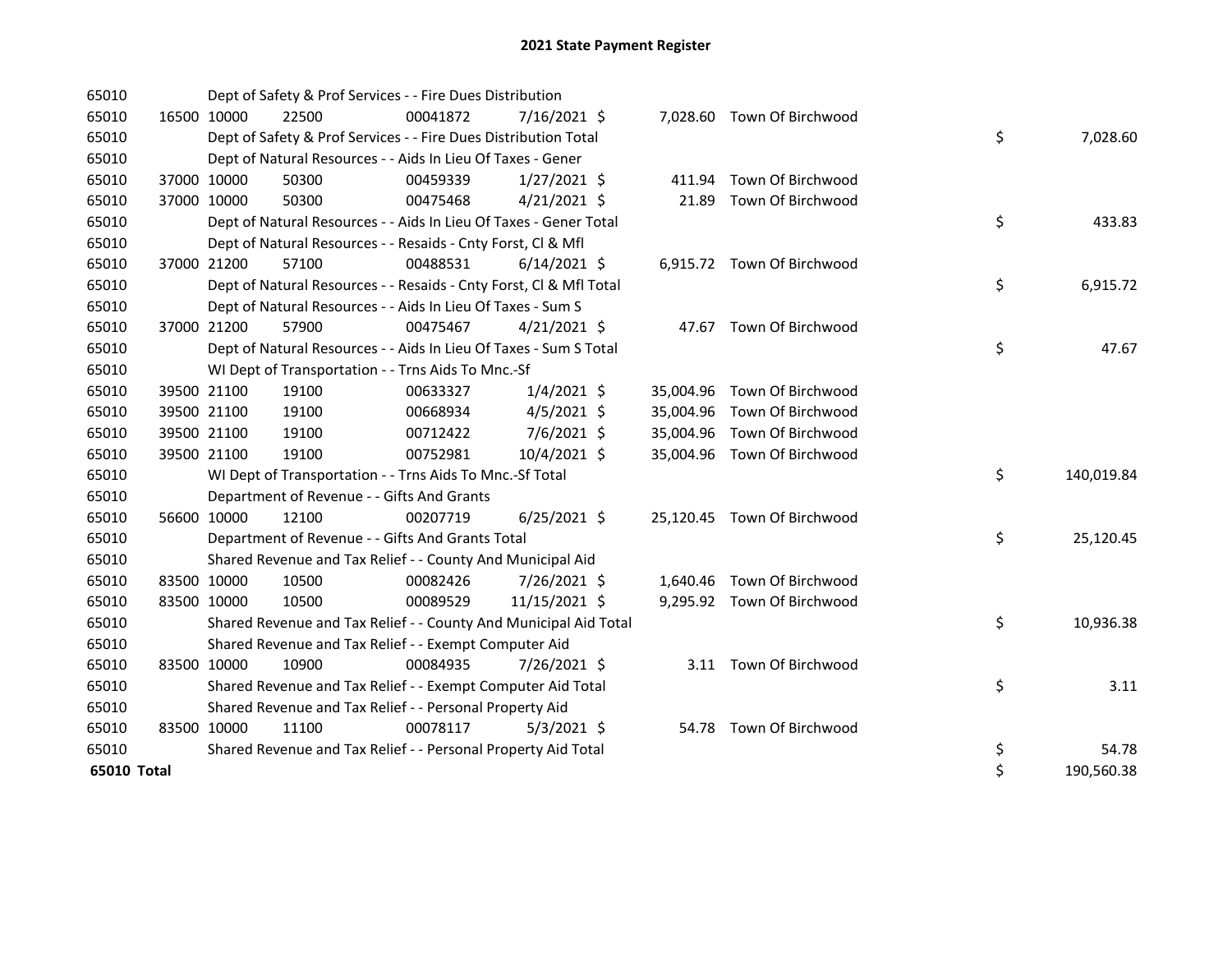| 65012       |             | Dept of Safety & Prof Services - - Fire Dues Distribution          |          |                |          |                            |    |            |
|-------------|-------------|--------------------------------------------------------------------|----------|----------------|----------|----------------------------|----|------------|
| 65012       | 16500 10000 | 22500                                                              | 00041874 | 7/16/2021 \$   |          | 1,449.36 Town Of Brooklyn  |    |            |
| 65012       |             | Dept of Safety & Prof Services - - Fire Dues Distribution Total    |          |                |          |                            | \$ | 1,449.36   |
| 65012       |             | Dept of Natural Resources - - Aids In Lieu Of Taxes - Gener        |          |                |          |                            |    |            |
| 65012       | 37000 10000 | 50300                                                              | 00459345 | $1/27/2021$ \$ |          | 587.71 Town Of Brooklyn    |    |            |
| 65012       | 37000 10000 | 50300                                                              | 00459346 | $1/27/2021$ \$ | 1,262.17 | Town Of Brooklyn           |    |            |
| 65012       | 37000 10000 | 50300                                                              | 00475552 | $4/21/2021$ \$ |          | 96.00 Town Of Brooklyn     |    |            |
| 65012       | 37000 10000 | 50300                                                              | 00475553 | $4/21/2021$ \$ |          | 104.00 Town Of Brooklyn    |    |            |
| 65012       |             | Dept of Natural Resources - - Aids In Lieu Of Taxes - Gener Total  |          |                |          |                            | \$ | 2,049.88   |
| 65012       |             | Dept of Natural Resources - - Resaids - Cnty Forst, Cl & Mfl       |          |                |          |                            |    |            |
| 65012       | 37000 21200 | 57100                                                              | 00488532 | $6/14/2021$ \$ |          | 2,496.56 Town Of Brooklyn  |    |            |
| 65012       |             | Dept of Natural Resources - - Resaids - Cnty Forst, Cl & Mfl Total |          |                |          |                            | \$ | 2,496.56   |
| 65012       |             | Dept of Natural Resources - - Aids In Lieu Of Taxes - Sum S        |          |                |          |                            |    |            |
| 65012       | 37000 21200 | 57900                                                              | 00475551 | $4/21/2021$ \$ |          | 9.60 Town Of Brooklyn      |    |            |
| 65012       | 37000 21200 | 57900                                                              | 00475554 | $4/21/2021$ \$ |          | 6.40 Town Of Brooklyn      |    |            |
| 65012       |             | Dept of Natural Resources - - Aids In Lieu Of Taxes - Sum S Total  |          |                |          |                            | \$ | 16.00      |
| 65012       |             | WI Dept of Transportation - - Trns Aids To Mnc.-Sf                 |          |                |          |                            |    |            |
| 65012       | 39500 21100 | 19100                                                              | 00633328 | $1/4/2021$ \$  |          | 19,204.11 Town Of Brooklyn |    |            |
| 65012       | 39500 21100 | 19100                                                              | 00668935 | $4/5/2021$ \$  |          | 19,204.11 Town Of Brooklyn |    |            |
| 65012       | 39500 21100 | 19100                                                              | 00712423 | 7/6/2021 \$    |          | 19,204.11 Town Of Brooklyn |    |            |
| 65012       | 39500 21100 | 19100                                                              | 00752982 | 10/4/2021 \$   |          | 19,204.11 Town Of Brooklyn |    |            |
| 65012       |             | WI Dept of Transportation - - Trns Aids To Mnc.-Sf Total           |          |                |          |                            | \$ | 76,816.44  |
| 65012       |             | Department of Revenue - - Gifts And Grants                         |          |                |          |                            |    |            |
| 65012       | 56600 10000 | 12100                                                              | 00207720 | $6/25/2021$ \$ |          | 13,397.58 Town Of Brooklyn |    |            |
| 65012       |             | Department of Revenue - - Gifts And Grants Total                   |          |                |          |                            | \$ | 13,397.58  |
| 65012       |             | Shared Revenue and Tax Relief - - County And Municipal Aid         |          |                |          |                            |    |            |
| 65012       | 83500 10000 | 10500                                                              | 00082427 | 7/26/2021 \$   |          | 2,271.89 Town Of Brooklyn  |    |            |
| 65012       | 83500 10000 | 10500                                                              | 00089530 | 11/15/2021 \$  |          | 12,874.01 Town Of Brooklyn |    |            |
| 65012       |             | Shared Revenue and Tax Relief - - County And Municipal Aid Total   |          |                |          |                            | \$ | 15,145.90  |
| 65012       |             | Shared Revenue and Tax Relief - - Personal Property Aid            |          |                |          |                            |    |            |
| 65012       | 83500 10000 | 11100                                                              | 00078118 | $5/3/2021$ \$  |          | 2.96 Town Of Brooklyn      |    |            |
| 65012       |             | Shared Revenue and Tax Relief - - Personal Property Aid Total      |          |                |          |                            | \$ | 2.96       |
| 65012 Total |             |                                                                    |          |                |          |                            | \$ | 111,374.68 |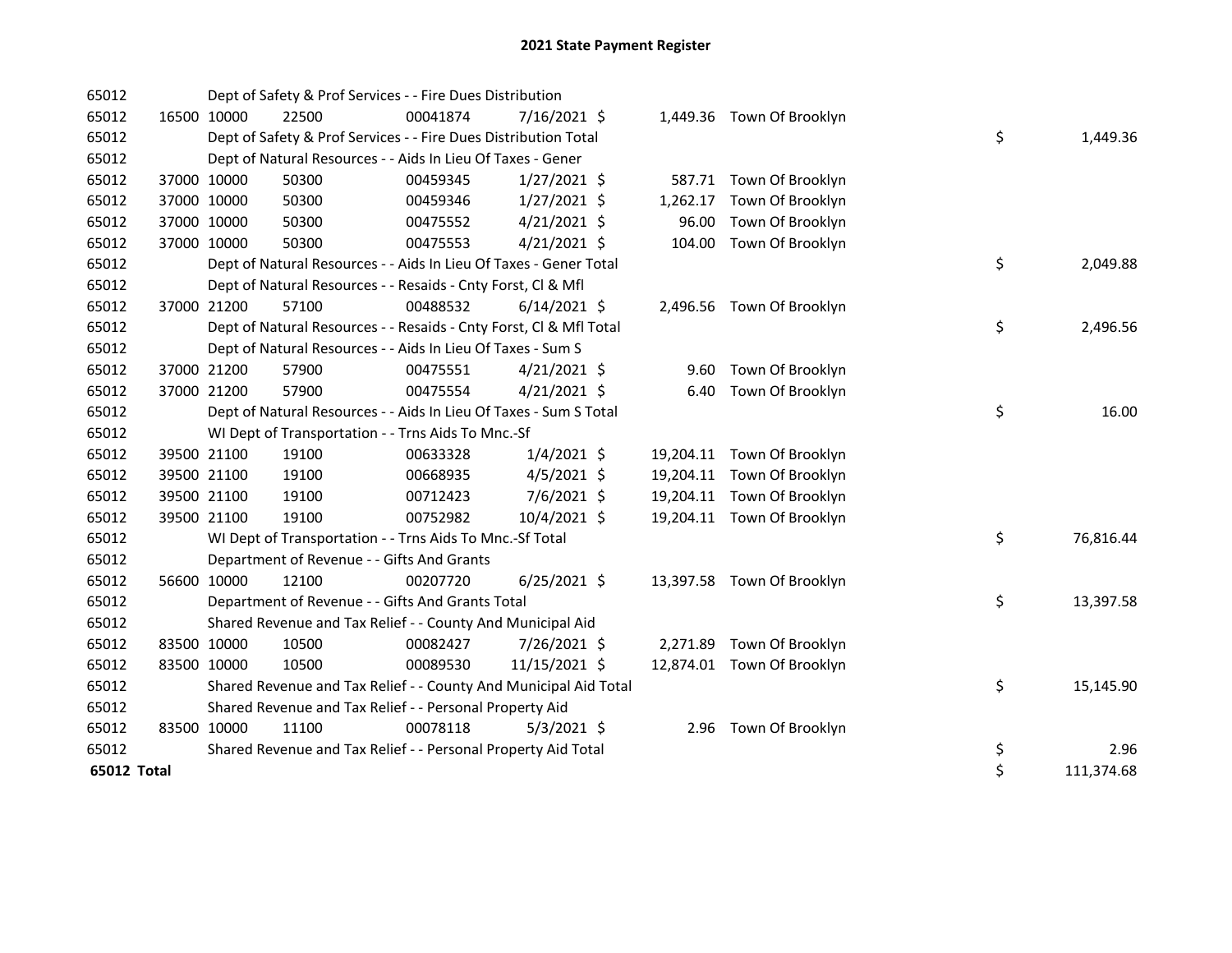| 65014       |             | Dept of Safety & Prof Services - - Fire Dues Distribution          |          |                |  |                         |    |            |
|-------------|-------------|--------------------------------------------------------------------|----------|----------------|--|-------------------------|----|------------|
| 65014       | 16500 10000 | 22500                                                              | 00041875 | 7/16/2021 \$   |  | 5,879.41 Town Of Casey  |    |            |
| 65014       |             | Dept of Safety & Prof Services - - Fire Dues Distribution Total    |          |                |  |                         | \$ | 5,879.41   |
| 65014       |             | Dept of Natural Resources - - Aids In Lieu Of Taxes - Gener        |          |                |  |                         |    |            |
| 65014       | 37000 10000 | 50300                                                              | 00459329 | $1/27/2021$ \$ |  | 1,468.15 Town Of Casey  |    |            |
| 65014       |             | Dept of Natural Resources - - Aids In Lieu Of Taxes - Gener Total  |          |                |  |                         | \$ | 1,468.15   |
| 65014       |             | Dept of Natural Resources - - Seg Earned                           |          |                |  |                         |    |            |
| 65014       | 37000 21200 | 100SE                                                              | 00456073 | $1/12/2021$ \$ |  | 245.61 Town Of Casey    |    |            |
| 65014       |             | Dept of Natural Resources - - Seg Earned Total                     |          |                |  |                         | \$ | 245.61     |
| 65014       |             | Dept of Natural Resources - - Resaids - Cnty Forst, Cl & Mfl       |          |                |  |                         |    |            |
| 65014       | 37000 21200 | 57100                                                              | 00488533 | $6/14/2021$ \$ |  | 2,899.77 Town Of Casey  |    |            |
| 65014       |             | Dept of Natural Resources - - Resaids - Cnty Forst, Cl & Mfl Total |          |                |  |                         | \$ | 2,899.77   |
| 65014       |             | Dept of Natural Resources - - Aids In Lieu Of Taxes - Sum S        |          |                |  |                         |    |            |
| 65014       | 37000 21200 | 57900                                                              | 00475200 | $4/21/2021$ \$ |  | 1.85 Town Of Casey      |    |            |
| 65014       |             | Dept of Natural Resources - - Aids In Lieu Of Taxes - Sum S Total  |          |                |  |                         | \$ | 1.85       |
| 65014       |             | WI Dept of Transportation - - Trns Aids To Mnc.-Sf                 |          |                |  |                         |    |            |
| 65014       | 39500 21100 | 19100                                                              | 00633329 | $1/4/2021$ \$  |  | 35,044.38 Town Of Casey |    |            |
| 65014       | 39500 21100 | 19100                                                              | 00668936 | $4/5/2021$ \$  |  | 35,044.38 Town Of Casey |    |            |
| 65014       | 39500 21100 | 19100                                                              | 00712424 | 7/6/2021 \$    |  | 35,044.38 Town Of Casey |    |            |
| 65014       | 39500 21100 | 19100                                                              | 00752983 | 10/4/2021 \$   |  | 35,044.38 Town Of Casey |    |            |
| 65014       |             | WI Dept of Transportation - - Trns Aids To Mnc.-Sf Total           |          |                |  |                         | \$ | 140,177.52 |
| 65014       |             | Department of Revenue - - Gifts And Grants                         |          |                |  |                         |    |            |
| 65014       | 56600 10000 | 12100                                                              | 00207721 | $6/25/2021$ \$ |  | 18,474.00 Town Of Casey |    |            |
| 65014       |             | Department of Revenue - - Gifts And Grants Total                   |          |                |  |                         | \$ | 18,474.00  |
| 65014       |             | Shared Revenue and Tax Relief - - County And Municipal Aid         |          |                |  |                         |    |            |
| 65014       | 83500 10000 | 10500                                                              | 00082428 | 7/26/2021 \$   |  | 920.33 Town Of Casey    |    |            |
| 65014       | 83500 10000 | 10500                                                              | 00089531 | 11/15/2021 \$  |  | 5,215.18 Town Of Casey  |    |            |
| 65014       |             | Shared Revenue and Tax Relief - - County And Municipal Aid Total   |          |                |  |                         | \$ | 6,135.51   |
| 65014       |             | Shared Revenue and Tax Relief - - Exempt Computer Aid              |          |                |  |                         |    |            |
| 65014       | 83500 10000 | 10900                                                              | 00084936 | 7/26/2021 \$   |  | 81.07 Town Of Casey     |    |            |
| 65014       |             | Shared Revenue and Tax Relief - - Exempt Computer Aid Total        |          |                |  |                         | \$ | 81.07      |
| 65014       |             | Shared Revenue and Tax Relief - - Personal Property Aid            |          |                |  |                         |    |            |
| 65014       | 83500 10000 | 11100                                                              | 00078119 | $5/3/2021$ \$  |  | 42.96 Town Of Casey     |    |            |
| 65014       |             | Shared Revenue and Tax Relief - - Personal Property Aid Total      |          |                |  |                         | \$ | 42.96      |
| 65014 Total |             |                                                                    |          |                |  |                         | \$ | 175,405.85 |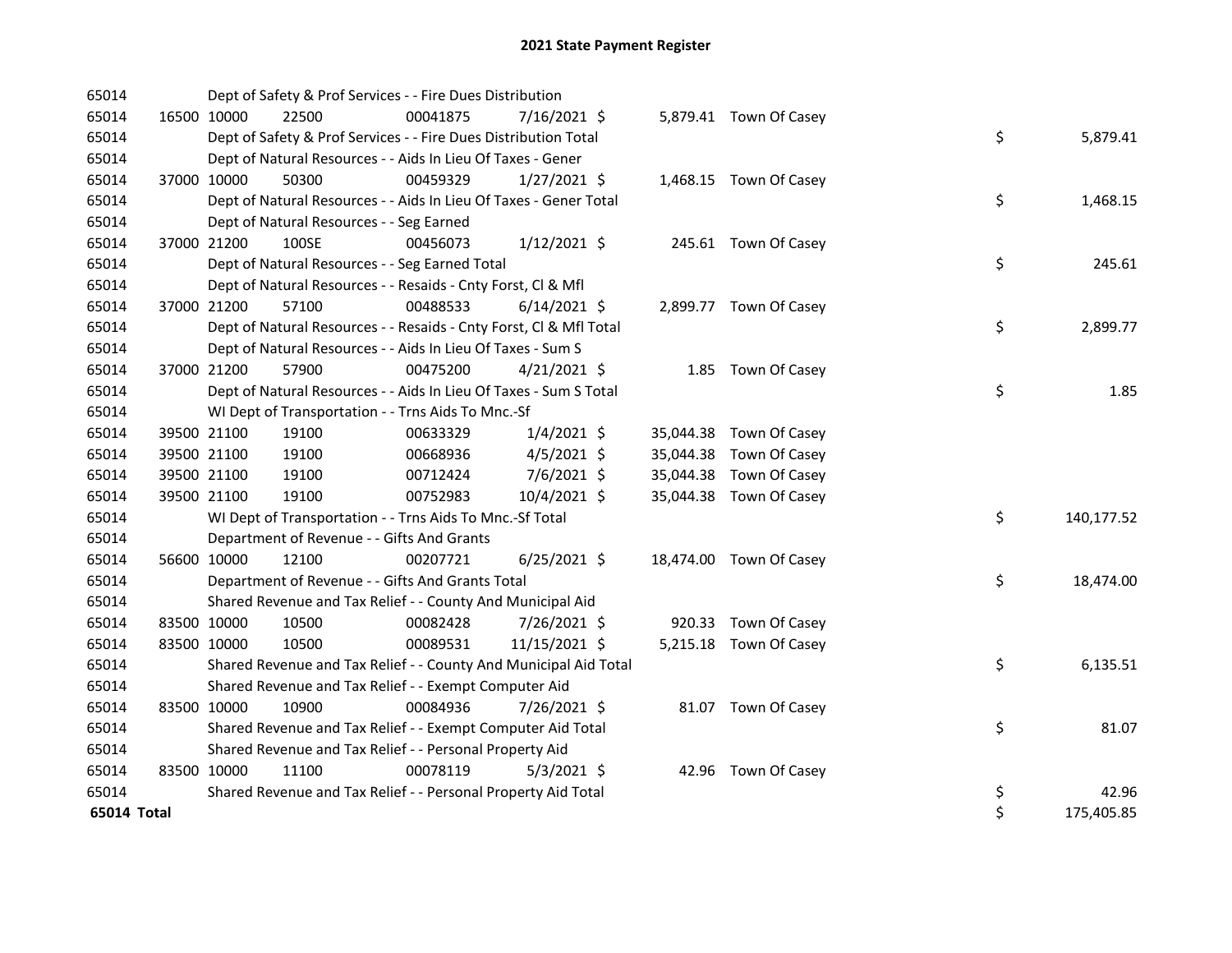| 65016       |       |             | Dept of Safety & Prof Services - - Fire Dues Distribution          |          |                |           |                         |    |            |
|-------------|-------|-------------|--------------------------------------------------------------------|----------|----------------|-----------|-------------------------|----|------------|
| 65016       |       | 16500 10000 | 22500                                                              | 00041876 | 7/16/2021 \$   |           | 3,042.31 Town Of Chicog |    |            |
| 65016       |       |             | Dept of Safety & Prof Services - - Fire Dues Distribution Total    |          |                |           |                         | \$ | 3,042.31   |
| 65016       |       |             | Dept of Natural Resources - - Aids In Lieu Of Taxes - Gener        |          |                |           |                         |    |            |
| 65016       |       | 37000 10000 | 50300                                                              | 00459335 | $1/27/2021$ \$ |           | 7,852.19 Town Of Chicog |    |            |
| 65016       |       |             | Dept of Natural Resources - - Aids In Lieu Of Taxes - Gener Total  |          |                |           |                         | \$ | 7,852.19   |
| 65016       |       |             | Dept of Natural Resources - - General Program Operations --        |          |                |           |                         |    |            |
| 65016       | 37000 | 21200       | 25400                                                              | 00453899 | $1/5/2021$ \$  |           | 110.00 Town Of Chicog   |    |            |
| 65016       |       |             | Dept of Natural Resources - - General Program Operations -- Total  |          |                |           |                         | \$ | 110.00     |
| 65016       |       |             | Dept of Natural Resources - - Resaids - Cnty Forst, CI & Mfl       |          |                |           |                         |    |            |
| 65016       |       | 37000 21200 | 57100                                                              | 00488534 | $6/14/2021$ \$ | 3,784.89  | Town Of Chicog          |    |            |
| 65016       |       |             | Dept of Natural Resources - - Resaids - Cnty Forst, CI & Mfl Total |          |                |           |                         | \$ | 3,784.89   |
| 65016       |       |             | WI Dept of Transportation - - Trns Aids To Mnc.-Sf                 |          |                |           |                         |    |            |
| 65016       |       | 39500 21100 | 19100                                                              | 00633330 | $1/4/2021$ \$  | 37,245.33 | Town Of Chicog          |    |            |
| 65016       |       | 39500 21100 | 19100                                                              | 00668937 | $4/5/2021$ \$  | 37,245.33 | Town Of Chicog          |    |            |
| 65016       |       | 39500 21100 | 19100                                                              | 00712425 | 7/6/2021 \$    | 37,245.33 | Town Of Chicog          |    |            |
| 65016       |       | 39500 21100 | 19100                                                              | 00752984 | 10/4/2021 \$   | 37,245.33 | Town Of Chicog          |    |            |
| 65016       |       |             | WI Dept of Transportation - - Trns Aids To Mnc.-Sf Total           |          |                |           |                         | \$ | 148,981.32 |
| 65016       |       |             | Department of Revenue - - Gifts And Grants                         |          |                |           |                         |    |            |
| 65016       |       | 56600 10000 | 12100                                                              | 00207722 | $6/25/2021$ \$ | 12,350.89 | Town Of Chicog          |    |            |
| 65016       |       |             | Department of Revenue - - Gifts And Grants Total                   |          |                |           |                         | \$ | 12,350.89  |
| 65016       |       |             | Shared Revenue and Tax Relief - - Exempt Computer Aid              |          |                |           |                         |    |            |
| 65016       |       | 83500 10000 | 10900                                                              | 00084937 | 7/26/2021 \$   | 12.47     | Town Of Chicog          |    |            |
| 65016       |       |             | Shared Revenue and Tax Relief - - Exempt Computer Aid Total        |          |                |           |                         | \$ | 12.47      |
| 65016       |       |             | Shared Revenue and Tax Relief - - Personal Property Aid            |          |                |           |                         |    |            |
| 65016       |       | 83500 10000 | 11100                                                              | 00078120 | $5/3/2021$ \$  | 0.22      | Town Of Chicog          |    |            |
| 65016       |       |             | Shared Revenue and Tax Relief - - Personal Property Aid Total      |          |                |           |                         | \$ | 0.22       |
| 65016 Total |       |             |                                                                    |          |                |           |                         | \$ | 176,134.29 |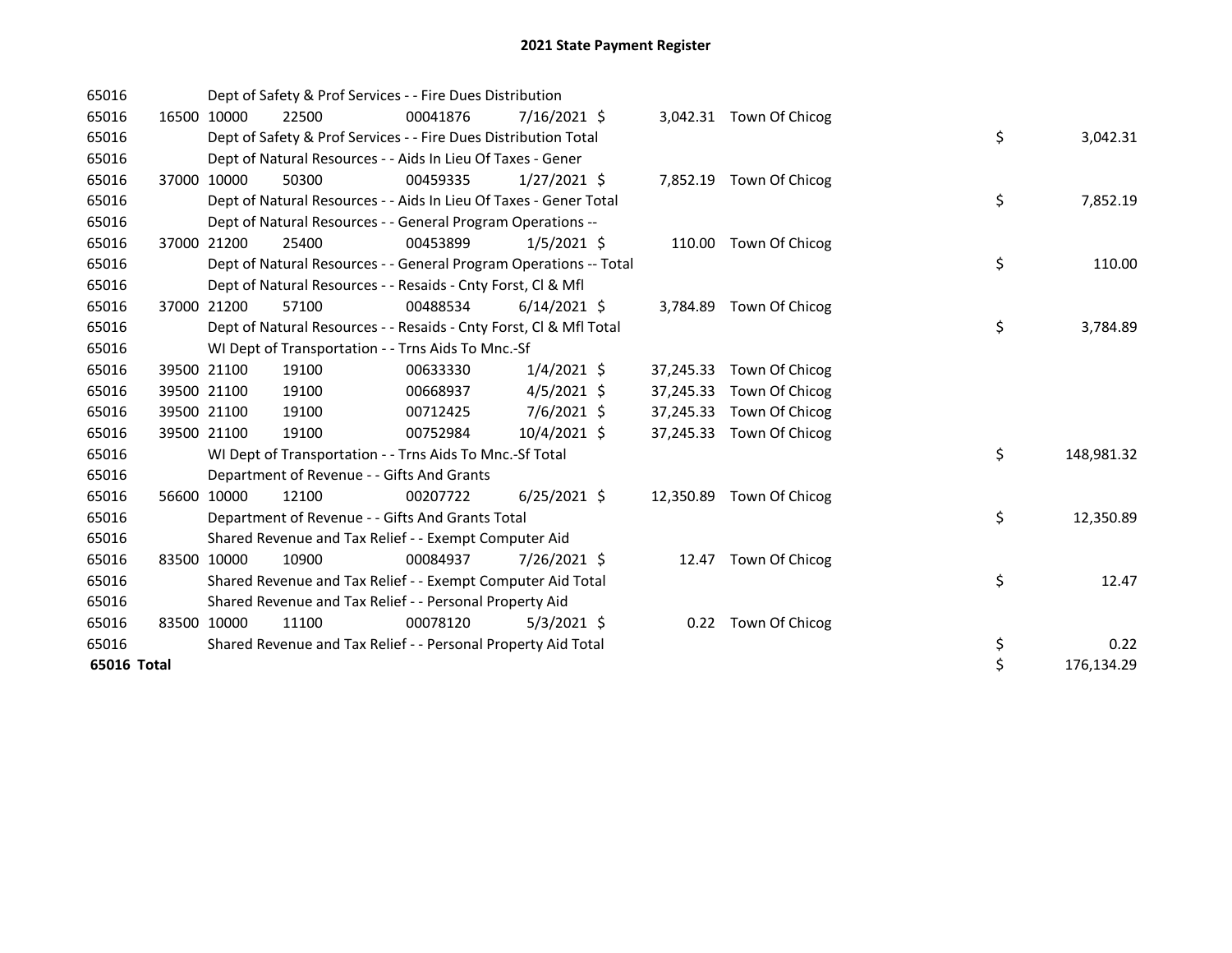| 65018       |             | Dept of Safety & Prof Services - - Fire Dues Distribution          |          |                |  |                           |    |            |
|-------------|-------------|--------------------------------------------------------------------|----------|----------------|--|---------------------------|----|------------|
| 65018       | 16500 10000 | 22500                                                              | 00041877 | 7/16/2021 \$   |  | 1,221.52 Town Of Crystal  |    |            |
| 65018       |             | Dept of Safety & Prof Services - - Fire Dues Distribution Total    |          |                |  |                           | \$ | 1,221.52   |
| 65018       |             | Dept of Natural Resources - - Aids In Lieu Of Taxes - Gener        |          |                |  |                           |    |            |
| 65018       | 37000 10000 | 50300                                                              | 00475605 | $4/21/2021$ \$ |  | 36.60 Town Of Crystal     |    |            |
| 65018       |             | Dept of Natural Resources - - Aids In Lieu Of Taxes - Gener Total  |          |                |  |                           | \$ | 36.60      |
| 65018       |             | Dept of Natural Resources - - Resaids - Cnty Forst, Cl & Mfl       |          |                |  |                           |    |            |
| 65018       | 37000 21200 | 57100                                                              | 00488535 | $6/14/2021$ \$ |  | 1,793.18 Town Of Crystal  |    |            |
| 65018       |             | Dept of Natural Resources - - Resaids - Cnty Forst, Cl & Mfl Total |          |                |  |                           | \$ | 1,793.18   |
| 65018       |             | Dept of Natural Resources - - Aids In Lieu Of Taxes - Sum S        |          |                |  |                           |    |            |
| 65018       | 37000 21200 | 57900                                                              | 00475604 | $4/21/2021$ \$ |  | 0.96 Town Of Crystal      |    |            |
| 65018       |             | Dept of Natural Resources - - Aids In Lieu Of Taxes - Sum S Total  |          |                |  |                           | \$ | 0.96       |
| 65018       |             | WI Dept of Transportation - - Trns Aids To Mnc.-Sf                 |          |                |  |                           |    |            |
| 65018       | 39500 21100 | 19100                                                              | 00633331 | $1/4/2021$ \$  |  | 22,699.35 Town Of Crystal |    |            |
| 65018       | 39500 21100 | 19100                                                              | 00668938 | $4/5/2021$ \$  |  | 22,699.35 Town Of Crystal |    |            |
| 65018       | 39500 21100 | 19100                                                              | 00712426 | $7/6/2021$ \$  |  | 22,699.35 Town Of Crystal |    |            |
| 65018       | 39500 21100 | 19100                                                              | 00752985 | 10/4/2021 \$   |  | 22,699.35 Town Of Crystal |    |            |
| 65018       |             | WI Dept of Transportation - - Trns Aids To Mnc.-Sf Total           |          |                |  |                           | \$ | 90,797.40  |
| 65018       |             | WI Dept of Transportation - - Loc Rd Imp Prg St Fd                 |          |                |  |                           |    |            |
| 65018       | 39500 21100 | 27800                                                              | 00742371 | $9/7/2021$ \$  |  | 7,365.32 Town Of Crystal  |    |            |
| 65018       |             | WI Dept of Transportation - - Loc Rd Imp Prg St Fd Total           |          |                |  |                           | \$ | 7,365.32   |
| 65018       |             | Department of Revenue - - Gifts And Grants                         |          |                |  |                           |    |            |
| 65018       | 56600 10000 | 12100                                                              | 00207723 | $6/25/2021$ \$ |  | 14,025.59 Town Of Crystal |    |            |
| 65018       |             | Department of Revenue - - Gifts And Grants Total                   |          |                |  |                           | \$ | 14,025.59  |
| 65018       |             | Shared Revenue and Tax Relief - - County And Municipal Aid         |          |                |  |                           |    |            |
| 65018       | 83500 10000 | 10500                                                              | 00082429 | 7/26/2021 \$   |  | 1,386.05 Town Of Crystal  |    |            |
| 65018       | 83500 10000 | 10500                                                              | 00089532 | 11/15/2021 \$  |  | 7,854.25 Town Of Crystal  |    |            |
| 65018       |             | Shared Revenue and Tax Relief - - County And Municipal Aid Total   |          |                |  |                           | \$ | 9,240.30   |
| 65018       |             | Shared Revenue and Tax Relief - - Personal Property Aid            |          |                |  |                           |    |            |
| 65018       | 83500 10000 | 11100                                                              | 00078121 | $5/3/2021$ \$  |  | 56.23 Town Of Crystal     |    |            |
| 65018       |             | Shared Revenue and Tax Relief - - Personal Property Aid Total      |          |                |  |                           | \$ | 56.23      |
| 65018 Total |             |                                                                    |          |                |  |                           | \$ | 124,537.10 |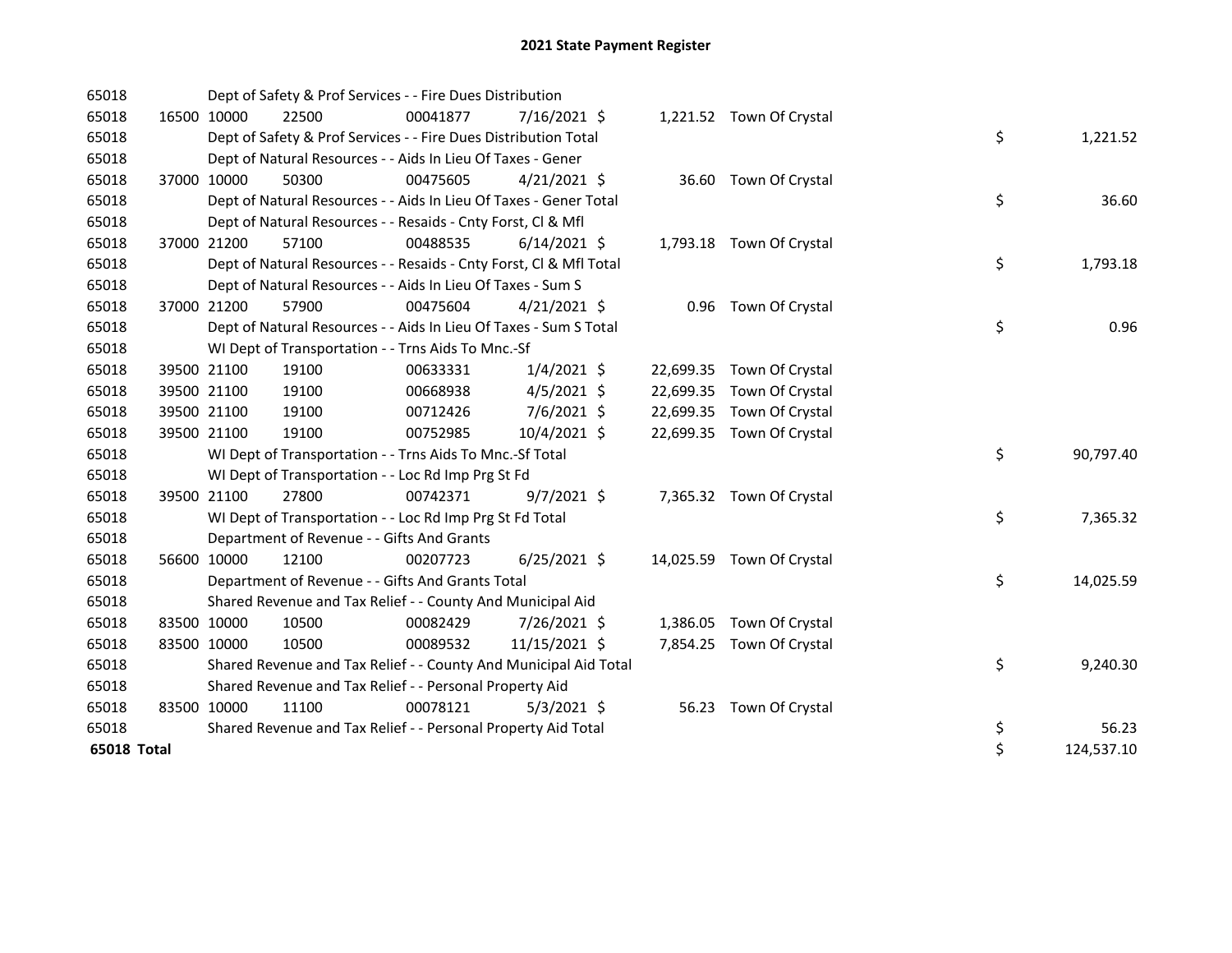| 65020       |       |             | Dept of Safety & Prof Services - - Fire Dues Distribution          |          |                |           |                            |                  |
|-------------|-------|-------------|--------------------------------------------------------------------|----------|----------------|-----------|----------------------------|------------------|
| 65020       | 16500 | 10000       | 22500                                                              | 00041878 | 7/16/2021 \$   |           | 4,080.95 Town Of Evergreen |                  |
| 65020       |       |             | Dept of Safety & Prof Services - - Fire Dues Distribution Total    |          |                |           |                            | \$<br>4,080.95   |
| 65020       |       |             | Dept of Natural Resources - - Resaids - Cnty Forst, CI & Mfl       |          |                |           |                            |                  |
| 65020       |       | 37000 21200 | 57100                                                              | 00488536 | $6/14/2021$ \$ |           | 384.24 Town Of Evergreen   |                  |
| 65020       |       |             | Dept of Natural Resources - - Resaids - Cnty Forst, Cl & Mfl Total |          |                |           |                            | \$<br>384.24     |
| 65020       |       |             | Dept of Natural Resources - - Aids In Lieu Of Taxes - Sum S        |          |                |           |                            |                  |
| 65020       |       | 37000 21200 | 57900                                                              | 00475513 | $4/21/2021$ \$ | 1.45      | Town Of Evergreen          |                  |
| 65020       |       |             | Dept of Natural Resources - - Aids In Lieu Of Taxes - Sum S Total  |          |                |           |                            | \$<br>1.45       |
| 65020       |       |             | WI Dept of Transportation - - Trns Aids To Mnc.-Sf                 |          |                |           |                            |                  |
| 65020       |       | 39500 21100 | 19100                                                              | 00633332 | $1/4/2021$ \$  | 32,482.08 | Town Of Evergreen          |                  |
| 65020       |       | 39500 21100 | 19100                                                              | 00668939 | $4/5/2021$ \$  | 32,482.08 | Town Of Evergreen          |                  |
| 65020       |       | 39500 21100 | 19100                                                              | 00712427 | $7/6/2021$ \$  | 32,482.08 | Town Of Evergreen          |                  |
| 65020       |       | 39500 21100 | 19100                                                              | 00752986 | $10/4/2021$ \$ | 32,482.08 | Town Of Evergreen          |                  |
| 65020       |       |             | WI Dept of Transportation - - Trns Aids To Mnc.-Sf Total           |          |                |           |                            | \$<br>129,928.32 |
| 65020       |       |             | Department of Revenue - - Gifts And Grants                         |          |                |           |                            |                  |
| 65020       |       | 56600 10000 | 12100                                                              | 00207724 | $6/25/2021$ \$ | 59,033.06 | Town Of Evergreen          |                  |
| 65020       |       |             | Department of Revenue - - Gifts And Grants Total                   |          |                |           |                            | \$<br>59,033.06  |
| 65020       |       |             | Shared Revenue and Tax Relief - - Exempt Computer Aid              |          |                |           |                            |                  |
| 65020       |       | 83500 10000 | 10900                                                              | 00084938 | 7/26/2021 \$   | 5.19      | Town Of Evergreen          |                  |
| 65020       |       |             | Shared Revenue and Tax Relief - - Exempt Computer Aid Total        |          |                |           |                            | \$<br>5.19       |
| 65020       |       |             | Shared Revenue and Tax Relief - - Personal Property Aid            |          |                |           |                            |                  |
| 65020       |       | 83500 10000 | 11100                                                              | 00078122 | $5/3/2021$ \$  | 110.42    | Town Of Evergreen          |                  |
| 65020       |       |             | Shared Revenue and Tax Relief - - Personal Property Aid Total      |          |                |           |                            | \$<br>110.42     |
| 65020 Total |       |             |                                                                    |          |                |           |                            | \$<br>193,543.63 |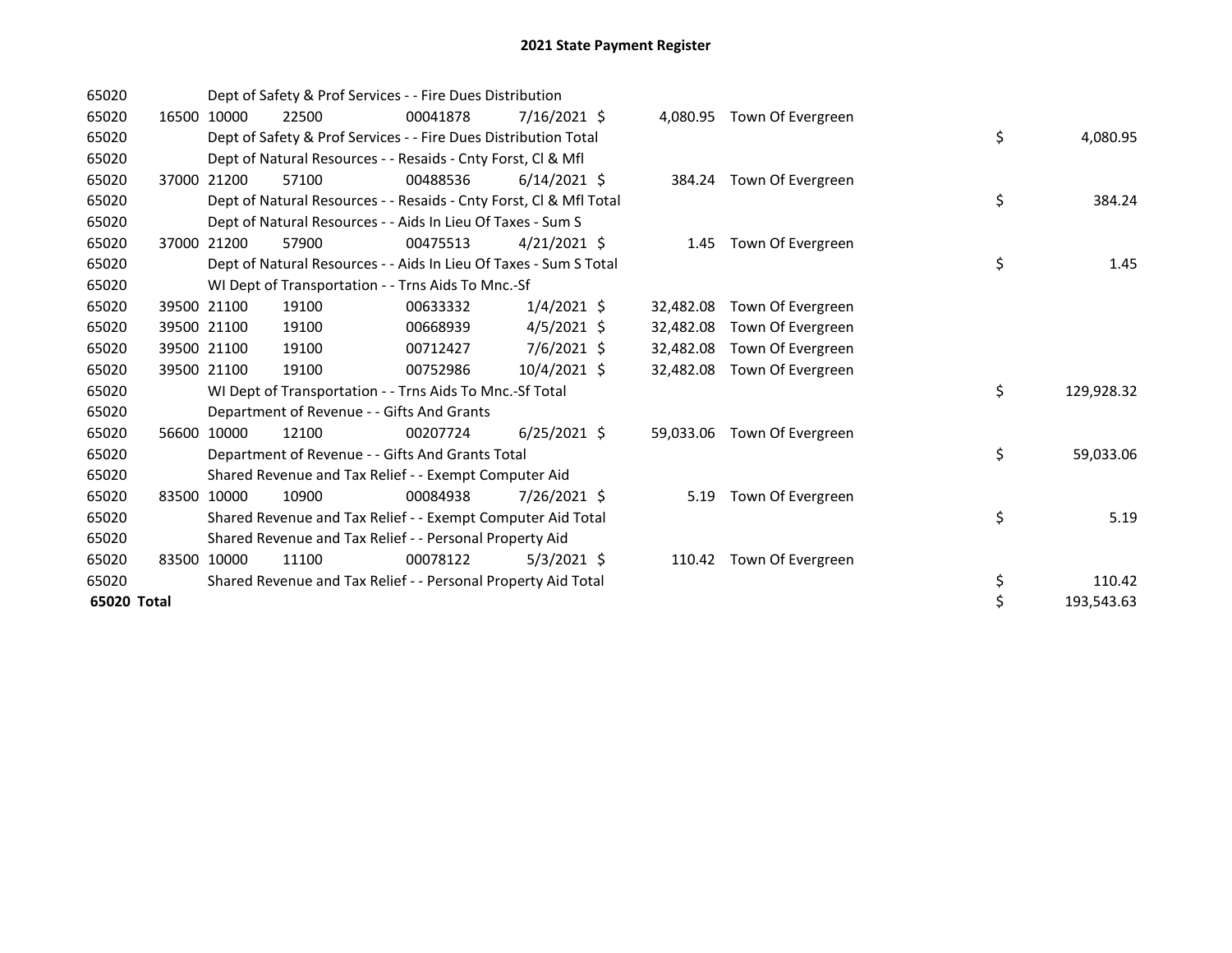| 65022       |             | Dept of Safety & Prof Services - - Fire Dues Distribution            |          |                |  |                              |    |            |
|-------------|-------------|----------------------------------------------------------------------|----------|----------------|--|------------------------------|----|------------|
| 65022       | 16500 10000 | 22500                                                                | 00041879 | 7/16/2021 \$   |  | 486.80 Town Of Frog Creek    |    |            |
| 65022       |             | Dept of Safety & Prof Services - - Fire Dues Distribution Total      |          |                |  |                              | \$ | 486.80     |
| 65022       |             | Dept of Natural Resources - - Aids In Lieu Of Taxes - Gener          |          |                |  |                              |    |            |
| 65022       | 37000 10000 | 50300                                                                | 00475440 | $4/21/2021$ \$ |  | 80.00 Town Of Frog Creek     |    |            |
| 65022       |             | Dept of Natural Resources - - Aids In Lieu Of Taxes - Gener Total    |          |                |  |                              | \$ | 80.00      |
| 65022       |             | Dept of Natural Resources - - Resaids - Cnty Forst, Cl & Mfl         |          |                |  |                              |    |            |
| 65022       | 37000 21200 | 57100                                                                | 00488537 | $6/14/2021$ \$ |  | 10,854.23 Town Of Frog Creek |    |            |
| 65022       |             | Dept of Natural Resources - - Resaids - Cnty Forst, CI & Mfl Total   |          |                |  |                              | \$ | 10,854.23  |
| 65022       |             | Dept of Natural Resources - - Aids In Lieu Of Taxes - Sum S          |          |                |  |                              |    |            |
| 65022       | 37000 21200 | 57900                                                                | 00475441 | 4/21/2021 \$   |  | 352.00 Town Of Frog Creek    |    |            |
| 65022       |             | Dept of Natural Resources - - Aids In Lieu Of Taxes - Sum S Total    |          |                |  |                              | \$ | 352.00     |
| 65022       |             | WI Dept of Transportation - - Trns Aids To Mnc.-Sf                   |          |                |  |                              |    |            |
| 65022       | 39500 21100 | 19100                                                                | 00633333 | $1/4/2021$ \$  |  | 22,600.80 Town Of Frog Creek |    |            |
| 65022       | 39500 21100 | 19100                                                                | 00668940 | $4/5/2021$ \$  |  | 22,600.80 Town Of Frog Creek |    |            |
| 65022       | 39500 21100 | 19100                                                                | 00712428 | 7/6/2021 \$    |  | 22,600.80 Town Of Frog Creek |    |            |
| 65022       | 39500 21100 | 19100                                                                | 00752987 | 10/4/2021 \$   |  | 22,600.80 Town Of Frog Creek |    |            |
| 65022       |             | WI Dept of Transportation - - Trns Aids To Mnc.-Sf Total             |          |                |  |                              | \$ | 90,403.20  |
| 65022       |             | Department of Administration - - Hv Trans Ln Annual Impact Fee       |          |                |  |                              |    |            |
| 65022       | 50500 10000 | 17400                                                                | 00144459 | $5/3/2021$ \$  |  | 35,098.00 Town Of Frog Creek |    |            |
| 65022       |             | Department of Administration - - Hv Trans Ln Annual Impact Fee Total |          |                |  |                              | \$ | 35,098.00  |
| 65022       |             | Department of Revenue - - Gifts And Grants                           |          |                |  |                              |    |            |
| 65022       | 56600 10000 | 12100                                                                | 00209556 | 7/13/2021 \$   |  | 6,855.79 Town Of Frog Creek  |    |            |
| 65022       |             | Department of Revenue - - Gifts And Grants Total                     |          |                |  |                              | \$ | 6,855.79   |
| 65022       |             | Shared Revenue and Tax Relief - - County And Municipal Aid           |          |                |  |                              |    |            |
| 65022       | 83500 10000 | 10500                                                                | 00082430 | 7/26/2021 \$   |  | 2,654.61 Town Of Frog Creek  |    |            |
| 65022       | 83500 10000 | 10500                                                                | 00089533 | 11/15/2021 \$  |  | 15,042.79 Town Of Frog Creek |    |            |
| 65022       |             | Shared Revenue and Tax Relief - - County And Municipal Aid Total     |          |                |  |                              | \$ | 17,697.40  |
| 65022       |             | Shared Revenue and Tax Relief - - Utility Aid                        |          |                |  |                              |    |            |
| 65022       | 83500 10000 | 11000                                                                | 00082430 | 7/26/2021 \$   |  | 90.76 Town Of Frog Creek     |    |            |
| 65022       | 83500 10000 | 11000                                                                | 00089533 | 11/15/2021 \$  |  | 484.37 Town Of Frog Creek    |    |            |
| 65022       |             | Shared Revenue and Tax Relief - - Utility Aid Total                  |          |                |  |                              | \$ | 575.13     |
| 65022       |             | Shared Revenue and Tax Relief - - Personal Property Aid              |          |                |  |                              |    |            |
| 65022       | 83500 10000 | 11100                                                                | 00078123 | $5/3/2021$ \$  |  | 496.42 Town Of Frog Creek    |    |            |
| 65022       |             | Shared Revenue and Tax Relief - - Personal Property Aid Total        |          |                |  |                              | \$ | 496.42     |
| 65022 Total |             |                                                                      |          |                |  |                              | \$ | 162,898.97 |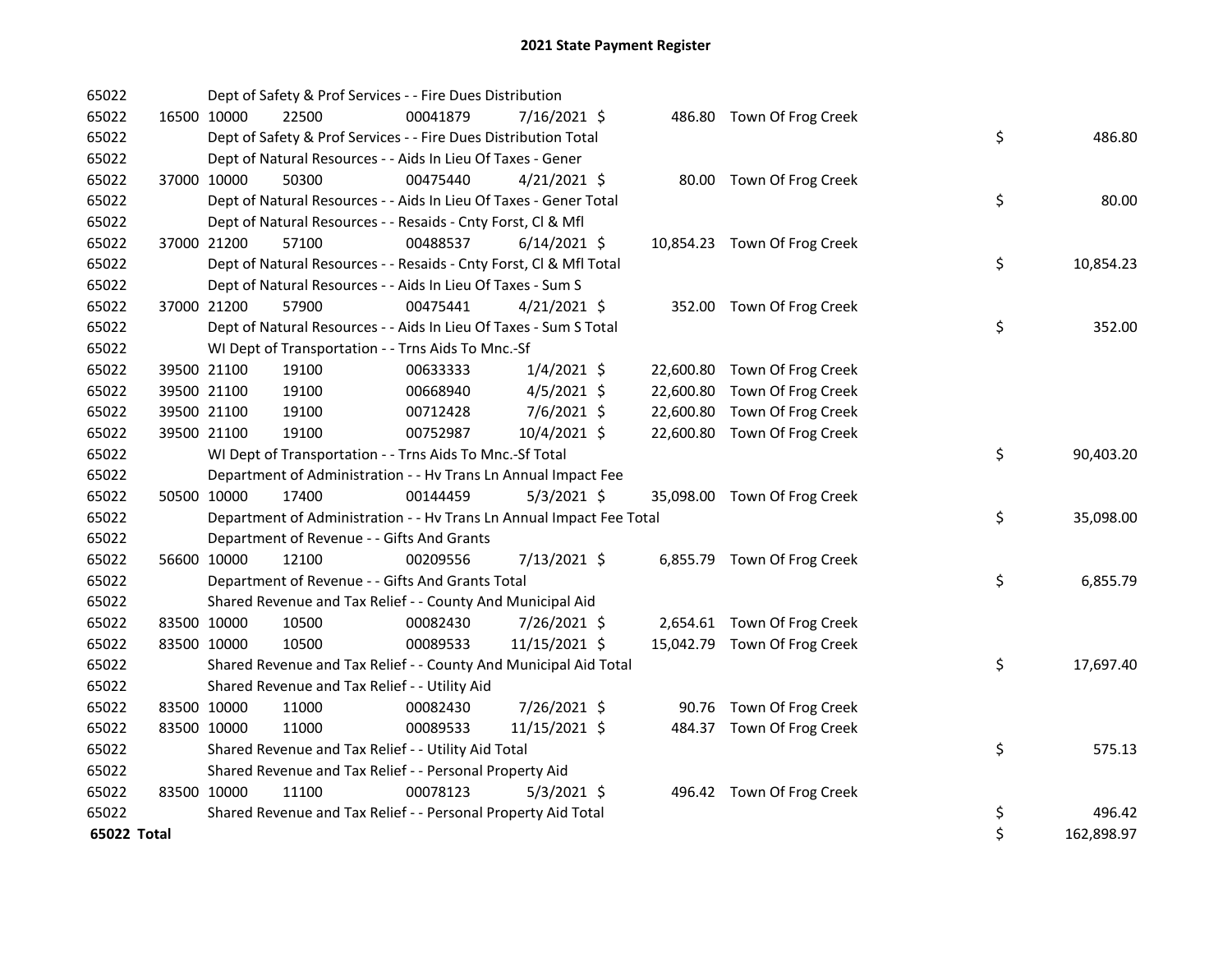| 65024       |       |             | Dept of Safety & Prof Services - - Fire Dues Distribution          |          |                |           |                            |    |           |
|-------------|-------|-------------|--------------------------------------------------------------------|----------|----------------|-----------|----------------------------|----|-----------|
| 65024       |       | 16500 10000 | 22500                                                              | 00041880 | $7/16/2021$ \$ |           | 1,189.64 Town Of Gull Lake |    |           |
| 65024       |       |             | Dept of Safety & Prof Services - - Fire Dues Distribution Total    |          |                |           |                            | \$ | 1,189.64  |
| 65024       |       |             | Dept of Natural Resources - - Resaids - Cnty Forst, CI & Mfl       |          |                |           |                            |    |           |
| 65024       |       | 37000 21200 | 57100                                                              | 00488538 | $6/14/2021$ \$ |           | 4,709.81 Town Of Gull Lake |    |           |
| 65024       |       |             | Dept of Natural Resources - - Resaids - Cnty Forst, CI & Mfl Total |          |                |           |                            | \$ | 4,709.81  |
| 65024       |       |             | WI Dept of Transportation - - Trns Aids To Mnc.-Sf                 |          |                |           |                            |    |           |
| 65024       |       | 39500 21100 | 19100                                                              | 00633334 | $1/4/2021$ \$  | 18,783.63 | Town Of Gull Lake          |    |           |
| 65024       |       | 39500 21100 | 19100                                                              | 00668941 | $4/5/2021$ \$  | 18.783.63 | Town Of Gull Lake          |    |           |
| 65024       |       | 39500 21100 | 19100                                                              | 00712429 | 7/6/2021 \$    | 18,783.63 | Town Of Gull Lake          |    |           |
| 65024       |       | 39500 21100 | 19100                                                              | 00752988 | $10/4/2021$ \$ | 18,783.63 | Town Of Gull Lake          |    |           |
| 65024       |       |             | WI Dept of Transportation - - Trns Aids To Mnc.-Sf Total           |          |                |           |                            | \$ | 75,134.52 |
| 65024       |       |             | Department of Revenue - - Gifts And Grants                         |          |                |           |                            |    |           |
| 65024       |       | 56600 10000 | 12100                                                              | 00207725 | $6/25/2021$ \$ |           | 9,786.51 Town Of Gull Lake |    |           |
| 65024       |       |             | Department of Revenue - - Gifts And Grants Total                   |          |                |           |                            | \$ | 9,786.51  |
| 65024       |       |             | Shared Revenue and Tax Relief - - County And Municipal Aid         |          |                |           |                            |    |           |
| 65024       | 83500 | 10000       | 10500                                                              | 00082431 | 7/26/2021 \$   | 1,064.68  | Town Of Gull Lake          |    |           |
| 65024       |       | 83500 10000 | 10500                                                              | 00089534 | 11/15/2021 \$  |           | 6,033.20 Town Of Gull Lake |    |           |
| 65024       |       |             | Shared Revenue and Tax Relief - - County And Municipal Aid Total   |          |                |           |                            | \$ | 7,097.88  |
| 65024       |       |             | Shared Revenue and Tax Relief - - Exempt Computer Aid              |          |                |           |                            |    |           |
| 65024       |       | 83500 10000 | 10900                                                              | 00084939 | 7/26/2021 \$   | 1.03      | Town Of Gull Lake          |    |           |
| 65024       |       |             | Shared Revenue and Tax Relief - - Exempt Computer Aid Total        |          |                |           |                            | \$ | 1.03      |
| 65024       |       |             | Shared Revenue and Tax Relief - - Personal Property Aid            |          |                |           |                            |    |           |
| 65024       |       | 83500 10000 | 11100                                                              | 00078124 | $5/3/2021$ \$  | 8.10      | Town Of Gull Lake          |    |           |
| 65024       |       |             | Shared Revenue and Tax Relief - - Personal Property Aid Total      |          |                |           |                            | \$ | 8.10      |
| 65024 Total |       |             |                                                                    |          |                |           |                            | \$ | 97,927.49 |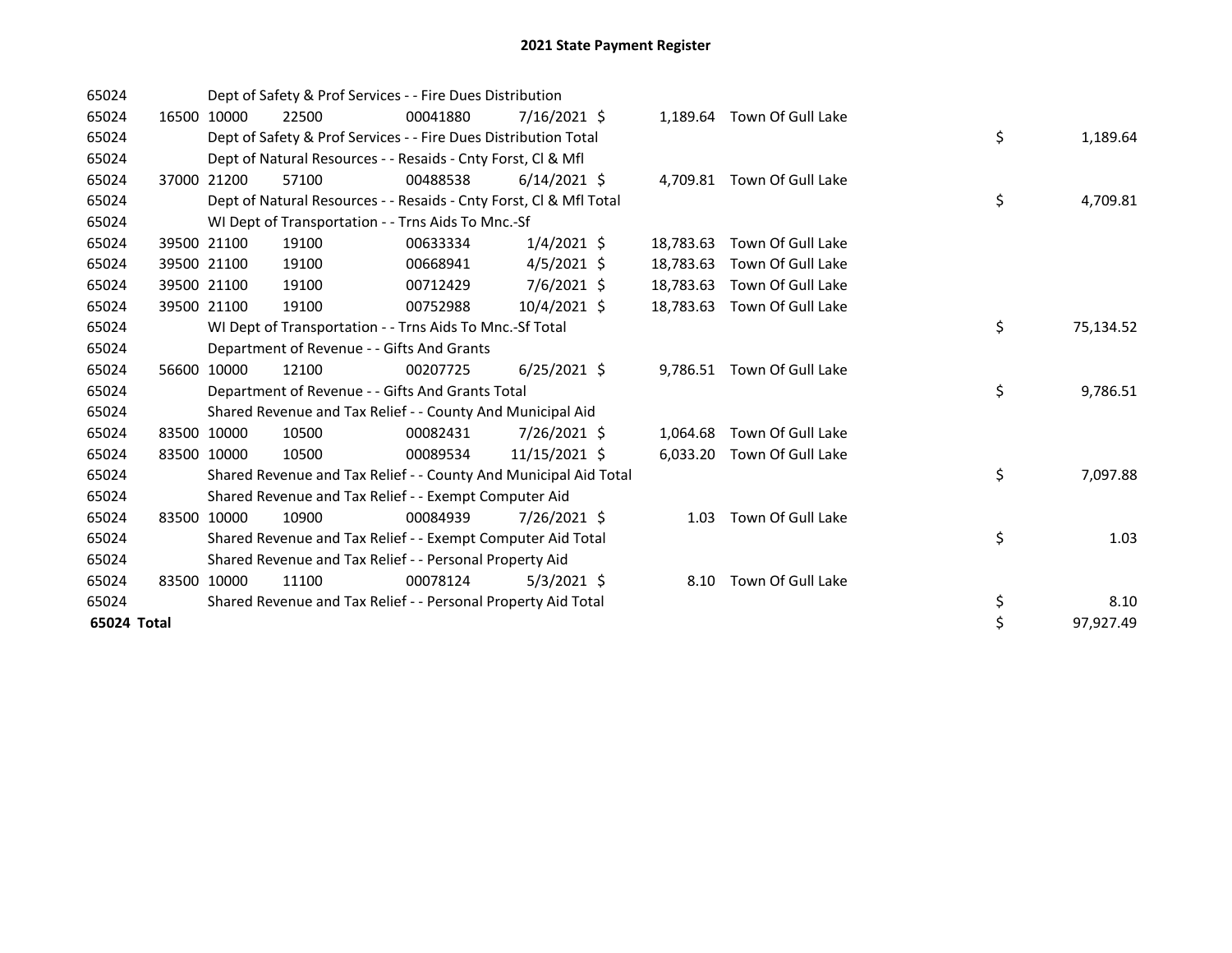| 65026       |             | Dept of Safety & Prof Services - - Fire Dues Distribution          |          |                |  |                             |    |            |
|-------------|-------------|--------------------------------------------------------------------|----------|----------------|--|-----------------------------|----|------------|
| 65026       | 16500 10000 | 22500                                                              | 00041881 | 7/15/2021 \$   |  | 4,926.04 Town Of Long Lake  |    |            |
| 65026       |             | Dept of Safety & Prof Services - - Fire Dues Distribution Total    |          |                |  |                             | \$ | 4,926.04   |
| 65026       |             | Dept of Natural Resources - - Aids In Lieu Of Taxes - Gener        |          |                |  |                             |    |            |
| 65026       | 37000 10000 | 50300                                                              | 00459333 | $1/27/2021$ \$ |  | 72.06 Town Of Long Lake     |    |            |
| 65026       |             | Dept of Natural Resources - - Aids In Lieu Of Taxes - Gener Total  |          |                |  |                             | \$ | 72.06      |
| 65026       |             | Dept of Natural Resources - - Resaids - Cnty Forst, CI & Mfl       |          |                |  |                             |    |            |
| 65026       | 37000 21200 | 57100                                                              | 00488539 | $6/14/2021$ \$ |  | 979.50 Town Of Long Lake    |    |            |
| 65026       |             | Dept of Natural Resources - - Resaids - Cnty Forst, Cl & Mfl Total |          |                |  |                             | \$ | 979.50     |
| 65026       |             | Dept of Natural Resources - - Aids In Lieu Of Taxes - Sum S        |          |                |  |                             |    |            |
| 65026       | 37000 21200 | 57900                                                              | 00475332 | $4/21/2021$ \$ |  | 5.28 Town Of Long Lake      |    |            |
| 65026       |             | Dept of Natural Resources - - Aids In Lieu Of Taxes - Sum S Total  |          |                |  |                             | \$ | 5.28       |
| 65026       |             | WI Dept of Transportation - - Trns Aids To Mnc.-Sf                 |          |                |  |                             |    |            |
| 65026       | 39500 21100 | 19100                                                              | 00633335 | $1/4/2021$ \$  |  | 24,387.84 Town Of Long Lake |    |            |
| 65026       | 39500 21100 | 19100                                                              | 00679487 | $4/15/2021$ \$ |  | 24,387.84 Town Of Long Lake |    |            |
| 65026       | 39500 21100 | 19100                                                              | 00712430 | $7/6/2021$ \$  |  | 24,387.84 Town Of Long Lake |    |            |
| 65026       | 39500 21100 | 19100                                                              | 00752989 | 10/4/2021 \$   |  | 24,387.84 Town Of Long Lake |    |            |
| 65026       |             | WI Dept of Transportation - - Trns Aids To Mnc .- Sf Total         |          |                |  |                             | \$ | 97,551.36  |
| 65026       |             | Department of Revenue - - Gifts And Grants                         |          |                |  |                             |    |            |
| 65026       | 56600 10000 | 12100                                                              | 00207726 | $6/25/2021$ \$ |  | 32,970.59 Town Of Long Lake |    |            |
| 65026       |             | Department of Revenue - - Gifts And Grants Total                   |          |                |  |                             | \$ | 32,970.59  |
| 65026       |             | Shared Revenue and Tax Relief - - County And Municipal Aid         |          |                |  |                             |    |            |
| 65026       | 83500 10000 | 10500                                                              | 00082432 | 7/26/2021 \$   |  | 1,311.00 Town Of Long Lake  |    |            |
| 65026       | 83500 10000 | 10500                                                              | 00089535 | 11/15/2021 \$  |  | 7,428.99 Town Of Long Lake  |    |            |
| 65026       |             | Shared Revenue and Tax Relief - - County And Municipal Aid Total   |          |                |  |                             | \$ | 8,739.99   |
| 65026       |             | Shared Revenue and Tax Relief - - Exempt Computer Aid              |          |                |  |                             |    |            |
| 65026       | 83500 10000 | 10900                                                              | 00084940 | 7/26/2021 \$   |  | 20.78 Town Of Long Lake     |    |            |
| 65026       |             | Shared Revenue and Tax Relief - - Exempt Computer Aid Total        |          |                |  |                             | \$ | 20.78      |
| 65026       |             | Shared Revenue and Tax Relief - - Personal Property Aid            |          |                |  |                             |    |            |
| 65026       | 83500 10000 | 11100                                                              | 00078125 | $5/3/2021$ \$  |  | 28.65 Town Of Long Lake     |    |            |
| 65026       |             | Shared Revenue and Tax Relief - - Personal Property Aid Total      |          |                |  |                             | \$ | 28.65      |
| 65026 Total |             |                                                                    |          |                |  |                             | \$ | 145,294.25 |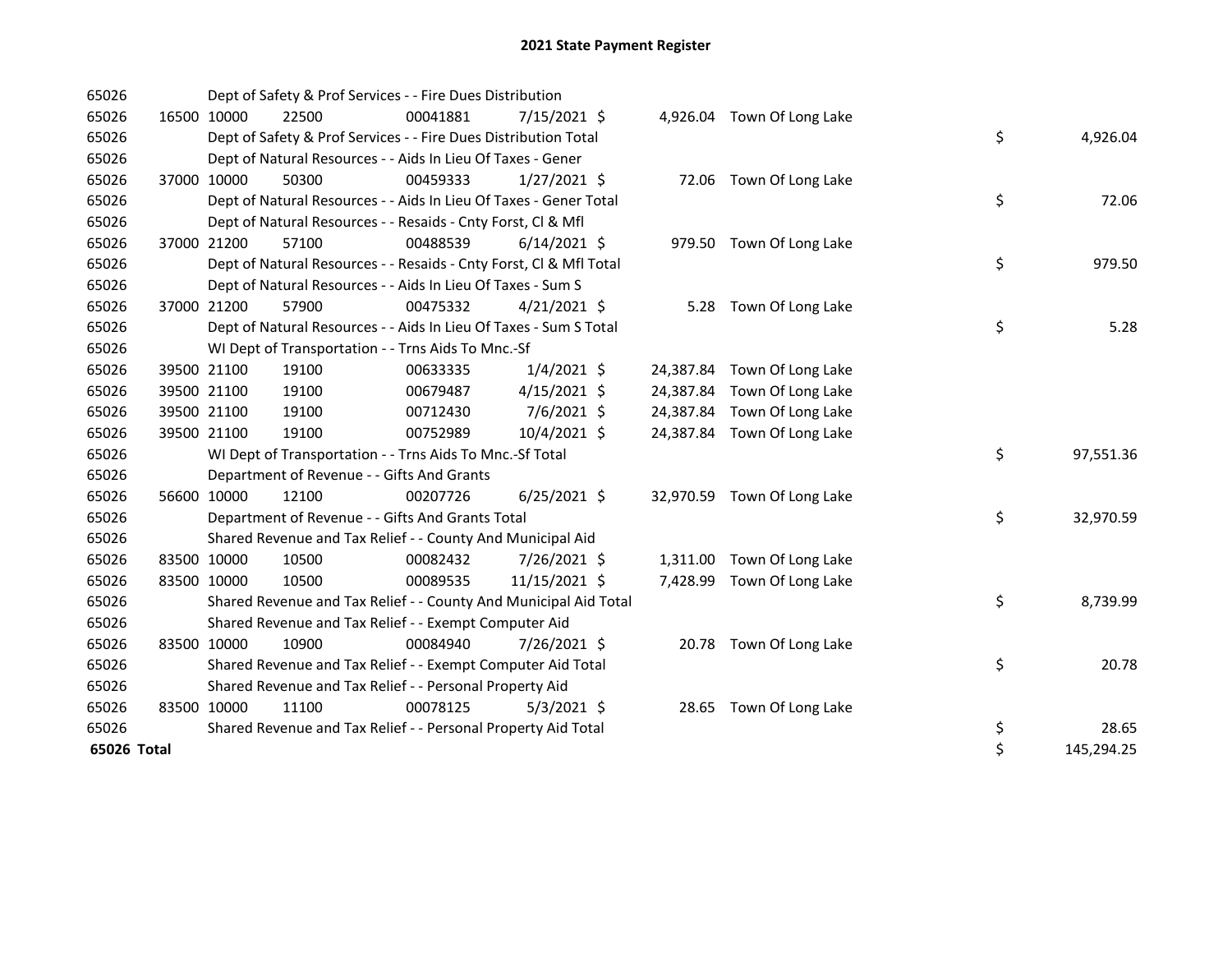| 65028       |             |             | Dept of Safety & Prof Services - - Fire Dues Distribution          |          |                |  |                         |    |            |
|-------------|-------------|-------------|--------------------------------------------------------------------|----------|----------------|--|-------------------------|----|------------|
| 65028       |             | 16500 10000 | 22500                                                              | 00041882 | $7/15/2021$ \$ |  | 3,889.75 Town Of Madge  |    |            |
| 65028       |             |             | Dept of Safety & Prof Services - - Fire Dues Distribution Total    |          |                |  |                         | \$ | 3,889.75   |
| 65028       |             |             | Dept of Natural Resources - - Resaids - Cnty Forst, CI & Mfl       |          |                |  |                         |    |            |
| 65028       |             | 37000 21200 | 57100                                                              | 00488540 | $6/14/2021$ \$ |  | 1,787.15 Town Of Madge  |    |            |
| 65028       |             |             | Dept of Natural Resources - - Resaids - Cnty Forst, Cl & Mfl Total |          |                |  |                         | \$ | 1,787.15   |
| 65028       |             |             | Dept of Natural Resources - - Aids In Lieu Of Taxes - Sum S        |          |                |  |                         |    |            |
| 65028       |             | 37000 21200 | 57900                                                              | 00476826 | $4/21/2021$ \$ |  | 29.39 Town Of Madge     |    |            |
| 65028       |             |             | Dept of Natural Resources - - Aids In Lieu Of Taxes - Sum S Total  |          |                |  |                         | \$ | 29.39      |
| 65028       |             |             | WI Dept of Transportation - - Trns Aids To Mnc.-Sf                 |          |                |  |                         |    |            |
| 65028       |             | 39500 21100 | 19100                                                              | 00633336 | $1/4/2021$ \$  |  | 21,897.81 Town Of Madge |    |            |
| 65028       |             | 39500 21100 | 19100                                                              | 00668943 | $4/5/2021$ \$  |  | 21,897.81 Town Of Madge |    |            |
| 65028       |             | 39500 21100 | 19100                                                              | 00712431 | $7/6/2021$ \$  |  | 21,897.81 Town Of Madge |    |            |
| 65028       |             | 39500 21100 | 19100                                                              | 00752990 | 10/4/2021 \$   |  | 21,897.81 Town Of Madge |    |            |
| 65028       |             |             | WI Dept of Transportation - - Trns Aids To Mnc.-Sf Total           |          |                |  |                         | \$ | 87,591.24  |
| 65028       |             |             | WI Dept of Transportation - - Loc Rd Imp Prg St Fd                 |          |                |  |                         |    |            |
| 65028       |             | 39500 21100 | 27800                                                              | 00645605 | $1/27/2021$ \$ |  | 13,152.44 Town Of Madge |    |            |
| 65028       |             |             | WI Dept of Transportation - - Loc Rd Imp Prg St Fd Total           |          |                |  |                         | \$ | 13,152.44  |
| 65028       |             |             | Department of Revenue - - Gifts And Grants                         |          |                |  |                         |    |            |
| 65028       |             | 56600 10000 | 12100                                                              | 00209557 | 7/13/2021 \$   |  | 26,638.15 Town Of Madge |    |            |
| 65028       |             |             | Department of Revenue - - Gifts And Grants Total                   |          |                |  |                         | \$ | 26,638.15  |
| 65028       |             |             | Shared Revenue and Tax Relief - - County And Municipal Aid         |          |                |  |                         |    |            |
| 65028       | 83500 10000 |             | 10500                                                              | 00082433 | 7/26/2021 \$   |  | 778.19 Town Of Madge    |    |            |
| 65028       | 83500 10000 |             | 10500                                                              | 00089536 | 11/15/2021 \$  |  | 4,409.73 Town Of Madge  |    |            |
| 65028       |             |             | Shared Revenue and Tax Relief - - County And Municipal Aid Total   |          |                |  |                         | \$ | 5,187.92   |
| 65028       |             |             | Shared Revenue and Tax Relief - - Exempt Computer Aid              |          |                |  |                         |    |            |
| 65028       | 83500 10000 |             | 10900                                                              | 00084941 | 7/26/2021 \$   |  | 1.03 Town Of Madge      |    |            |
| 65028       |             |             | Shared Revenue and Tax Relief - - Exempt Computer Aid Total        |          |                |  |                         | \$ | 1.03       |
| 65028       |             |             | Shared Revenue and Tax Relief - - Personal Property Aid            |          |                |  |                         |    |            |
| 65028       | 83500 10000 |             | 11100                                                              | 00078126 | $5/3/2021$ \$  |  | 111.10 Town Of Madge    |    |            |
| 65028       |             |             | Shared Revenue and Tax Relief - - Personal Property Aid Total      |          |                |  |                         | \$ | 111.10     |
| 65028 Total |             |             |                                                                    |          |                |  |                         | \$ | 138,388.17 |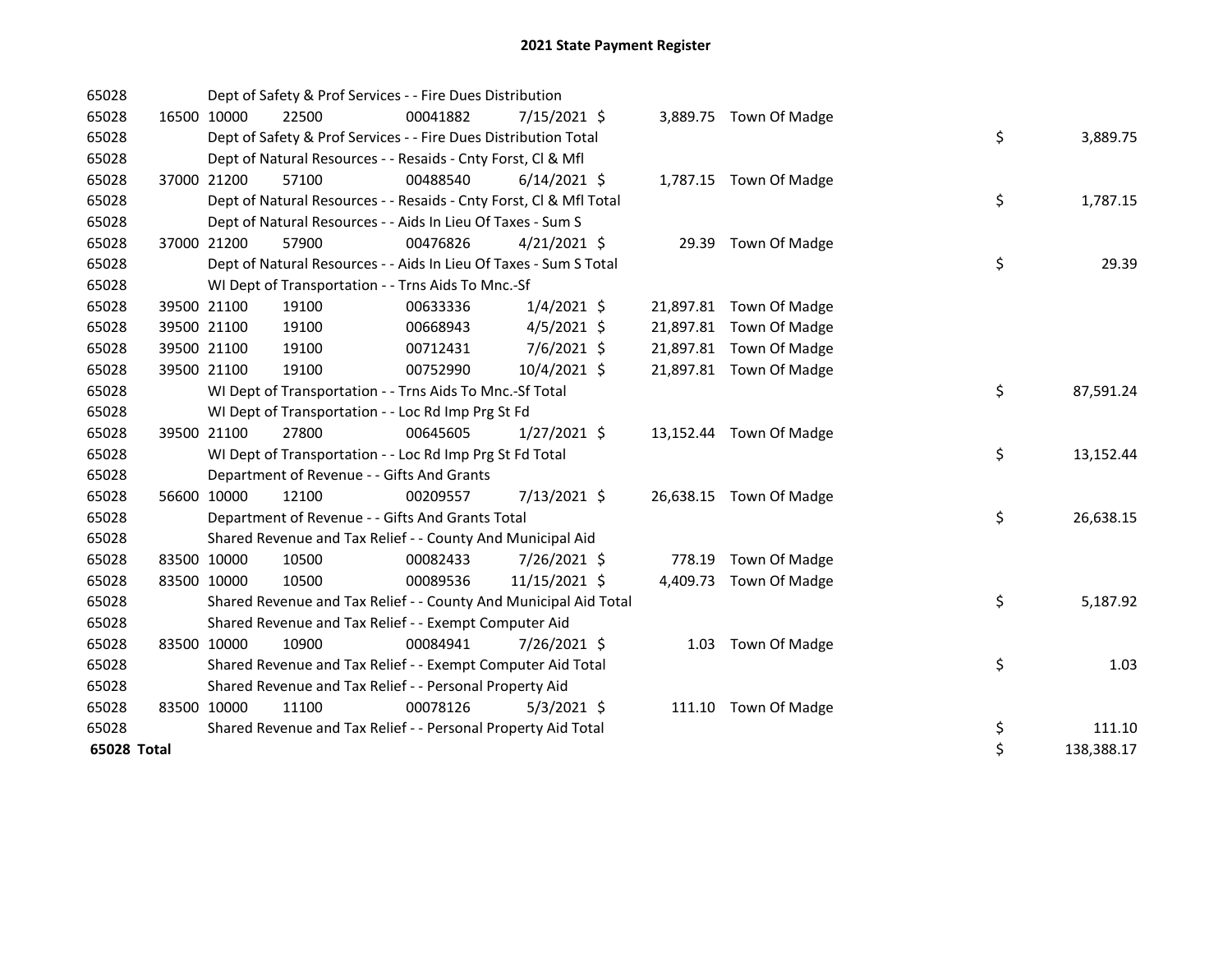| 65030 |             | Dept of Safety & Prof Services - - Fire Dues Distribution          |          |                |           |                          |    |            |
|-------|-------------|--------------------------------------------------------------------|----------|----------------|-----------|--------------------------|----|------------|
| 65030 | 16500 10000 | 22500                                                              | 00041883 | 7/16/2021 \$   |           | 10,313.51 Town Of Minong |    |            |
| 65030 |             | Dept of Safety & Prof Services - - Fire Dues Distribution Total    |          |                |           |                          | \$ | 10,313.51  |
| 65030 |             | Dept of Natural Resources - - Aids In Lieu Of Taxes - Gener        |          |                |           |                          |    |            |
| 65030 | 37000 10000 | 50300                                                              | 00459325 | $1/27/2021$ \$ |           | 788.09 Town Of Minong    |    |            |
| 65030 | 37000 10000 | 50300                                                              | 00459326 | $1/27/2021$ \$ |           | 36,330.07 Town Of Minong |    |            |
| 65030 |             | Dept of Natural Resources - - Aids In Lieu Of Taxes - Gener Total  |          |                |           |                          | \$ | 37,118.16  |
| 65030 |             | Dept of Natural Resources - - Gen Program Ops-State Funds          |          |                |           |                          |    |            |
| 65030 | 37000 21200 | 16100                                                              | 00515165 | 10/18/2021 \$  |           | 22,337.24 Town Of Minong |    |            |
| 65030 |             | Dept of Natural Resources - - Gen Program Ops-State Funds Total    |          |                |           |                          | \$ | 22,337.24  |
| 65030 |             | Dept of Natural Resources - - Resaids - Cnty Forst, Cl & Mfl       |          |                |           |                          |    |            |
| 65030 | 37000 21200 | 57100                                                              | 00488541 | $6/14/2021$ \$ |           | 4,731.12 Town Of Minong  |    |            |
| 65030 |             | Dept of Natural Resources - - Resaids - Cnty Forst, Cl & Mfl Total |          |                |           |                          | \$ | 4,731.12   |
| 65030 |             | Dept of Natural Resources - - Aids In Lieu Of Taxes - Sum S        |          |                |           |                          |    |            |
| 65030 | 37000 21200 | 57900                                                              | 00475163 | $4/21/2021$ \$ |           | 21.38 Town Of Minong     |    |            |
| 65030 | 37000 21200 | 57900                                                              | 00475164 | $4/21/2021$ \$ |           | 119.20 Town Of Minong    |    |            |
| 65030 |             | Dept of Natural Resources - - Aids In Lieu Of Taxes - Sum S Total  |          |                |           |                          | \$ | 140.58     |
| 65030 |             | Dept of Natural Resources - - Ea - Invasive Aqu & Lake Mon         |          |                |           |                          |    |            |
| 65030 | 37000 21200 | 67800                                                              | 00461592 | $2/4/2021$ \$  |           | 2,000.00 Town Of Minong  |    |            |
| 65030 | 37000 21200 | 67800                                                              | 00461619 | 2/8/2021 \$    |           | 6,000.00 Town Of Minong  |    |            |
| 65030 | 37000 21200 | 67800                                                              | 00526431 | 12/29/2021 \$  |           | 18,000.00 Town Of Minong |    |            |
| 65030 | 37000 21200 | 67800                                                              | 00526434 | 12/30/2021 \$  |           | 6,000.00 Town Of Minong  |    |            |
| 65030 |             | Dept of Natural Resources - - Ea - Invasive Aqu & Lake Mon Total   |          |                |           |                          | \$ | 32,000.00  |
| 65030 |             | WI Dept of Transportation - - Trns Aids To Mnc.-Sf                 |          |                |           |                          |    |            |
| 65030 | 39500 21100 | 19100                                                              | 00633337 | $1/4/2021$ \$  |           | 74,352.69 Town Of Minong |    |            |
| 65030 | 39500 21100 | 19100                                                              | 00668944 | $4/5/2021$ \$  | 74,352.69 | Town Of Minong           |    |            |
| 65030 | 39500 21100 | 19100                                                              | 00712432 | 7/6/2021 \$    | 74,352.69 | Town Of Minong           |    |            |
| 65030 | 39500 21100 | 19100                                                              | 00752991 | 10/4/2021 \$   |           | 74,352.69 Town Of Minong |    |            |
| 65030 |             | WI Dept of Transportation - - Trns Aids To Mnc.-Sf Total           |          |                |           |                          | \$ | 297,410.76 |
| 65030 |             | Department of Revenue - - Gifts And Grants                         |          |                |           |                          |    |            |
| 65030 | 56600 10000 | 12100                                                              | 00207727 | $6/25/2021$ \$ |           | 48,566.21 Town Of Minong |    |            |
| 65030 |             | Department of Revenue - - Gifts And Grants Total                   |          |                |           |                          | \$ | 48,566.21  |
| 65030 |             | Shared Revenue and Tax Relief - - County And Municipal Aid         |          |                |           |                          |    |            |
| 65030 | 83500 10000 | 10500                                                              | 00082434 | 7/26/2021 \$   |           | 2,985.50 Town Of Minong  |    |            |
| 65030 | 83500 10000 | 10500                                                              | 00089537 | 11/15/2021 \$  |           | 16,917.81 Town Of Minong |    |            |
| 65030 |             | Shared Revenue and Tax Relief - - County And Municipal Aid Total   |          |                |           |                          | \$ | 19,903.31  |
| 65030 |             | Shared Revenue and Tax Relief - - Utility Aid                      |          |                |           |                          |    |            |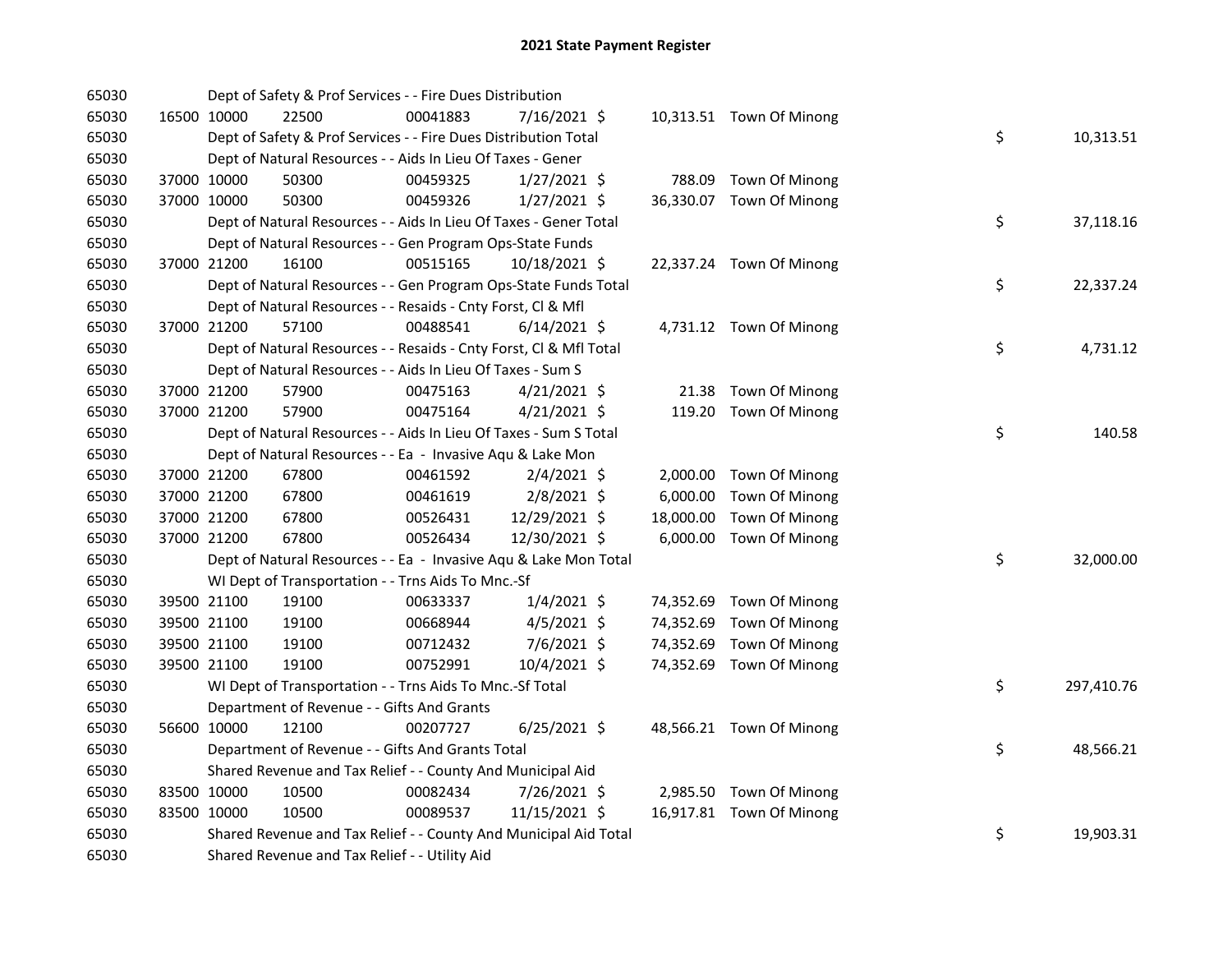| 65030       | 83500 10000 | 11000                                                               | 00082434 | 7/26/2021 \$  | 96.71  | Town Of Minong |            |
|-------------|-------------|---------------------------------------------------------------------|----------|---------------|--------|----------------|------------|
| 65030       | 83500 10000 | 11000                                                               | 00089537 | 11/15/2021 \$ | 539.37 | Town Of Minong |            |
| 65030       |             | Shared Revenue and Tax Relief - - Utility Aid Total                 |          |               |        |                | 636.08     |
| 65030       |             | Shared Revenue and Tax Relief - - Personal Property Aid             |          |               |        |                |            |
| 65030       | 83500 10000 | 11100                                                               | 00078127 | 5/3/2021 S    | 502.20 | Town Of Minong |            |
| 65030       |             | Shared Revenue and Tax Relief - - Personal Property Aid Total       |          |               |        |                | 502.20     |
| 65030       |             | Shared Revenue and Tax Relief - - Payments For Municipal Svcs       |          |               |        |                |            |
| 65030       | 83500 10000 | 50100                                                               | 00073821 | $2/1/2021$ \$ | 159.80 | Town Of Minong |            |
| 65030       |             | Shared Revenue and Tax Relief - - Payments For Municipal Svcs Total |          |               |        |                | 159.80     |
| 65030 Total |             |                                                                     |          |               |        |                | 473,818.97 |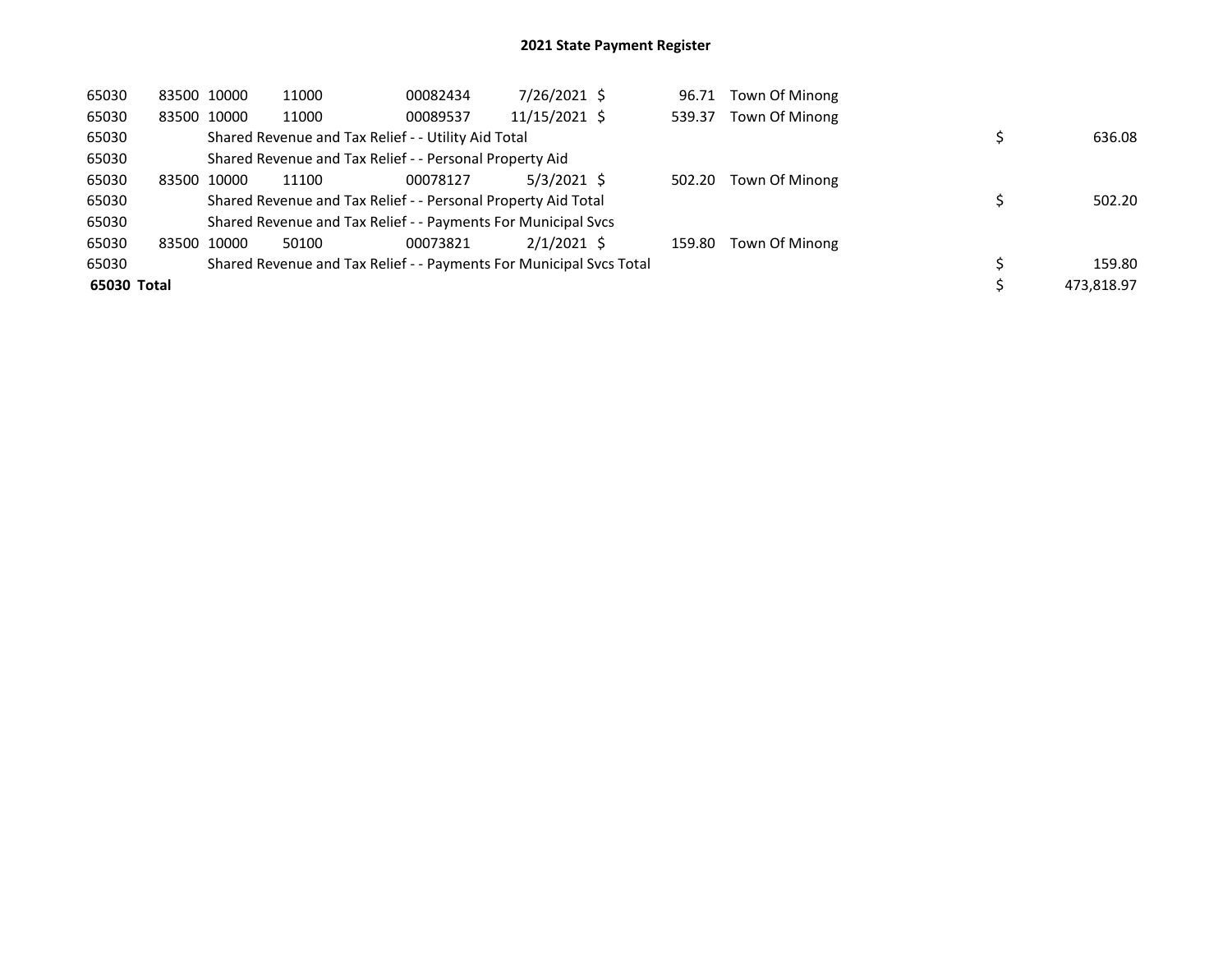| 65032 |             | Dept of Safety & Prof Services - - Fire Dues Distribution          |          |                |           |                          |    |            |
|-------|-------------|--------------------------------------------------------------------|----------|----------------|-----------|--------------------------|----|------------|
| 65032 | 16500 10000 | 22500                                                              | 00041885 | 7/16/2021 \$   |           | 2,407.37 Town Of Sarona  |    |            |
| 65032 |             | Dept of Safety & Prof Services - - Fire Dues Distribution Total    |          |                |           |                          | \$ | 2,407.37   |
| 65032 |             | Dept of Natural Resources - - Aids In Lieu Of Taxes - Gener        |          |                |           |                          |    |            |
| 65032 | 37000 10000 | 50300                                                              | 00459364 | $1/27/2021$ \$ |           | 1,198.92 Town Of Sarona  |    |            |
| 65032 | 37000 10000 | 50300                                                              | 00475807 | $4/21/2021$ \$ |           | 209.90 Town Of Sarona    |    |            |
| 65032 |             | Dept of Natural Resources - - Aids In Lieu Of Taxes - Gener Total  |          |                |           |                          | \$ | 1,408.82   |
| 65032 |             | Dept of Natural Resources - - Resaids - Cnty Forst, Cl & Mfl       |          |                |           |                          |    |            |
| 65032 | 37000 21200 | 57100                                                              | 00488542 | $6/14/2021$ \$ |           | 1,206.55 Town Of Sarona  |    |            |
| 65032 |             | Dept of Natural Resources - - Resaids - Cnty Forst, Cl & Mfl Total |          |                |           |                          | \$ | 1,206.55   |
| 65032 |             | Dept of Natural Resources - - Aids In Lieu Of Taxes - Sum S        |          |                |           |                          |    |            |
| 65032 | 37000 21200 | 57900                                                              | 00475806 | $4/21/2021$ \$ |           | 2.33 Town Of Sarona      |    |            |
| 65032 | 37000 21200 | 57900                                                              | 00475808 | $4/21/2021$ \$ | 20.99     | Town Of Sarona           |    |            |
| 65032 |             | Dept of Natural Resources - - Aids In Lieu Of Taxes - Sum S Total  |          |                |           |                          | \$ | 23.32      |
| 65032 |             | WI Dept of Transportation - - Trns Aids To Mnc.-Sf                 |          |                |           |                          |    |            |
| 65032 | 39500 21100 | 19100                                                              | 00633338 | $1/4/2021$ \$  |           | 25,209.09 Town Of Sarona |    |            |
| 65032 | 39500 21100 | 19100                                                              | 00668945 | $4/5/2021$ \$  | 25,209.09 | Town Of Sarona           |    |            |
| 65032 | 39500 21100 | 19100                                                              | 00712433 | $7/6/2021$ \$  | 25,209.09 | Town Of Sarona           |    |            |
| 65032 | 39500 21100 | 19100                                                              | 00752992 | 10/4/2021 \$   |           | 25,209.09 Town Of Sarona |    |            |
| 65032 |             | WI Dept of Transportation - - Trns Aids To Mnc.-Sf Total           |          |                |           |                          | \$ | 100,836.36 |
| 65032 |             | WI Dept of Transportation - - Loc Rd Imp Prg St Fd                 |          |                |           |                          |    |            |
| 65032 | 39500 21100 | 27800                                                              | 00703381 | $6/7/2021$ \$  |           | 13,152.44 Town Of Sarona |    |            |
| 65032 |             | WI Dept of Transportation - - Loc Rd Imp Prg St Fd Total           |          |                |           |                          | \$ | 13,152.44  |
| 65032 |             | Department of Revenue - - Gifts And Grants                         |          |                |           |                          |    |            |
| 65032 | 56600 10000 | 12100                                                              | 00220299 | 11/22/2021 \$  |           | 20,201.03 Town Of Sarona |    |            |
| 65032 |             | Department of Revenue - - Gifts And Grants Total                   |          |                |           |                          | \$ | 20,201.03  |
| 65032 |             | Shared Revenue and Tax Relief - - County And Municipal Aid         |          |                |           |                          |    |            |
| 65032 | 83500 10000 | 10500                                                              | 00082435 | 7/26/2021 \$   |           | 1,147.28 Town Of Sarona  |    |            |
| 65032 | 83500 10000 | 10500                                                              | 00089538 | 11/15/2021 \$  |           | 6,501.28 Town Of Sarona  |    |            |
| 65032 |             | Shared Revenue and Tax Relief - - County And Municipal Aid Total   |          |                |           |                          | \$ | 7,648.56   |
| 65032 |             | Shared Revenue and Tax Relief - - Exempt Computer Aid              |          |                |           |                          |    |            |
| 65032 | 83500 10000 | 10900                                                              | 00084942 | 7/26/2021 \$   |           | 10.40 Town Of Sarona     |    |            |
| 65032 |             | Shared Revenue and Tax Relief - - Exempt Computer Aid Total        |          |                |           |                          | \$ | 10.40      |
| 65032 |             | Shared Revenue and Tax Relief - - Utility Aid                      |          |                |           |                          |    |            |
| 65032 | 83500 10000 | 11000                                                              | 00082435 | 7/26/2021 \$   |           | 212.64 Town Of Sarona    |    |            |
| 65032 | 83500 10000 | 11000                                                              | 00089538 | 11/15/2021 \$  |           | 944.65 Town Of Sarona    |    |            |
| 65032 |             | Shared Revenue and Tax Relief - - Utility Aid Total                |          |                |           |                          | \$ | 1,157.29   |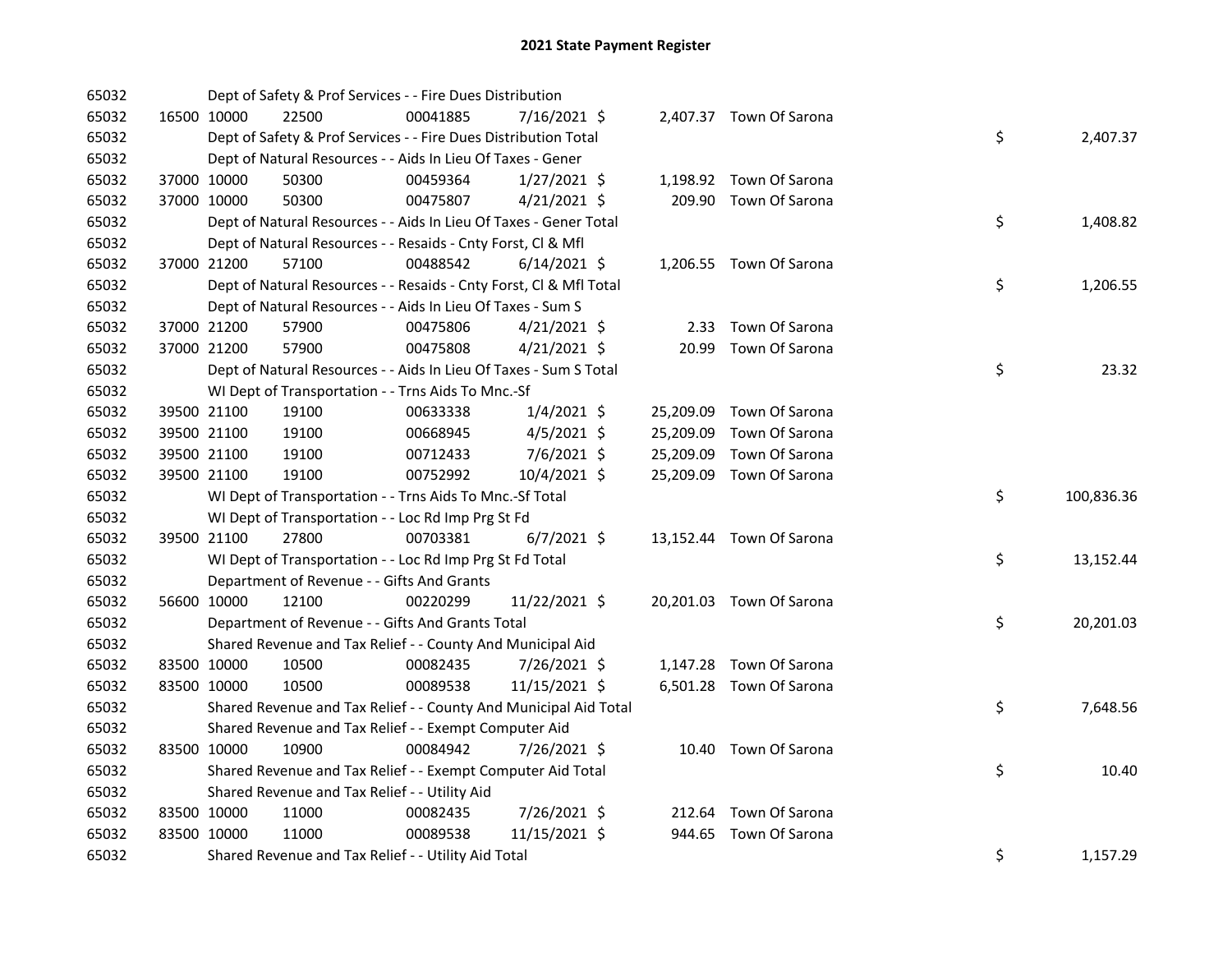| 65032       |             | Shared Revenue and Tax Relief - - Personal Property Aid       |          |             |  |                       |  |
|-------------|-------------|---------------------------------------------------------------|----------|-------------|--|-----------------------|--|
| 65032       | 83500 10000 | 11100                                                         | 00078128 | 5/3/2021 \$ |  | 982.85 Town Of Sarona |  |
| 65032       |             | Shared Revenue and Tax Relief - - Personal Property Aid Total |          | 982.85      |  |                       |  |
| 65032 Total |             |                                                               |          | 149.034.99  |  |                       |  |
|             |             |                                                               |          |             |  |                       |  |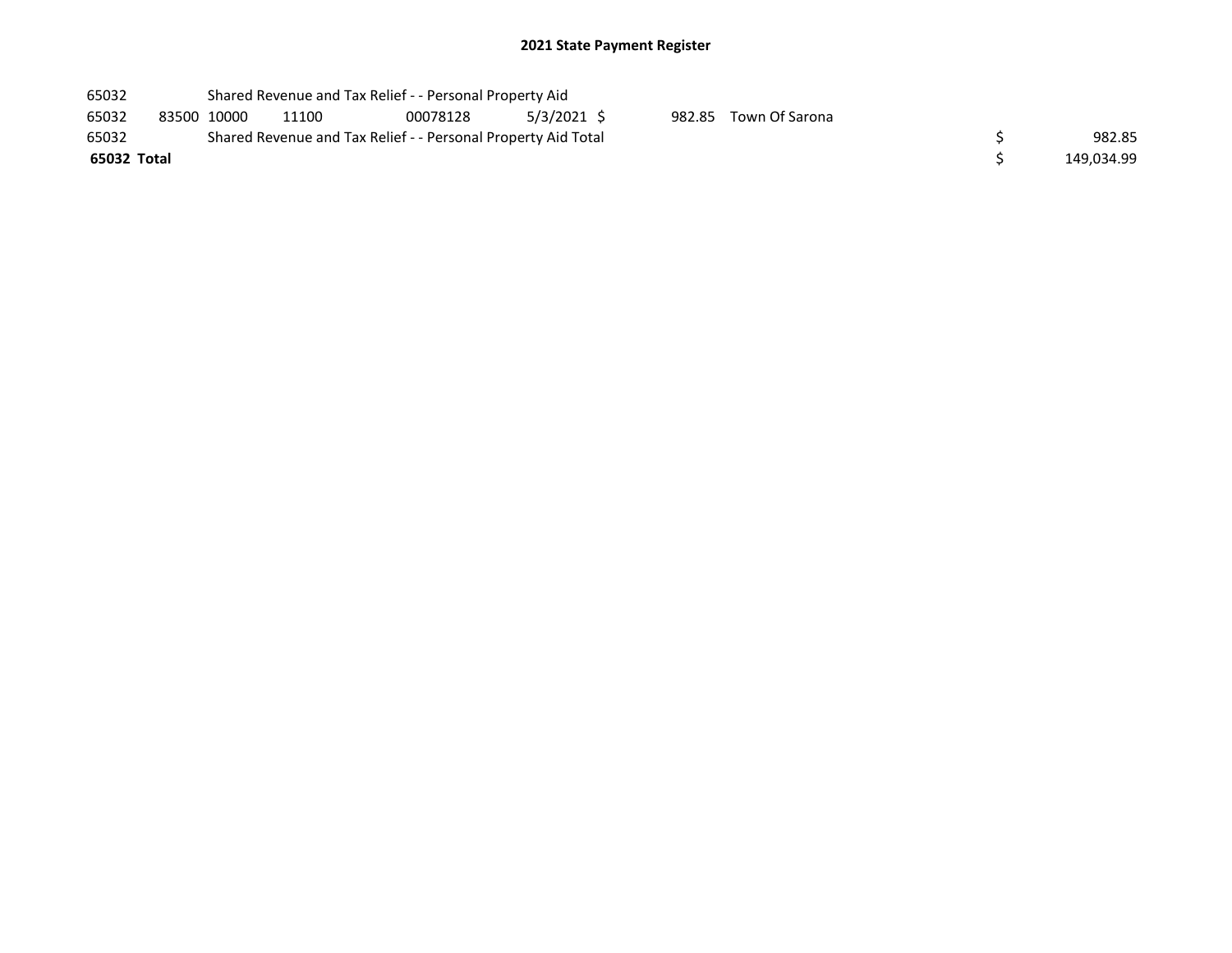| 65034 |             |             | Dept of Safety & Prof Services - - Fire Dues Distribution          |          |                |          |                           |    |           |
|-------|-------------|-------------|--------------------------------------------------------------------|----------|----------------|----------|---------------------------|----|-----------|
| 65034 |             | 16500 10000 | 22500                                                              | 00041888 | 7/16/2021 \$   |          | 3,605.03 Town Of Spooner  |    |           |
| 65034 |             |             | Dept of Safety & Prof Services - - Fire Dues Distribution Total    |          |                |          |                           | \$ | 3,605.03  |
| 65034 |             |             | Dept of Natural Resources - - Aids In Lieu Of Taxes - Gener        |          |                |          |                           |    |           |
| 65034 |             | 37000 10000 | 50300                                                              | 00459406 | $1/27/2021$ \$ |          | 1,298.03 Town Of Spooner  |    |           |
| 65034 | 37000 10000 |             | 50300                                                              | 00476820 | $4/21/2021$ \$ |          | 70.68 Town Of Spooner     |    |           |
| 65034 |             |             | Dept of Natural Resources - - Aids In Lieu Of Taxes - Gener Total  |          |                |          |                           | \$ | 1,368.71  |
| 65034 |             |             | Dept of Natural Resources - - Seg Earned                           |          |                |          |                           |    |           |
| 65034 |             | 37000 21200 | 100SE                                                              | 00456074 | $1/12/2021$ \$ | 260.65   | Town Of Spooner           |    |           |
| 65034 | 37000 21200 |             | 100SE                                                              | 00497508 | 7/15/2021 \$   | 5,399.49 | Town Of Spooner           |    |           |
| 65034 |             |             | Dept of Natural Resources - - Seg Earned Total                     |          |                |          |                           | \$ | 5,660.14  |
| 65034 |             |             | Dept of Natural Resources - - Resaids - Cnty Forst, Cl & Mfl       |          |                |          |                           |    |           |
| 65034 |             | 37000 21200 | 57100                                                              | 00488543 | $6/14/2021$ \$ |          | 163.68 Town Of Spooner    |    |           |
| 65034 |             |             | Dept of Natural Resources - - Resaids - Cnty Forst, Cl & Mfl Total |          |                |          |                           | \$ | 163.68    |
| 65034 |             |             | Dept of Natural Resources - - Aids In Lieu Of Taxes - Sum S        |          |                |          |                           |    |           |
| 65034 | 37000 21200 |             | 57900                                                              | 00476821 | $4/21/2021$ \$ |          | 5.16 Town Of Spooner      |    |           |
| 65034 |             |             | Dept of Natural Resources - - Aids In Lieu Of Taxes - Sum S Total  |          |                |          |                           | \$ | 5.16      |
| 65034 |             |             | WI Dept of Transportation - - Trns Aids To Mnc.-Sf                 |          |                |          |                           |    |           |
| 65034 |             | 39500 21100 | 19100                                                              | 00633339 | $1/4/2021$ \$  |          | 14,348.88 Town Of Spooner |    |           |
| 65034 |             | 39500 21100 | 19100                                                              | 00668946 | $4/5/2021$ \$  |          | 14,348.88 Town Of Spooner |    |           |
| 65034 |             | 39500 21100 | 19100                                                              | 00712434 | 7/6/2021 \$    |          | 14,348.88 Town Of Spooner |    |           |
| 65034 |             | 39500 21100 | 19100                                                              | 00752993 | 10/4/2021 \$   |          | 14,348.88 Town Of Spooner |    |           |
| 65034 |             |             | WI Dept of Transportation - - Trns Aids To Mnc.-Sf Total           |          |                |          |                           | \$ | 57,395.52 |
| 65034 |             |             | Department of Revenue - - Gifts And Grants                         |          |                |          |                           |    |           |
| 65034 | 56600 10000 |             | 12100                                                              | 00220300 | 11/22/2021 \$  |          | 36,843.33 Town Of Spooner |    |           |
| 65034 |             |             | Department of Revenue - - Gifts And Grants Total                   |          |                |          |                           | \$ | 36,843.33 |
| 65034 |             |             | Shared Revenue and Tax Relief - - County And Municipal Aid         |          |                |          |                           |    |           |
| 65034 |             | 83500 10000 | 10500                                                              | 00082436 | 7/26/2021 \$   |          | 1,507.94 Town Of Spooner  |    |           |
| 65034 | 83500 10000 |             | 10500                                                              | 00089539 | 11/15/2021 \$  |          | 8,545.01 Town Of Spooner  |    |           |
| 65034 |             |             | Shared Revenue and Tax Relief - - County And Municipal Aid Total   |          |                |          |                           | \$ | 10,052.95 |
| 65034 |             |             | Shared Revenue and Tax Relief - - Exempt Computer Aid              |          |                |          |                           |    |           |
| 65034 |             | 83500 10000 | 10900                                                              | 00084943 | 7/26/2021 \$   |          | 7.27 Town Of Spooner      |    |           |
| 65034 |             |             | Shared Revenue and Tax Relief - - Exempt Computer Aid Total        |          |                |          |                           | \$ | 7.27      |
| 65034 |             |             | Shared Revenue and Tax Relief - - Utility Aid                      |          |                |          |                           |    |           |
| 65034 |             | 83500 10000 | 11000                                                              | 00082436 | 7/26/2021 \$   |          | 61.72 Town Of Spooner     |    |           |
| 65034 | 83500 10000 |             | 11000                                                              | 00089539 | 11/15/2021 \$  |          | 393.54 Town Of Spooner    |    |           |
| 65034 |             |             | Shared Revenue and Tax Relief - - Utility Aid Total                |          |                |          |                           | \$ | 455.26    |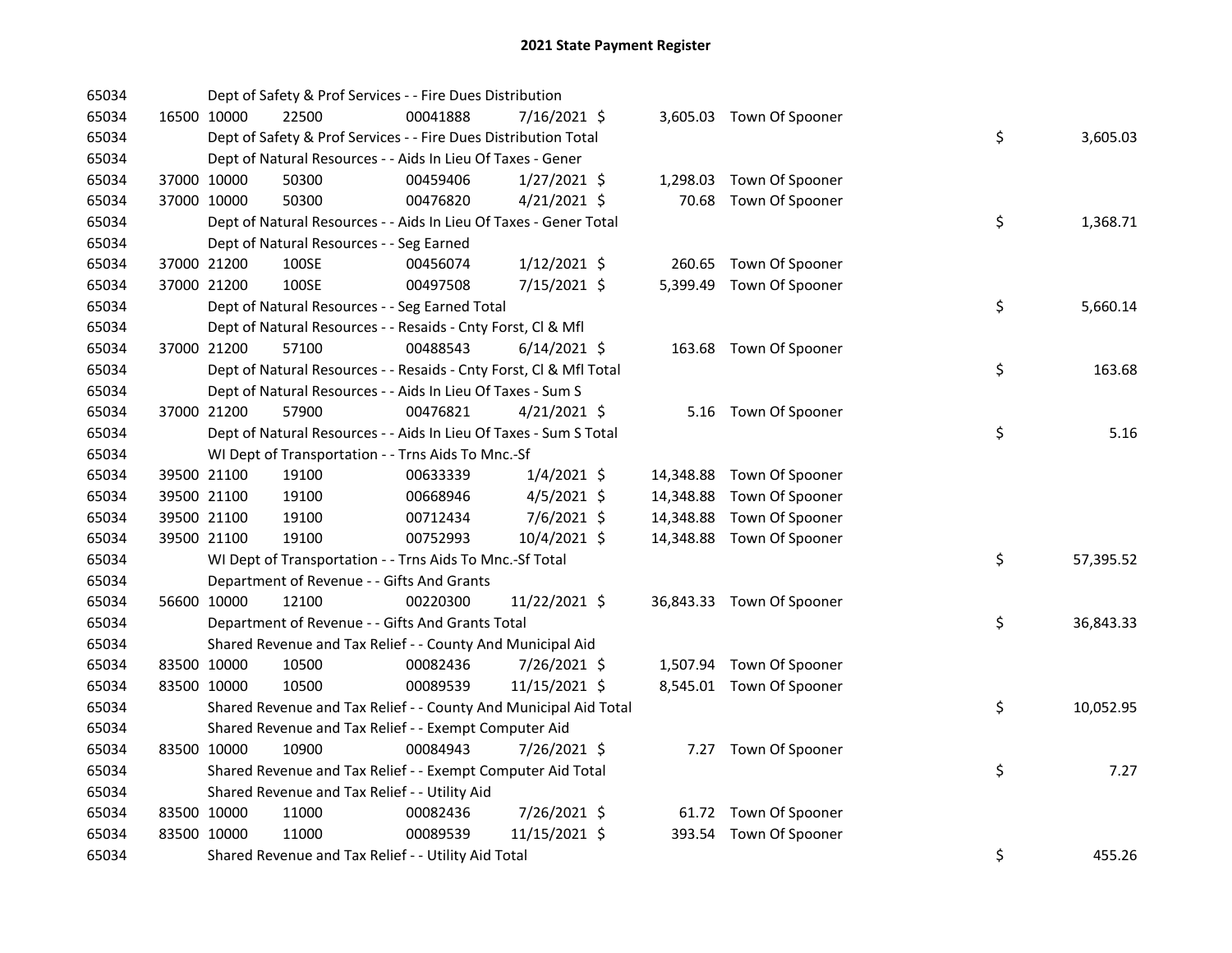| 65034       |             |       | Shared Revenue and Tax Relief - - Personal Property Aid         |               |          |                        |            |
|-------------|-------------|-------|-----------------------------------------------------------------|---------------|----------|------------------------|------------|
| 65034       | 83500 10000 | 11100 | 00078129                                                        | $5/3/2021$ \$ |          | 589.16 Town Of Spooner |            |
| 65034       |             |       | Shared Revenue and Tax Relief - - Personal Property Aid Total   |               |          |                        | 589.16     |
| 65034       |             |       | Shared Revenue and Tax Relief - - Lottery & Gaming Credit       |               |          |                        |            |
| 65034       | 83500 52100 | 36300 | 00074464                                                        | 3/22/2021 \$  | 1.027.61 | Town Of Spooner        |            |
| 65034       |             |       | Shared Revenue and Tax Relief - - Lottery & Gaming Credit Total |               |          |                        | 1.027.61   |
| 65034 Total |             |       |                                                                 |               |          |                        | 117,173.82 |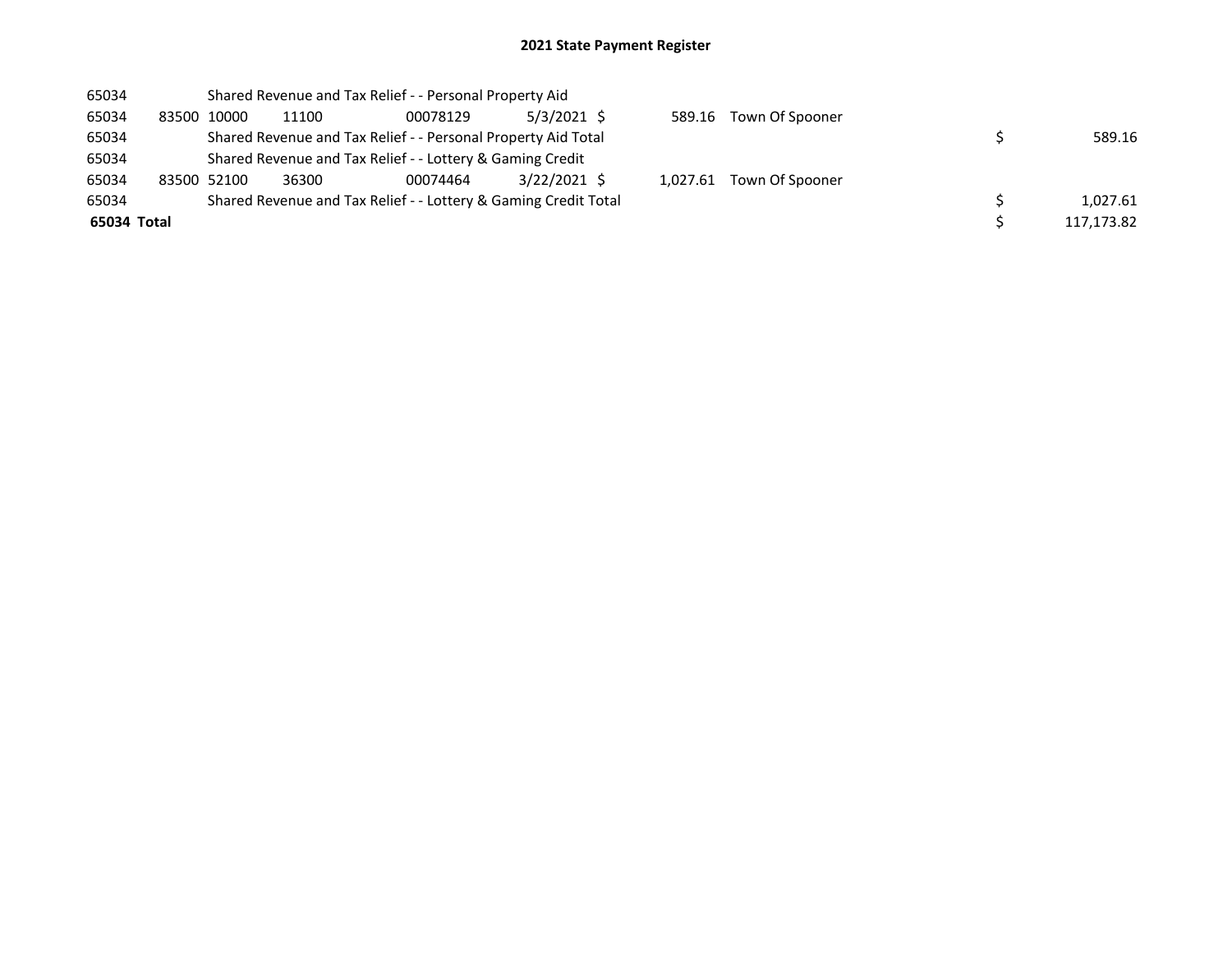| 65036       |             |             | Dept of Safety & Prof Services - - Fire Dues Distribution          |          |                |           |                              |    |            |
|-------------|-------------|-------------|--------------------------------------------------------------------|----------|----------------|-----------|------------------------------|----|------------|
| 65036       |             | 16500 10000 | 22500                                                              | 00041889 | $7/16/2021$ \$ |           | 1,461.11 Town Of Springbrook |    |            |
| 65036       |             |             | Dept of Safety & Prof Services - - Fire Dues Distribution Total    |          |                |           |                              | \$ | 1,461.11   |
| 65036       |             |             | Dept of Natural Resources - - Aids In Lieu Of Taxes - Gener        |          |                |           |                              |    |            |
| 65036       | 37000 10000 |             | 50300                                                              | 00459371 | $1/27/2021$ \$ | 3,496.75  | Town Of Springbrook          |    |            |
| 65036       | 37000 10000 |             | 50300                                                              | 00475915 | $4/21/2021$ \$ | 34.40     | Town Of Springbrook          |    |            |
| 65036       |             |             | Dept of Natural Resources - - Aids In Lieu Of Taxes - Gener Total  |          |                |           |                              | \$ | 3,531.15   |
| 65036       |             |             | Dept of Natural Resources - - Resaids - Cnty Forst, Cl & Mfl       |          |                |           |                              |    |            |
| 65036       | 37000       | 21200       | 57100                                                              | 00488544 | $6/14/2021$ \$ |           | 2,891.37 Town Of Springbrook |    |            |
| 65036       |             |             | Dept of Natural Resources - - Resaids - Cnty Forst, CI & Mfl Total |          |                |           |                              | \$ | 2,891.37   |
| 65036       |             |             | Dept of Natural Resources - - Aids In Lieu Of Taxes - Sum S        |          |                |           |                              |    |            |
| 65036       | 37000       | 21200       | 57900                                                              | 00475914 | $4/21/2021$ \$ | 3.44      | Town Of Springbrook          |    |            |
| 65036       |             |             | Dept of Natural Resources - - Aids In Lieu Of Taxes - Sum S Total  |          |                |           |                              | \$ | 3.44       |
| 65036       |             |             | WI Dept of Transportation - - Trns Aids To Mnc.-Sf                 |          |                |           |                              |    |            |
| 65036       |             | 39500 21100 | 19100                                                              | 00633340 | $1/4/2021$ \$  | 22,101.48 | Town Of Springbrook          |    |            |
| 65036       |             | 39500 21100 | 19100                                                              | 00668947 | $4/5/2021$ \$  | 22,101.48 | Town Of Springbrook          |    |            |
| 65036       |             | 39500 21100 | 19100                                                              | 00712435 | 7/6/2021 \$    | 22,101.48 | Town Of Springbrook          |    |            |
| 65036       |             | 39500 21100 | 19100                                                              | 00752994 | 10/4/2021 \$   | 22,101.48 | Town Of Springbrook          |    |            |
| 65036       |             |             | WI Dept of Transportation - - Trns Aids To Mnc.-Sf Total           |          |                |           |                              | \$ | 88,405.92  |
| 65036       |             |             | Department of Revenue - - Gifts And Grants                         |          |                |           |                              |    |            |
| 65036       |             | 56600 10000 | 12100                                                              | 00207728 | $6/25/2021$ \$ | 23,498.09 | Town Of Springbrook          |    |            |
| 65036       |             |             | Department of Revenue - - Gifts And Grants Total                   |          |                |           |                              | \$ | 23,498.09  |
| 65036       |             |             | Shared Revenue and Tax Relief - - County And Municipal Aid         |          |                |           |                              |    |            |
| 65036       |             | 83500 10000 | 10500                                                              | 00082437 | 7/26/2021 \$   | 3,721.07  | Town Of Springbrook          |    |            |
| 65036       |             | 83500 10000 | 10500                                                              | 00089540 | 11/15/2021 \$  | 21,086.03 | Town Of Springbrook          |    |            |
| 65036       |             |             | Shared Revenue and Tax Relief - - County And Municipal Aid Total   |          |                |           |                              | \$ | 24,807.10  |
| 65036       |             |             | Shared Revenue and Tax Relief - - Personal Property Aid            |          |                |           |                              |    |            |
| 65036       |             | 83500 10000 | 11100                                                              | 00078130 | $5/3/2021$ \$  |           | 55.31 Town Of Springbrook    |    |            |
| 65036       |             |             | Shared Revenue and Tax Relief - - Personal Property Aid Total      |          |                |           |                              | \$ | 55.31      |
| 65036 Total |             |             |                                                                    |          |                |           |                              | \$ | 144,653.49 |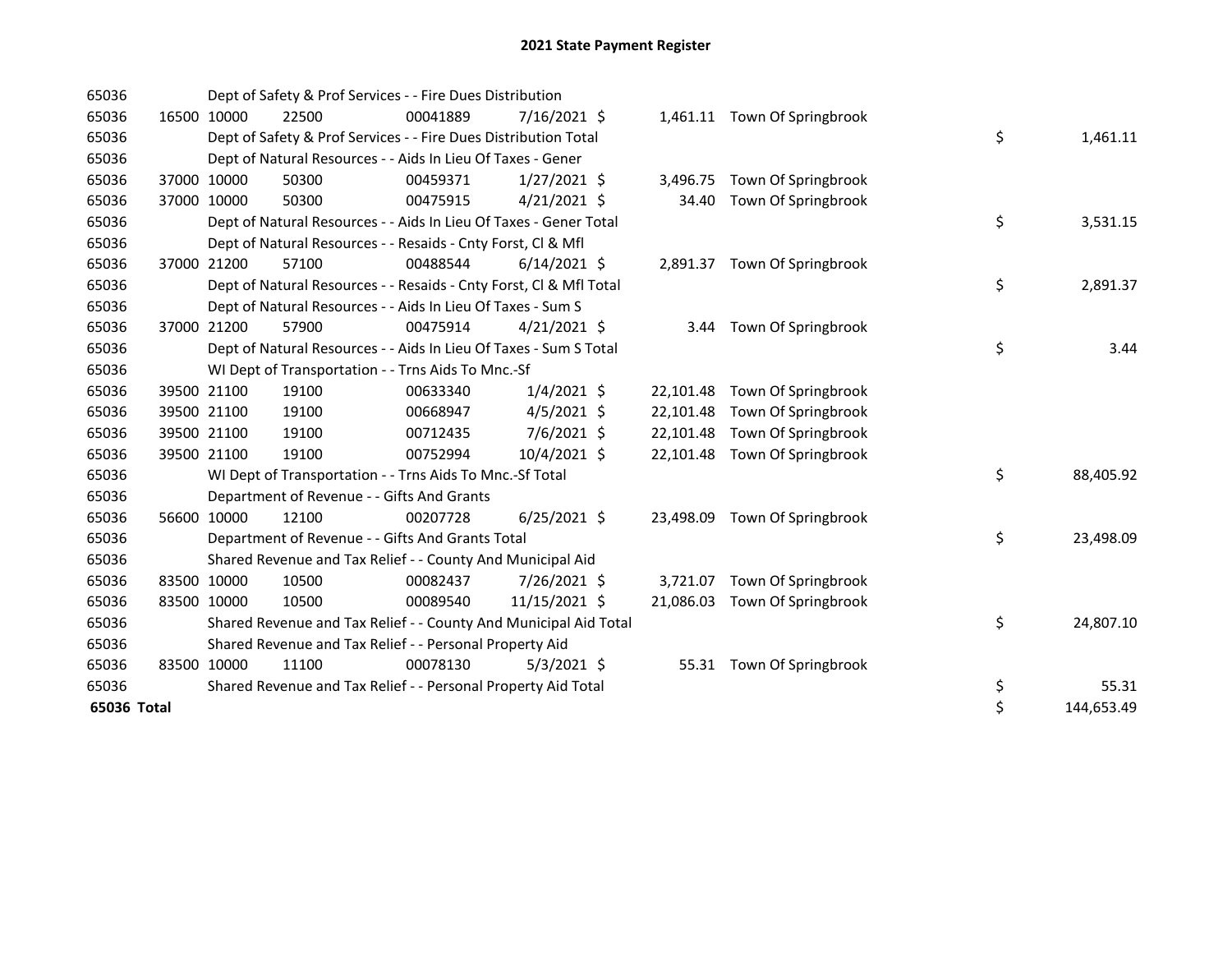| 65038       |             | Dept of Safety & Prof Services - - Fire Dues Distribution            |          |                |  |                            |    |            |
|-------------|-------------|----------------------------------------------------------------------|----------|----------------|--|----------------------------|----|------------|
| 65038       | 16500 10000 | 22500                                                                | 00041890 | 7/16/2021 \$   |  | 673.22 Town of Stinnett    |    |            |
| 65038       |             | Dept of Safety & Prof Services - - Fire Dues Distribution Total      |          |                |  |                            | \$ | 673.22     |
| 65038       |             | Dept of Natural Resources - - Aids In Lieu Of Taxes - Gener          |          |                |  |                            |    |            |
| 65038       | 37000 10000 | 50300                                                                | 00459359 | $1/27/2021$ \$ |  | 191.97 Town of Stinnett    |    |            |
| 65038       |             | Dept of Natural Resources - - Aids In Lieu Of Taxes - Gener Total    |          |                |  |                            | \$ | 191.97     |
| 65038       |             | Dept of Natural Resources - - Seg Earned                             |          |                |  |                            |    |            |
| 65038       | 37000 21200 | 100SE                                                                | 00474053 | $4/15/2021$ \$ |  | 800.84 Town of Stinnett    |    |            |
| 65038       |             | Dept of Natural Resources - - Seg Earned Total                       |          |                |  |                            | \$ | 800.84     |
| 65038       |             | Dept of Natural Resources - - Resaids - Cnty Forst, Cl & Mfl         |          |                |  |                            |    |            |
| 65038       | 37000 21200 | 57100                                                                | 00488545 | $6/14/2021$ \$ |  | 4,543.31 Town of Stinnett  |    |            |
| 65038       |             | Dept of Natural Resources - - Resaids - Cnty Forst, Cl & Mfl Total   |          |                |  |                            | \$ | 4,543.31   |
| 65038       |             | WI Dept of Transportation - - Trns Aids To Mnc.-Sf                   |          |                |  |                            |    |            |
| 65038       | 39500 21100 | 19100                                                                | 00633341 | $1/4/2021$ \$  |  | 12,824.64 Town of Stinnett |    |            |
| 65038       | 39500 21100 | 19100                                                                | 00668948 | $4/5/2021$ \$  |  | 12,824.64 Town of Stinnett |    |            |
| 65038       | 39500 21100 | 19100                                                                | 00712436 | $7/6/2021$ \$  |  | 12,824.64 Town of Stinnett |    |            |
| 65038       | 39500 21100 | 19100                                                                | 00752995 | 10/4/2021 \$   |  | 12,824.64 Town of Stinnett |    |            |
| 65038       |             | WI Dept of Transportation - - Trns Aids To Mnc .- Sf Total           |          |                |  |                            | \$ | 51,298.56  |
| 65038       |             | Department of Administration - - Hv Trans Ln Annual Impact Fee       |          |                |  |                            |    |            |
| 65038       | 50500 10000 | 17400                                                                | 00144481 | $5/3/2021$ \$  |  | 35,537.00 Town of Stinnett |    |            |
| 65038       |             | Department of Administration - - Hv Trans Ln Annual Impact Fee Total |          |                |  |                            | \$ | 35,537.00  |
| 65038       |             | Department of Revenue - - Gifts And Grants                           |          |                |  |                            |    |            |
| 65038       | 56600 10000 | 12100                                                                | 00207729 | $6/25/2021$ \$ |  | 13,031.24 Town of Stinnett |    |            |
| 65038       |             | Department of Revenue - - Gifts And Grants Total                     |          |                |  |                            | \$ | 13,031.24  |
| 65038       |             | Shared Revenue and Tax Relief - - County And Municipal Aid           |          |                |  |                            |    |            |
| 65038       | 83500 10000 | 10500                                                                | 00082438 | 7/26/2021 \$   |  | 3,151.33 Town of Stinnett  |    |            |
| 65038       | 83500 10000 | 10500                                                                | 00089541 | 11/15/2021 \$  |  | 17,857.56 Town of Stinnett |    |            |
| 65038       |             | Shared Revenue and Tax Relief - - County And Municipal Aid Total     |          |                |  |                            | \$ | 21,008.89  |
| 65038 Total |             |                                                                      |          |                |  |                            | \$ | 127,085.03 |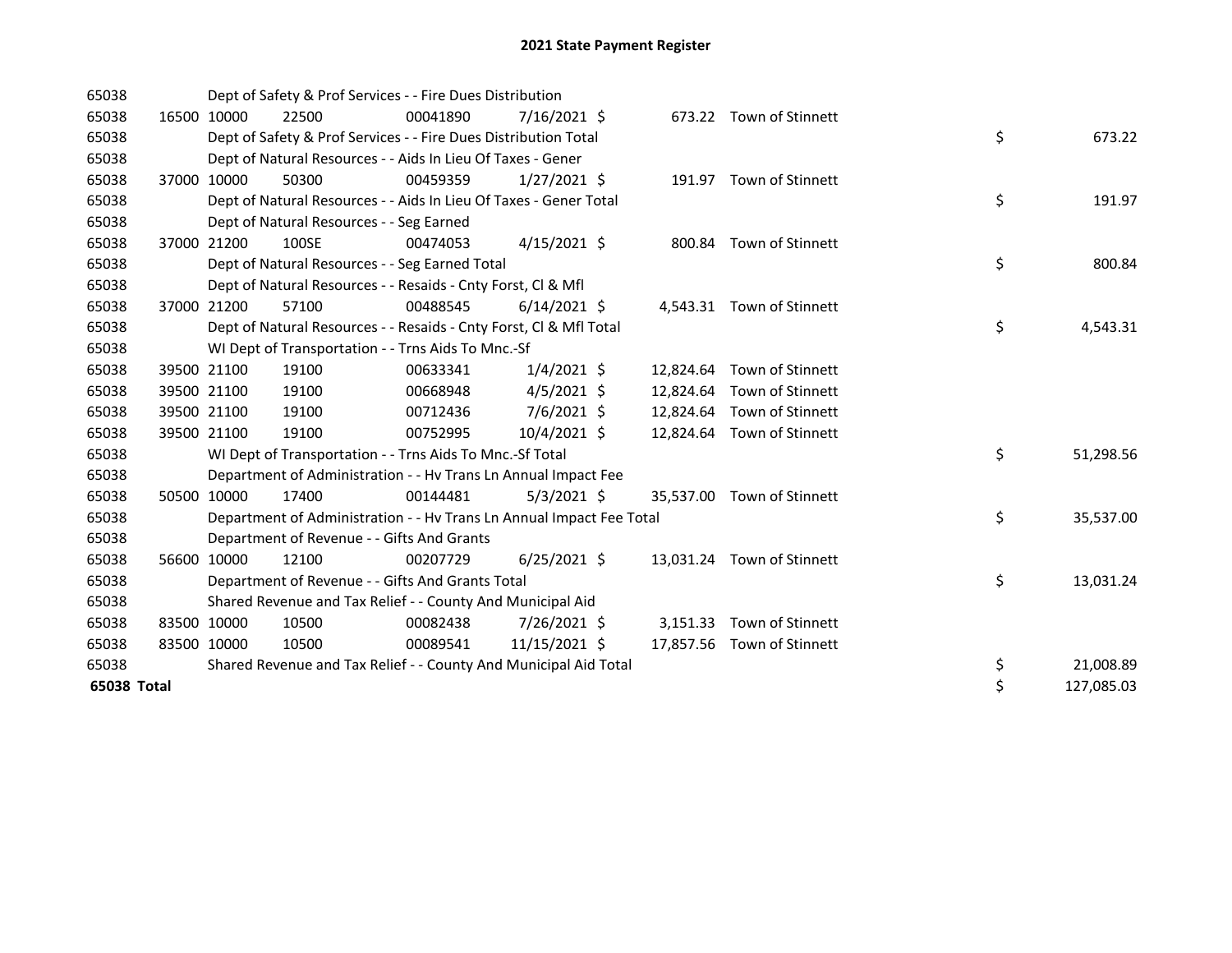| 65040       |             | Dept of Safety & Prof Services - - Fire Dues Distribution          |          |                |  |                              |    |            |
|-------------|-------------|--------------------------------------------------------------------|----------|----------------|--|------------------------------|----|------------|
| 65040       | 16500 10000 | 22500                                                              | 00041891 | 7/16/2021 \$   |  | 2,303.96 Town Of Stone Lake  |    |            |
| 65040       |             | Dept of Safety & Prof Services - - Fire Dues Distribution Total    |          |                |  |                              | \$ | 2,303.96   |
| 65040       |             | Dept of Natural Resources - - Aids In Lieu Of Taxes - Gener        |          |                |  |                              |    |            |
| 65040       | 37000 10000 | 50300                                                              | 00475666 | $4/21/2021$ \$ |  | 37.20 Town Of Stone Lake     |    |            |
| 65040       |             | Dept of Natural Resources - - Aids In Lieu Of Taxes - Gener Total  |          |                |  |                              | \$ | 37.20      |
| 65040       |             | Dept of Natural Resources - - Resaids - Cnty Forst, Cl & Mfl       |          |                |  |                              |    |            |
| 65040       | 37000 21200 | 57100                                                              | 00488546 | $6/14/2021$ \$ |  | 2,445.49 Town Of Stone Lake  |    |            |
| 65040       |             | Dept of Natural Resources - - Resaids - Cnty Forst, CI & Mfl Total |          |                |  |                              | \$ | 2,445.49   |
| 65040       |             | Dept of Natural Resources - - Ea - Invasive Aqu & Lake Mon         |          |                |  |                              |    |            |
| 65040       | 37000 21200 | 67800                                                              | 00455135 | $1/8/2021$ \$  |  | 2,380.00 Town Of Stone Lake  |    |            |
| 65040       | 37000 21200 | 67800                                                              | 00461431 | $2/4/2021$ \$  |  | 1,000.00 Town Of Stone Lake  |    |            |
| 65040       |             | Dept of Natural Resources - - Ea - Invasive Aqu & Lake Mon Total   |          |                |  |                              | \$ | 3,380.00   |
| 65040       |             | WI Dept of Transportation - - Trns Aids To Mnc.-Sf                 |          |                |  |                              |    |            |
| 65040       | 39500 21100 | 19100                                                              | 00633342 | $1/4/2021$ \$  |  | 24,985.71 Town Of Stone Lake |    |            |
| 65040       | 39500 21100 | 19100                                                              | 00668949 | $4/5/2021$ \$  |  | 24,985.71 Town Of Stone Lake |    |            |
| 65040       | 39500 21100 | 19100                                                              | 00712437 | 7/6/2021 \$    |  | 24,985.71 Town Of Stone Lake |    |            |
| 65040       | 39500 21100 | 19100                                                              | 00752996 | 10/4/2021 \$   |  | 24,985.71 Town Of Stone Lake |    |            |
| 65040       |             | WI Dept of Transportation - - Trns Aids To Mnc.-Sf Total           |          |                |  |                              | \$ | 99,942.84  |
| 65040       |             | Department of Revenue - - Gifts And Grants                         |          |                |  |                              |    |            |
| 65040       | 56600 10000 | 12100                                                              | 00207730 | $6/25/2021$ \$ |  | 26,690.48 Town Of Stone Lake |    |            |
| 65040       |             | Department of Revenue - - Gifts And Grants Total                   |          |                |  |                              | \$ | 26,690.48  |
| 65040       |             | Shared Revenue and Tax Relief - - County And Municipal Aid         |          |                |  |                              |    |            |
| 65040       | 83500 10000 | 10500                                                              | 00082439 | 7/26/2021 \$   |  | 1,084.28 Town Of Stone Lake  |    |            |
| 65040       | 83500 10000 | 10500                                                              | 00089542 | 11/15/2021 \$  |  | 6,144.24 Town Of Stone Lake  |    |            |
| 65040       |             | Shared Revenue and Tax Relief - - County And Municipal Aid Total   |          |                |  |                              | \$ | 7,228.52   |
| 65040       |             | Shared Revenue and Tax Relief - - Exempt Computer Aid              |          |                |  |                              |    |            |
| 65040       | 83500 10000 | 10900                                                              | 00084944 | 7/26/2021 \$   |  | 136.15 Town Of Stone Lake    |    |            |
| 65040       |             | Shared Revenue and Tax Relief - - Exempt Computer Aid Total        |          |                |  |                              | \$ | 136.15     |
| 65040       |             | Shared Revenue and Tax Relief - - Personal Property Aid            |          |                |  |                              |    |            |
| 65040       | 83500 10000 | 11100                                                              | 00078131 | $5/3/2021$ \$  |  | 255.39 Town Of Stone Lake    |    |            |
| 65040       |             | Shared Revenue and Tax Relief - - Personal Property Aid Total      |          |                |  |                              | \$ | 255.39     |
| 65040 Total |             |                                                                    |          |                |  |                              | \$ | 142,420.03 |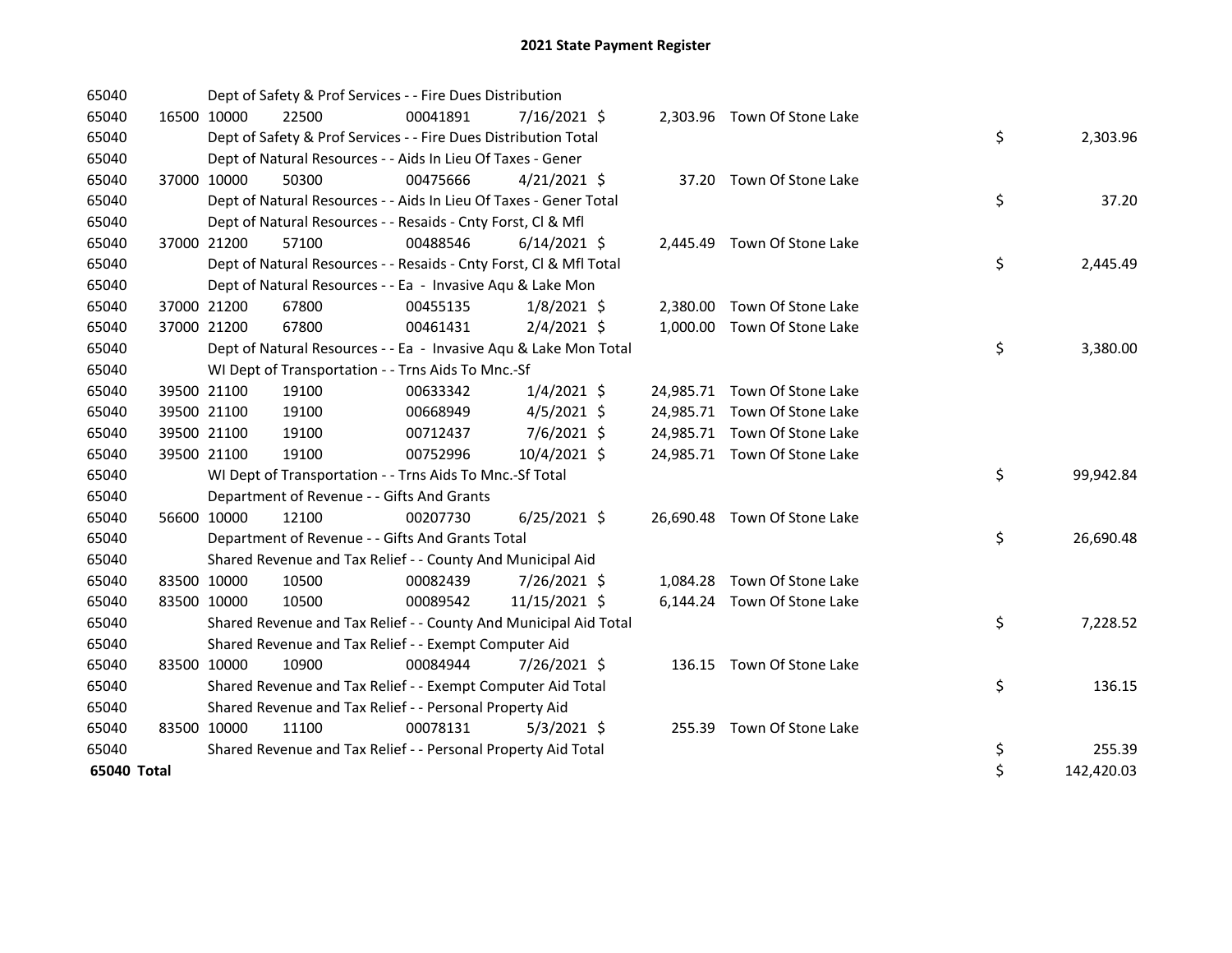| 65042       |             | Dept of Safety & Prof Services - - Fire Dues Distribution          |          |                |  |                         |    |            |
|-------------|-------------|--------------------------------------------------------------------|----------|----------------|--|-------------------------|----|------------|
| 65042       | 16500 10000 | 22500                                                              | 00041892 | 7/15/2021 \$   |  | 4,238.99 Town Of Trego  |    |            |
| 65042       |             | Dept of Safety & Prof Services - - Fire Dues Distribution Total    |          |                |  |                         | \$ | 4,238.99   |
| 65042       |             | Dept of Natural Resources - - Aids In Lieu Of Taxes - Gener        |          |                |  |                         |    |            |
| 65042       | 37000 10000 | 50300                                                              | 00459389 | $1/27/2021$ \$ |  | 225.53 Town Of Trego    |    |            |
| 65042       | 37000 10000 | 50300                                                              | 00459390 | $1/27/2021$ \$ |  | 1,311.49 Town Of Trego  |    |            |
| 65042       |             | Dept of Natural Resources - - Aids In Lieu Of Taxes - Gener Total  |          |                |  |                         | \$ | 1,537.02   |
| 65042       |             | Dept of Natural Resources - - Resaids - Cnty Forst, Cl & Mfl       |          |                |  |                         |    |            |
| 65042       | 37000 21200 | 57100                                                              | 00488547 | $6/14/2021$ \$ |  | 743.32 Town Of Trego    |    |            |
| 65042       |             | Dept of Natural Resources - - Resaids - Cnty Forst, Cl & Mfl Total |          |                |  |                         | \$ | 743.32     |
| 65042       |             | Dept of Natural Resources - - Aids In Lieu Of Taxes - Sum S        |          |                |  |                         |    |            |
| 65042       | 37000 21200 | 57900                                                              | 00476496 | $4/21/2021$ \$ |  | 159.32 Town Of Trego    |    |            |
| 65042       |             | Dept of Natural Resources - - Aids In Lieu Of Taxes - Sum S Total  |          |                |  |                         | \$ | 159.32     |
| 65042       |             | WI Dept of Transportation - - Trns Aids To Mnc.-Sf                 |          |                |  |                         |    |            |
| 65042       | 39500 21100 | 19100                                                              | 00633343 | $1/4/2021$ \$  |  | 33,644.97 Town Of Trego |    |            |
| 65042       | 39500 21100 | 19100                                                              | 00668950 | $4/5/2021$ \$  |  | 33,644.97 Town Of Trego |    |            |
| 65042       | 39500 21100 | 19100                                                              | 00712438 | 7/6/2021 \$    |  | 33,644.97 Town Of Trego |    |            |
| 65042       | 39500 21100 | 19100                                                              | 00752997 | 10/4/2021 \$   |  | 33,644.97 Town Of Trego |    |            |
| 65042       |             | WI Dept of Transportation - - Trns Aids To Mnc.-Sf Total           |          |                |  |                         | \$ | 134,579.88 |
| 65042       |             | WI Dept of Transportation - - Loc Rd Imp Prg St Fd                 |          |                |  |                         |    |            |
| 65042       | 39500 21100 | 27800                                                              | 00673449 | $4/1/2021$ \$  |  | 13,152.44 Town Of Trego |    |            |
| 65042       |             | WI Dept of Transportation - - Loc Rd Imp Prg St Fd Total           |          |                |  |                         | \$ | 13,152.44  |
| 65042       |             | Department of Revenue - - Gifts And Grants                         |          |                |  |                         |    |            |
| 65042       | 56600 10000 | 12100                                                              | 00207731 | $6/25/2021$ \$ |  | 47,885.86 Town Of Trego |    |            |
| 65042       |             | Department of Revenue - - Gifts And Grants Total                   |          |                |  |                         | \$ | 47,885.86  |
| 65042       |             | Shared Revenue and Tax Relief - - County And Municipal Aid         |          |                |  |                         |    |            |
| 65042       | 83500 10000 | 10500                                                              | 00082440 | 7/26/2021 \$   |  | 1,434.50 Town Of Trego  |    |            |
| 65042       | 83500 10000 | 10500                                                              | 00089543 | 11/15/2021 \$  |  | 8,128.85 Town Of Trego  |    |            |
| 65042       |             | Shared Revenue and Tax Relief - - County And Municipal Aid Total   |          |                |  |                         | \$ | 9,563.35   |
| 65042       |             | Shared Revenue and Tax Relief - - Utility Aid                      |          |                |  |                         |    |            |
| 65042       | 83500 10000 | 11000                                                              | 00082440 | 7/26/2021 \$   |  | 252.15 Town Of Trego    |    |            |
| 65042       | 83500 10000 | 11000                                                              | 00089543 | 11/15/2021 \$  |  | 1,425.24 Town Of Trego  |    |            |
| 65042       |             | Shared Revenue and Tax Relief - - Utility Aid Total                |          |                |  |                         | \$ | 1,677.39   |
| 65042       |             | Shared Revenue and Tax Relief - - Personal Property Aid            |          |                |  |                         |    |            |
| 65042       | 83500 10000 | 11100                                                              | 00078132 | $5/3/2021$ \$  |  | 409.25 Town Of Trego    |    |            |
| 65042       |             | Shared Revenue and Tax Relief - - Personal Property Aid Total      |          |                |  |                         | \$ | 409.25     |
| 65042 Total |             |                                                                    |          |                |  |                         | \$ | 213,946.82 |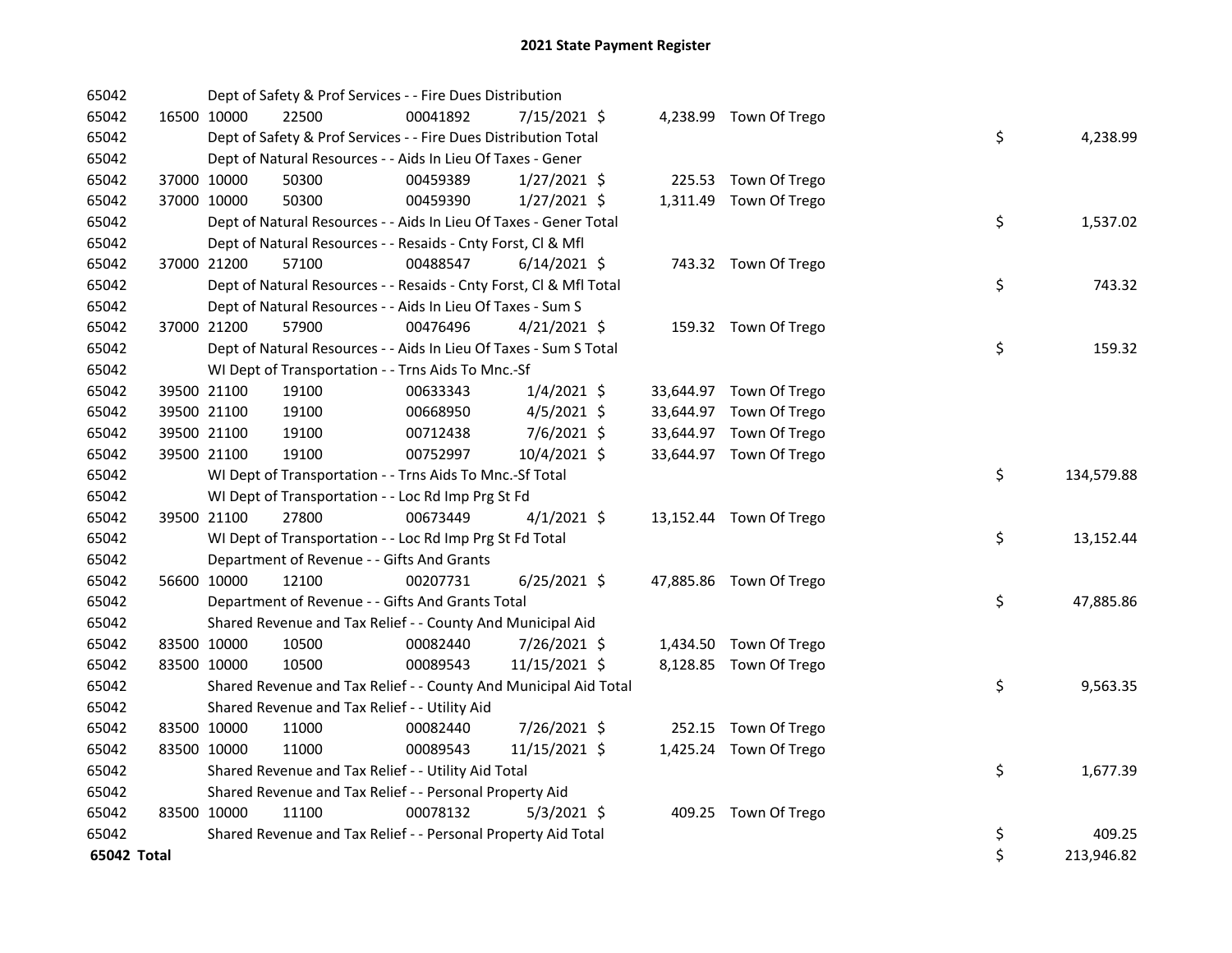| 65106       |             |             | Dept of Safety & Prof Services - - Fire Dues Distribution                       |           |                |  |                                 |    |            |
|-------------|-------------|-------------|---------------------------------------------------------------------------------|-----------|----------------|--|---------------------------------|----|------------|
| 65106       |             | 16500 10000 | 22500                                                                           | 00041873  | 7/15/2021 \$   |  | 1,344.64 Village Of Birchwood   |    |            |
| 65106       |             |             | Dept of Safety & Prof Services - - Fire Dues Distribution Total                 |           |                |  |                                 | \$ | 1,344.64   |
| 65106       |             |             | Dept of Natural Resources - - Aids In Lieu Of Taxes - Gener                     |           |                |  |                                 |    |            |
| 65106       |             | 37000 10000 | 50300                                                                           | 00459327  | $1/26/2021$ \$ |  | 1,295.53 Village Of Birchwood   |    |            |
| 65106       |             |             | Dept of Natural Resources - - Aids In Lieu Of Taxes - Gener Total               |           |                |  |                                 | \$ | 1,295.53   |
| 65106       |             |             | WI Dept of Transportation - - Trns Aids To Mnc.-Sf                              |           |                |  |                                 |    |            |
| 65106       |             | 39500 21100 | 19100                                                                           | 00633344  | $1/4/2021$ \$  |  | 9,659.40 Village Of Birchwood   |    |            |
| 65106       |             | 39500 21100 | 19100                                                                           | 00668951  | $4/5/2021$ \$  |  | 9,659.40 Village Of Birchwood   |    |            |
| 65106       |             | 39500 21100 | 19100                                                                           | 00712439  | 7/6/2021 \$    |  | 9,659.40 Village Of Birchwood   |    |            |
| 65106       |             | 39500 21100 | 19100                                                                           | 00752998  | 10/4/2021 \$   |  | 9,659.40 Village Of Birchwood   |    |            |
| 65106       |             |             | WI Dept of Transportation - - Trns Aids To Mnc.-Sf Total                        |           |                |  |                                 | \$ | 38,637.60  |
| 65106       |             |             | WI Dept of Transportation - - Loc Rd Imp Prg St Fd                              |           |                |  |                                 |    |            |
| 65106       |             | 39500 21100 | 27800                                                                           | 00666181  | 3/17/2021 \$   |  | 5,000.00 Village Of Birchwood   |    |            |
| 65106       |             |             | WI Dept of Transportation - - Loc Rd Imp Prg St Fd Total                        |           |                |  |                                 | \$ | 5,000.00   |
| 65106       |             |             | Department of Health Services - - Prepaid Medical Transport Reimbursement       |           |                |  |                                 |    |            |
| 65106       | 43500 10000 |             | 16300                                                                           | AMBULANCE | 11/15/2021 \$  |  | 2,793.99 Village Of Birchwood   |    |            |
| 65106       |             |             | Department of Health Services - - Prepaid Medical Transport Reimbursement Total |           |                |  |                                 | \$ | 2,793.99   |
| 65106       |             |             | Department of Justice - - Officer training reimbursement                        |           |                |  |                                 |    |            |
| 65106       | 45500 10000 |             | 21400                                                                           | 00104883  | 11/9/2021 \$   |  | 160.00 Village Of Birchwood     |    |            |
| 65106       |             |             | Department of Justice - - Officer training reimbursement Total                  |           |                |  |                                 | \$ | 160.00     |
| 65106       |             |             | Department of Revenue - - Gifts And Grants                                      |           |                |  |                                 |    |            |
| 65106       |             | 56600 10000 | 12100                                                                           | 00207732  | $6/25/2021$ \$ |  | 22,399.07 Village Of Birchwood  |    |            |
| 65106       |             |             | Department of Revenue - - Gifts And Grants Total                                |           |                |  |                                 | \$ | 22,399.07  |
| 65106       |             |             | Shared Revenue and Tax Relief - - County And Municipal Aid                      |           |                |  |                                 |    |            |
| 65106       |             | 83500 10000 | 10500                                                                           | 00082441  | 7/26/2021 \$   |  | 18,183.30 Village Of Birchwood  |    |            |
| 65106       | 83500 10000 |             | 10500                                                                           | 00089544  | 11/15/2021 \$  |  | 100,244.72 Village Of Birchwood |    |            |
| 65106       |             |             | Shared Revenue and Tax Relief - - County And Municipal Aid Total                |           |                |  |                                 | \$ | 118,428.02 |
| 65106       |             |             | Shared Revenue and Tax Relief - - Exempt Computer Aid                           |           |                |  |                                 |    |            |
| 65106       |             | 83500 10000 | 10900                                                                           | 00084945  | 7/26/2021 \$   |  | 225.52 Village Of Birchwood     |    |            |
| 65106       | 83500 10000 |             | 10900                                                                           | 00085963  | 7/26/2021 \$   |  | 187.58 Village Of Birchwood     |    |            |
| 65106       |             |             | Shared Revenue and Tax Relief - - Exempt Computer Aid Total                     |           |                |  |                                 | \$ | 413.10     |
| 65106       |             |             | Shared Revenue and Tax Relief - - Personal Property Aid                         |           |                |  |                                 |    |            |
| 65106       | 83500 10000 |             | 11100                                                                           | 00078133  | $5/3/2021$ \$  |  | 495.25 Village Of Birchwood     |    |            |
| 65106       | 83500 10000 |             | 11100                                                                           | 00079045  | $5/3/2021$ \$  |  | 1,354.04 Village Of Birchwood   |    |            |
| 65106       |             |             | Shared Revenue and Tax Relief - - Personal Property Aid Total                   |           |                |  |                                 | \$ | 1,849.29   |
| 65106 Total |             |             |                                                                                 |           |                |  |                                 | \$ | 192,321.24 |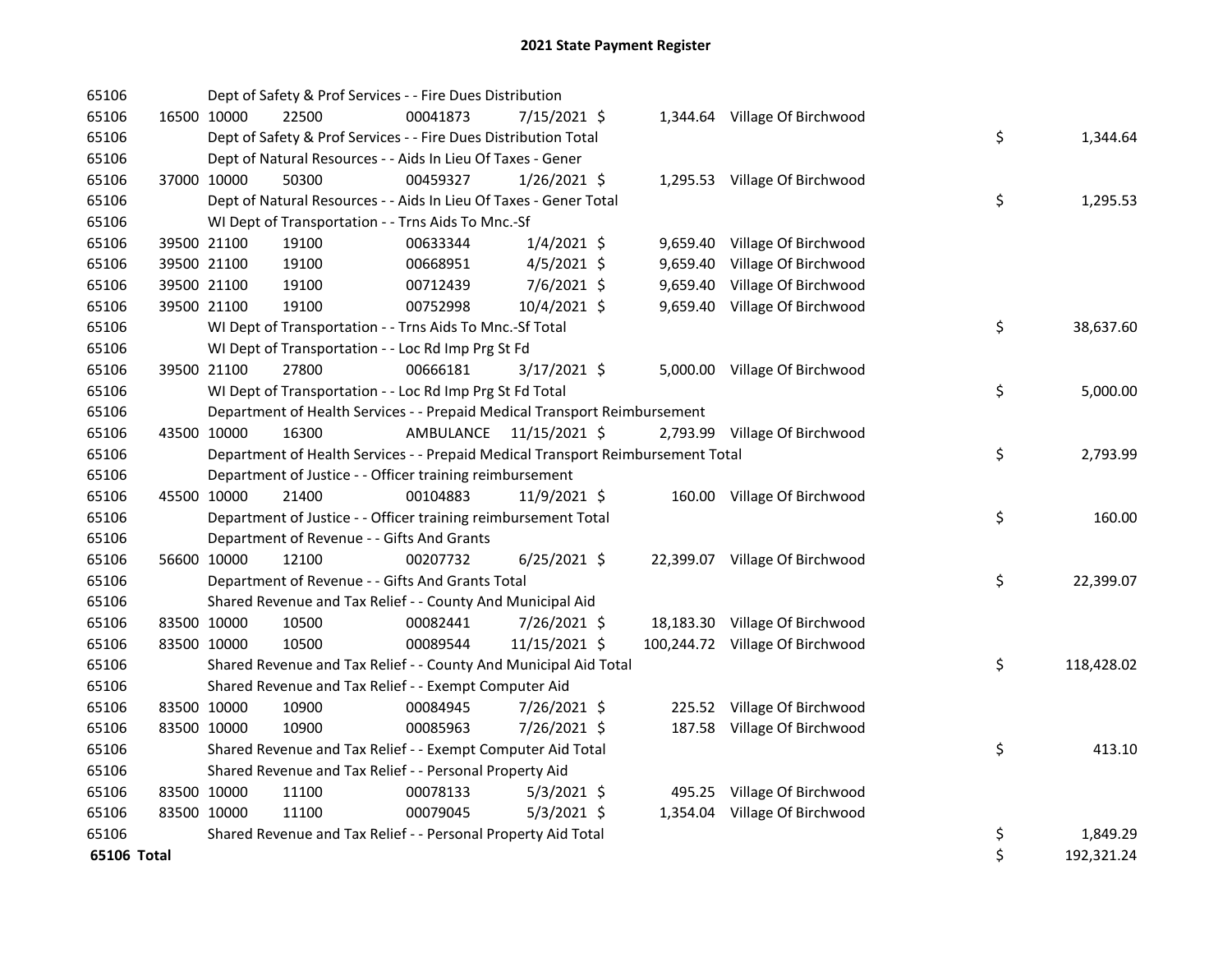| 65151 |             | Dept of Safety & Prof Services - - Fire Dues Distribution                       |           |                |           |                              |    |           |
|-------|-------------|---------------------------------------------------------------------------------|-----------|----------------|-----------|------------------------------|----|-----------|
| 65151 | 16500 10000 | 22500                                                                           | 00041884  | 7/16/2021 \$   |           | 1,990.80 Minong, Village of  |    |           |
| 65151 |             | Dept of Safety & Prof Services - - Fire Dues Distribution Total                 |           |                |           |                              | \$ | 1,990.80  |
| 65151 |             | Dept of Natural Resources - - Aids In Lieu Of Taxes - Gener                     |           |                |           |                              |    |           |
| 65151 | 37000 10000 | 50300                                                                           | 00459404  | $1/27/2021$ \$ | 72.70     | Minong, Village of           |    |           |
| 65151 | 37000 10000 | 50300                                                                           | 00459405  | $1/27/2021$ \$ |           | 157.11 Minong, Village of    |    |           |
| 65151 |             | Dept of Natural Resources - - Aids In Lieu Of Taxes - Gener Total               |           |                |           |                              | \$ | 229.81    |
| 65151 |             | Dept of Natural Resources - - General Program Operations --                     |           |                |           |                              |    |           |
| 65151 | 37000 21200 | 25400                                                                           | 00458380  | $1/22/2021$ \$ | 55.24     | Minong, Village of           |    |           |
| 65151 | 37000 21200 | 25400                                                                           | 00474785  | $4/20/2021$ \$ | 55.24     | Minong, Village of           |    |           |
| 65151 | 37000 21200 | 25400                                                                           | 00482759  | 5/24/2021 \$   | 2,635.00  | Minong, Village of           |    |           |
| 65151 | 37000 21200 | 25400                                                                           | 00498519  | 8/18/2021 \$   | 83.21     | Minong, Village of           |    |           |
| 65151 | 37000 21200 | 25400                                                                           | 00515602  | 10/20/2021 \$  | 66.81     | Minong, Village of           |    |           |
| 65151 |             | Dept of Natural Resources - - General Program Operations -- Total               |           |                |           |                              | \$ | 2,895.50  |
| 65151 |             | Dept of Natural Resources - - Resaids - Fire Suppress Grant                     |           |                |           |                              |    |           |
| 65151 | 37000 21200 | 54500                                                                           | 00478758  | $5/6/2021$ \$  |           | 3,149.85 Minong, Village of  |    |           |
| 65151 |             | Dept of Natural Resources - - Resaids - Fire Suppress Grant Total               |           |                |           |                              | \$ | 3,149.85  |
| 65151 |             | Dept of Natural Resources - - Aids In Lieu Of Taxes - Sum S                     |           |                |           |                              |    |           |
| 65151 | 37000 21200 | 57900                                                                           | 00476786  | $4/21/2021$ \$ |           | 6.05 Minong, Village of      |    |           |
| 65151 |             | Dept of Natural Resources - - Aids In Lieu Of Taxes - Sum S Total               |           |                |           |                              | \$ | 6.05      |
| 65151 |             | WI Dept of Transportation - - Trns Aids To Mnc.-Sf                              |           |                |           |                              |    |           |
| 65151 | 39500 21100 | 19100                                                                           | 00633345  | $1/4/2021$ \$  | 10,051.39 | Minong, Village of           |    |           |
| 65151 | 39500 21100 | 19100                                                                           | 00668952  | $4/5/2021$ \$  | 10,051.39 | Minong, Village of           |    |           |
| 65151 | 39500 21100 | 19100                                                                           | 00712440  | 7/6/2021 \$    | 10,051.39 | Minong, Village of           |    |           |
| 65151 | 39500 21100 | 19100                                                                           | 00752999  | 10/4/2021 \$   | 10,051.41 | Minong, Village of           |    |           |
| 65151 |             | WI Dept of Transportation - - Trns Aids To Mnc.-Sf Total                        |           |                |           |                              | \$ | 40,205.58 |
| 65151 |             | Department of Health Services - - Prepaid Medical Transport Reimbursement       |           |                |           |                              |    |           |
| 65151 | 43500 10000 | 16300                                                                           | AMBULANCE | 11/15/2021 \$  | 2,857.49  | Minong, Village of           |    |           |
| 65151 |             | Department of Health Services - - Prepaid Medical Transport Reimbursement Total |           |                |           |                              | \$ | 2,857.49  |
| 65151 |             | Department of Justice - - Officer training reimbursement                        |           |                |           |                              |    |           |
| 65151 | 45500 10000 | 21400                                                                           | 00105610  | 11/19/2021 \$  |           | 320.00 Minong, Village of    |    |           |
| 65151 |             | Department of Justice - - Officer training reimbursement Total                  |           |                |           |                              | \$ | 320.00    |
| 65151 |             | Department of Revenue - - Gifts And Grants                                      |           |                |           |                              |    |           |
| 65151 | 56600 10000 | 12100                                                                           | 00207733  | $6/25/2021$ \$ |           | 26,324.14 Minong, Village of |    |           |
| 65151 |             | Department of Revenue - - Gifts And Grants Total                                |           |                |           |                              | \$ | 26,324.14 |
| 65151 |             | Department of Revenue - - Misc Revenue Holding Clearing                         |           |                |           |                              |    |           |
| 65151 | 56600 10000 | 99500                                                                           | 00192991  | $3/1/2021$ \$  |           | 2,977.40 Minong, Village of  |    |           |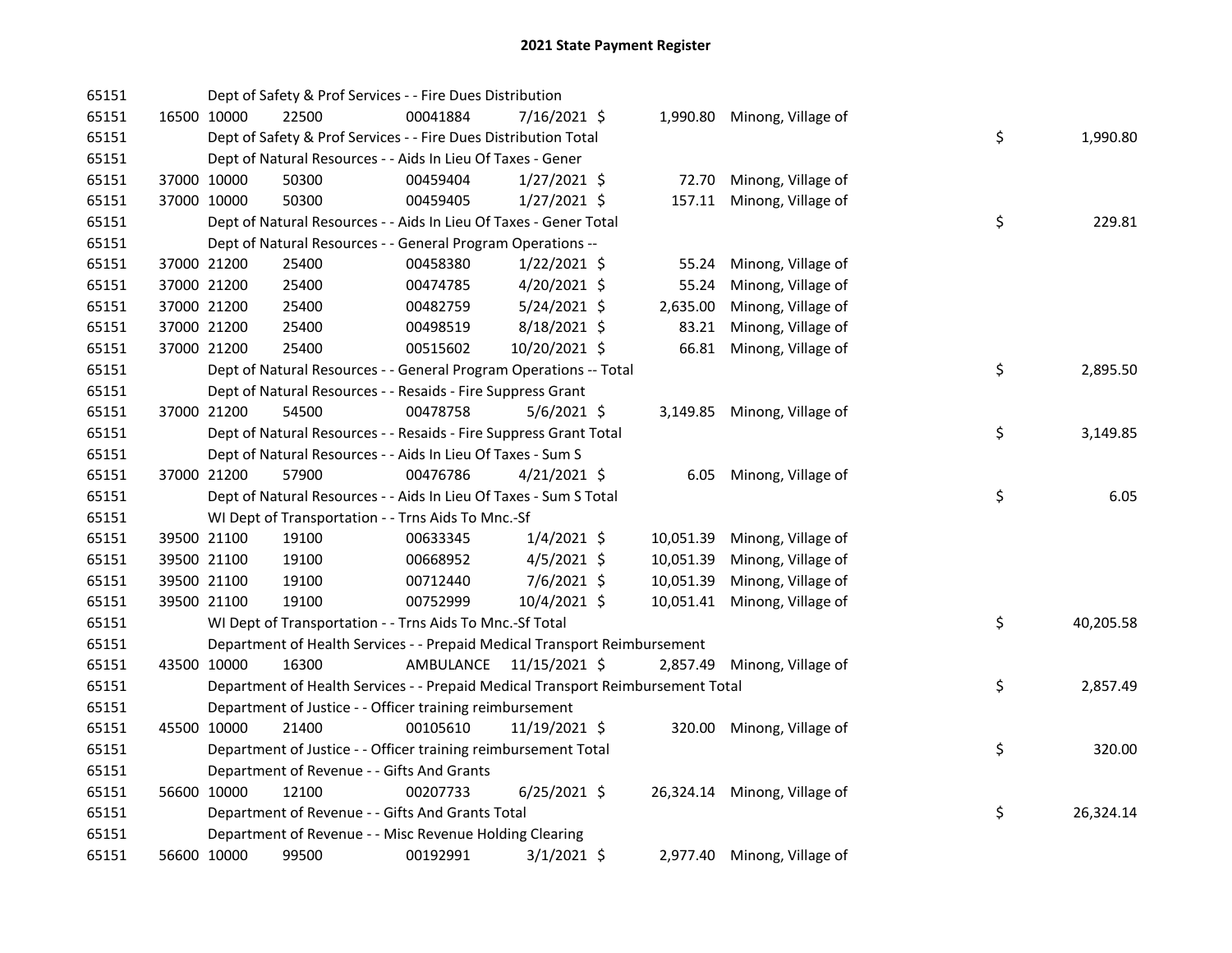| 65151       | 56600 10000 | 99500                                                               | 00192992 | $3/1/2021$ \$  | 1,913.75   | Minong, Village of |    |            |
|-------------|-------------|---------------------------------------------------------------------|----------|----------------|------------|--------------------|----|------------|
| 65151       | 56600 10000 | 99500                                                               | 00194352 | $3/8/2021$ \$  | 583.00     | Minong, Village of |    |            |
| 65151       | 56600 10000 | 99500                                                               | 00195215 | 3/15/2021 \$   | 190.54     | Minong, Village of |    |            |
| 65151       | 56600 10000 | 99500                                                               | 00196689 | 3/29/2021 \$   | 988.26     | Minong, Village of |    |            |
| 65151       | 56600 10000 | 99500                                                               | 00197432 | $4/5/2021$ \$  | 3,113.00   | Minong, Village of |    |            |
| 65151       | 56600 10000 | 99500                                                               | 00198609 | $4/12/2021$ \$ | 854.00     | Minong, Village of |    |            |
| 65151       | 56600 10000 | 99500                                                               | 00199999 | 4/26/2021 \$   | 481.68     | Minong, Village of |    |            |
| 65151       | 56600 10000 | 99500                                                               | 00203162 | 5/24/2021 \$   | 107.88     | Minong, Village of |    |            |
| 65151       | 56600 10000 | 99500                                                               | 00212233 | $8/9/2021$ \$  | 34.70      | Minong, Village of |    |            |
| 65151       |             | Department of Revenue - - Misc Revenue Holding Clearing Total       |          |                |            |                    | \$ | 11,244.21  |
| 65151       |             | Shared Revenue and Tax Relief - - County And Municipal Aid          |          |                |            |                    |    |            |
| 65151       | 83500 10000 | 10500                                                               | 00082442 | 7/26/2021 \$   | 23,706.37  | Minong, Village of |    |            |
| 65151       | 83500 10000 | 10500                                                               | 00089545 | 11/15/2021 \$  | 131,478.62 | Minong, Village of |    |            |
| 65151       |             | Shared Revenue and Tax Relief - - County And Municipal Aid Total    |          |                |            |                    | \$ | 155,184.99 |
| 65151       |             | Shared Revenue and Tax Relief - - Exempt Computer Aid               |          |                |            |                    |    |            |
| 65151       | 83500 10000 | 10900                                                               | 00084946 | 7/26/2021 \$   | 13,674.36  | Minong, Village of |    |            |
| 65151       | 83500 10000 | 10900                                                               | 00085964 | 7/26/2021 \$   | 63.44      | Minong, Village of |    |            |
| 65151       |             | Shared Revenue and Tax Relief - - Exempt Computer Aid Total         |          |                |            |                    | \$ | 13,737.80  |
| 65151       |             | Shared Revenue and Tax Relief - - Personal Property Aid             |          |                |            |                    |    |            |
| 65151       | 83500 10000 | 11100                                                               | 00078134 | $5/3/2021$ \$  | 3,781.39   | Minong, Village of |    |            |
| 65151       |             | Shared Revenue and Tax Relief - - Personal Property Aid Total       |          |                |            |                    | \$ | 3,781.39   |
| 65151       |             | Shared Revenue and Tax Relief - - Payments For Municipal Svcs       |          |                |            |                    |    |            |
| 65151       | 83500 10000 | 50100                                                               | 00073822 | $2/1/2021$ \$  | 343.89     | Minong, Village of |    |            |
| 65151       |             | Shared Revenue and Tax Relief - - Payments For Municipal Svcs Total |          |                |            |                    | \$ | 343.89     |
| 65151 Total |             |                                                                     |          |                |            |                    | \$ | 262,271.50 |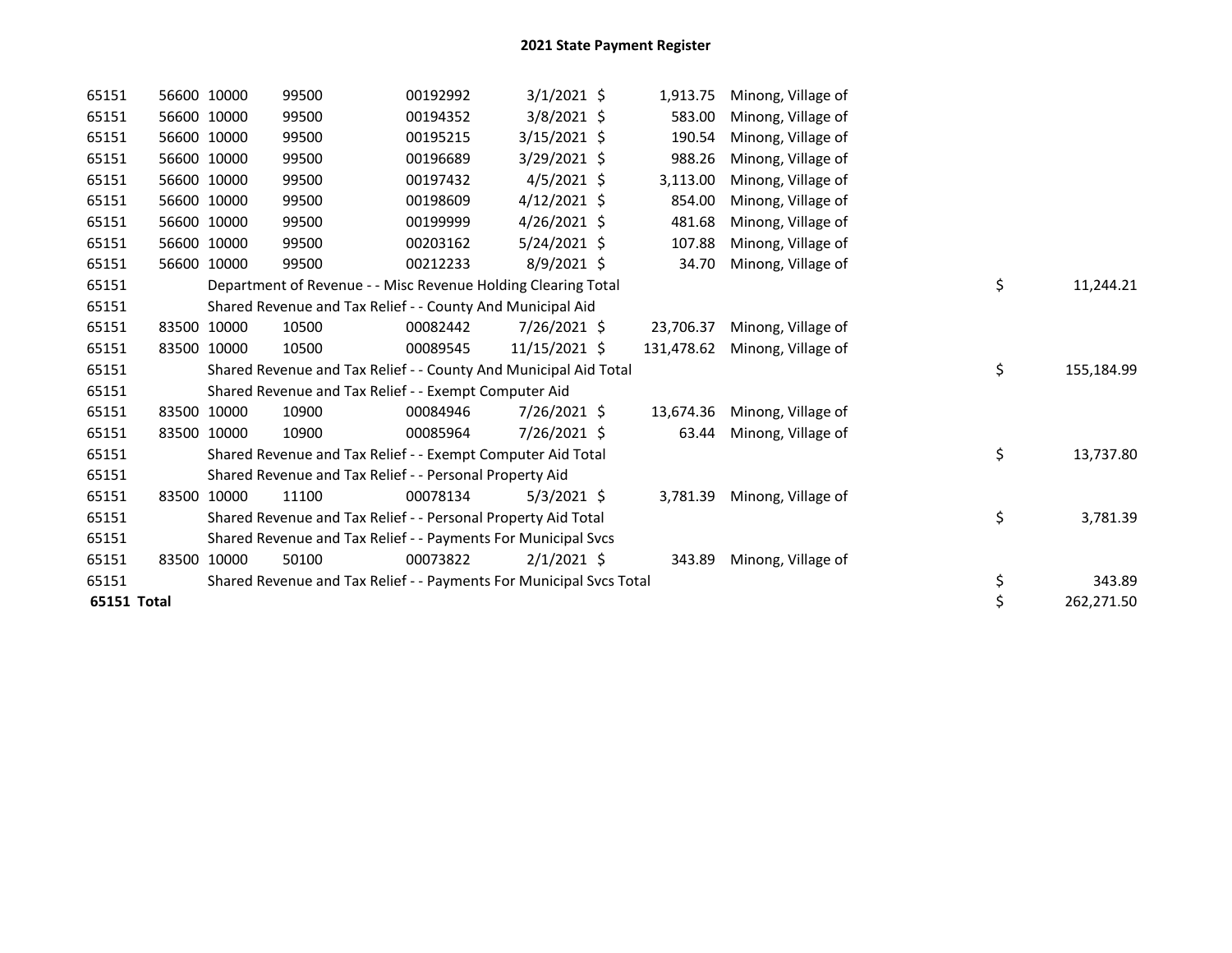| 65281 |             |             | Dept of Safety & Prof Services - - Fire Dues Distribution         |          |                |          |                          |                |
|-------|-------------|-------------|-------------------------------------------------------------------|----------|----------------|----------|--------------------------|----------------|
| 65281 | 16500 10000 |             | 22500                                                             | 00041887 | 7/16/2021 \$   |          | 7,108.45 City Of Spooner |                |
| 65281 |             |             | Dept of Safety & Prof Services - - Fire Dues Distribution Total   |          |                |          |                          | \$<br>7,108.45 |
| 65281 |             |             | Dept of Natural Resources - - Aids In Lieu Of Taxes - Gener       |          |                |          |                          |                |
| 65281 |             | 37000 10000 | 50300                                                             | 00459382 | $1/27/2021$ \$ | 2,377.15 | City Of Spooner          |                |
| 65281 |             | 37000 10000 | 50300                                                             | 00459383 | $1/27/2021$ \$ | 133.83   | City Of Spooner          |                |
| 65281 |             |             | Dept of Natural Resources - - Aids In Lieu Of Taxes - Gener Total |          |                |          |                          | \$<br>2,510.98 |
| 65281 |             |             | Dept of Natural Resources - - Gen Program Ops-State Funds         |          |                |          |                          |                |
| 65281 |             | 37000 21200 | 16100                                                             | 00455104 | 1/6/2021 \$    | 38.90    | City Of Spooner          |                |
| 65281 |             | 37000 21200 | 16100                                                             | 00455111 | $1/6/2021$ \$  | 38.46    | City Of Spooner          |                |
| 65281 |             | 37000 21200 | 16100                                                             | 00455112 | $1/6/2021$ \$  | 209.58   | City Of Spooner          |                |
| 65281 |             | 37000 21200 | 16100                                                             | 00455113 | $1/6/2021$ \$  | 834.02   | City Of Spooner          |                |
| 65281 |             | 37000 21200 | 16100                                                             | 00455114 | 1/6/2021 \$    | 7.21     | City Of Spooner          |                |
| 65281 |             | 37000 21200 | 16100                                                             | 00455115 | $1/6/2021$ \$  | 27.23    | City Of Spooner          |                |
| 65281 |             | 37000 21200 | 16100                                                             | 00455116 | $1/6/2021$ \$  | 54.00    | City Of Spooner          |                |
| 65281 |             | 37000 21200 | 16100                                                             | 00458206 | 1/21/2021 \$   | 38.55    | City Of Spooner          |                |
| 65281 |             | 37000 21200 | 16100                                                             | 00460181 | $2/1/2021$ \$  | 44.26    | City Of Spooner          |                |
| 65281 |             | 37000 21200 | 16100                                                             | 00460182 | $2/1/2021$ \$  | 252.47   | City Of Spooner          |                |
| 65281 |             | 37000 21200 | 16100                                                             | 00460183 | 2/1/2021 \$    | 904.47   | City Of Spooner          |                |
| 65281 |             | 37000 21200 | 16100                                                             | 00460184 | $2/1/2021$ \$  | 7.28     | City Of Spooner          |                |
| 65281 |             | 37000 21200 | 16100                                                             | 00460185 | 2/2/2021 \$    | 27.50    | City Of Spooner          |                |
| 65281 |             | 37000 21200 | 16100                                                             | 00460186 | $2/1/2021$ \$  | 54.54    | City Of Spooner          |                |
| 65281 |             | 37000 21200 | 16100                                                             | 00464759 | 2/24/2021 \$   | 33.38    | City Of Spooner          |                |
| 65281 | 37000 21200 |             | 16100                                                             | 00464766 | 2/24/2021 \$   | 54.34    | City Of Spooner          |                |
| 65281 |             | 37000 21200 | 16100                                                             | 00464767 | 2/24/2021 \$   | 303.14   | City Of Spooner          |                |
| 65281 | 37000 21200 |             | 16100                                                             | 00464768 | 2/24/2021 \$   | 907.91   | City Of Spooner          |                |
| 65281 |             | 37000 21200 | 16100                                                             | 00464769 | 2/24/2021 \$   | 7.21     | City Of Spooner          |                |
| 65281 |             | 37000 21200 | 16100                                                             | 00464770 | 2/24/2021 \$   | 35.58    | City Of Spooner          |                |
| 65281 | 37000 21200 |             | 16100                                                             | 00464771 | 2/24/2021 \$   | 54.00    | City Of Spooner          |                |
| 65281 | 37000 21200 |             | 16100                                                             | 00470219 | 3/29/2021 \$   | 34.42    | City Of Spooner          |                |
| 65281 |             | 37000 21200 | 16100                                                             | 00470226 | 3/29/2021 \$   | 51.36    | City Of Spooner          |                |
| 65281 |             | 37000 21200 | 16100                                                             | 00470227 | 3/29/2021 \$   | 242.37   | City Of Spooner          |                |
| 65281 |             | 37000 21200 | 16100                                                             | 00470228 | 3/29/2021 \$   | 918.24   | City Of Spooner          |                |
| 65281 |             | 37000 21200 | 16100                                                             | 00470229 | 3/29/2021 \$   | 7.21     | City Of Spooner          |                |
| 65281 |             | 37000 21200 | 16100                                                             | 00470230 | 3/29/2021 \$   | 27.89    | City Of Spooner          |                |
| 65281 |             | 37000 21200 | 16100                                                             | 00470231 | 3/29/2021 \$   | 54.00    | City Of Spooner          |                |
| 65281 | 37000 21200 |             | 16100                                                             | 00474715 | $4/22/2021$ \$ | 33.56    | City Of Spooner          |                |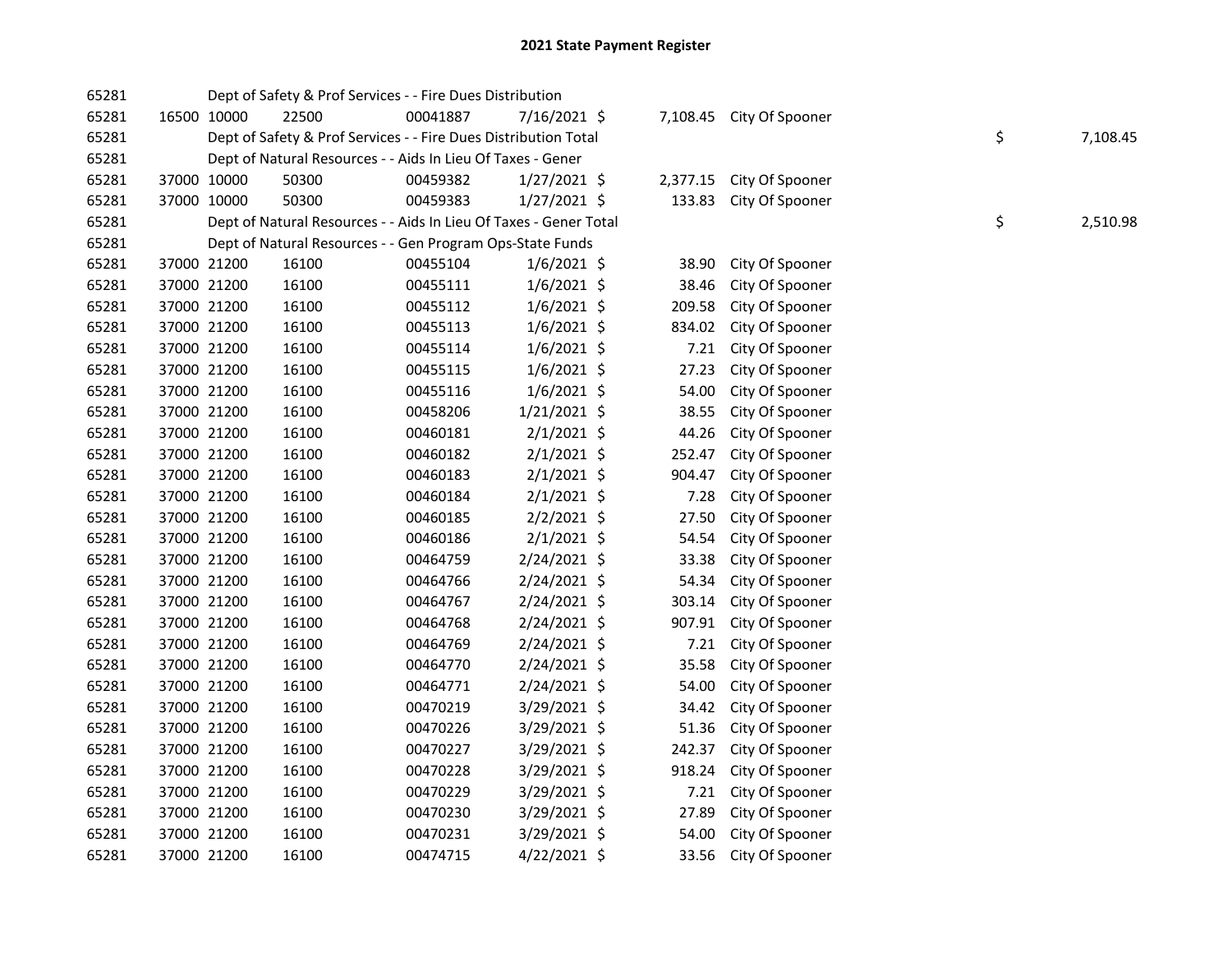| 65281 | 37000 21200 | 16100 | 00474722 | 4/22/2021 \$ |         | 50.09    | City Of Spooner |
|-------|-------------|-------|----------|--------------|---------|----------|-----------------|
| 65281 | 37000 21200 | 16100 | 00474723 | 4/22/2021 \$ |         | 122.15   | City Of Spooner |
| 65281 | 37000 21200 | 16100 | 00474724 | 4/22/2021    | $\zeta$ | 904.50   | City Of Spooner |
| 65281 | 37000 21200 | 16100 | 00474725 | 4/20/2021    | $\zeta$ | 7.32     | City Of Spooner |
| 65281 | 37000 21200 | 16100 | 00474726 | 4/20/2021    | $\zeta$ | 27.89    | City Of Spooner |
| 65281 | 37000 21200 | 16100 | 00474727 | 4/20/2021    | $\zeta$ | 54.00    | City Of Spooner |
| 65281 | 37000 21200 | 16100 | 00482692 | 5/21/2021    | \$      | 51.22    | City Of Spooner |
| 65281 | 37000 21200 | 16100 | 00482699 | 5/21/2021    | $\zeta$ | 46.03    | City Of Spooner |
| 65281 | 37000 21200 | 16100 | 00482700 | 5/21/2021    | \$      | 231.53   | City Of Spooner |
| 65281 | 37000 21200 | 16100 | 00482701 | 5/21/2021    | \$      | 2,386.81 | City Of Spooner |
| 65281 | 37000 21200 | 16100 | 00482702 | 5/21/2021    | \$      | 7.21     | City Of Spooner |
| 65281 | 37000 21200 | 16100 | 00482703 | 5/21/2021 \$ |         | 36.32    | City Of Spooner |
| 65281 | 37000 21200 | 16100 | 00482704 | 5/21/2021 \$ |         | 54.00    | City Of Spooner |
| 65281 | 37000 21200 | 16100 | 00493712 | 7/7/2021 \$  |         | 64.46    | City Of Spooner |
| 65281 | 37000 21200 | 16100 | 00493719 | 7/7/2021 \$  |         | 48.19    | City Of Spooner |
| 65281 | 37000 21200 | 16100 | 00493720 | 7/7/2021 \$  |         | 568.59   | City Of Spooner |
| 65281 | 37000 21200 | 16100 | 00493721 | 7/7/2021 \$  |         | 2,775.01 | City Of Spooner |
| 65281 | 37000 21200 | 16100 | 00493722 | 7/7/2021 \$  |         | 7.21     | City Of Spooner |
| 65281 | 37000 21200 | 16100 | 00493723 | 7/7/2021 \$  |         | 36.32    | City Of Spooner |
| 65281 | 37000 21200 | 16100 | 00493724 | 7/7/2021 \$  |         | 54.00    | City Of Spooner |
| 65281 | 37000 21200 | 16100 | 00499520 | 7/28/2021 \$ |         | 70.62    | City Of Spooner |
| 65281 | 37000 21200 | 16100 | 00499527 | 7/28/2021 \$ |         | 38.87    | City Of Spooner |
| 65281 | 37000 21200 | 16100 | 00499528 | 7/28/2021 \$ |         | 509.50   | City Of Spooner |
| 65281 | 37000 21200 | 16100 | 00499529 | 7/28/2021 \$ |         | 1,596.04 | City Of Spooner |
| 65281 | 37000 21200 | 16100 | 00499530 | 7/28/2021 \$ |         | 7.28     | City Of Spooner |
| 65281 | 37000 21200 | 16100 | 00499531 | 7/28/2021 \$ |         | 36.68    | City Of Spooner |
| 65281 | 37000 21200 | 16100 | 00499532 | 7/28/2021 \$ |         | 54.54    | City Of Spooner |
| 65281 | 37000 21200 | 16100 | 00504307 | 8/19/2021    | \$      | 40.54    | City Of Spooner |
| 65281 | 37000 21200 | 16100 | 00504314 | 8/19/2021    | \$      | 36.44    | City Of Spooner |
| 65281 | 37000 21200 | 16100 | 00504315 | 8/19/2021    | \$      | 604.45   | City Of Spooner |
| 65281 | 37000 21200 | 16100 | 00504316 | 8/19/2021    | $\zeta$ | 1,243.77 | City Of Spooner |
| 65281 | 37000 21200 | 16100 | 00504317 | 8/19/2021 \$ |         | 7.21     | City Of Spooner |
| 65281 | 37000 21200 | 16100 | 00504318 | 8/19/2021 \$ |         | 36.32    | City Of Spooner |
| 65281 | 37000 21200 | 16100 | 00504319 | 8/19/2021 \$ |         | 54.00    | City Of Spooner |
| 65281 | 37000 21200 | 16100 | 00509879 | 9/17/2021 \$ |         | 38.18    | City Of Spooner |
| 65281 | 37000 21200 | 16100 | 00509886 | 9/17/2021    | -\$     | 39.45    | City Of Spooner |
| 65281 | 37000 21200 | 16100 | 00509887 | 9/17/2021 \$ |         | 642.68   | City Of Spooner |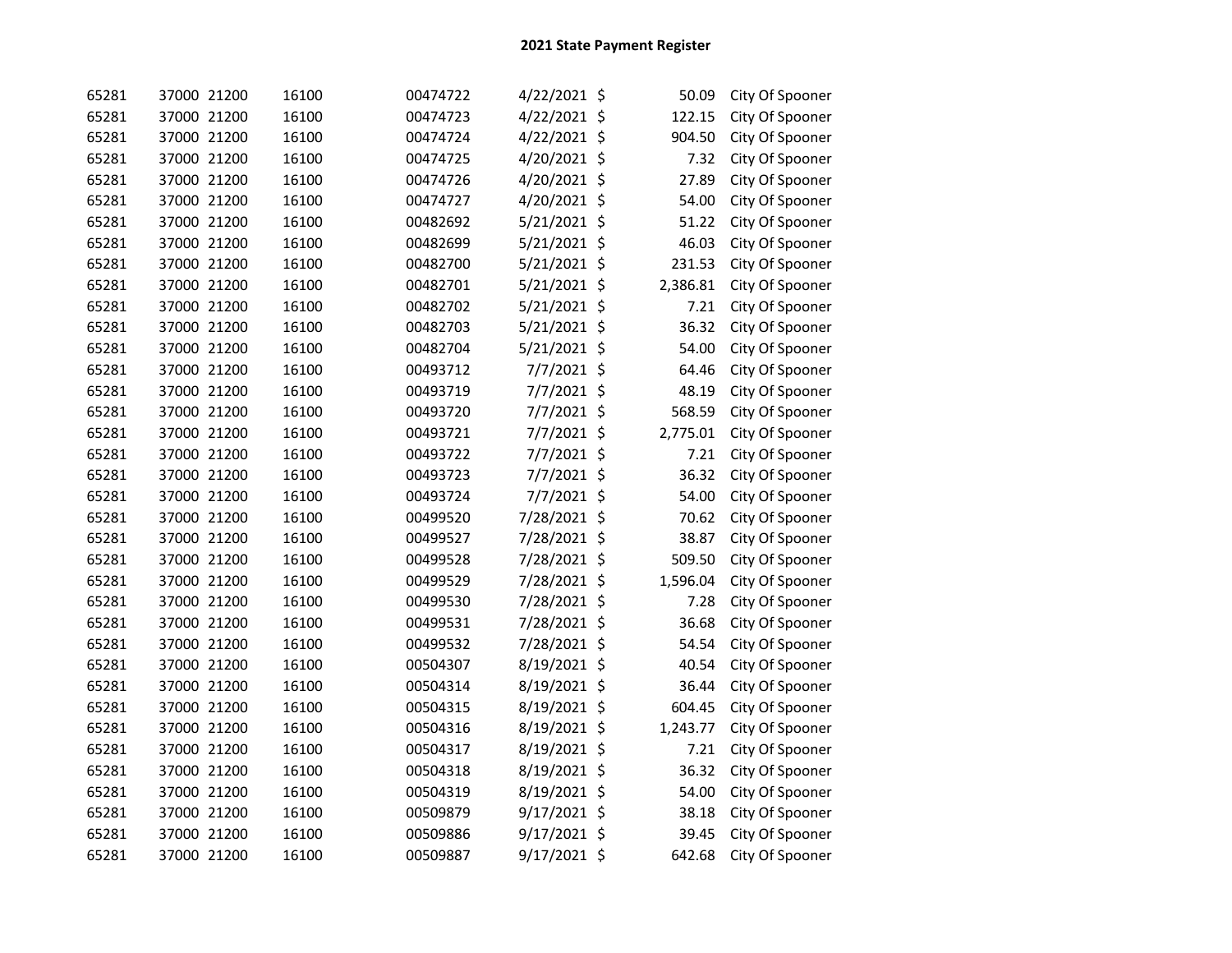| 65281 | 37000 21200 |             | 16100                                                           | 00509888 | $9/17/2021$ \$ | 1,225.47 | City Of Spooner |                 |
|-------|-------------|-------------|-----------------------------------------------------------------|----------|----------------|----------|-----------------|-----------------|
| 65281 | 37000 21200 |             | 16100                                                           | 00509889 | 9/17/2021 \$   | 7.21     | City Of Spooner |                 |
| 65281 | 37000 21200 |             | 16100                                                           | 00509890 | 9/17/2021 \$   | 44.75    | City Of Spooner |                 |
| 65281 | 37000 21200 |             | 16100                                                           | 00509891 | 9/17/2021 \$   | 54.00    | City Of Spooner |                 |
| 65281 | 37000 21200 |             | 16100                                                           | 00516044 | 10/25/2021 \$  | 40.00    | City Of Spooner |                 |
| 65281 | 37000 21200 |             | 16100                                                           | 00516051 | 10/25/2021 \$  | 29.09    | City Of Spooner |                 |
| 65281 |             | 37000 21200 | 16100                                                           | 00516052 | 10/25/2021 \$  | 624.63   | City Of Spooner |                 |
| 65281 | 37000 21200 |             | 16100                                                           | 00516053 | 10/25/2021 \$  | 1,036.85 | City Of Spooner |                 |
| 65281 | 37000 21200 |             | 16100                                                           | 00516054 | 10/25/2021 \$  | 7.21     | City Of Spooner |                 |
| 65281 | 37000 21200 |             | 16100                                                           | 00516055 | 10/25/2021 \$  | 36.32    | City Of Spooner |                 |
| 65281 | 37000 21200 |             | 16100                                                           | 00516056 | 10/25/2021 \$  | 54.00    | City Of Spooner |                 |
| 65281 | 37000 21200 |             | 16100                                                           | 00521091 | 11/22/2021 \$  | 38.54    | City Of Spooner |                 |
| 65281 | 37000 21200 |             | 16100                                                           | 00521098 | 11/22/2021 \$  | 40.70    | City Of Spooner |                 |
| 65281 | 37000 21200 |             | 16100                                                           | 00521099 | 11/22/2021 \$  | 501.08   | City Of Spooner |                 |
| 65281 | 37000 21200 |             | 16100                                                           | 00521100 | 11/22/2021 \$  | 926.18   | City Of Spooner |                 |
| 65281 | 37000 21200 |             | 16100                                                           | 00521101 | 11/22/2021 \$  | 7.21     | City Of Spooner |                 |
| 65281 | 37000 21200 |             | 16100                                                           | 00521102 | 11/22/2021 \$  | 44.75    | City Of Spooner |                 |
| 65281 | 37000 21200 |             | 16100                                                           | 00521103 | 11/22/2021 \$  | 54.00    | City Of Spooner |                 |
| 65281 | 37000 21200 |             | 16100                                                           | 00525614 | 12/17/2021 \$  | 37.25    | City Of Spooner |                 |
| 65281 | 37000 21200 |             | 16100                                                           | 00525621 | 12/17/2021 \$  | 43.48    | City Of Spooner |                 |
| 65281 | 37000 21200 |             | 16100                                                           | 00525622 | 12/17/2021 \$  | 55.93    | City Of Spooner |                 |
| 65281 | 37000 21200 |             | 16100                                                           | 00525623 | 12/17/2021 \$  | 1,050.49 | City Of Spooner |                 |
| 65281 | 37000 21200 |             | 16100                                                           | 00525624 | 12/17/2021 \$  | 7.21     | City Of Spooner |                 |
| 65281 | 37000 21200 |             | 16100                                                           | 00525625 | 12/17/2021 \$  | 27.89    | City Of Spooner |                 |
| 65281 | 37000 21200 |             | 16100                                                           | 00525626 | 12/17/2021 \$  | 54.00    | City Of Spooner |                 |
| 65281 |             |             | Dept of Natural Resources - - Gen Program Ops-State Funds Total |          |                |          |                 | \$<br>23,940.74 |
| 65281 |             |             | Dept of Natural Resources - - Er--Vol Pay, Sale, Lease & Fee    |          |                |          |                 |                 |
| 65281 |             | 37000 21200 | 16300                                                           | 00455104 | $1/6/2021$ \$  | 19.44    | City Of Spooner |                 |
| 65281 | 37000 21200 |             | 16300                                                           | 00458206 | $1/21/2021$ \$ | 6.62     | City Of Spooner |                 |
| 65281 | 37000 21200 |             | 16300                                                           | 00464759 | 2/24/2021 \$   | 16.69    | City Of Spooner |                 |
| 65281 | 37000 21200 |             | 16300                                                           | 00470219 | 3/29/2021 \$   | 17.20    | City Of Spooner |                 |
| 65281 | 37000 21200 |             | 16300                                                           | 00474715 | $4/22/2021$ \$ | 16.78    | City Of Spooner |                 |
| 65281 | 37000 21200 |             | 16300                                                           | 00482692 | $5/21/2021$ \$ | 25.62    | City Of Spooner |                 |
| 65281 | 37000 21200 |             | 16300                                                           | 00493712 | 7/7/2021 \$    | 32.23    | City Of Spooner |                 |
| 65281 | 37000 21200 |             | 16300                                                           | 00499520 | 7/28/2021 \$   | 35.32    | City Of Spooner |                 |
| 65281 | 37000 21200 |             | 16300                                                           | 00504307 | 8/19/2021 \$   | 20.27    | City Of Spooner |                 |
| 65281 | 37000 21200 |             | 16300                                                           | 00509879 | 9/17/2021 \$   | 19.09    | City Of Spooner |                 |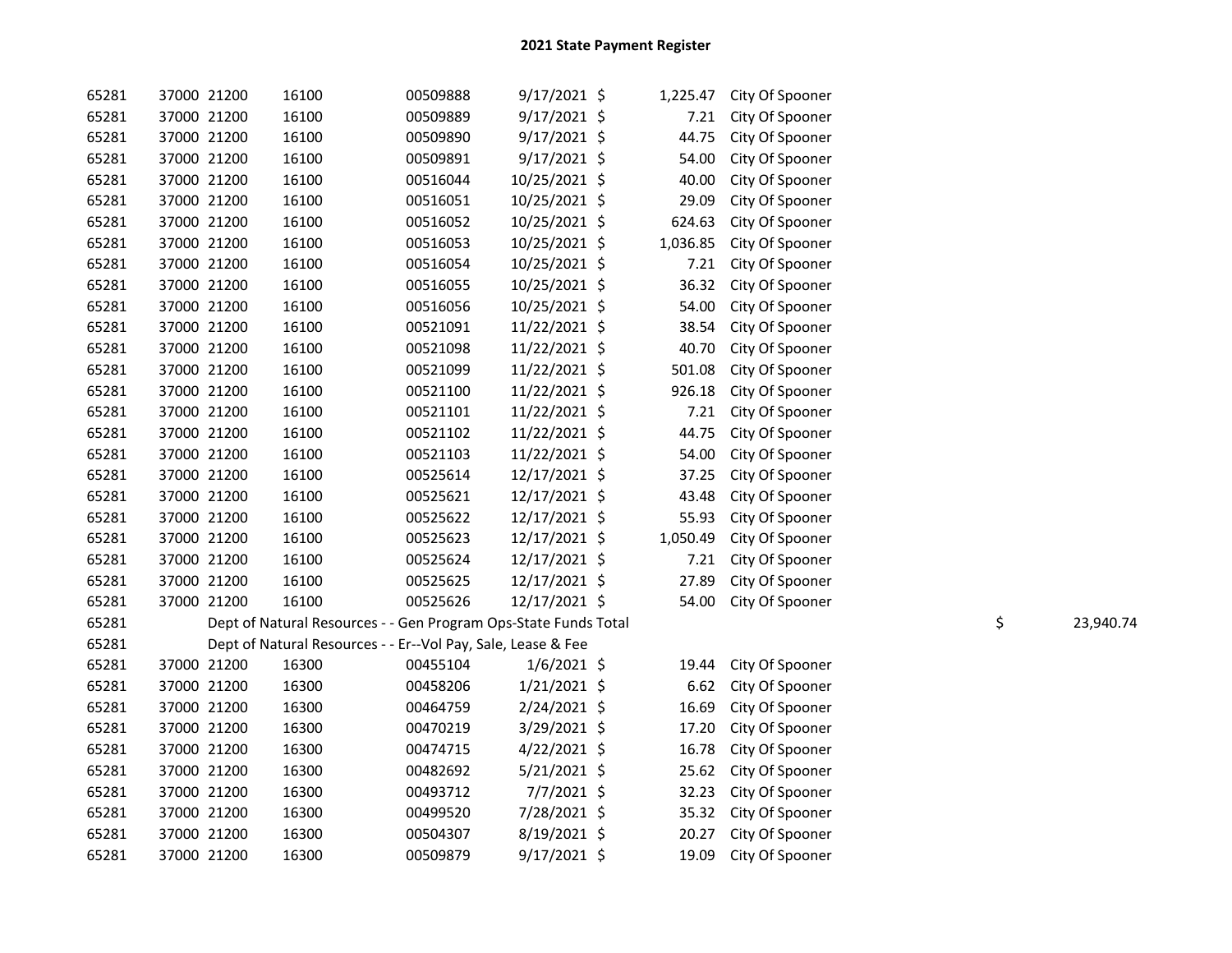| 65281 | 37000 21200 | 16300                                                              | 00516044 | 10/25/2021 \$  | 19.99  | City Of Spooner |              |
|-------|-------------|--------------------------------------------------------------------|----------|----------------|--------|-----------------|--------------|
| 65281 | 37000 21200 | 16300                                                              | 00521091 | 11/22/2021 \$  | 19.27  | City Of Spooner |              |
| 65281 | 37000 21200 | 16300                                                              | 00525614 | 12/17/2021 \$  | 18.62  | City Of Spooner |              |
| 65281 |             | Dept of Natural Resources - - Er--Vol Pay, Sale, Lease & Fee Total |          |                |        |                 | \$<br>267.14 |
| 65281 |             | Dept of Natural Resources - - General Program Operations --        |          |                |        |                 |              |
| 65281 | 37000 21200 | 25400                                                              | 00455104 | $1/6/2021$ \$  | 19.45  | City Of Spooner |              |
| 65281 | 37000 21200 | 25400                                                              | 00455105 | $1/6/2021$ \$  | 139.09 | City Of Spooner |              |
| 65281 | 37000 21200 | 25400                                                              | 00455107 | $1/6/2021$ \$  | 18.15  | City Of Spooner |              |
| 65281 | 37000 21200 | 25400                                                              | 00455108 | $1/6/2021$ \$  | 262.02 | City Of Spooner |              |
| 65281 | 37000 21200 | 25400                                                              | 00458206 | $1/21/2021$ \$ | 19.27  | City Of Spooner |              |
| 65281 | 37000 21200 | 25400                                                              | 00458210 | $1/21/2021$ \$ | 153.25 | City Of Spooner |              |
| 65281 | 37000 21200 | 25400                                                              | 00458217 | $1/21/2021$ \$ | 19.43  | City Of Spooner |              |
| 65281 | 37000 21200 | 25400                                                              | 00458224 | 1/21/2021 \$   | 246.60 | City Of Spooner |              |
| 65281 | 37000 21200 | 25400                                                              | 00464759 | 2/24/2021 \$   | 16.69  | City Of Spooner |              |
| 65281 | 37000 21200 | 25400                                                              | 00464760 | 2/24/2021 \$   | 148.25 | City Of Spooner |              |
| 65281 | 37000 21200 | 25400                                                              | 00464762 | 2/24/2021 \$   | 18.20  | City Of Spooner |              |
| 65281 | 37000 21200 | 25400                                                              | 00464763 | 2/24/2021 \$   | 259.98 | City Of Spooner |              |
| 65281 | 37000 21200 | 25400                                                              | 00470219 | 3/29/2021 \$   | 17.20  | City Of Spooner |              |
| 65281 | 37000 21200 | 25400                                                              | 00470220 | 3/29/2021 \$   | 152.01 | City Of Spooner |              |
| 65281 | 37000 21200 | 25400                                                              | 00470222 | 3/29/2021 \$   | 37.60  | City Of Spooner |              |
| 65281 | 37000 21200 | 25400                                                              | 00470223 | 3/29/2021 \$   | 304.82 | City Of Spooner |              |
| 65281 | 37000 21200 | 25400                                                              | 00474715 | 4/22/2021 \$   | 16.79  | City Of Spooner |              |
| 65281 | 37000 21200 | 25400                                                              | 00474716 | 4/22/2021 \$   | 104.43 | City Of Spooner |              |
| 65281 | 37000 21200 | 25400                                                              | 00474718 | 4/22/2021 \$   | 39.38  | City Of Spooner |              |
| 65281 | 37000 21200 | 25400                                                              | 00474719 | $4/22/2021$ \$ | 295.50 | City Of Spooner |              |
| 65281 | 37000 21200 | 25400                                                              | 00482692 | 5/21/2021 \$   | 25.62  | City Of Spooner |              |
| 65281 | 37000 21200 | 25400                                                              | 00482693 | 5/21/2021 \$   | 150.57 | City Of Spooner |              |
| 65281 | 37000 21200 | 25400                                                              | 00482695 | $5/21/2021$ \$ | 22.90  | City Of Spooner |              |
| 65281 | 37000 21200 | 25400                                                              | 00482696 | 5/21/2021 \$   | 308.41 | City Of Spooner |              |
| 65281 | 37000 21200 | 25400                                                              | 00493712 | 7/7/2021 \$    | 32.23  | City Of Spooner |              |
| 65281 | 37000 21200 | 25400                                                              | 00493713 | 7/7/2021 \$    | 150.17 | City Of Spooner |              |
| 65281 | 37000 21200 | 25400                                                              | 00493715 | $7/7/2021$ \$  | 21.20  | City Of Spooner |              |
| 65281 | 37000 21200 | 25400                                                              | 00493716 | $7/7/2021$ \$  | 292.68 | City Of Spooner |              |
| 65281 | 37000 21200 | 25400                                                              | 00499520 | 7/28/2021 \$   | 35.34  | City Of Spooner |              |
| 65281 | 37000 21200 | 25400                                                              | 00499521 | 7/28/2021 \$   | 161.85 | City Of Spooner |              |
| 65281 | 37000 21200 | 25400                                                              | 00499523 | 7/28/2021 \$   | 18.35  | City Of Spooner |              |
| 65281 | 37000 21200 | 25400                                                              | 00499524 | 7/28/2021 \$   | 207.11 | City Of Spooner |              |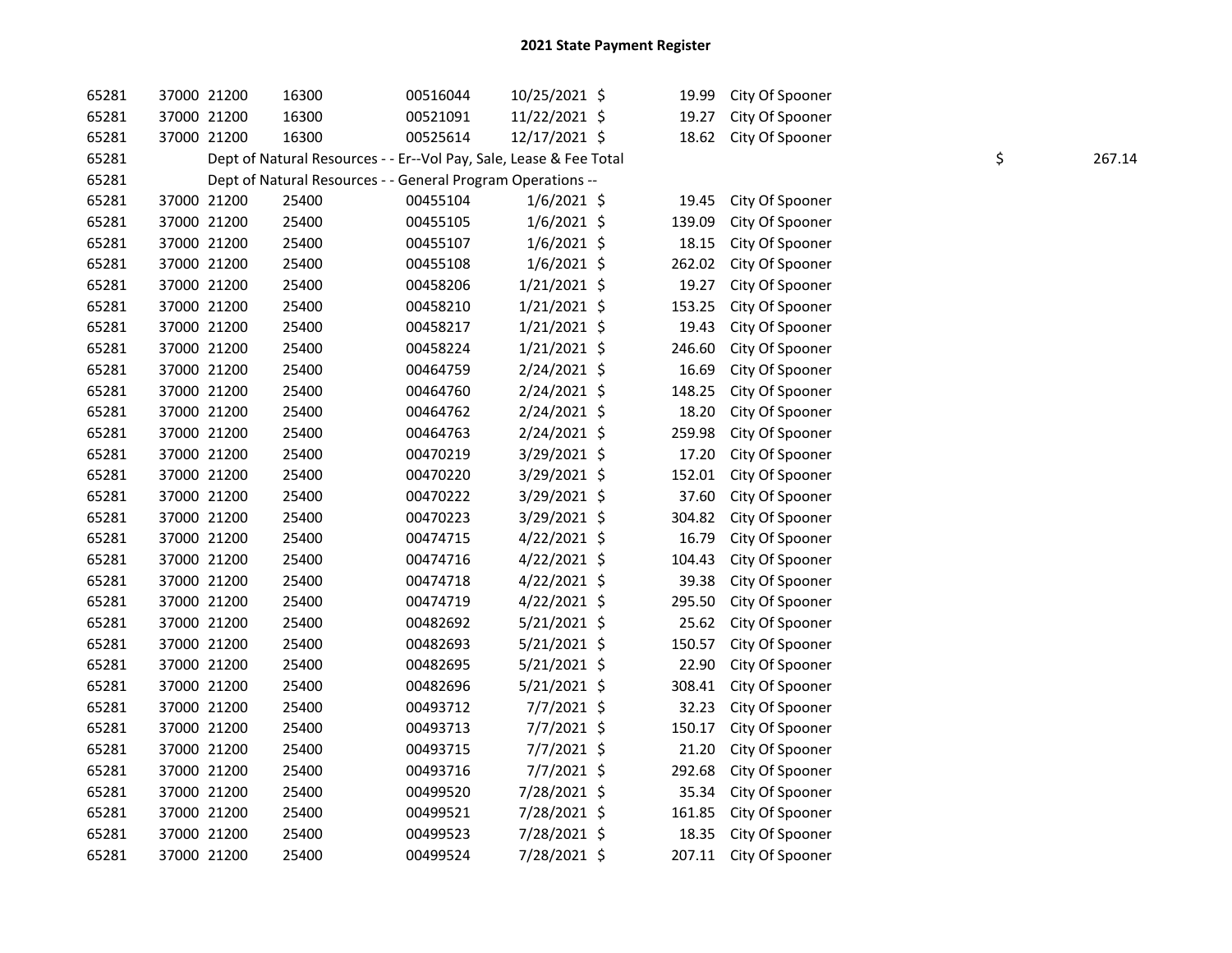| 65281 |             | 37000 21200 | 25400                                                             | 00504253 | $9/16/2021$ \$ | 250.00 | City Of Spooner |                |
|-------|-------------|-------------|-------------------------------------------------------------------|----------|----------------|--------|-----------------|----------------|
| 65281 | 37000 21200 |             | 25400                                                             | 00504307 | 8/19/2021 \$   | 20.27  | City Of Spooner |                |
| 65281 | 37000 21200 |             | 25400                                                             | 00504308 | 8/19/2021 \$   | 173.31 | City Of Spooner |                |
| 65281 | 37000 21200 |             | 25400                                                             | 00504310 | 8/19/2021 \$   | 18.11  | City Of Spooner |                |
| 65281 | 37000 21200 |             | 25400                                                             | 00504311 | 8/19/2021 \$   | 203.88 | City Of Spooner |                |
| 65281 | 37000 21200 |             | 25400                                                             | 00509879 | $9/17/2021$ \$ | 19.09  | City Of Spooner |                |
| 65281 | 37000 21200 |             | 25400                                                             | 00509880 | 9/17/2021 \$   | 171.91 | City Of Spooner |                |
| 65281 | 37000 21200 |             | 25400                                                             | 00509882 | $9/17/2021$ \$ | 25.03  | City Of Spooner |                |
| 65281 | 37000 21200 |             | 25400                                                             | 00509883 | $9/17/2021$ \$ | 199.73 | City Of Spooner |                |
| 65281 | 37000 21200 |             | 25400                                                             | 00516044 | 10/25/2021 \$  | 19.99  | City Of Spooner |                |
| 65281 | 37000 21200 |             | 25400                                                             | 00516045 | 10/25/2021 \$  | 131.27 | City Of Spooner |                |
| 65281 | 37000 21200 |             | 25400                                                             | 00516047 | 10/25/2021 \$  | 17.54  | City Of Spooner |                |
| 65281 | 37000 21200 |             | 25400                                                             | 00516048 | 10/25/2021 \$  | 199.77 | City Of Spooner |                |
| 65281 | 37000 21200 |             | 25400                                                             | 00521091 | 11/22/2021 \$  | 19.26  | City Of Spooner |                |
| 65281 | 37000 21200 |             | 25400                                                             | 00521092 | 11/22/2021 \$  | 151.62 | City Of Spooner |                |
| 65281 | 37000 21200 |             | 25400                                                             | 00521094 | 11/22/2021 \$  | 19.80  | City Of Spooner |                |
| 65281 | 37000 21200 |             | 25400                                                             | 00521095 | 11/22/2021 \$  | 207.81 | City Of Spooner |                |
| 65281 | 37000 21200 |             | 25400                                                             | 00525614 | 12/17/2021 \$  | 18.63  | City Of Spooner |                |
| 65281 | 37000 21200 |             | 25400                                                             | 00525615 | 12/17/2021 \$  | 175.26 | City Of Spooner |                |
| 65281 | 37000 21200 |             | 25400                                                             | 00525617 | 12/17/2021 \$  | 18.21  | City Of Spooner |                |
| 65281 | 37000 21200 |             | 25400                                                             | 00525618 | 12/17/2021 \$  | 291.01 | City Of Spooner |                |
| 65281 |             |             | Dept of Natural Resources - - General Program Operations -- Total |          |                |        |                 | \$<br>6,066.04 |
| 65281 |             |             | Dept of Natural Resources - - GPO--State Funds                    |          |                |        |                 |                |
| 65281 | 37000 21200 |             | 36100                                                             | 00455104 | $1/6/2021$ \$  | 19.45  | City Of Spooner |                |
| 65281 | 37000 21200 |             | 36100                                                             | 00455105 | $1/6/2021$ \$  | 7.73   | City Of Spooner |                |
| 65281 | 37000 21200 |             | 36100                                                             | 00458206 | $1/21/2021$ \$ | 19.27  | City Of Spooner |                |
| 65281 | 37000 21200 |             | 36100                                                             | 00458210 | $1/21/2021$ \$ | 8.51   | City Of Spooner |                |
| 65281 | 37000 21200 |             | 36100                                                             | 00464759 | 2/24/2021 \$   | 16.69  | City Of Spooner |                |
| 65281 | 37000 21200 |             | 36100                                                             | 00464760 | 2/24/2021 \$   | 8.24   | City Of Spooner |                |
| 65281 |             |             |                                                                   |          |                |        |                 |                |
|       | 37000 21200 |             | 36100                                                             | 00470219 | 3/29/2021 \$   | 17.21  | City Of Spooner |                |
| 65281 | 37000 21200 |             | 36100                                                             | 00470220 | $3/29/2021$ \$ | 8.45   | City Of Spooner |                |
| 65281 | 37000 21200 |             | 36100                                                             | 00474715 | $4/22/2021$ \$ | 16.78  | City Of Spooner |                |
| 65281 | 37000 21200 |             | 36100                                                             | 00474716 | $4/22/2021$ \$ | 62.58  | City Of Spooner |                |
| 65281 | 37000 21200 |             | 36100                                                             | 00482692 | $5/21/2021$ \$ | 25.61  | City Of Spooner |                |
| 65281 | 37000 21200 |             | 36100                                                             | 00482693 | $5/21/2021$ \$ | 8.36   | City Of Spooner |                |
| 65281 | 37000 21200 |             | 36100                                                             | 00493712 | $7/7/2021$ \$  | 32.22  | City Of Spooner |                |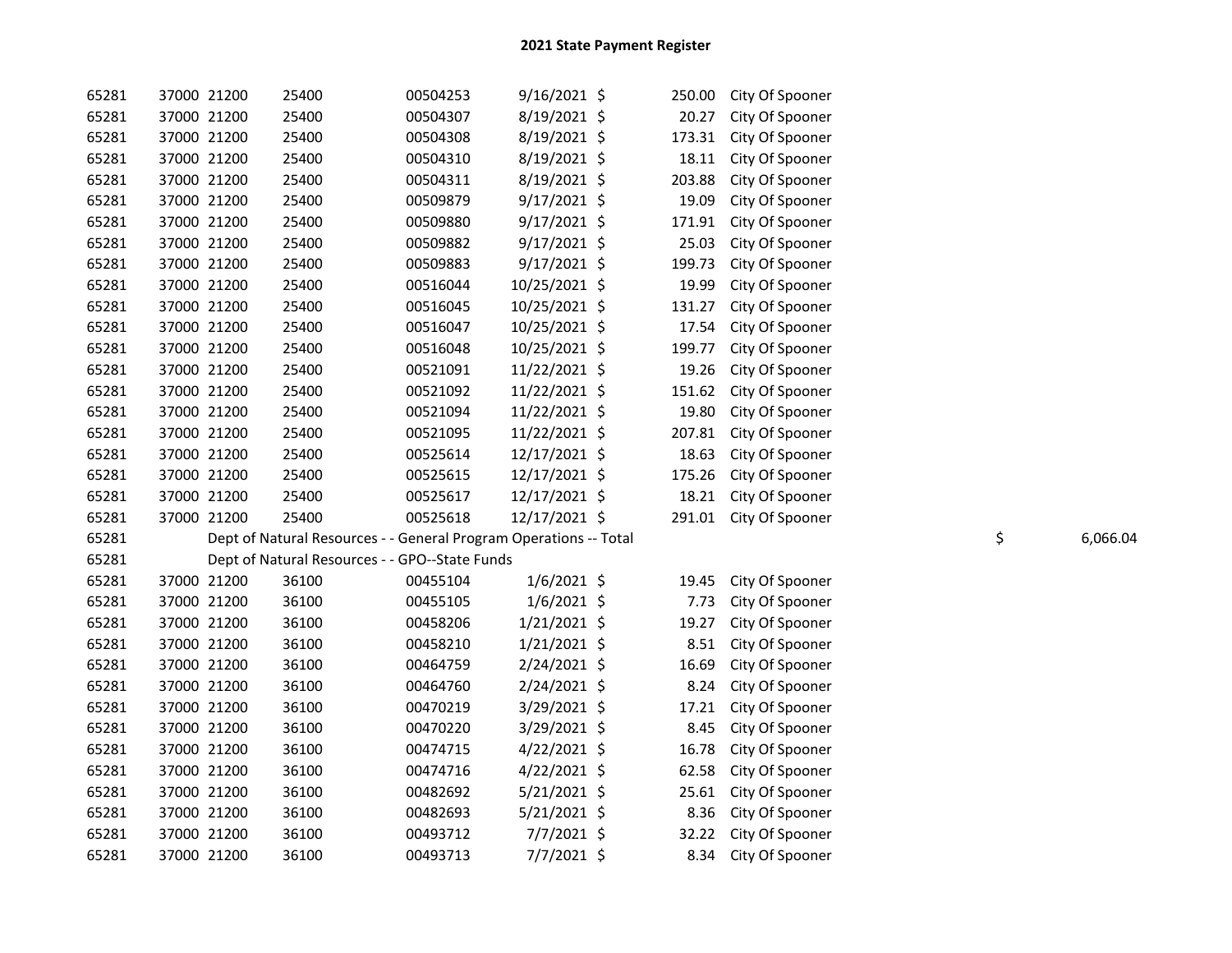| 65281 | 37000 21200 | 36100                                                             | 00499520 | 7/28/2021 \$   |          | 35.31 City Of Spooner     |                 |
|-------|-------------|-------------------------------------------------------------------|----------|----------------|----------|---------------------------|-----------------|
| 65281 | 37000 21200 | 36100                                                             | 00504307 | 8/19/2021 \$   | 20.27    | City Of Spooner           |                 |
| 65281 | 37000 21200 | 36100                                                             | 00509879 | 9/17/2021 \$   | 19.08    | City Of Spooner           |                 |
| 65281 | 37000 21200 | 36100                                                             | 00516044 | 10/25/2021 \$  | 20.00    | City Of Spooner           |                 |
| 65281 | 37000 21200 | 36100                                                             | 00521091 | 11/22/2021 \$  | 19.27    | City Of Spooner           |                 |
| 65281 | 37000 21200 | 36100                                                             | 00525614 | 12/17/2021 \$  | 18.63    | City Of Spooner           |                 |
| 65281 |             | Dept of Natural Resources - - GPO--State Funds Total              |          |                |          |                           | \$<br>392.00    |
| 65281 |             | Dept of Natural Resources - - Aids In Lieu Of Taxes - Sum S       |          |                |          |                           |                 |
| 65281 | 37000 21200 | 57900                                                             | 00476078 | $4/21/2021$ \$ | 86.55    | City Of Spooner           |                 |
| 65281 |             | Dept of Natural Resources - - Aids In Lieu Of Taxes - Sum S Total |          |                |          |                           | \$<br>86.55     |
| 65281 |             | Dept of Natural Resources - - Ea - Lake Protection                |          |                |          |                           |                 |
| 65281 | 37000 21200 | 66300                                                             | 00474769 | 4/20/2021 \$   |          | 16,932.24 City Of Spooner |                 |
| 65281 |             | Dept of Natural Resources - - Ea - Lake Protection Total          |          |                |          |                           | \$<br>16,932.24 |
| 65281 |             | Dept of Natural Resources - - GPO--State Funds                    |          |                |          |                           |                 |
| 65281 | 37000 21200 | 86100                                                             | 00455101 | $1/6/2021$ \$  | 1,857.03 | City Of Spooner           |                 |
| 65281 | 37000 21200 | 86100                                                             | 00455102 | $1/6/2021$ \$  | 126.46   | City Of Spooner           |                 |
| 65281 | 37000 21200 | 86100                                                             | 00455103 | $1/6/2021$ \$  | 107.20   | City Of Spooner           |                 |
| 65281 | 37000 21200 | 86100                                                             | 00455106 | 1/6/2021 \$    | 162.84   | City Of Spooner           |                 |
| 65281 | 37000 21200 | 86100                                                             | 00455109 | $1/6/2021$ \$  | 13.28    | City Of Spooner           |                 |
| 65281 | 37000 21200 | 86100                                                             | 00455110 | $1/6/2021$ \$  | 9.63     | City Of Spooner           |                 |
| 65281 | 37000 21200 | 86100                                                             | 00458193 | $1/21/2021$ \$ | 2,028.05 | City Of Spooner           |                 |
| 65281 | 37000 21200 | 86100                                                             | 00458197 | 1/28/2021 \$   | 128.79   | City Of Spooner           |                 |
| 65281 | 37000 21200 | 86100                                                             | 00458214 | 1/21/2021 \$   | 147.70   | City Of Spooner           |                 |
| 65281 | 37000 21200 | 86100                                                             | 00458228 | $1/21/2021$ \$ | 14.59    | City Of Spooner           |                 |
| 65281 | 37000 21200 | 86100                                                             | 00458268 | $1/21/2021$ \$ | 9.99     | City Of Spooner           |                 |
| 65281 | 37000 21200 | 86100                                                             | 00464756 | 2/24/2021 \$   | 2,420.11 | City Of Spooner           |                 |
| 65281 | 37000 21200 | 86100                                                             | 00464757 | 2/24/2021 \$   | 128.26   | City Of Spooner           |                 |
| 65281 | 37000 21200 | 86100                                                             | 00464758 | $2/25/2021$ \$ | 113.67   | City Of Spooner           |                 |
| 65281 | 37000 21200 | 86100                                                             | 00464761 | $2/24/2021$ \$ | 149.67   | City Of Spooner           |                 |
| 65281 | 37000 21200 | 86100                                                             | 00464764 | 2/25/2021 \$   | 13.77    | City Of Spooner           |                 |
| 65281 | 37000 21200 | 86100                                                             | 00464765 | 2/24/2021 \$   | 9.79     | City Of Spooner           |                 |
| 65281 | 37000 21200 | 86100                                                             | 00464772 | $2/25/2021$ \$ | 98.98    | City Of Spooner           |                 |
| 65281 | 37000 21200 | 86100                                                             | 00470216 | $3/29/2021$ \$ | 1,869.97 | City Of Spooner           |                 |
| 65281 | 37000 21200 | 86100                                                             | 00470217 | 3/29/2021 \$   | 134.83   | City Of Spooner           |                 |
| 65281 | 37000 21200 | 86100                                                             | 00470218 | 3/29/2021 \$   | 113.88   | City Of Spooner           |                 |
| 65281 | 37000 21200 | 86100                                                             | 00470221 | 3/29/2021 \$   | 122.98   | City Of Spooner           |                 |
| 65281 | 37000 21200 | 86100                                                             | 00470224 | 3/29/2021 \$   |          | 15.11 City Of Spooner     |                 |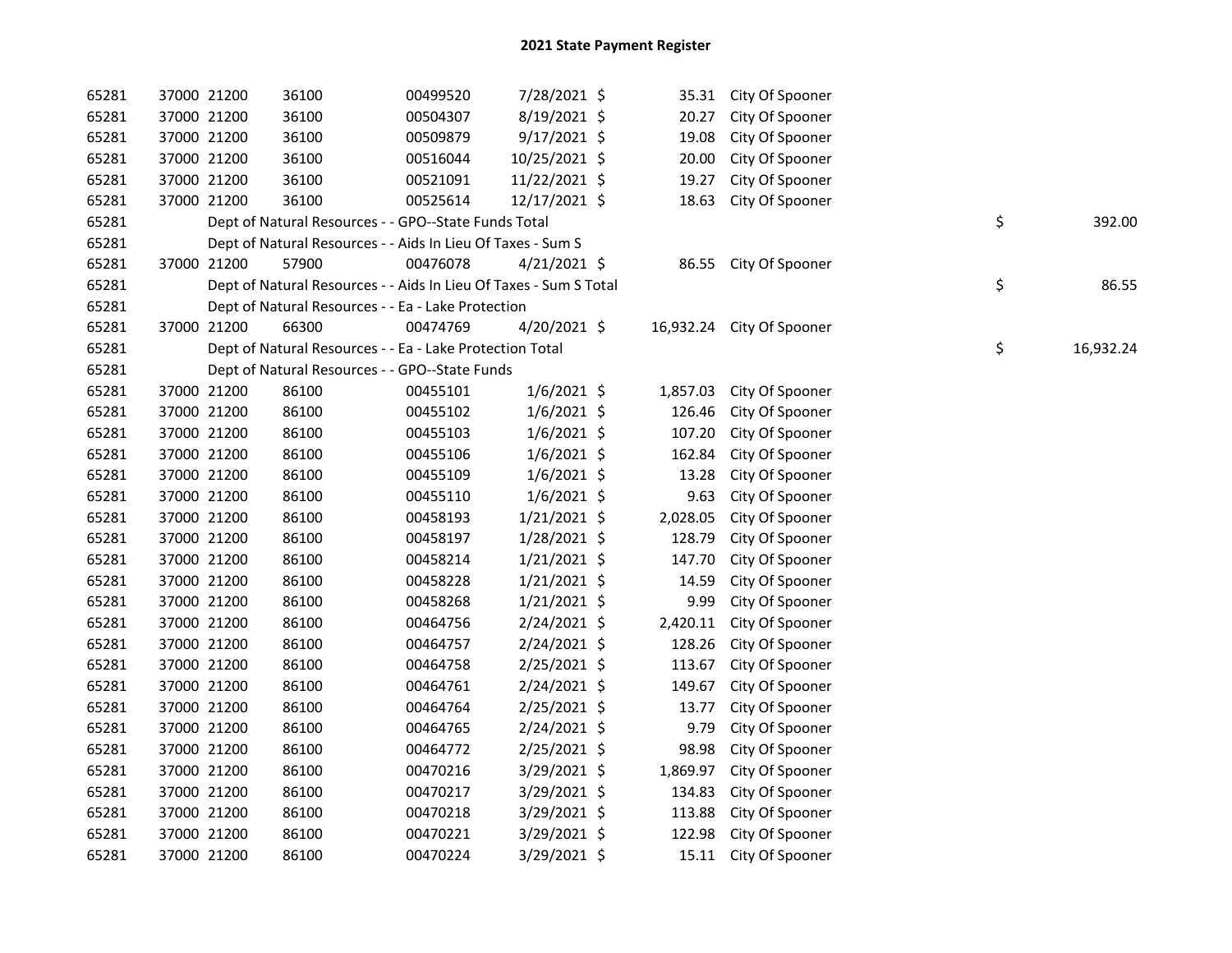| 65281 | 37000 21200 | 86100 | 00470225 | 3/29/2021 \$   | 30.35    | City Of Spooner |
|-------|-------------|-------|----------|----------------|----------|-----------------|
| 65281 | 37000 21200 | 86100 | 00474712 | 4/22/2021 \$   | 1,519.83 | City Of Spooner |
| 65281 | 37000 21200 | 86100 | 00474713 | 4/22/2021 \$   | 134.26   | City Of Spooner |
| 65281 | 37000 21200 | 86100 | 00474714 | 4/22/2021 \$   | 116.11   | City Of Spooner |
| 65281 | 37000 21200 | 86100 | 00474717 | 4/22/2021 \$   | 138.28   | City Of Spooner |
| 65281 | 37000 21200 | 86100 | 00474720 | 4/22/2021 \$   | 13.58    | City Of Spooner |
| 65281 | 37000 21200 | 86100 | 00474721 | 4/22/2021 \$   | 10.51    | City Of Spooner |
| 65281 | 37000 21200 | 86100 | 00482689 | 5/21/2021 \$   | 1,345.02 | City Of Spooner |
| 65281 | 37000 21200 | 86100 | 00482690 | 5/21/2021 \$   | 130.26   | City Of Spooner |
| 65281 | 37000 21200 | 86100 | 00482691 | $5/21/2021$ \$ | 102.62   | City Of Spooner |
| 65281 | 37000 21200 | 86100 | 00482694 | 5/21/2021 \$   | 154.26   | City Of Spooner |
| 65281 | 37000 21200 | 86100 | 00482697 | 5/21/2021 \$   | 12.51    | City Of Spooner |
| 65281 | 37000 21200 | 86100 | 00482698 | 5/21/2021 \$   | 14.10    | City Of Spooner |
| 65281 | 37000 21200 | 86100 | 00493709 | 7/7/2021 \$    | 1,339.57 | City Of Spooner |
| 65281 | 37000 21200 | 86100 | 00493710 | 7/7/2021 \$    | 120.53   | City Of Spooner |
| 65281 | 37000 21200 | 86100 | 00493711 | 7/7/2021 \$    | 101.15   | City Of Spooner |
| 65281 | 37000 21200 | 86100 | 00493714 | 7/7/2021 \$    | 163.11   | City Of Spooner |
| 65281 | 37000 21200 | 86100 | 00493717 | 7/7/2021 \$    | 11.83    | City Of Spooner |
| 65281 | 37000 21200 | 86100 | 00493718 | 7/7/2021 \$    | 12.62    | City Of Spooner |
| 65281 | 37000 21200 | 86100 | 00499517 | 7/28/2021 \$   | 1,501.47 | City Of Spooner |
| 65281 | 37000 21200 | 86100 | 00499518 | 7/28/2021 \$   | 68.04    | City Of Spooner |
| 65281 | 37000 21200 | 86100 | 00499519 | 7/28/2021 \$   | 103.29   | City Of Spooner |
| 65281 | 37000 21200 | 86100 | 00499522 | 7/28/2021 \$   | 215.69   | City Of Spooner |
| 65281 | 37000 21200 | 86100 | 00499525 | 7/28/2021 \$   | 11.13    | City Of Spooner |
| 65281 | 37000 21200 | 86100 | 00499526 | 7/28/2021 \$   | 13.66    | City Of Spooner |
| 65281 | 37000 21200 | 86100 | 00504304 | 8/19/2021 \$   | 1,754.01 | City Of Spooner |
| 65281 | 37000 21200 | 86100 | 00504305 | 8/19/2021 \$   | 68.56    | City Of Spooner |
| 65281 | 37000 21200 | 86100 | 00504306 | 8/19/2021 \$   | 89.28    | City Of Spooner |
| 65281 | 37000 21200 | 86100 | 00504309 | 8/19/2021 \$   | 215.23   | City Of Spooner |
| 65281 | 37000 21200 | 86100 | 00504312 | 8/19/2021 \$   | 10.88    | City Of Spooner |
| 65281 | 37000 21200 | 86100 | 00504313 | 8/19/2021 \$   | 14.78    | City Of Spooner |
| 65281 | 37000 21200 | 86100 | 00509876 | 9/17/2021 \$   | 2,192.58 | City Of Spooner |
| 65281 | 37000 21200 | 86100 | 00509877 | 9/17/2021 \$   | 92.42    | City Of Spooner |
| 65281 | 37000 21200 | 86100 | 00509878 | 9/17/2021 \$   | 138.32   | City Of Spooner |
| 65281 | 37000 21200 | 86100 | 00509881 | 9/17/2021 \$   | 237.58   | City Of Spooner |
| 65281 | 37000 21200 | 86100 | 00509884 | 9/17/2021 \$   | 11.07    | City Of Spooner |
| 65281 | 37000 21200 | 86100 | 00509885 | 9/17/2021 \$   | 14.02    | City Of Spooner |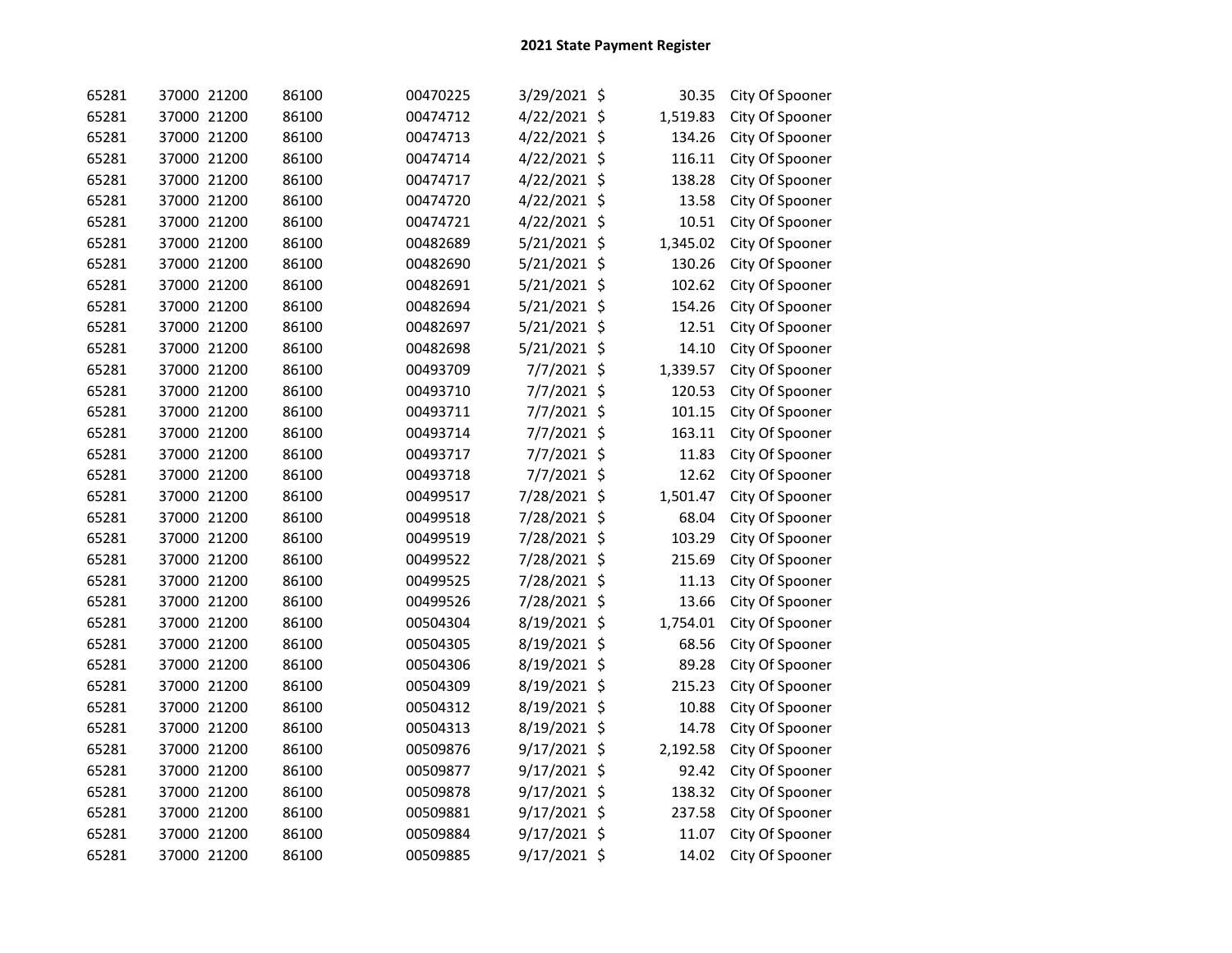| 65281 | 37000 21200 |             | 86100                                                    | 00516041 | 10/25/2021 \$  | 1,830.10  | City Of Spooner |    |            |
|-------|-------------|-------------|----------------------------------------------------------|----------|----------------|-----------|-----------------|----|------------|
| 65281 |             | 37000 21200 | 86100                                                    | 00516042 | 10/25/2021 \$  | 66.53     | City Of Spooner |    |            |
| 65281 | 37000 21200 |             | 86100                                                    | 00516043 | 10/25/2021 \$  | 99.02     | City Of Spooner |    |            |
| 65281 | 37000 21200 |             | 86100                                                    | 00516046 | 10/25/2021 \$  | 207.56    | City Of Spooner |    |            |
| 65281 | 37000 21200 |             | 86100                                                    | 00516049 | 10/25/2021 \$  | 10.99     | City Of Spooner |    |            |
| 65281 | 37000 21200 |             | 86100                                                    | 00516050 | 10/25/2021 \$  | 12.76     | City Of Spooner |    |            |
| 65281 | 37000 21200 |             | 86100                                                    | 00521088 | 11/22/2021 \$  | 1,187.33  | City Of Spooner |    |            |
| 65281 | 37000 21200 |             | 86100                                                    | 00521089 | 11/22/2021 \$  | 84.34     | City Of Spooner |    |            |
| 65281 | 37000 21200 |             | 86100                                                    | 00521090 | 11/22/2021 \$  | 103.63    | City Of Spooner |    |            |
| 65281 | 37000 21200 |             | 86100                                                    | 00521093 | 11/22/2021 \$  | 183.17    | City Of Spooner |    |            |
| 65281 | 37000 21200 |             | 86100                                                    | 00521096 | 11/22/2021 \$  | 11.47     | City Of Spooner |    |            |
| 65281 | 37000 21200 |             | 86100                                                    | 00521097 | 11/22/2021 \$  | 12.75     | City Of Spooner |    |            |
| 65281 | 37000 21200 |             | 86100                                                    | 00525611 | 12/17/2021 \$  | 1,803.97  | City Of Spooner |    |            |
| 65281 | 37000 21200 |             | 86100                                                    | 00525612 | 12/17/2021 \$  | 132.36    | City Of Spooner |    |            |
| 65281 | 37000 21200 |             | 86100                                                    | 00525613 | 12/17/2021 \$  | 107.11    | City Of Spooner |    |            |
| 65281 | 37000 21200 |             | 86100                                                    | 00525616 | 12/17/2021 \$  | 145.20    | City Of Spooner |    |            |
| 65281 | 37000 21200 |             | 86100                                                    | 00525619 | 12/17/2021 \$  | 13.83     | City Of Spooner |    |            |
| 65281 | 37000 21200 |             | 86100                                                    | 00525620 | 12/17/2021 \$  | 7.66      | City Of Spooner |    |            |
| 65281 |             |             | Dept of Natural Resources - - GPO--State Funds Total     |          |                |           |                 | \$ | 28,038.87  |
| 65281 |             |             | WI Dept of Transportation - - Trns Aids To Mnc.-Sf       |          |                |           |                 |    |            |
| 65281 |             | 39500 21100 | 19100                                                    | 00633346 | $1/4/2021$ \$  | 68,597.65 | City Of Spooner |    |            |
| 65281 |             | 39500 21100 | 19100                                                    | 00668953 | $4/5/2021$ \$  | 68,597.65 | City Of Spooner |    |            |
| 65281 | 39500 21100 |             | 19100                                                    | 00712441 | 7/6/2021 \$    | 68,597.65 | City Of Spooner |    |            |
| 65281 | 39500 21100 |             | 19100                                                    | 00753000 | 10/4/2021 \$   | 68,597.66 | City Of Spooner |    |            |
| 65281 |             |             | WI Dept of Transportation - - Trns Aids To Mnc.-Sf Total |          |                |           |                 | \$ | 274,390.61 |
| 65281 |             |             | WI Dept of Transportation - - St Hwy Rehab, Sf           |          |                |           |                 |    |            |
| 65281 |             | 39500 21100 | 36300                                                    | 00728725 | 8/3/2021 \$    | 10.00     | City Of Spooner |    |            |
| 65281 |             | 39500 21100 | 36300                                                    | 00738494 | 8/24/2021 \$   | 27.90     | City Of Spooner |    |            |
| 65281 | 39500 21100 |             | 36300                                                    | 00758819 | 10/6/2021 \$   | 18.86     | City Of Spooner |    |            |
| 65281 |             |             | WI Dept of Transportation - - St Hwy Rehab, Sf Total     |          |                |           |                 | \$ | 56.76      |
| 65281 |             |             | WI Dept of Transportation - - Hwy Mgmt & Opers Sf        |          |                |           |                 |    |            |
| 65281 |             | 39500 21100 | 36500                                                    | 00642795 | $1/20/2021$ \$ | 41.16     | City Of Spooner |    |            |
| 65281 | 39500 21100 |             | 36500                                                    | 00657487 | $2/23/2021$ \$ | 40.87     | City Of Spooner |    |            |
| 65281 | 39500 21100 |             | 36500                                                    | 00670143 | 3/24/2021 \$   | 40.96     | City Of Spooner |    |            |
| 65281 | 39500 21100 |             | 36500                                                    | 00682487 | $4/21/2021$ \$ | 41.88     | City Of Spooner |    |            |
| 65281 | 39500 21100 |             | 36500                                                    | 00696319 | $5/19/2021$ \$ | 40.84     | City Of Spooner |    |            |
| 65281 | 39500 21100 |             | 36500                                                    | 00709602 | $6/21/2021$ \$ | 42.95     | City Of Spooner |    |            |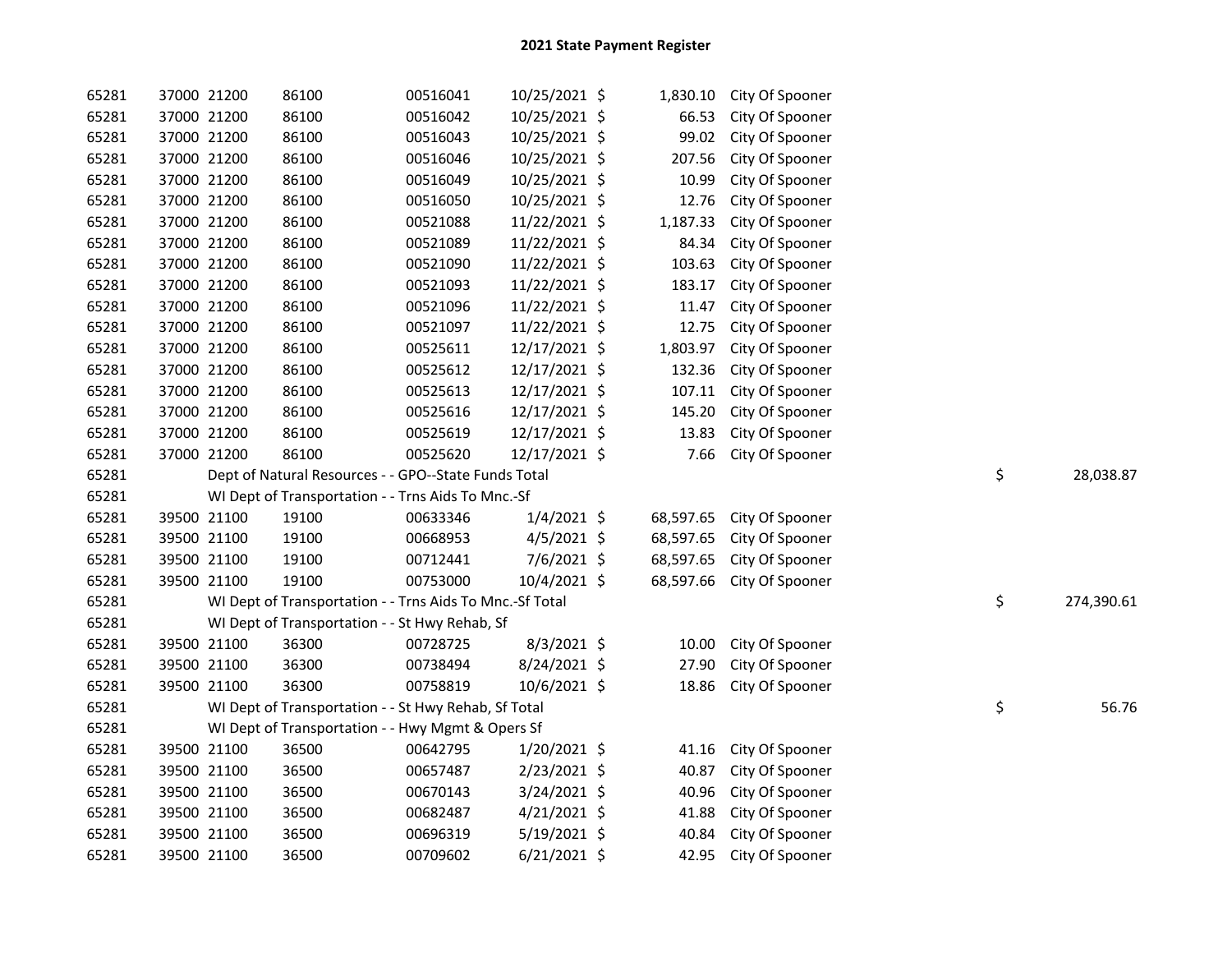| 65281 |             | 39500 21100 | 36500                                                                   | 00724075 | 7/21/2021 \$   | 41.34    | City Of Spooner            |    |            |
|-------|-------------|-------------|-------------------------------------------------------------------------|----------|----------------|----------|----------------------------|----|------------|
| 65281 |             | 39500 21100 | 36500                                                                   | 00736400 | 8/18/2021 \$   | 42.06    | City Of Spooner            |    |            |
| 65281 |             | 39500 21100 | 36500                                                                   | 00749477 | 9/23/2021 \$   | 43.59    | City Of Spooner            |    |            |
| 65281 |             | 39500 21100 | 36500                                                                   | 00764430 | 10/20/2021 \$  | 40.85    | City Of Spooner            |    |            |
| 65281 |             | 39500 21100 | 36500                                                                   | 00776796 | 11/22/2021 \$  | 40.62    | City Of Spooner            |    |            |
| 65281 |             | 39500 21100 | 36500                                                                   | 00785763 | 12/20/2021 \$  | 42.48    | City Of Spooner            |    |            |
| 65281 |             |             | WI Dept of Transportation - - Hwy Mgmt & Opers Sf Total                 |          |                |          |                            | \$ | 499.60     |
| 65281 |             |             | Department of Justice - - Officer training reimbursement                |          |                |          |                            |    |            |
| 65281 | 45500 10000 |             | 21400                                                                   | 00106093 | 11/29/2021 \$  |          | 960.00 City Of Spooner     |    |            |
| 65281 |             |             | Department of Justice - - Officer training reimbursement Total          |          |                |          |                            | \$ | 960.00     |
| 65281 |             |             | Department of Military Affairs - - Energy Costs, Energy-Related A       |          |                |          |                            |    |            |
| 65281 | 46500 10000 |             | 10600                                                                   | 00088716 | $1/28/2021$ \$ | 832.28   | City Of Spooner            |    |            |
| 65281 | 46500 10000 |             | 10600                                                                   | 00090416 | 2/25/2021 \$   | 925.13   | City Of Spooner            |    |            |
| 65281 | 46500 10000 |             | 10600                                                                   | 00092025 | 3/30/2021 \$   | 932.86   | City Of Spooner            |    |            |
| 65281 |             | 46500 10000 | 10600                                                                   | 00093240 | $4/27/2021$ \$ | 857.04   | City Of Spooner            |    |            |
| 65281 | 46500 10000 |             | 10600                                                                   | 00094445 | 5/24/2021 \$   | 880.65   | City Of Spooner            |    |            |
| 65281 | 46500 10000 |             | 10600                                                                   | 00096239 | $6/25/2021$ \$ | 770.50   | City Of Spooner            |    |            |
| 65281 | 46500 10000 |             | 10600                                                                   | 00098020 | 7/28/2021 \$   | 1,135.61 | City Of Spooner            |    |            |
| 65281 | 46500 10000 |             | 10600                                                                   | 00099216 | 8/25/2021 \$   | 749.28   | City Of Spooner            |    |            |
| 65281 | 46500 10000 |             | 10600                                                                   | 00100357 | $9/22/2021$ \$ | 734.69   | City Of Spooner            |    |            |
| 65281 | 46500 10000 |             | 10600                                                                   | 00101679 | 10/22/2021 \$  | 661.94   | City Of Spooner            |    |            |
| 65281 | 46500 10000 |             | 10600                                                                   | 00102995 | 11/22/2021 \$  | 686.21   | City Of Spooner            |    |            |
| 65281 | 46500 10000 |             | 10600                                                                   | 00104349 | 12/22/2021 \$  | 828.78   | City Of Spooner            |    |            |
| 65281 |             |             | Department of Military Affairs - - Energy Costs, Energy-Related A Total |          |                |          |                            | \$ | 9,994.97   |
| 65281 |             |             | Elections Commission - - General Program Ops, GPR                       |          |                |          |                            |    |            |
| 65281 |             | 51000 10000 | 10100                                                                   | 00005068 | $1/8/2021$ \$  |          | 482.95 City Of Spooner     |    |            |
| 65281 |             |             | Elections Commission - - General Program Ops, GPR Total                 |          |                |          |                            | \$ | 482.95     |
| 65281 |             |             | Department of Revenue - - Gifts And Grants                              |          |                |          |                            |    |            |
| 65281 |             | 56600 10000 | 12100                                                                   | 00207734 | $6/25/2021$ \$ |          | 134,551.43 City Of Spooner |    |            |
| 65281 |             |             | Department of Revenue - - Gifts And Grants Total                        |          |                |          |                            | \$ | 134,551.43 |
| 65281 |             |             | Department of Revenue - - Misc Revenue Holding Clearing                 |          |                |          |                            |    |            |
| 65281 |             | 56600 10000 | 99500                                                                   | 00189047 | $1/8/2021$ \$  | 124.00   | City Of Spooner            |    |            |
| 65281 |             | 56600 10000 | 99500                                                                   | 00191116 | $2/5/2021$ \$  | 474.86   | City Of Spooner            |    |            |
| 65281 |             | 56600 10000 | 99500                                                                   | 00192990 | $3/1/2021$ \$  | 9,553.44 | City Of Spooner            |    |            |
| 65281 |             | 56600 10000 | 99500                                                                   | 00193749 | $3/5/2021$ \$  | 1,158.00 | City Of Spooner            |    |            |
| 65281 |             | 56600 10000 | 99500                                                                   | 00194351 | 3/8/2021 \$    | 138.00   | City Of Spooner            |    |            |
| 65281 |             | 56600 10000 | 99500                                                                   | 00195214 | 3/15/2021 \$   | 1,660.00 | City Of Spooner            |    |            |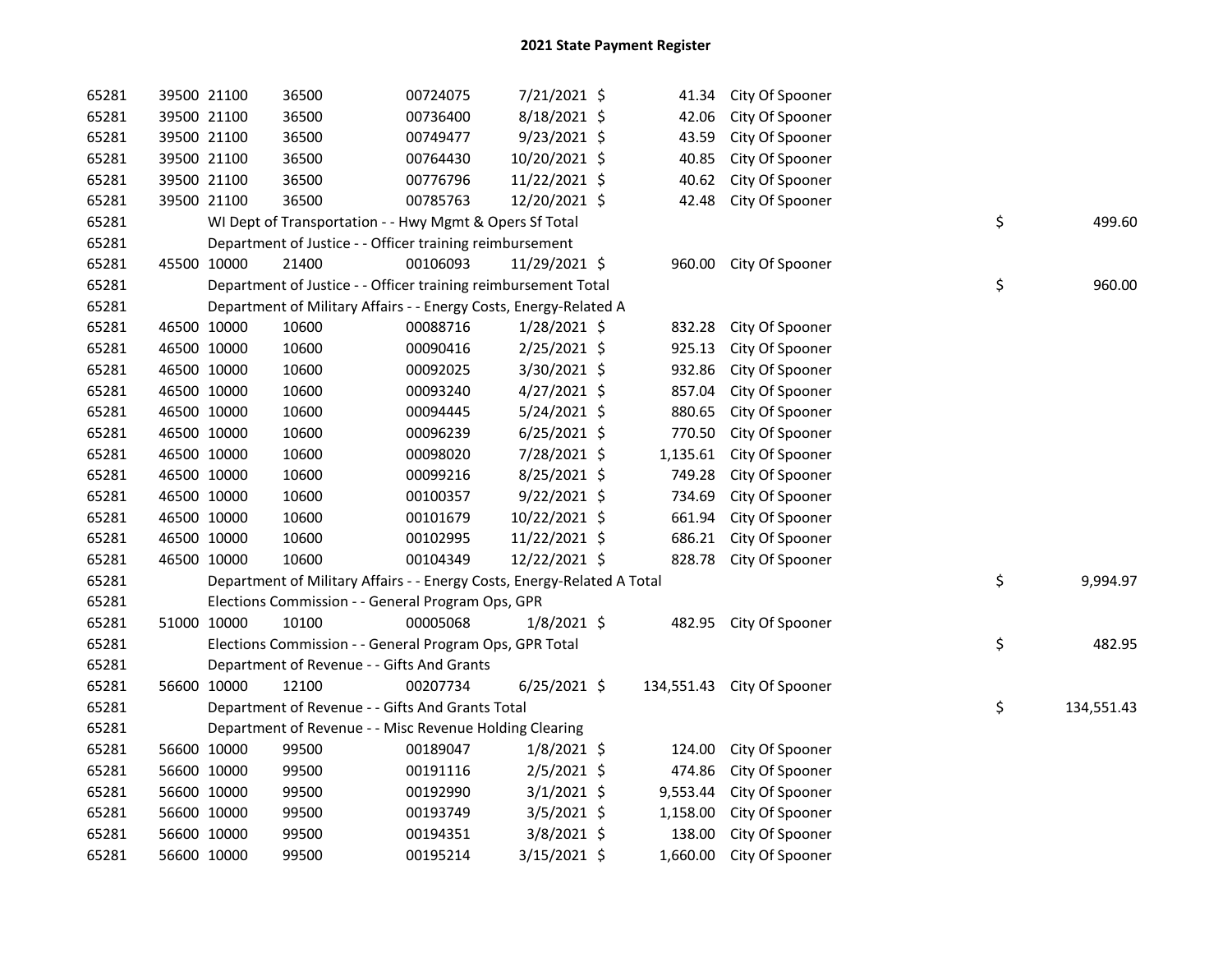| 65281 | 56600 10000 | 99500                                                                 | 00196010 | 3/22/2021 \$   |            | 1,650.00 City Of Spooner  |    |            |
|-------|-------------|-----------------------------------------------------------------------|----------|----------------|------------|---------------------------|----|------------|
| 65281 | 56600 10000 | 99500                                                                 | 00198033 | $4/7/2021$ \$  | 135.28     | City Of Spooner           |    |            |
| 65281 | 56600 10000 | 99500                                                                 | 00198034 | $4/7/2021$ \$  | 746.97     | City Of Spooner           |    |            |
| 65281 | 56600 10000 | 99500                                                                 | 00199357 | 4/20/2021 \$   | 1,353.00   | City Of Spooner           |    |            |
| 65281 | 56600 10000 | 99500                                                                 | 00200582 | 5/3/2021 \$    | 858.00     | City Of Spooner           |    |            |
| 65281 | 56600 10000 | 99500                                                                 | 00201381 | 5/7/2021 \$    | 210.39     | City Of Spooner           |    |            |
| 65281 | 56600 10000 | 99500                                                                 | 00201762 | 5/10/2021 \$   | 51.92      | City Of Spooner           |    |            |
| 65281 | 56600 10000 | 99500                                                                 | 00203161 | $5/24/2021$ \$ | 140.00     | City Of Spooner           |    |            |
| 65281 | 56600 10000 | 99500                                                                 | 00204609 | $6/7/2021$ \$  | 406.34     | City Of Spooner           |    |            |
| 65281 | 56600 10000 | 99500                                                                 | 00209463 | 7/12/2021 \$   | 60.00      | City Of Spooner           |    |            |
| 65281 | 56600 10000 | 99500                                                                 | 00214537 | $9/8/2021$ \$  | 325.51     | City Of Spooner           |    |            |
| 65281 | 56600 10000 | 99500                                                                 | 00215358 | 9/20/2021 \$   | 154.94     | City Of Spooner           |    |            |
| 65281 |             | Department of Revenue - - Misc Revenue Holding Clearing Total         |          |                |            |                           | \$ | 19,200.65  |
| 65281 |             | Shared Revenue and Tax Relief - - Expenditure Restraint Program       |          |                |            |                           |    |            |
| 65281 | 83500 10000 | 10100                                                                 | 00082443 | 7/26/2021 \$   |            | 50,576.42 City Of Spooner |    |            |
| 65281 |             | Shared Revenue and Tax Relief - - Expenditure Restraint Program Total |          |                |            |                           | \$ | 50,576.42  |
| 65281 |             | Shared Revenue and Tax Relief - - County And Municipal Aid            |          |                |            |                           |    |            |
| 65281 | 83500 10000 | 10500                                                                 | 00082443 | 7/26/2021 \$   |            | 69,747.98 City Of Spooner |    |            |
| 65281 | 83500 10000 | 10500                                                                 | 00089546 | 11/15/2021 \$  | 395,238.53 | City Of Spooner           |    |            |
| 65281 |             | Shared Revenue and Tax Relief - - County And Municipal Aid Total      |          |                |            |                           | \$ | 464,986.51 |
| 65281 |             | Shared Revenue and Tax Relief - - Exempt Computer Aid                 |          |                |            |                           |    |            |
| 65281 | 83500 10000 | 10900                                                                 | 00084947 | 7/26/2021 \$   | 5,508.06   | City Of Spooner           |    |            |
| 65281 | 83500 10000 | 10900                                                                 | 00085965 | 7/26/2021 \$   | 966.73     | City Of Spooner           |    |            |
| 65281 |             | Shared Revenue and Tax Relief - - Exempt Computer Aid Total           |          |                |            |                           | \$ | 6,474.79   |
| 65281 |             | Shared Revenue and Tax Relief - - Utility Aid                         |          |                |            |                           |    |            |
| 65281 | 83500 10000 | 11000                                                                 | 00082443 | 7/26/2021 \$   | 420.59     | City Of Spooner           |    |            |
| 65281 | 83500 10000 | 11000                                                                 | 00089546 | 11/15/2021 \$  | 2,417.54   | City Of Spooner           |    |            |
| 65281 |             | Shared Revenue and Tax Relief - - Utility Aid Total                   |          |                |            |                           | \$ | 2,838.13   |
| 65281 |             | Shared Revenue and Tax Relief - - Personal Property Aid               |          |                |            |                           |    |            |
| 65281 | 83500 10000 | 11100                                                                 | 00078135 | $5/3/2021$ \$  | 8,792.69   | City Of Spooner           |    |            |
| 65281 | 83500 10000 | 11100                                                                 | 00079046 | $5/3/2021$ \$  | 21,668.66  | City Of Spooner           |    |            |
| 65281 |             | Shared Revenue and Tax Relief - - Personal Property Aid Total         |          |                |            |                           | \$ | 30,461.35  |
| 65281 |             | Shared Revenue and Tax Relief - - Payments For Municipal Svcs         |          |                |            |                           |    |            |
| 65281 | 83500 10000 | 50100                                                                 | 00073823 | $2/1/2021$ \$  |            | 26,737.15 City Of Spooner |    |            |
| 65281 |             | Shared Revenue and Tax Relief - - Payments For Municipal Svcs Total   |          |                |            |                           | \$ | 26,737.15  |
| 65281 |             | Shared Revenue and Tax Relief - - Lottery & Gaming Credit             |          |                |            |                           |    |            |
| 65281 | 83500 52100 | 36300                                                                 | 00074465 | 3/22/2021 \$   |            | 2,992.98 City Of Spooner  |    |            |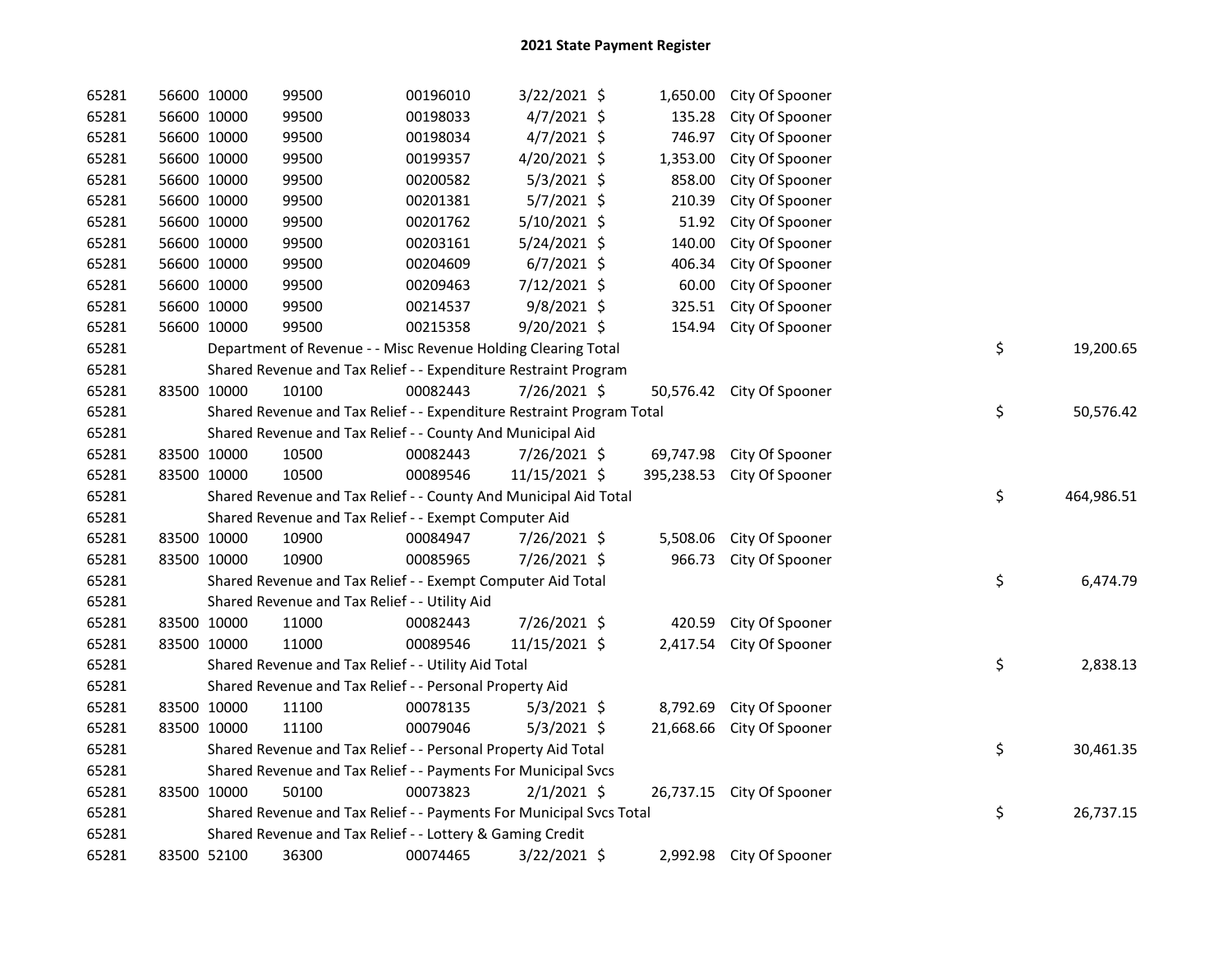| 65281       | Shared Revenue and Tax Relief - - Lottery & Gaming Credit Total | 2,992.98     |
|-------------|-----------------------------------------------------------------|--------------|
| 65281 Total |                                                                 | 1,110,547.31 |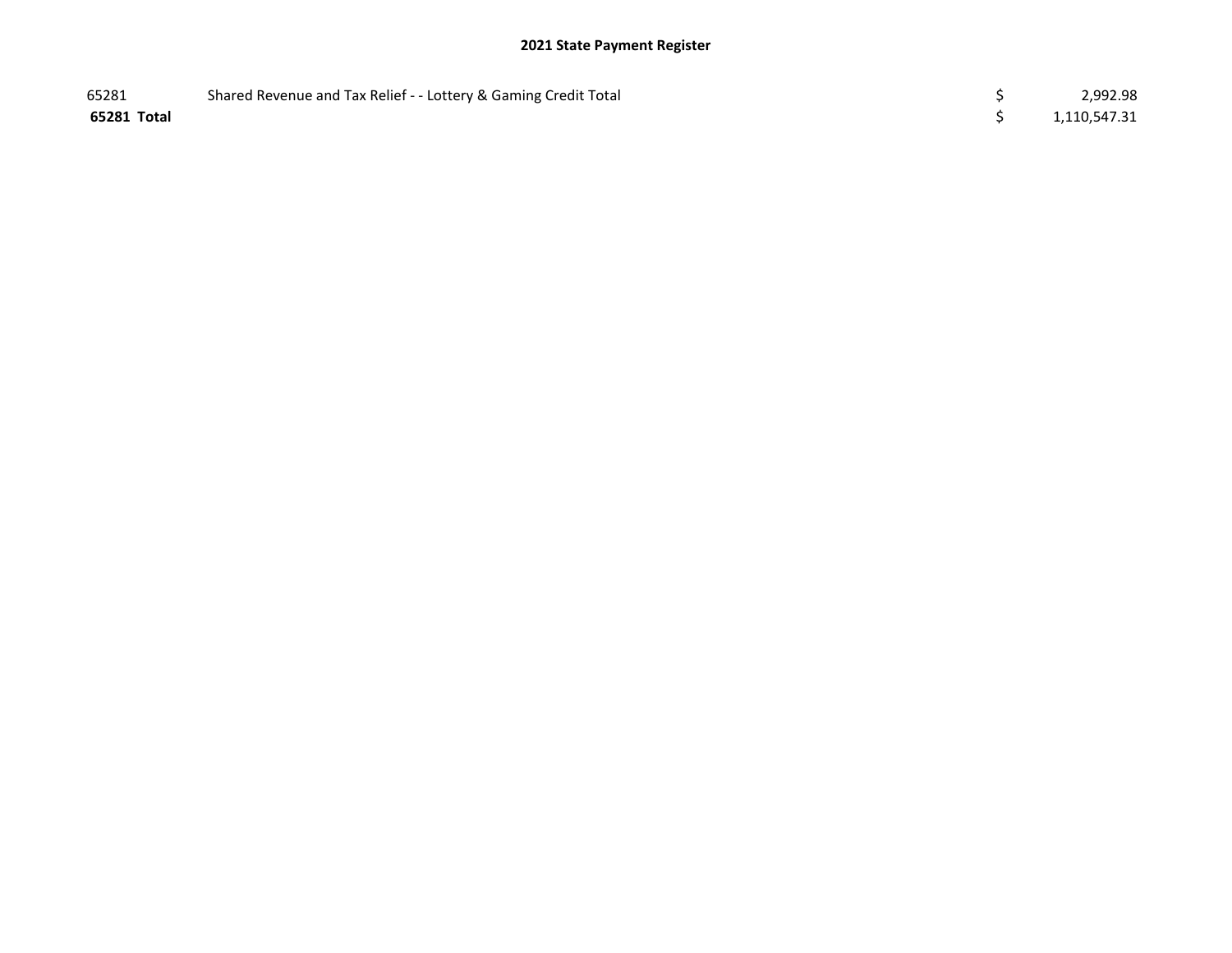| 65282 |             | Dept of Safety & Prof Services - - Fire Dues Distribution          |          |                |           |                              |    |            |
|-------|-------------|--------------------------------------------------------------------|----------|----------------|-----------|------------------------------|----|------------|
| 65282 | 16500 10000 | 22500                                                              | 00041886 | 7/16/2021 \$   |           | 7,330.09 City Of Shell Lake  |    |            |
| 65282 |             | Dept of Safety & Prof Services - - Fire Dues Distribution Total    |          |                |           |                              | \$ | 7,330.09   |
| 65282 |             | Dept of Natural Resources - - Aids In Lieu Of Taxes - Gener        |          |                |           |                              |    |            |
| 65282 | 37000 10000 | 50300                                                              | 00459396 | $1/27/2021$ \$ | 13,306.49 | City Of Shell Lake           |    |            |
| 65282 | 37000 10000 | 50300                                                              | 00476603 | $4/21/2021$ \$ | 22.60     | City Of Shell Lake           |    |            |
| 65282 |             | Dept of Natural Resources - - Aids In Lieu Of Taxes - Gener Total  |          |                |           |                              | \$ | 13,329.09  |
| 65282 |             | Dept of Natural Resources - - Resaids - Cnty Forst, Cl & Mfl       |          |                |           |                              |    |            |
| 65282 | 37000 21200 | 57100                                                              | 00488548 | $6/14/2021$ \$ |           | 8.78 City Of Shell Lake      |    |            |
| 65282 |             | Dept of Natural Resources - - Resaids - Cnty Forst, CI & Mfl Total |          |                |           |                              | \$ | 8.78       |
| 65282 |             | Dept of Natural Resources - - Resaids - Urban Forestry Grant       |          |                |           |                              |    |            |
| 65282 | 37000 21200 | 58700                                                              | 00469925 | 3/25/2021 \$   |           | 5,000.00 City Of Shell Lake  |    |            |
| 65282 |             | Dept of Natural Resources - - Resaids - Urban Forestry Grant Total |          |                |           |                              | \$ | 5,000.00   |
| 65282 |             | WI Dept of Transportation - - Trns Aids To Mnc.-Sf                 |          |                |           |                              |    |            |
| 65282 | 39500 21100 | 19100                                                              | 00633347 | $1/4/2021$ \$  |           | 26,965.42 City Of Shell Lake |    |            |
| 65282 | 39500 21100 | 19100                                                              | 00668954 | $4/5/2021$ \$  | 26,965.42 | City Of Shell Lake           |    |            |
| 65282 | 39500 21100 | 19100                                                              | 00712442 | $7/6/2021$ \$  | 26,965.42 | City Of Shell Lake           |    |            |
| 65282 | 39500 21100 | 19100                                                              | 00753001 | 10/4/2021 \$   |           | 26,965.42 City Of Shell Lake |    |            |
| 65282 |             | WI Dept of Transportation - - Trns Aids To Mnc.-Sf Total           |          |                |           |                              | \$ | 107,861.68 |
| 65282 |             | WI Dept of Transportation - - Aero Assistance Ffd                  |          |                |           |                              |    |            |
| 65282 | 39500 21100 | 28400                                                              | 00732168 | 8/10/2021 \$   | 5,359.43  | City Of Shell Lake           |    |            |
| 65282 | 39500 21100 | 28400                                                              | 00779885 | 12/3/2021 \$   | 2,925.95  | City Of Shell Lake           |    |            |
| 65282 |             | WI Dept of Transportation - - Aero Assistance Ffd Total            |          |                |           |                              | \$ | 8,285.38   |
| 65282 |             | Department of Justice - - Officer training reimbursement           |          |                |           |                              |    |            |
| 65282 | 45500 10000 | 21400                                                              | 00105774 | 11/23/2021 \$  |           | 480.00 City Of Shell Lake    |    |            |
| 65282 |             | Department of Justice - - Officer training reimbursement Total     |          |                |           |                              | \$ | 480.00     |
| 65282 |             | Department of Revenue - - Gifts And Grants                         |          |                |           |                              |    |            |
| 65282 | 56600 10000 | 12100                                                              | 00207735 | $6/25/2021$ \$ |           | 68,557.90 City Of Shell Lake |    |            |
| 65282 |             | Department of Revenue - - Gifts And Grants Total                   |          |                |           |                              | \$ | 68,557.90  |
| 65282 |             | Shared Revenue and Tax Relief - - County And Municipal Aid         |          |                |           |                              |    |            |
| 65282 | 83500 10000 | 10500                                                              | 00082444 | 7/26/2021 \$   |           | 6,462.76 City Of Shell Lake  |    |            |
| 65282 | 83500 10000 | 10500                                                              | 00089547 | 11/15/2021 \$  |           | 36,622.32 City Of Shell Lake |    |            |
| 65282 |             | Shared Revenue and Tax Relief - - County And Municipal Aid Total   |          |                |           |                              | \$ | 43,085.08  |
| 65282 |             | Shared Revenue and Tax Relief - - Exempt Computer Aid              |          |                |           |                              |    |            |
| 65282 | 83500 10000 | 10900                                                              | 00084948 | 7/26/2021 \$   |           | 433.37 City Of Shell Lake    |    |            |
| 65282 | 83500 10000 | 10900                                                              | 00085966 | 7/26/2021 \$   | 16,619.32 | City Of Shell Lake           |    |            |
| 65282 |             | Shared Revenue and Tax Relief - - Exempt Computer Aid Total        |          |                |           |                              | \$ | 17,052.69  |